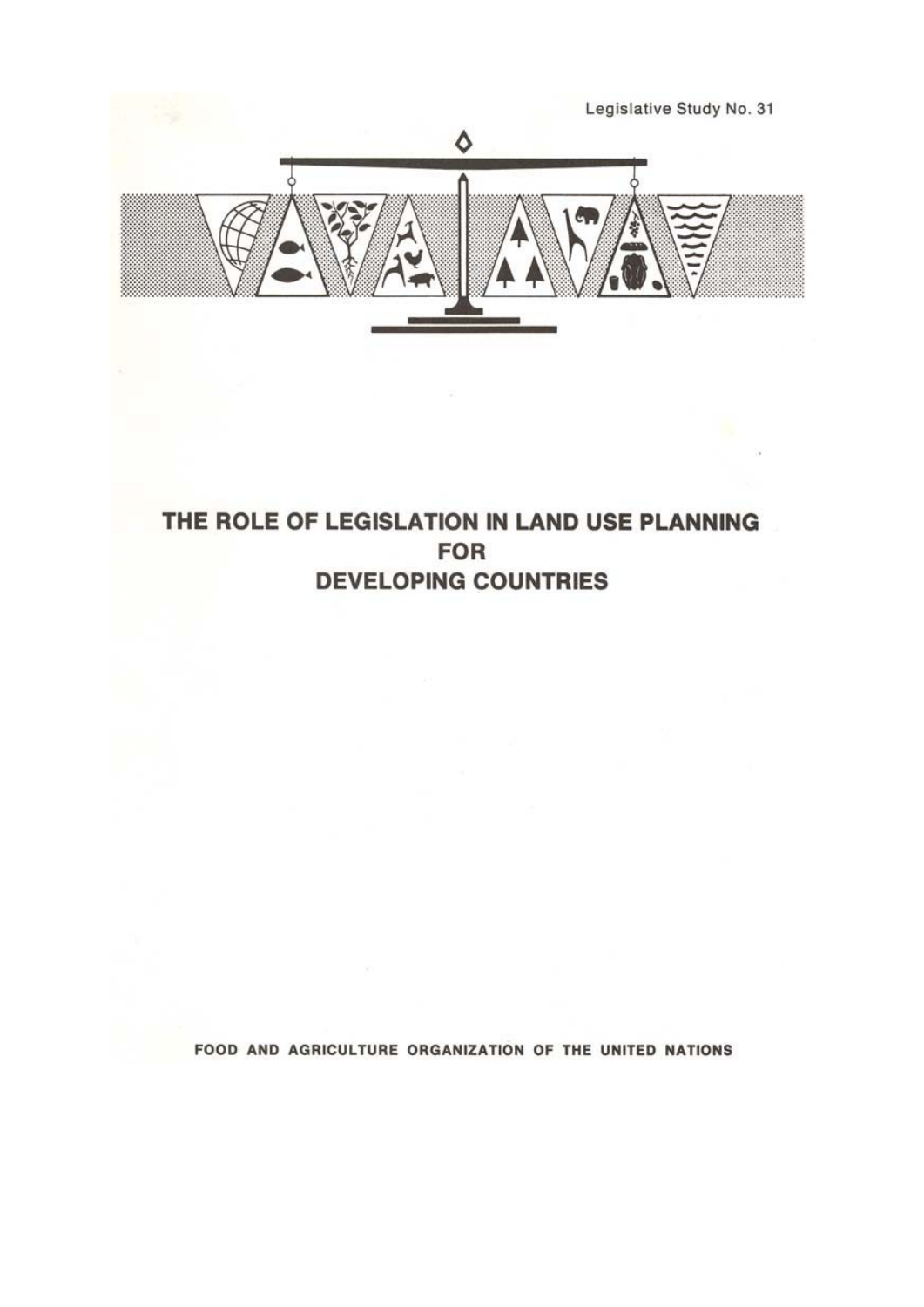Legislative Study No. 31

## THE ROLE OF LEGISLATION IN LAND USE PLANNING FOR DEVELOPING COUNTRIES

by Gregory K. Wilkinson Chief, Land and Water Legislation Section Legislation Branch, Legal Office

FOOD AND AGRICULTURE ORGANIZATION OF THE UNITED NATIONS Rome, 1985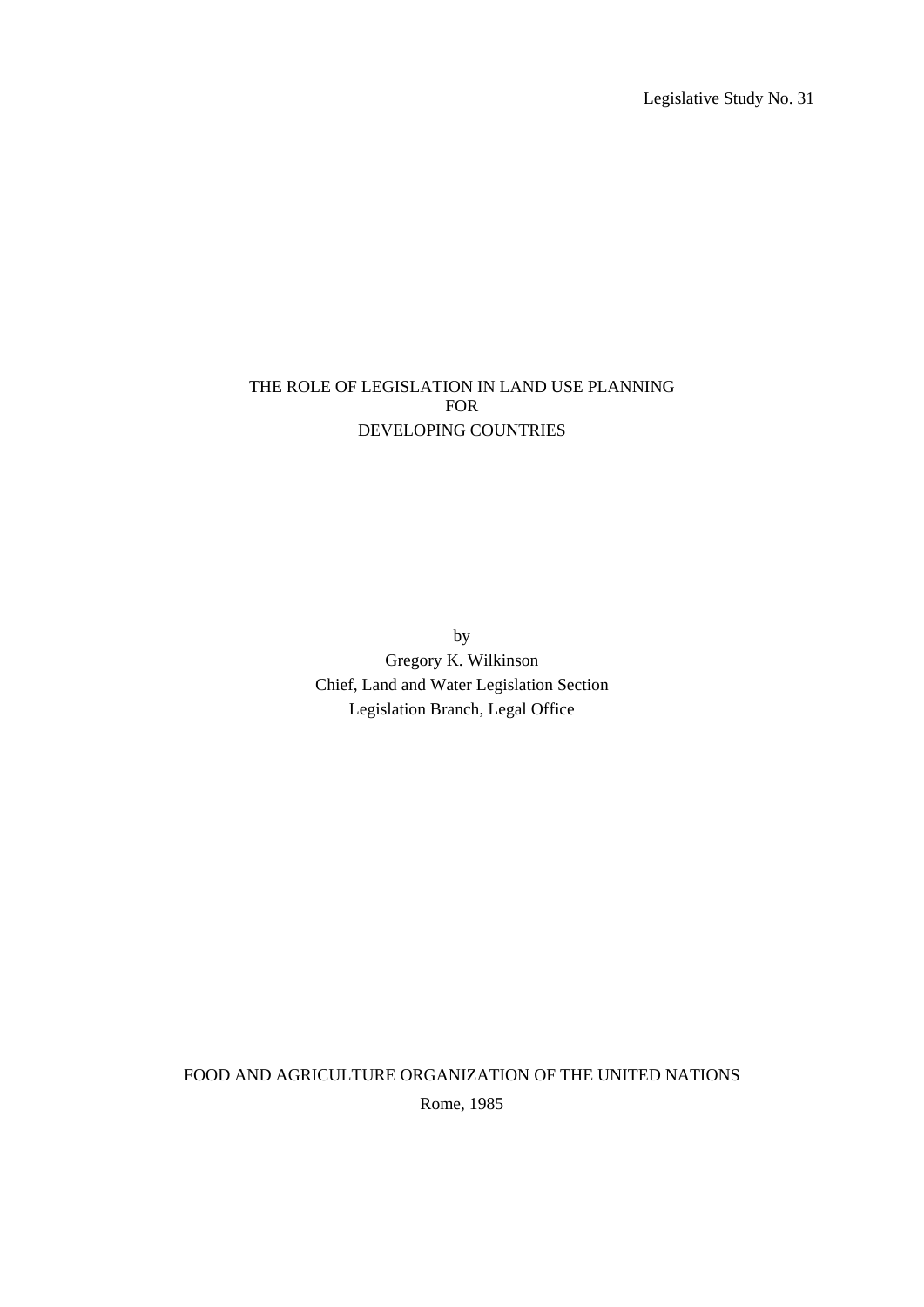The designations employed and the presentation of material in this publication do not imply the expression of any opinion whatsoever on the part of the Food and Agriculture Organization of the United Nations concerning the legal status of any country, territory, city or area or of its authorities, or concerning the delimitation of its frontiers or boundaries.

#### M-59

#### ISBN 92-5-101465-5

All rights reserved. No part of this publication may be reproduced, stored in a retrieval system, or transmitted in any form or by any means, electronic, mechanical, photocopying or otherwise, without the prior permission of the copyright owner. Applications for such permission, with a statement of the purpose and extent of the reproduction, should be addressed to the Director, Publications Division, Food and Agriculture Organization of the United Nations, Via delle Terme di Caracalla, 00100 Rome, Italy.

#### © **FAO 1985**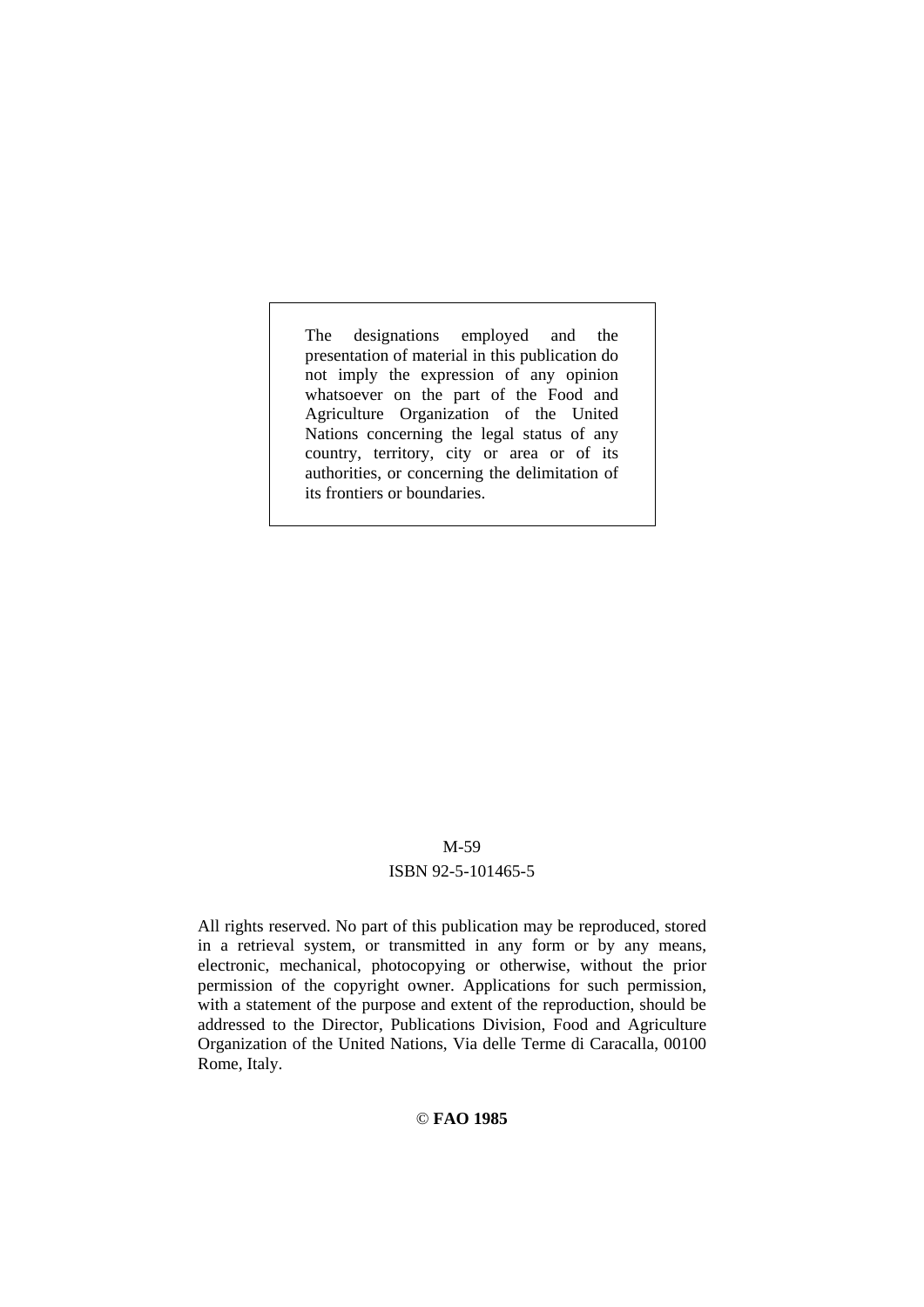# **CONTENTS**

|                              |                                                                                    | Page         |  |
|------------------------------|------------------------------------------------------------------------------------|--------------|--|
|                              | <b>FOREWORD</b>                                                                    |              |  |
|                              | <b>INTRODUCTION</b>                                                                | $\mathbf{1}$ |  |
|                              | <b>CHAPTER I - OVERVIEW</b>                                                        | $\tau$       |  |
| 1.                           | Policies and Priorities Regarding Rural Land-Use                                   |              |  |
| 2.                           | Existing Land Use Decision-Making Structure                                        |              |  |
| 3.                           | <b>Customary Practices</b>                                                         |              |  |
| 4.                           | Land Ownership Patterns and Policies                                               |              |  |
| 5.                           | Land Resource Inventory                                                            |              |  |
| 6.                           | Land Use Decision-Making Process                                                   |              |  |
|                              | Development of a Consensus.<br>A.                                                  | 13<br>13     |  |
|                              | <b>Land Use Principles</b><br><b>B.</b>                                            | 14           |  |
| 7.                           | <b>Implementation of Plans</b>                                                     | 15           |  |
| 8.                           | Enforcement and Modification of Land Use Development Plans                         | 16           |  |
| 9.                           | Financing Land Use Development                                                     | 17           |  |
| 10.                          | Land Use Decision-Making Structure (Institutions and Administration                | 18           |  |
|                              | CHAPTER II - POLICIES AND PRIORITIES CONCERNING RURAL LAND USE                     | 20           |  |
| <b>Social Policies</b><br>1. |                                                                                    | 22           |  |
| 2.                           | Preservation of Prime Agriculture Land                                             | 24           |  |
| 3.                           | Consolidation or Subdivision of Land                                               | 26           |  |
| 4.                           | Control of Agricultural Development Impacts Upon                                   | 28           |  |
|                              | <b>Upon Other Uses</b>                                                             |              |  |
| 5.                           | Food Production or Export Crops                                                    | 29           |  |
| 6.                           | Compulsory Tilling of Agricultural Land and Controls<br>on Soil Depletion          | 30           |  |
| 7.                           | Preservation and Enhancement of Forest Reserves                                    | 39           |  |
| 8.                           | Policies Concerning Indigenous Populations                                         | 42           |  |
| 9.                           | Policies Concerning Protection of the Environment from                             | 45           |  |
|                              | Land Development Impacts                                                           |              |  |
| 10.                          | Government Priorities Respecting the Use of Land                                   | 54           |  |
|                              | CHAPTER III - EVALUATING THE EXISTING LAND USE DECISION-MAKING<br><b>STRUCTURE</b> | 59           |  |
| 1.                           | The Players and the Level of their Participation                                   | 62           |  |
| 2.                           | What Connections Exist between Participants in the Land                            | 66           |  |
|                              | Use Decision-Making Process on One Level and between                               |              |  |
|                              | Participants on Different Levels?                                                  |              |  |
| 3.                           | What Form Does the Existing Land-Use Planning Process                              | 67           |  |
|                              | Take and What Factors Influence the Decision?                                      |              |  |
| 4.                           | To What Extent is the Public Included Within the Decision-                         | 70           |  |
|                              | Making Process and to What Extent are Decisions Generated                          |              |  |
|                              | by the Process Made Subject to Review?                                             |              |  |
| 5.                           | Monitoring and Enforcement of Decisions Generated by the Land Use Process          | 74           |  |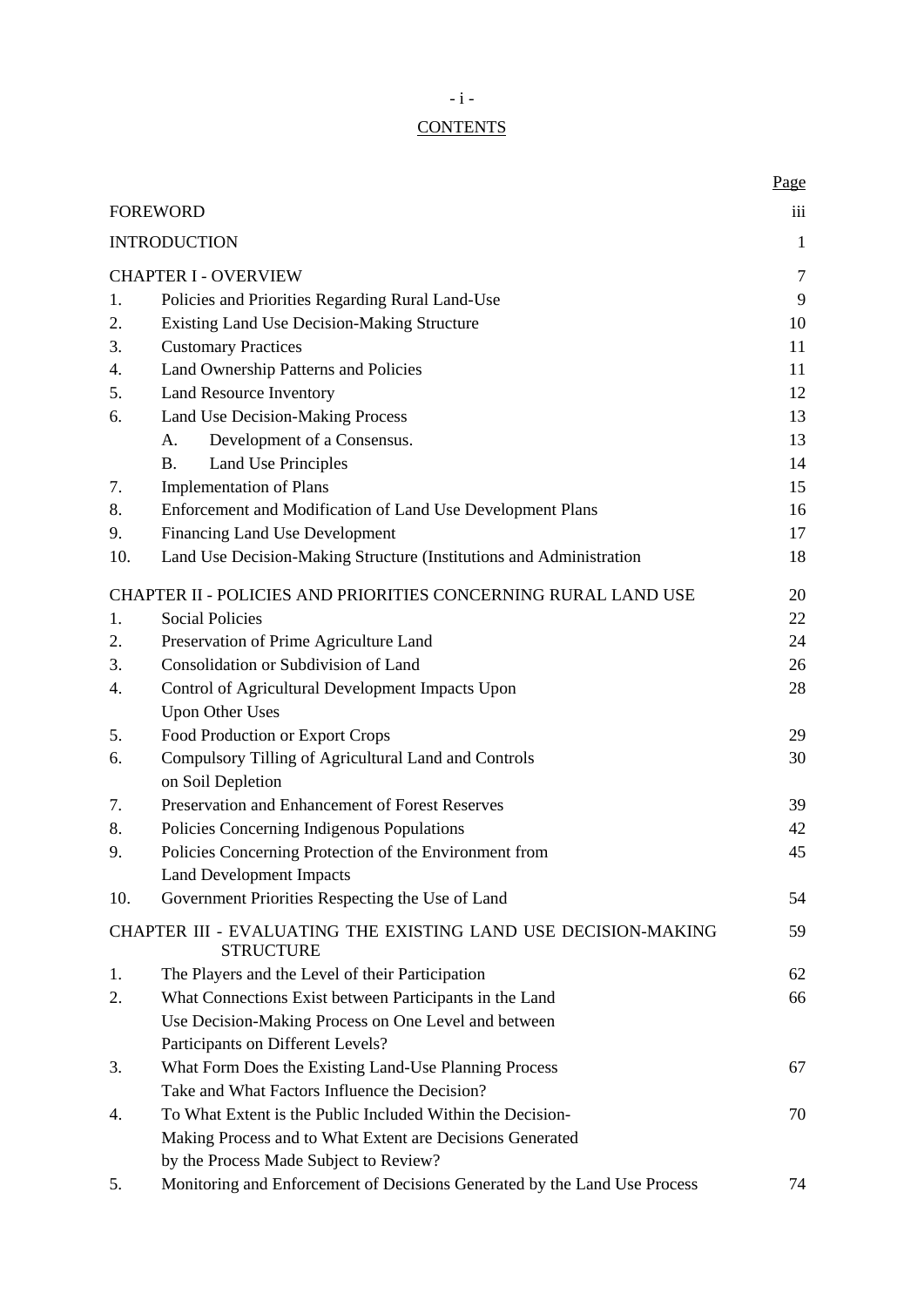|    |               |                                                                                                                                      | Page |
|----|---------------|--------------------------------------------------------------------------------------------------------------------------------------|------|
|    |               | CHAPTER IV - INFLUENCE OF EXISTING LAND TENURE PATTERS AND<br>CUSTOMARY PRACTICES ON THE LAND USE DECISION-<br><b>MAKING PROCESS</b> | 76   |
| 1. |               | Who Owns the Land in a Legal Sense?                                                                                                  | 76   |
| 2. |               | Who Controls the Use of Land, In Fact?                                                                                               | 79   |
| 3. |               | How are Customary Rights Integrated into the Existing Statutory Law?                                                                 | 82   |
|    |               | CHAPTER V - LAND USE PLANS: WHAT DO THEY DO AND HOW ARE THEY<br>MADE ?                                                               | 87   |
| 1. |               | Scale of the Plan                                                                                                                    | 89   |
| 2. |               | Data Inputs Essential to a Rural Land Use Plan                                                                                       | 93   |
|    | a)            | A Cadastral Survey                                                                                                                   | 94   |
|    | b)            | Thematic Maps                                                                                                                        | 94   |
|    | $\mathbf{c})$ | Climatic Data                                                                                                                        | 94   |
|    | $\rm d)$      | Soils Survey Data                                                                                                                    | 95   |
|    | e)            | A Hydrologic Survey                                                                                                                  | 95   |
| 3. |               | The Determination of Land Suitability                                                                                                | 96   |
|    |               | CHAPTER VI - MAKING THE CHOICE: SELECTING FROM AMONG COMPETING<br><b>LAND USE ALTERNATIVES</b>                                       | 101  |
| 1. |               | The Building of a Consensus about How to Use Land                                                                                    | 103  |
| 2. |               | Principles to Guide the Choice of a Recommended Land Use                                                                             | 109  |
|    |               | CHAPTER VII - THE EFFECTUATION OF LAND USE PLANS                                                                                     | 119  |
| 1. |               | <b>Legal Measures</b>                                                                                                                | 119  |
|    | a)            | The Link Between Land Use Plans and the Exercise of<br><b>Regulatory Power</b>                                                       | 120  |
|    | b)            | Development Permits and Development Orders                                                                                           | 121  |
|    | c)            | <b>Zoning Classifications</b>                                                                                                        | 126  |
|    | d)            | The Assertion of Public Trust Authority                                                                                              | 130  |
|    | e)            | Acquisition of Ownership Interests                                                                                                   | 133  |
| 2. |               | Extra-Legal Measures                                                                                                                 | 135  |
|    | a)            | <b>Extension Services</b>                                                                                                            | 135  |
|    | b)            | The Training of Personnel                                                                                                            | 137  |
|    | $\mathbf{c})$ | Government Pricing of Agricultural Products                                                                                          | 138  |
|    |               | CHAPTER VIII - THE MONITORING AND ENFORCEMENT OF LAND USE PLANS                                                                      | 139  |
| 1. |               | Monitoring                                                                                                                           | 139  |
|    | a)            | A Clearly Stated Reason for Monitoring                                                                                               | 140  |
|    | b)            | A Monitoring Mechanism Which is Practical                                                                                            | 141  |
|    | c)            | A Monitoring Process Which is Consistent                                                                                             | 143  |
|    | d)            | An Unequivocal Right to Access for Monitoring Purposes                                                                               | 143  |
| 2. |               | Enforcement                                                                                                                          | 144  |
|    |               | CHAPTER IX - REVENUE POLICY AND LAND USE PLANNING                                                                                    | 147  |
|    |               | CHAPTER X - A LEGAL STRUCTURE FOR MAKING LAND USE DECISIONS                                                                          | 153  |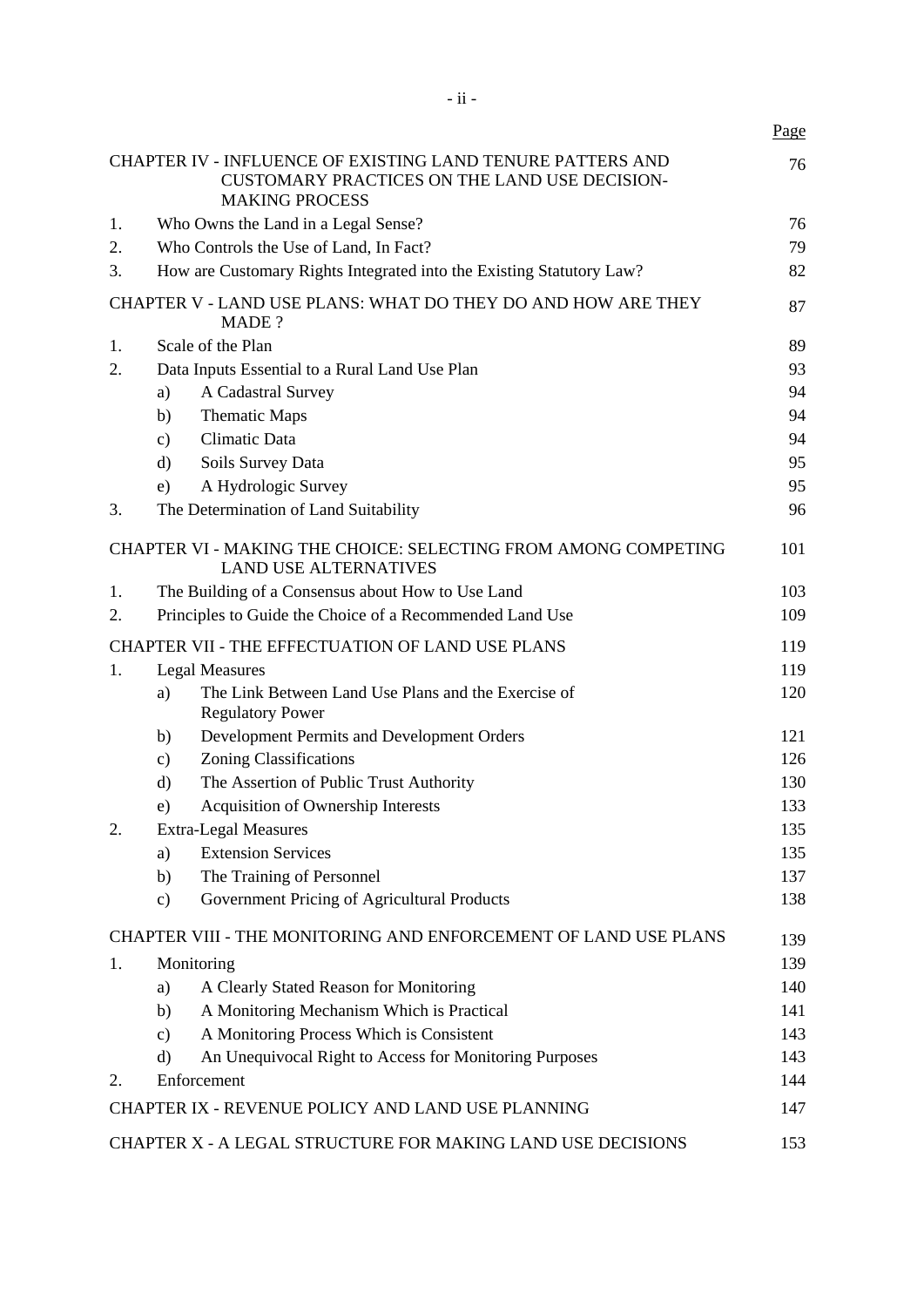## FOREWORD

Productive land resources are an increasingly scarce commodity in many developing countries. Thus, as desertification, pollution and urbanization continue their advance during the second half of the Twentieth Century, rational planning of the use of land has become imperative for economic and social development and – in some cases – for survival.

Fortunately, the scarcity of productive land resources has generated an increasing awareness in many developing countries that existing mechanisms for allocating rural lands to different uses are not working. Thus, there has been an upsurge in demand for assistance in the preparation of land use plans and the upgrading of local planning infrastructure and personnel. At FAO this need for help has resulted in a significant increase in land use related technical assistance. It has also stimulated an evaluation of the process of land use planning and a re thinking of the role of various technical disciplines in that process.

One of the disciplines which has had its role enhanced through this evaluation of land use planning is the law. At the technical level within FAO, carefully drafted legislation is increasingly viewed as an essential element of a rational land use planning process. Thus, for instance, a recent conference of planning experts was convened at FAO's Rome Headquarters to advise on proposed land use planning guidelines prepared by an Interdepartmental Working Group on Land Use Planning created by the Director General in 1983. In its commentary on the proposed Guidelines, this expert group inter alia declared that, as part of an effort to introduce rationality into the process of land use planning in developing countries,

"Appropriate legislation should be developed for the purpose of providing clearly stated land use policies and objectives; creating suitable land use planning institutions; requiring the use of sound planning procedures and techniques; promoting the development of a consensus about land use and encouraging a practical monitoring and enforcement mechanism... "

The present study, by the Chief of the Agrarian and Water Law Section of the FAO Legislation Branch, is intended to explore in greater depth the value of legislation to the land use planning process. It is, on the one hand, an exploration of the ways in which legislation serves to provide the structural underpinnings for and connections between the technical disciplines which have long been associated with the land use planning effort. It is also intended as a practical guide for lawyers or planners who may be faced with the task of framing or implementing land use legislation and who thus require a solid understanding of the disciplines of law and planning and how they are related. It is our hope that the reader will find the study more than sufficient to meet both of these purposes.

Finally, inasmuch as this study relies to a considerable extent upon existing national legislation to serve as examples of many of the points which are made, it is recognized that minor corrections or modifications may be required to take account of any changes in the legislation itself. The Legislaton Branch will accordingly be grateful to those who point out the need for such corrections or necessary modifications so that they may be taken into account in any future edition.

> Francis M. Mifsud Chief, Legislation Branch Legal Office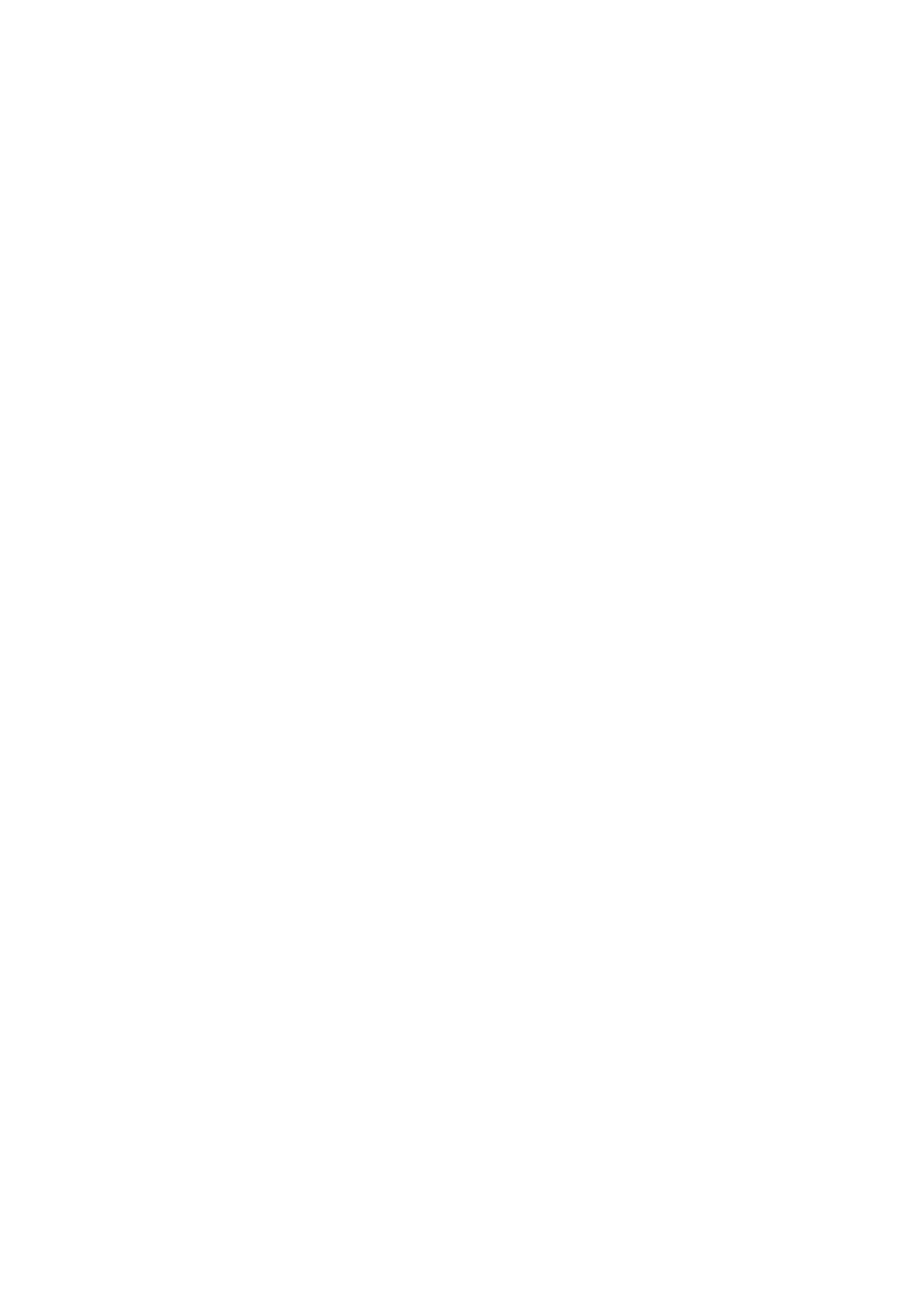## INTRODUCTION

Land is the most basic natural resource available for the social and economic development of people. Together with water, it combines to produce other valuable resources including topsoil, forests, pasture, wildlife habitat and even fisheries. In turn, these resources allow for specific uses to be made of land, including crop production, pasturage, timber harvesting, mining residential or commercial development, waste disposal and recreation, among others. Through the forces of nature - or the prior actions of human beings - the productive land resources which support such uses appear in differing measures of abundance in different geographic areas. The distribution of resources, however, is by no means static; by their actions, people have the capability of altering the mix. They can act to conserve or deplete existing productive resources or they can take the steps necessary to increase certain resources, either by increasing the stock of that resource or by improving the accessibility of the resource to potential users.

If the location and abundance of productive land resources are not static, neither are decisions concerning the use of such resources made in a vacuum. By acting to increase or deplete one landrelated resource, people may well have an effect upon other resources. Indeed, it is not unreasonable to view potential (or existing) land uses in terms of their compatibility or non-compatibility with other uses. Thus, for example, increasing the amount of land devoted to irrigated or rainfed agriculture may decrease forestry or pasture resources or wildlife habitat if existing forest lands are cleared or if pasture and habitat are destroyed in order that farming may be expanded. The same decision may also yield impacts such as an alteration of traditional land ownership patterns or a disruption or termination of the seasonal migration routes of nomadic peoples or wildlife. In short, not only do land use patterns fail to stand still, but some land use decisions may be essentially compatible with other important existing or proposed uses of land, while other land use decisions are not.

Given the complexities of land use decision-making and the inter-relationship of the process with other aspects of mankind's effort to lead a socially and economically rewarding life, it seems selfevident that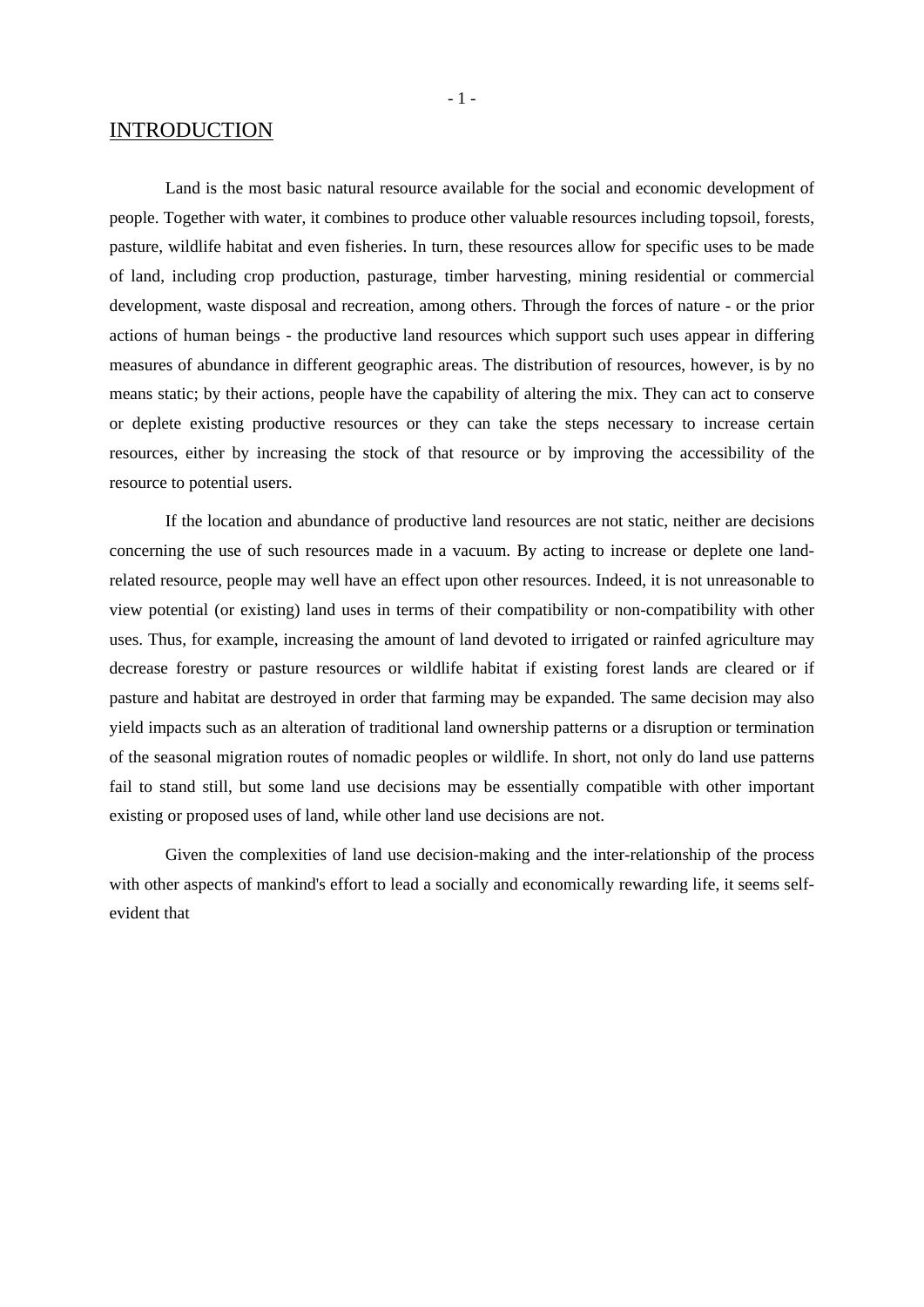rational land-use decision making should be encouraged and ad hoc, ill-considered decision making avoided. To this end, for example, the recently adopted FAO World Soil Charter sets forth as one of its Guidelines for Action, the incorporation of principles of rational land use and management into appropriate resource legislation 1/. Unfortunately, as with many self-evident truths, practice often diverges considerably from theory, with ad hoc land use decision-making constituting the norm and reasoned, considered decision-making the exception in many jurisdictions.

The consequences of an ad hoc approach to land-use decision making, however, loom large when a few demographic facts are taken into account. Currently about seventy-five million persons are added yearly to the world's population, with annual increases of 100 million expected by the year 2000 2/. By the year 2025, the world's population may approach eight billion, a figure approximately double the present level 3/. Even the six billion people who are expected to inhabit the planet in the year 2000 will require an agricultural output some 50 to 60 percent greater than in 1980  $4/$ . Further, as world population soars, pressures on agricultural land mount, due to problems of soil erosion and degradation and to the conversion of agricultural land to other uses. Indeed, long-term soil loss and soil degradation may be occuring on one-third of the agricultural land in the world, while the problem of conversion is nearly universal 5/. In short, land is being pressured by a variety of forces and, unless intelligent decisions are made, something other than optimum patterns of land use will likely result.

\_\_\_\_\_\_\_\_\_\_\_\_\_\_\_\_\_\_\_\_\_\_\_\_\_\_\_\_

<sup>1/</sup> FAO, World Soil Charter, 1982, p. 3.

<sup>2/</sup> Arts and Church, Soil Erosion - The Next Crisis, Wisc. L.R. 1982, p. 559.

<sup>3/</sup> See C. McEvedy and R. Jones, Atlas of World Population History, p. 350.

<sup>4/</sup> FAO, Agriculture : Towards 2000, 1981.

<sup>5/</sup> Arts and Church, supra, p. 559.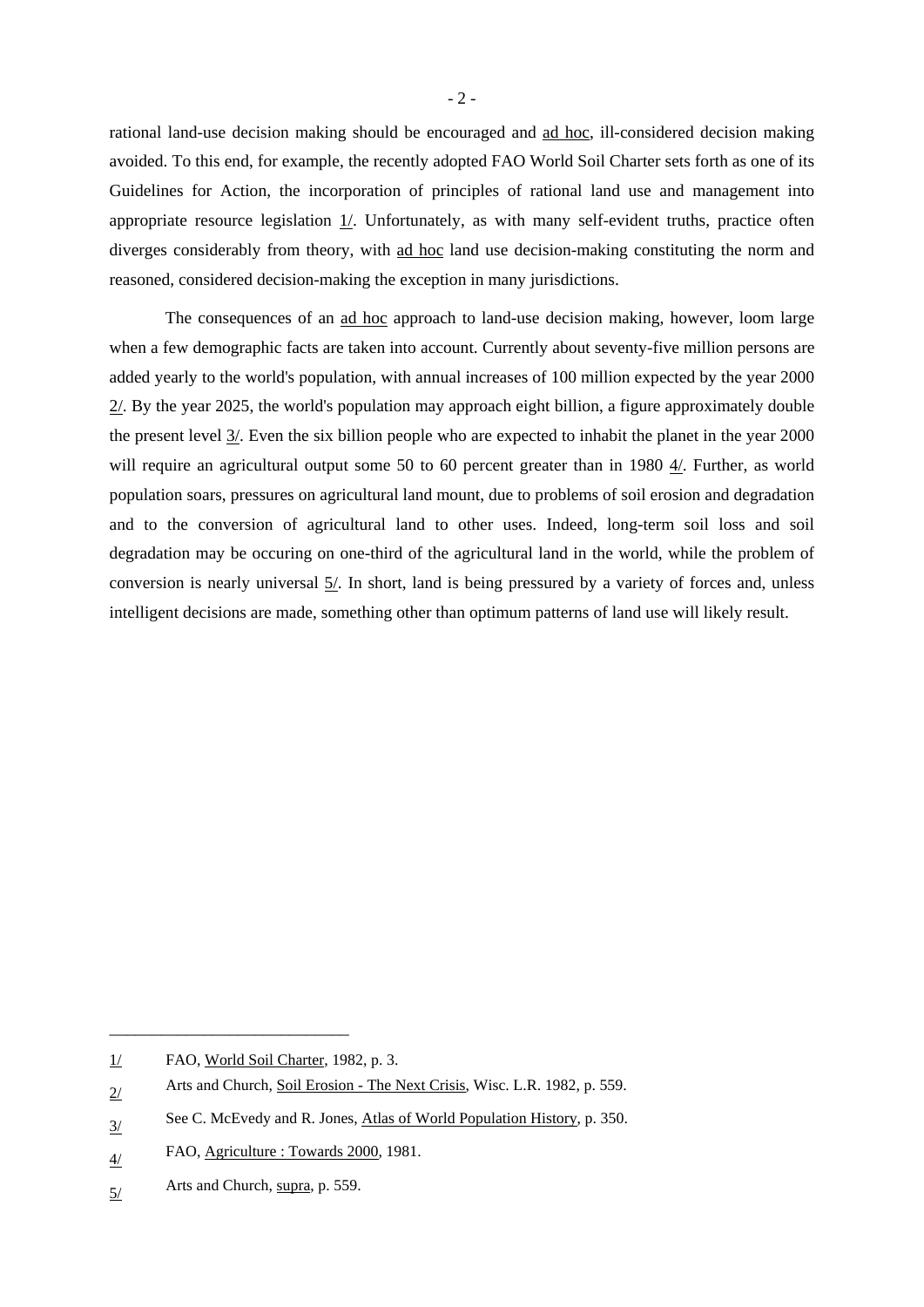The conclusion just recited is disarmingly simple to state and hints at the intuitively obvious: rational, intelligent and informed land-use decisions will produce superior utilization of limited resources with better economic and social results. This facile conclusion raises, however, the equally obvious question of just how do you generate rational, intelligent and informed land-use decisions? Moreover, even if you generate such decisions, how do you convince anybody else - particularly those who make their own decisions everyday in the fields, the forests, the grazing areas - to follow them? Both are fair questions and it is by confronting them that we arrive at the purpose of this study.

The author is a lawyer not formally trained in the sciences of soil classification, engineering or sociology. He and his colleagues in the Agrarian and Water Section of the FAO Legislation Branch are asked with increasing frequency, however, to deal with these sciences and the people who practice them in order to provide the legal support for rural land use planning systems that will generate rational, intelligent and informed land-use decisions in developing countries. In pursuing this task, they have had to contend with several facts that have influenced the approach to the subject of land use decision-making.

First, they - we -  $6/$  have found that relatively little scholarly discourse or actual legislative drafting has occurred on the subject of rural land development law in developing countries; or that if it exists,

\_\_\_\_\_\_\_\_\_\_\_\_\_\_\_\_\_\_\_\_\_\_\_\_\_

<sup>6/</sup> Although this work has been written by the Chief of the Agrarian and Legislation Section of the FAO Legislation Branch, the views expressed frequently are shared by colleagues in the Branch. Moreover, many of the experiences related herein have been common ones; thus, the occasional use in this work of the first person plural "we". Certainly in spirit - if not in precise form - this work represents a shared perspective on land development legislation in the developing world.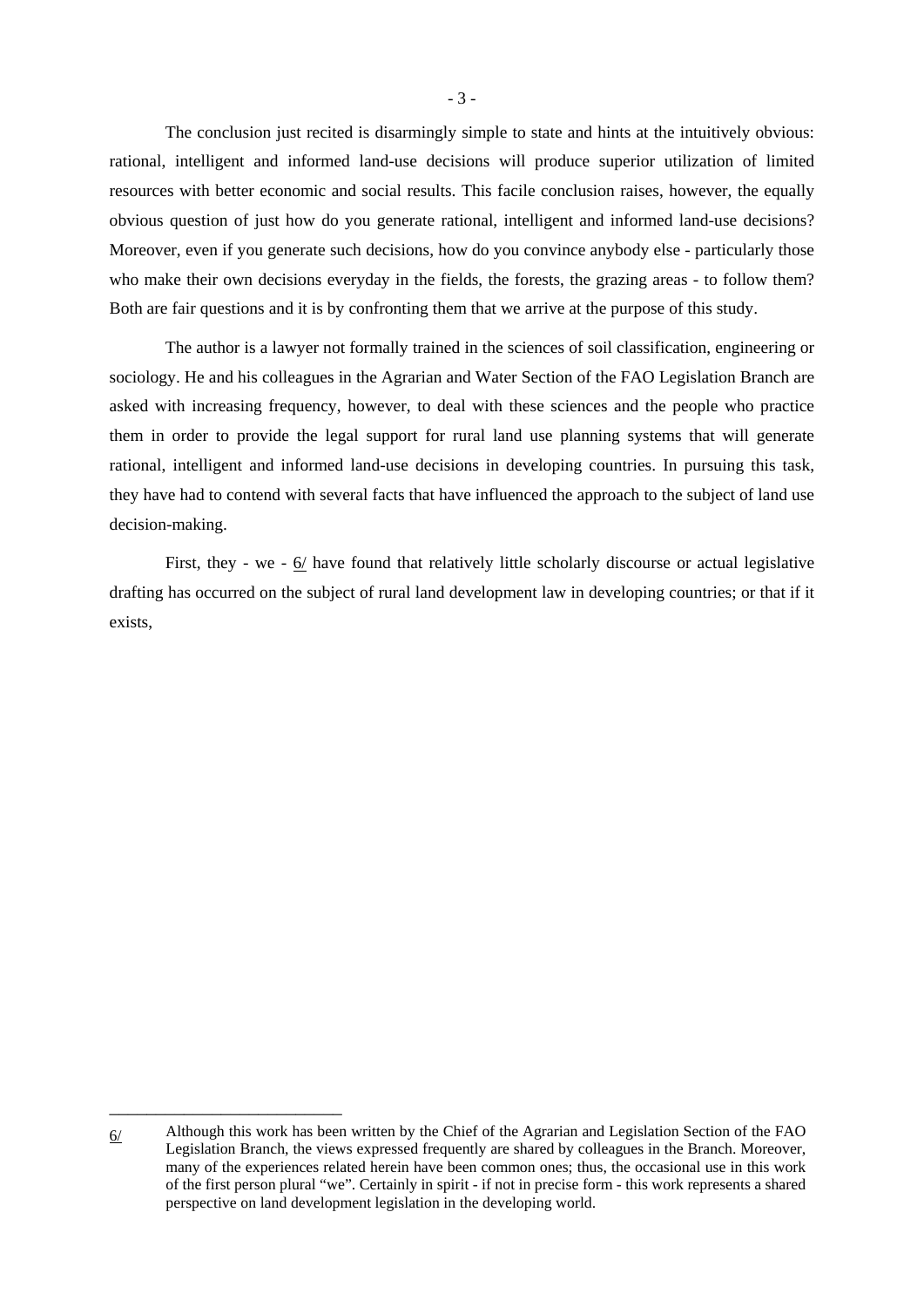it is not readily discoverable for people like us who are being called upon to actually draft rural landuse development laws. This dearth of prior effort contrasts markedly with the wealth of legally-related material on the subject of urban land-use legislation or even rural land-use legislation in developed countries. Nevertheless, the relative lack of prior activity in the field has produced its own benefit. While it has perhaps slowed our preparation of a "model law" suitable for all occasions, it has also required us to do our own basic research and to think conceptually about the purpose, the place and the form of rural land-use legislation in a developing country. The benefit generated by this is that our thought processes have not been confined to furrows previously plowed. Indeed, the necessity of considering the problem without much prior legal guidance has allowed us to perhaps break some new ground. The risk of such an approach, of course, is that by not being aware of the mistakes of others, we condemn ourselves to repeating them. We recognize this risk, and to minimize its occurrence, have sought and obtained the guidance of technical personnel in a variety of fields. Most helpful in this regard, has been the FAO Inter-Departmental Working Group on Land Use Planning, established by the FAO Director-General in 1983 for the purpose of bringing an interdisciplinary approach to rural land-use planning.

A second basic fact encountered in the course of our work is that the law and lawyers do not exactly leap to mind when the subject of rural land-use is raised. Often they are not thought of at all, with the emphasis given instead to data collection, cadastral surveys, map-making and the like. When they are thought of, lawyers sometimes are perceived as nuisances who simply get in the way of - and thus impede - the really important technical work required to produce a rural land use development plan.

It is not the purpose of this work to argue the merits of law and lawyers versus scientific, sociological and economic data collection and evaluation. Obviously, rational, intelligent and informed land use decisions are unlikely to be made where the extent of available resources, the nature of landrelated problems and the economic and sociological impact of land-use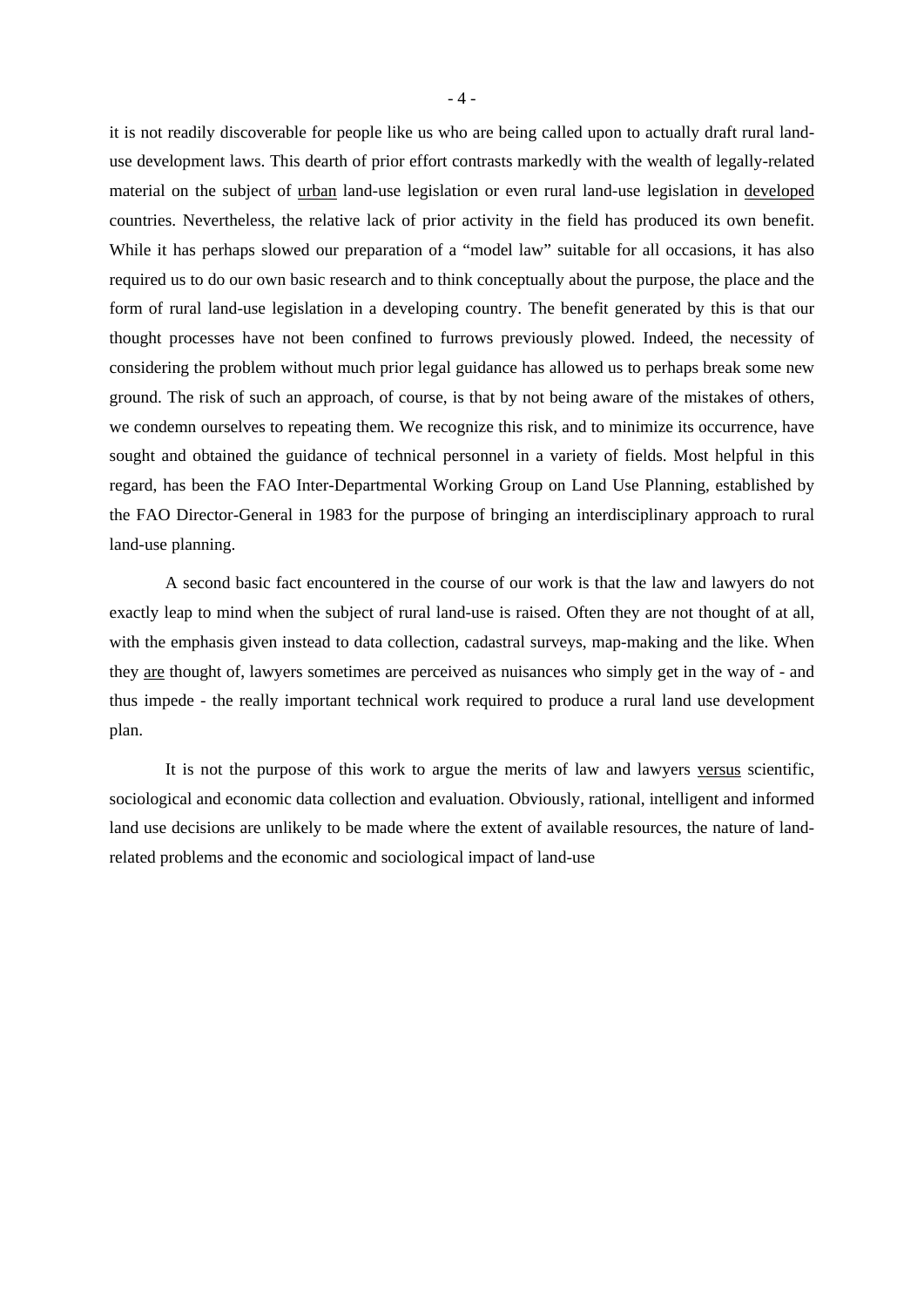decisions are unknown. Just as obviously, however, we believe it is inappropriate to view the law and the technical disciplines associated with land development as unrelated. Similarly, it is inaccurate to see lawyers and the practitioners of the scientific disciplines concerned with land-use planning, as competitors. From our work, we believe that the law and lawyers - if properly cognizant of their role can play an essential part in the land-use process by, inter alia drafting the legislation which creates a land-use decision-making infrastructure appropriate to the size and sophistication of the country at hand and which guides and promotes the workings of that infrastructure through the establishment of policies and guidelines, the specification of procedures, the establishment of provisions for public participation and the creation of implementation and enforcement powers. In short, rather than viewing the law and lawyers as antithetical to the land-use decision-making process, we view them as compatible and complementary.

Thus, our purpose in writing this study is at least two-fold. On the one hand, we hope that by analyzing land-use development legislation and its constituent elements we will provide a reference for others who, like ourselves may have to contend with either the drafting or implementation of such legislation. Inquiring about the elements of rural land use legislation, discussing the nature of the infrastructure which might provide the best decision-making mechanism, and analyzing the factors that ought to be considered by such an infrastructure, we hope, will permit some conclusions about the larger question of what makes a workable land-use law. If we have done our job adequately, it may eliminate the need to figuratively re-invent the wheel each time an effort is undertaken to develop land-use legislation in a new setting.

On the other hand, we also intend by this study to advocate the importance of law and lawyers in the land use decision-making process. In our view, the law has the ability to tie widely disparate scientific, economic and social elements together into a coherent whole. It can provide the structure for using the data collected and analyzed by other disciplines, in order to make decisions. It can provide the standards against which those decisions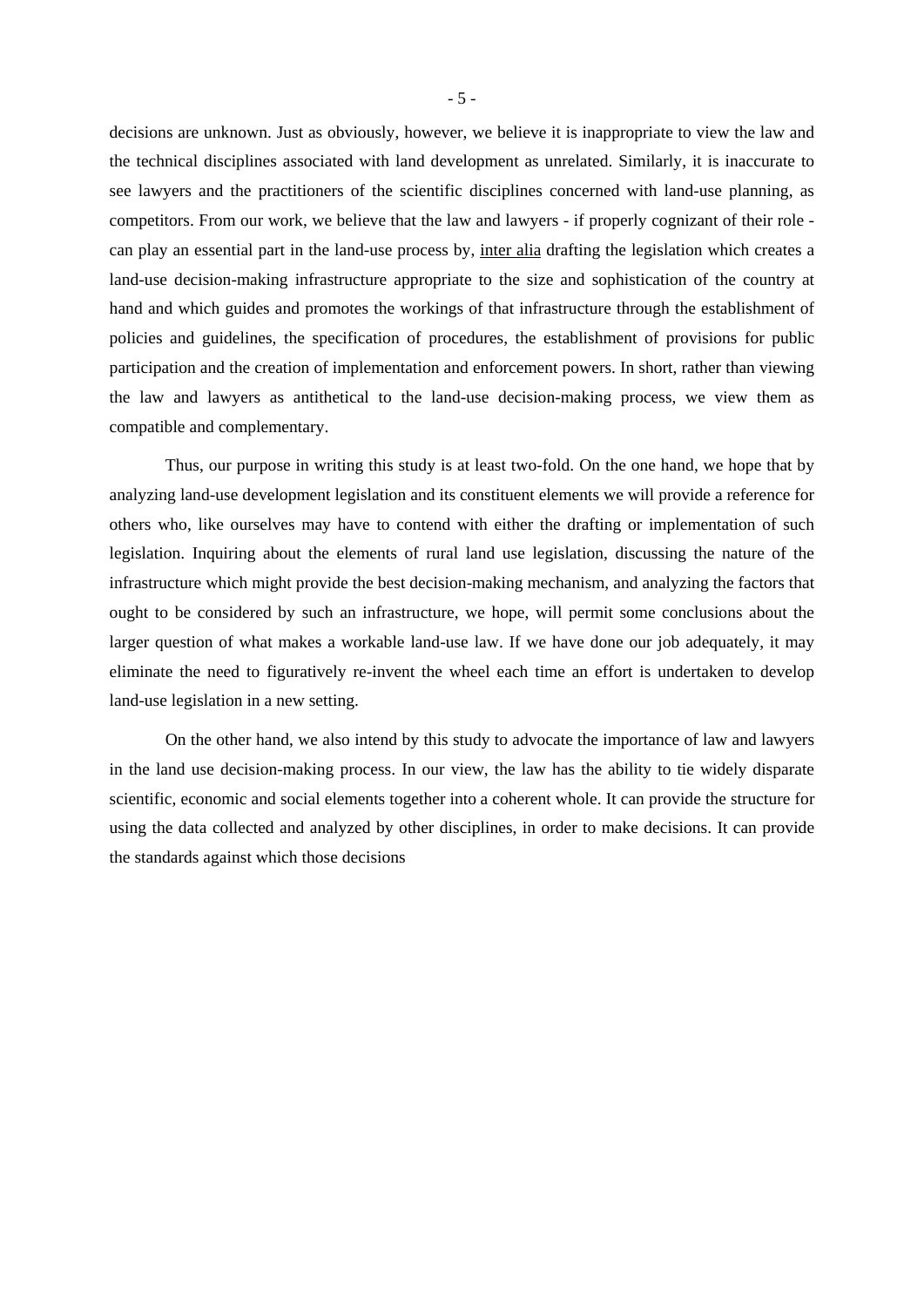shall be adjudged and it can compel the consideration of factors which the advocates of a particular development project might prefer to ignore. In short, legislation, has an important role to play in the rural land development process: it provides the structural framework and the legal controls for rational, intelligent and informed land-use decision-making; it serves as well as the linkage to connect the different substantive disciplines that make up the planning process.

Thus, during the course of writing this work, we have found ourselves engaged in a process of discussing law to one potential audience – the planners – and planning to another audience; viz., the lawyers. Given the historical lack of intersection between these two disciplines such a bridge may be viewed as having some utility.

Finally, though, we are experienced enough to know that sophistry cannot replace substance in the crucible. In other words, whether we convince planners of the importance of the role of lawyers in the rural land use decision-making process or lawyers of the importance of understanding the basics of rural development planning depends far more on the substance of our arguments rather than how we argue. Further, it should be understood that this study is not intended as the last word on rural land-use development law in developing countries; a first word would be considerably more accurate. If it provokes as many questions as it answers in the course of thoughtful discussion, our sense of purpose will have been satisfied. With these caveats in mind, we turn to an analysis of rural land-use legislation in developing countries.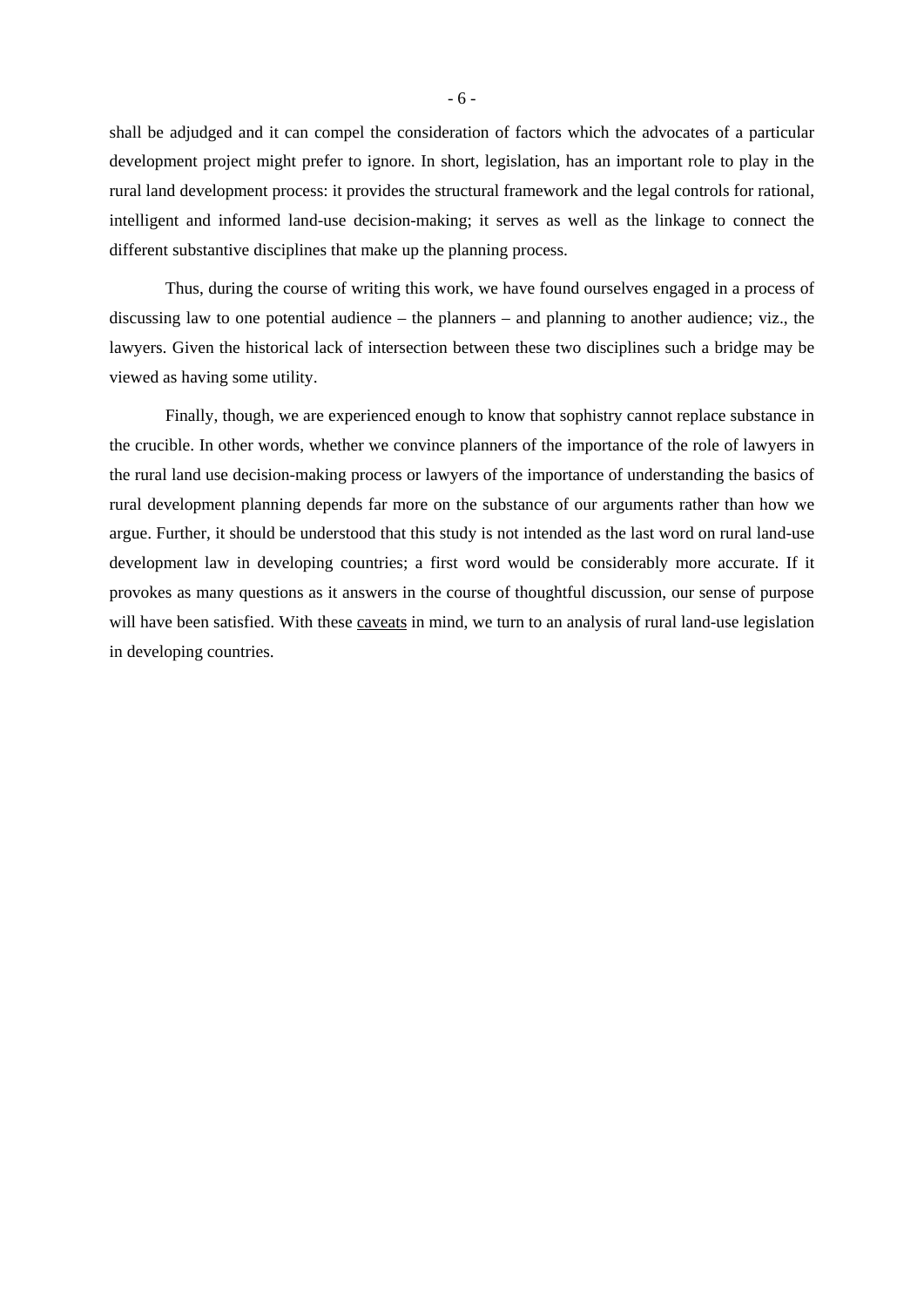## CHAPTER I - OVERVIEW

The precise recipe for rational, informed land-use decision-making in the rural sector of developing countries is likely to elude discovery for the foreseeable future. Unfortunately, however, neither the pressure of development nor the need for wise decision-making are likely to abate pending that discovery. Hence, notwithstanding the lack of precision involved, it is a useful effort to attempt to identify and analyze the factors that encourage - and perhaps even occasionally result in - intelligent land-use decisions. The effort is especially warranted in the legislative area in view of the increasing awareness in developing countries that legislation has a role in the land-use decision-making process. Already this awareness is being felt in the form of requests for assistance by lawyers who face, with more and more frequency, the task of developing a legislative scheme that will yield wise land-use decisions.

It is useful to begin this study with a general overview of the factors that appear to be involved in planned - as opposed to ad hoc - land use decision-making. For this purpose, certain definitions recently adopted by the FAO Inter-Departmental Working Group (IDWG) on Land Use Planning, serve as a helpful point of departure. The IDWG has been charged with the responsibility of formulating a coherent, inter-disciplinary approach to FAO land-use planning projects and, as part of its duties, has developed agreed upon definitions of "land", "land use", "planning" and "land use planning". Of these, the definitions of "land use" and "land use planning" are especially pertinent.

"Land use" has been defined by the IDWG as "the function of the land determined by natural conditions and human intervention" 7/. In other words

7/ The IDWG goes on to state with reference to "land use":

 "It is useful to categorize land use according to status and employment of the land; for example, crop land, forest land, grazing land, nature reserve, aquaculture, non-agricultural land, etc. and multipurpose uses."

The Working Group then adds,

\_\_\_\_\_\_\_\_\_\_\_\_\_\_\_\_\_\_\_\_\_

 "It is necessary to distinguish present land use (the way in which land is used at present) and potential land use (how it could be used with or without improvements)."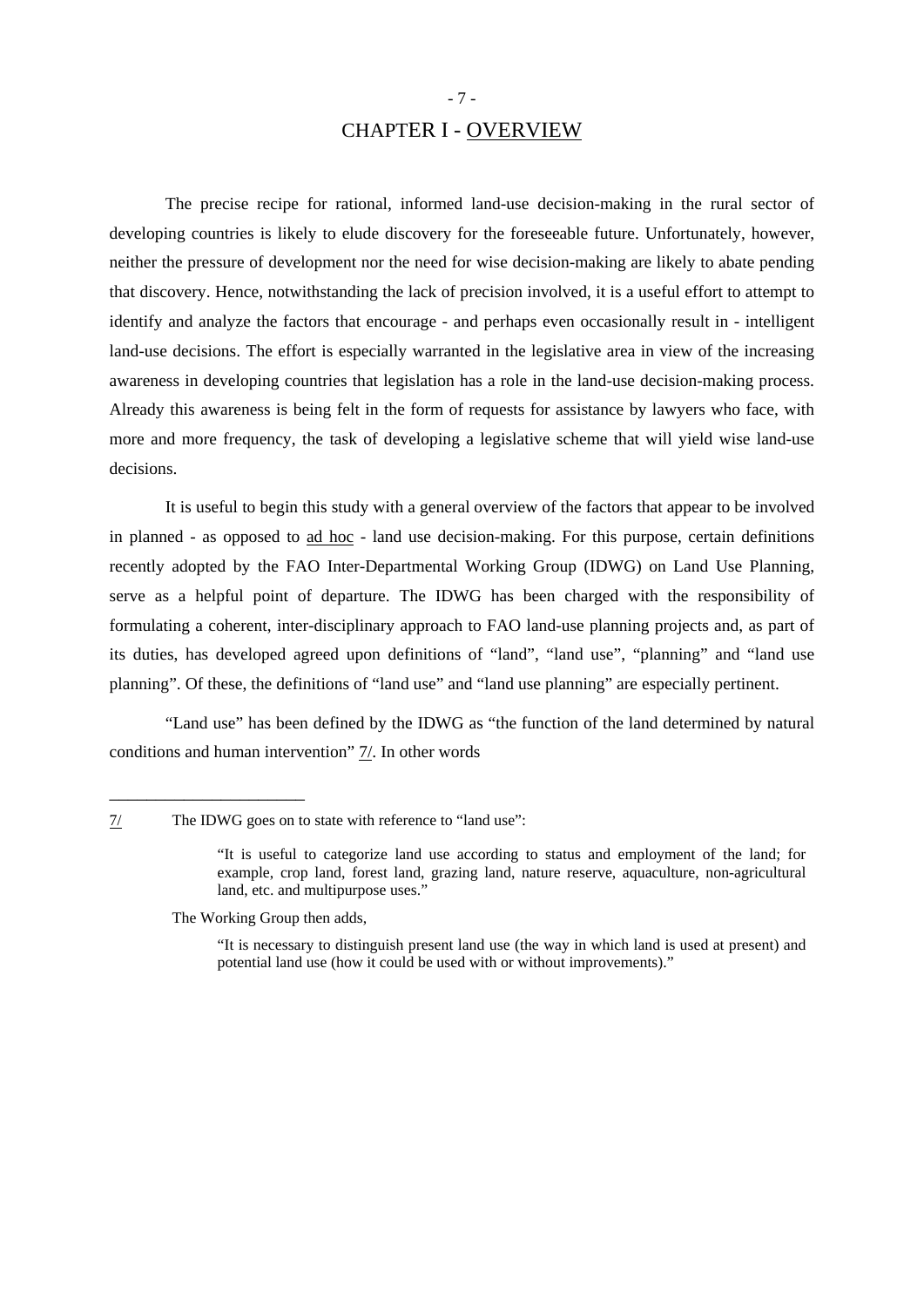land use is a non-judgemental result. It is simply the situation which results from decisions made by man or nature without regard to whether those decisions are wise, informed, planned or ad hoc.

"Land use planning" on the other hand is defined in a way which clearly shows it to be a means to a desired end:

> "Land use planning is the process of evaluating land and alternative patterns of land use and other physical, social and economic conditions for the purpose of selecting and adopting the kinds of land use and courses of action best calculated to achieve specified objectives." 8/.

\_\_\_\_\_\_\_\_\_\_\_\_\_\_\_\_\_\_\_\_\_

<sup>8/</sup> The IDWG on Land Use Planning elaborates considerably on its definition of land use planning by adding the following:

 <sup>&</sup>quot;Land use planning may be at national, regional or village level. The process ideally involves the participation of the land users. It entails bringing together a wide array of data: physical, technological, economic and institutional, and integrating them systematically for the purpose of developing a workable plan and programme of action. Interactions between land uses within an area, or in the neighbouring regions, must be taken into account.

<sup>&</sup>quot;The programme or plan may be subject to institutional or other constraints such as land tenure systems, customs, and taboos. However, in the long run, these institutions are subject to changes to facilitate better land use. Nevertheless it should be recognized that the programme or plan must, at best, be regarded as an ideal and that in an economy undergoing profound structural changes, the desired optimum patterns of land use may not be obtainable in a practical sense. The programme or plan will change according to the wants and preferences of consumers, changes in the land, advances in technology, and variations in the level and distribution of income. The essential task is to indicate those patterns of use which are superior to the present or alternative land uses, in terms both of spatial allocation of land among different uses and the intensity of land use, which together determine the patterns of land use."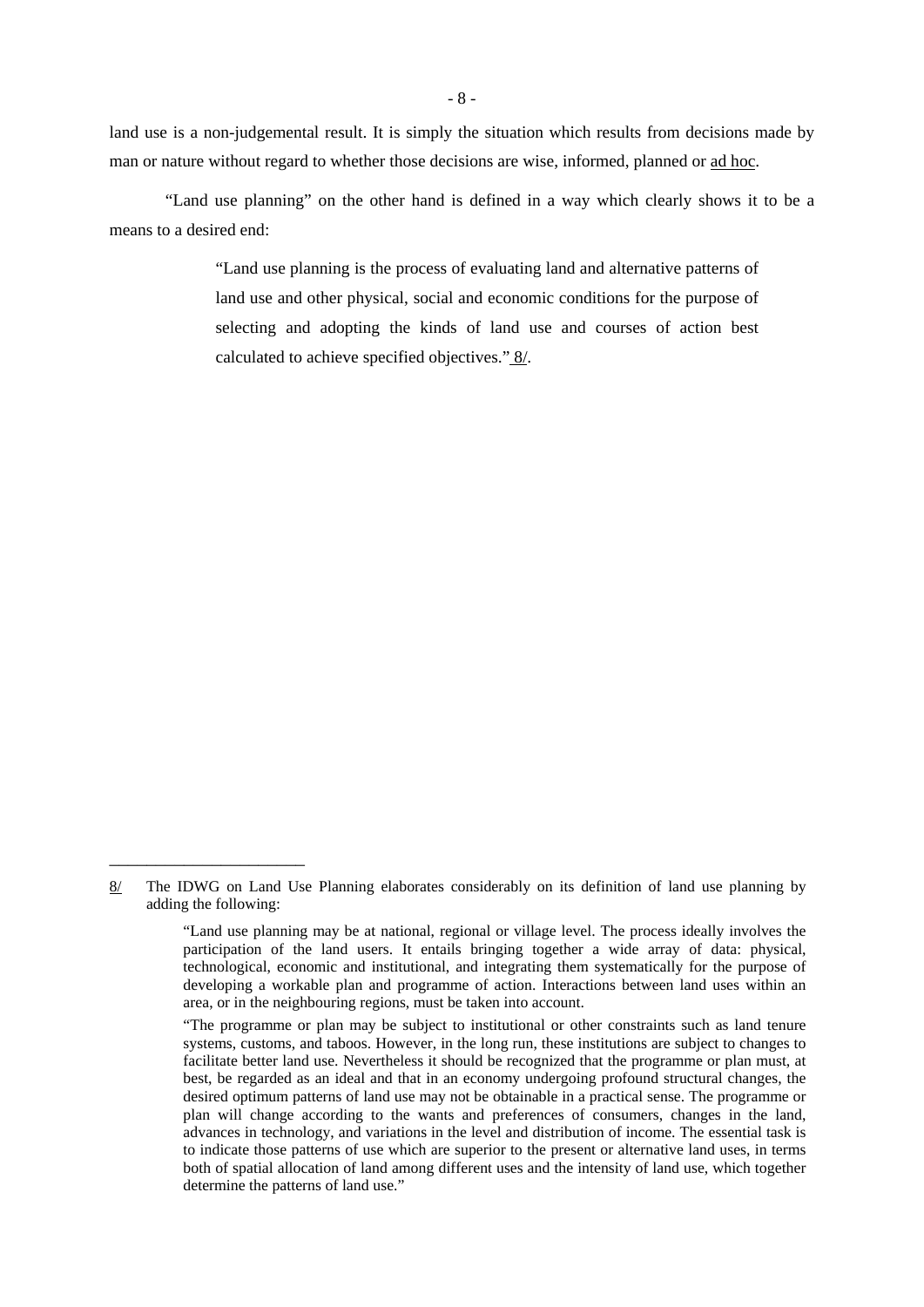When viewed in pari materia with the definition of land use, it can be seen that land use planning is the mechanism by which judgment can be injected into a previously non-judgemental situation. Stated differently, it is the means by which the term "land use" can be made more "rational".

It is instructive to examine the IDWG's definition of "land use planning" for the purpose of identifying its constituent parts. When this is done, it is seen that the definition is composed of the following distinct elements;

- 1. specified objectives;
- 2. appraisal of land and alternative patterns of land use;
- 3. assessment of other physical, social and economic conditions;
- 4. a process of calculation and selection; and
- 5. a process of adoption.

This study views these elements not only as parts of an abstract definition; it also sees them as crucial constituents of any legislation which seeks to provide a practical, workable legal structure designed to produce intelligent land use decisions. Over the course of the next few paragraphs we shall outline these elements - and several others - more fully. In the remaining chapters of this work we shall analyze each such element in more detail not only for the purpose of discussing its individual component parts, but also to demonstrate why any effort to draft rural land-use legislation should at least weigh the importance of the identified elements, even if one or more are ultimately excluded in the course of actual drafting.

## 1. Policies and Priorities Regarding Rural Land-Use

As the FAO land use planning group has determined, rational land use decision-making is a process directed at the achievement of "specified objectives". These objectives, we believe, can appropriately be described as rural land development policies and priorities. Typically, they are determined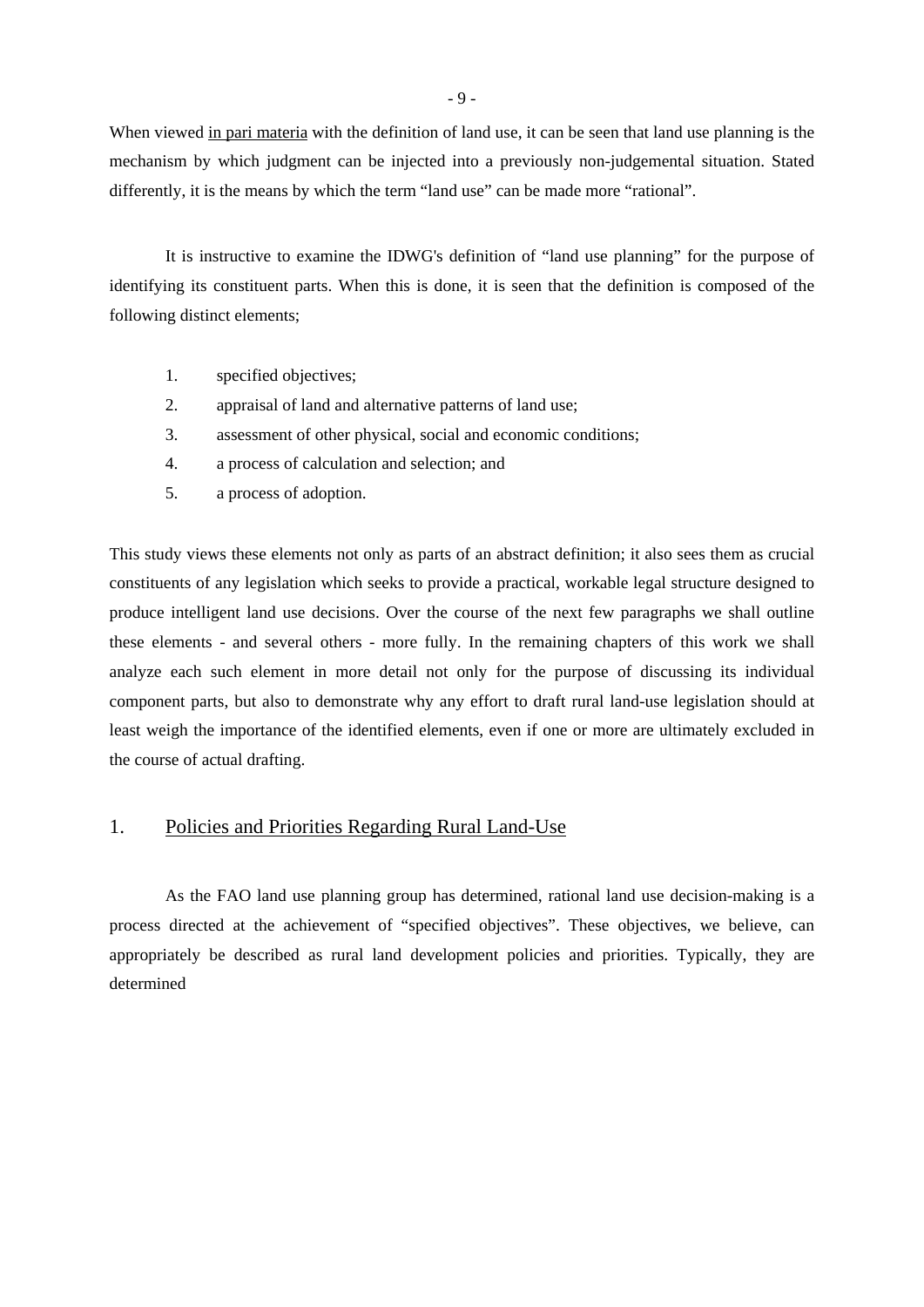by the central government; they may, however, be developed in the first instance at the regional or even the local governmental level. In a general way, they determine the direction of the land use decision-making process and serve also as standards for assessing whether a particular land-use decision is compatible with the public interest. Without such guideposts, a systematic approach to rural land development is unlikely to develop. Instead, land-use decisions are more likely to be made on an ad hoc basis that will be less likely to consider the public interest, less likely to consider development alternatives and less likely to balance project benefits against societal costs.

For the purpose of drafting land use legislation, we believe it is important to consider whether there is, or should be, government policy on a variety of issues. Such issues include, inter alia social concerns, the preservation of prime agricultural land, revenue policy and land development, the control of agricultural impacts on other uses, compulsory tilling and control of erosion. They should include as well, policies about indigenous populations and protection of the environment. In Chapter II of this work, we shall explore the importance of these issues and others to the legislative drafting process.

Further, as we discuss in Chapter II, government priorities related directly or indirectly to land may also serve as guideposts for intelligent decision-making. The priorities which are considered especially important, and hence are discussed in more depth in the course of this study include inter alia, export versus staple crop preferences; water development priorities; agricultural versus urban development priorities; and agricultural versus forestry priorities.

### 2. Existing Land Use Decision-Making Structure

In addition to understanding government policies and priorities concerning land use, knowledge of the operation of existing land-use decision-making mechanisms, whether governmental or non-governmental, is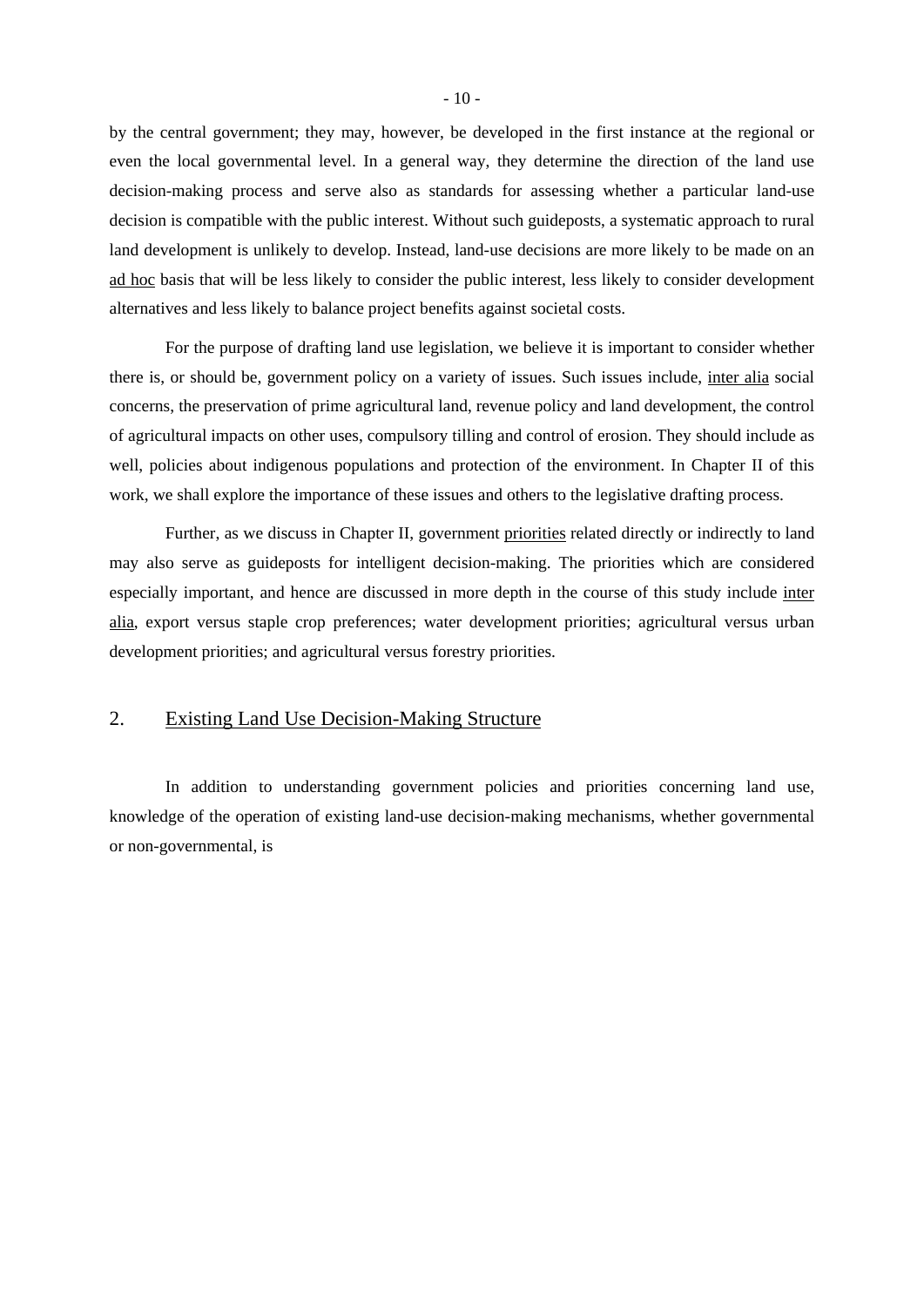crucial. Regarding the government, it is important to understand what institutions are involved and at what level. Does the administrative process (assuming one exists) operate by consensus or by fiat? Are there vertical connections among different levels of administration? Do horizontal connections exist which promote an interdisciplinary approach on any one level? Also important to know is the extent to which the views of special interest groups are considered in the formal decision-making process and whether the decisions which are reached are subject to independent review.

### 3. Customary Practices

At the non-governmental level, it is important to understand the customary practices which exert influence on the decision-making process. In a very practical way customs concerning marriage, dissolution, inheritance and wealth accumulation may be more determinative of land use patterns and practices than proclamations issuing from a ministry exercising nominal jurisdiction over land from a capital city located hundreds of kilometers away. Similarly, the seasonal migration of workers, the movement of animals or a relatively aged or young population may suggest certain land use decisions and not others. Legislation which considers these patterns and practices is likely to be more practical and more respected (even, perhaps, if it is contrary to a particular pattern or practice) than land-use legislation written in ignorance of social customs, historical and economic practices or demography. Indeed, in its comments to the definition of "land use planning", the aforementioned Inter-Departmental Working Group expressly recognized that a programme of land use could be subject to such constraints as "customs and taboos". Obviously legislation which recognizes such constraints and attempts to deal with them intelligently, is likely to be more influential.

## 4. Land Ownership Patterns and Policies

For similar reasons, there should be an understanding of the nature of land ownership and occupancy patterns. Legislation which restricts or promotes development on government owned land may have social and economic consequences entirely different from those that result from legislation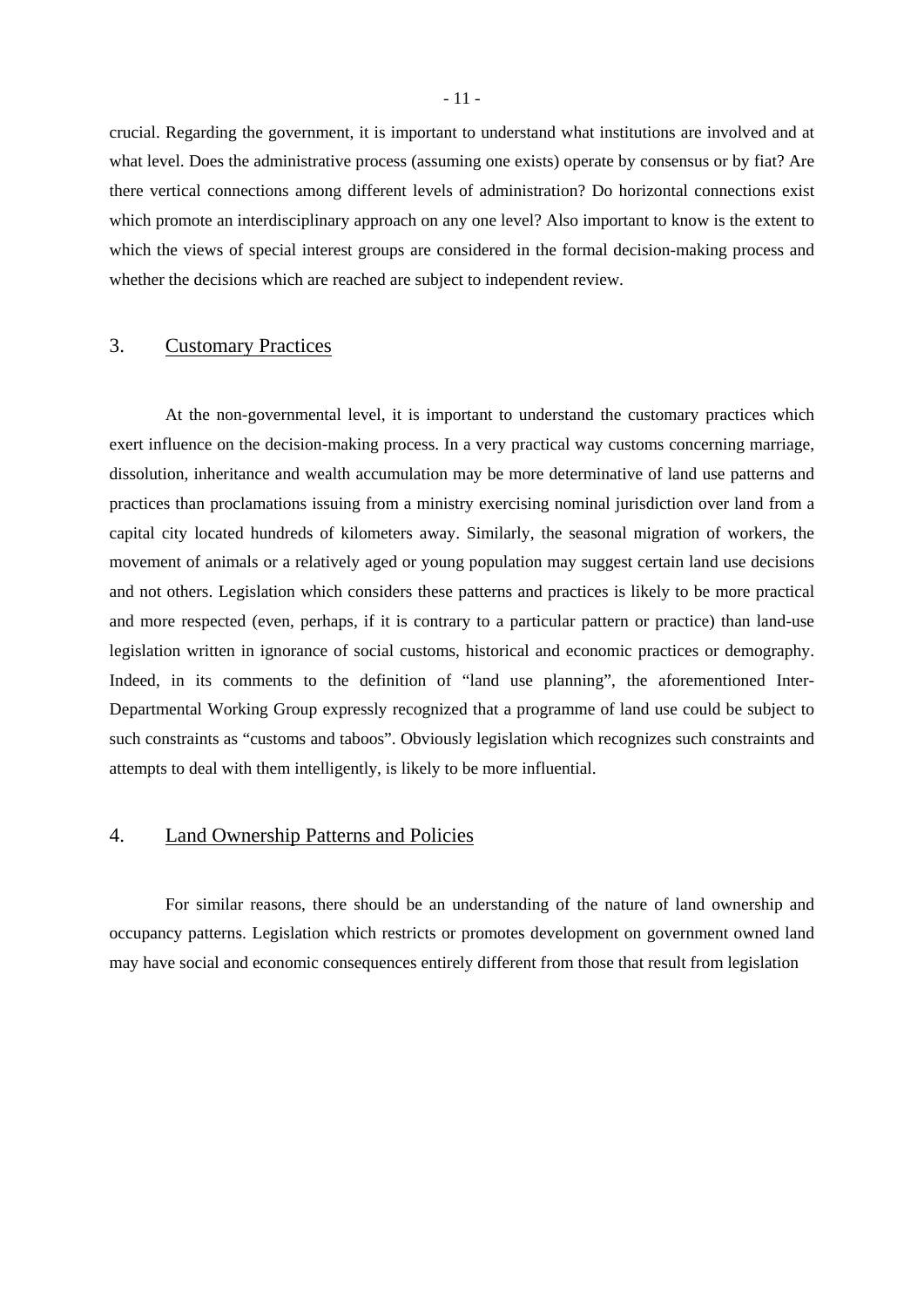affecting land that is privately owned. Similarly, a land use decision impacting land that is densely populated may have greater social, economic and political consequences than one which affects scarcely populated land.

Moreover, the government may have specific policies related to land ownership (land to the tiller or restraints on alienation, for example) which, if ignored, could render land-use legislation less effective. Finally, legislation which fails to provide security to private owners through an effective registration system or other means, may have difficulty inducing those owners to participate in or abide by the results of the land use decision-making process.

#### 5. Land Resource Inventory

Apart from a knowledge of existing customs, institutions and land ownership patterns, intelligent land-use decision making requires a thorough knowledge of rural land and related natural resources. Indeed, it is difficult to understand how intelligent land use decisions can be made in the absence of knowledge about the quality and geographic distribution of soils, the quality, location and availability of water resources and the distribution of forests, habitat and grazing lands, among other things. For the legislative drafter, in fact, the issue is not likely to be whether appropriate land-use legislation should provide for a land resource inventory; almost certainly it should. Instead, the issues may involve the detail (and thus the time and expense) required for such an inventory, the responsibility for its preparation (i.e., whether at the national, regional or local level or some combination thereof); and the extent of its coverage (i.e., whether, for example, it should attempt to cover the entire country or instead should be targeted at smaller areas facing particularly acute development pressure). These issues are discussed in more detail in Chapter V of this work.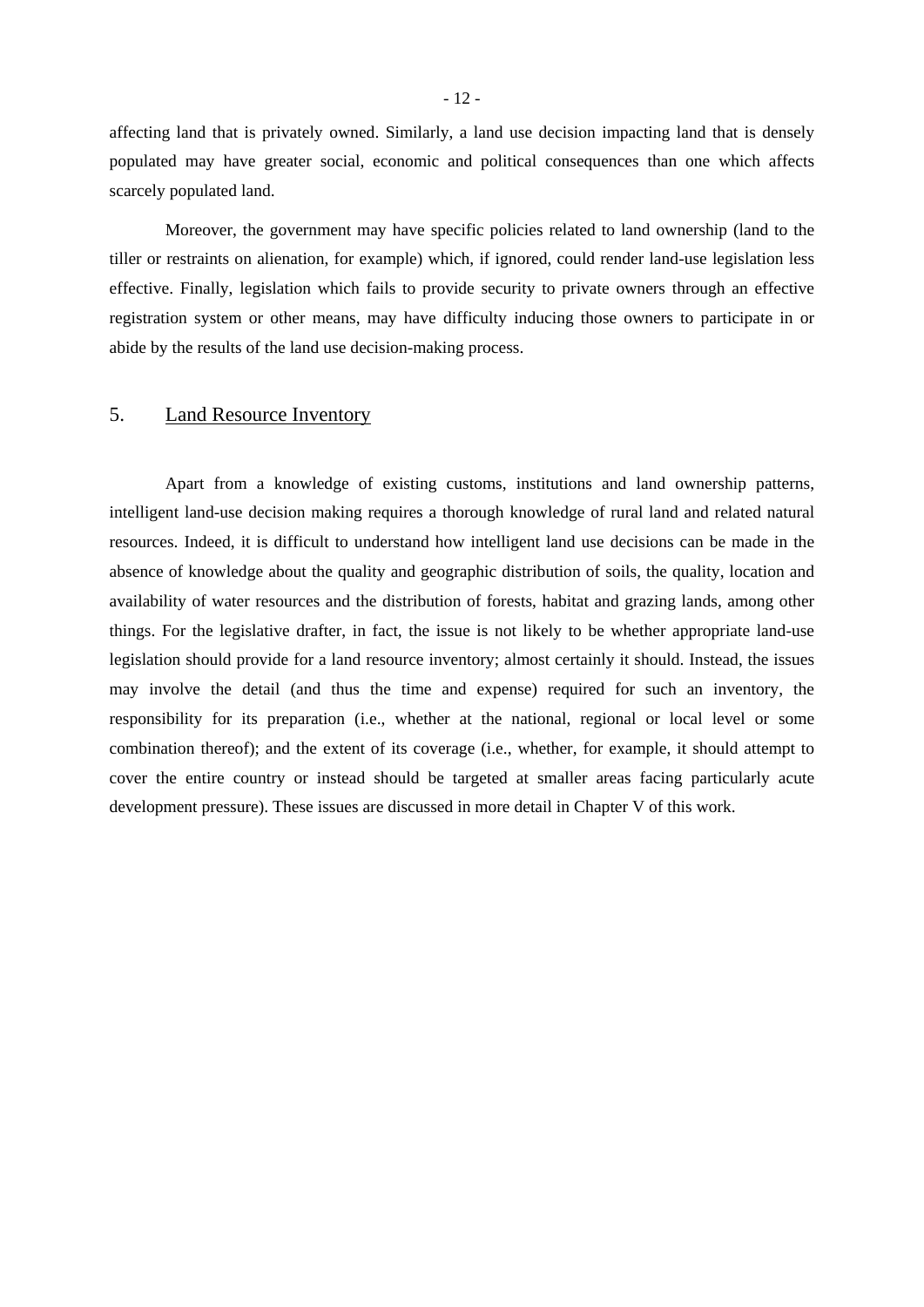- 13 -

## 6. Land Use Decision-Making Process

As noted previously, the FAO land use working group views decision-making about land as a "process". That view is certainly appropriate in connection with the drafting of land use legislation. To a considerable degree such legislation should be concerned with the process of developing a consensus about land use so as to achieve desired results that are consistent with agreed upon principles. We explain.

#### A. Development of a Consensus

A recurrent problem encountered in many developing countries is that government pronouncements sometimes have little force and effect beyond the walls of the ministry from whence they issue. Perhaps this results from the isolation of the policy maker; perhaps it results from the lack of any stake in the government's plans on the part of persons subject to the pronouncement. Whatever the reason, poor infrastructure and typically weak enforcement mechanisms often multiply the government's difficulties in overcoming indifference or outright hostility, with the result that the government's plans and pronouncements go unheeded.

Alteration of the foregoing situation may well require basic changes in the process by which land use decisions are made. More specifically, it appears to require a sharing of decision-making power between professional planning administrators and those who are expected to abide by the decisions which are made viz., the rural inhabitants whose farming, forestry, grazing and other agrarian activities may be impacted. Undoubtedly, such a shared, or "consensus" approach to land use decision-making is more difficult to effectuate than a planning approach which consists of unilateral decision-making following the sifting of technical data in the relatively rarified atmosphere of a planning ministry. At a minimum the process requires a more consistent and extensive liaison between the government and the governed; wide-spread training in the basis of land use decision-making; and a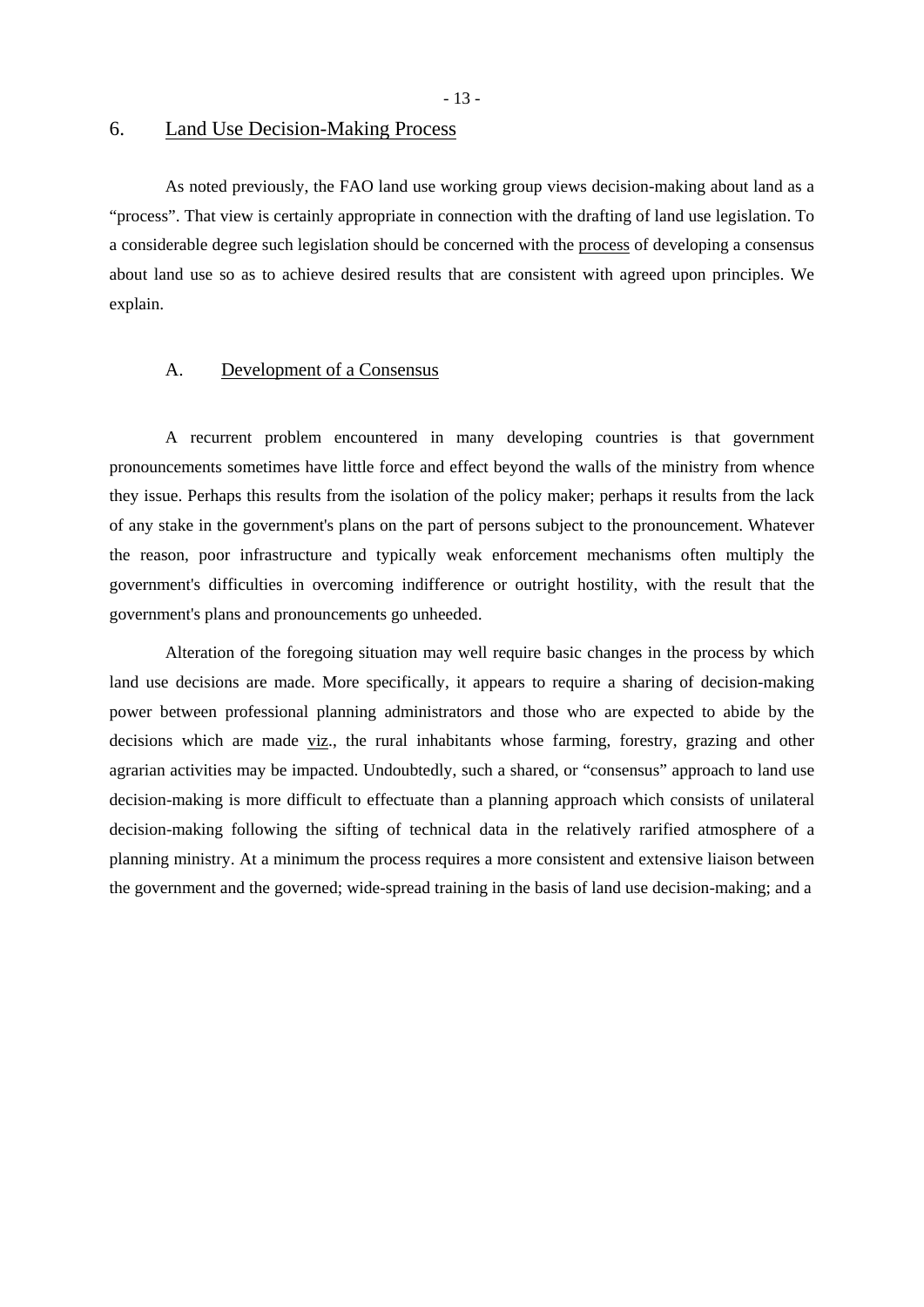willingness to open the decision-making process to non-professional, non-governmental participants if it is to be more than just an academic exercise that will be ignored when the time arises to put such decisions into actual practice.

For the lawyer, the challenge is to design a law which overcomes the normally insular nature of land-use decision-making and establishes a linkage between government planning administrators and the people affected by planning decisions, thus promoting a two-way flow of information between planners and affected individuals. At the same time, the lawyer must be careful not to encourage the decision-making mechanism to degenerate into a situation which promotes discussion and negotiation as the end rather than the means of the process. As noted above, it is important that the process remain directed at the achievement of desired results. Thus, there must be a legal structure which is not only sufficiently open to produce a more participatory approach to decision-making; the structure must also assure that the process continues to move toward the goal of a land-use decision. Our thoughts on how this might be accomplished are contained in Chapter VI, infra.

#### B. Land Use Principles

For the purpose of guiding the process as it moves to a decision - and also for the purpose of evaluating any such decision in terms of its consistency with the public interest - it is also imperative to establish certain principles which serve to generally guide and control the process. While of course these principles (like the workings of the process itself) may vary according to the specific circumstances involved in each country, it is useful to provide that the land use decision-making process as well as the decisions which it produces, comport with several basic rules related to the recommendation of a particular land use from among several alternatives. Given that cost-benefit analysis (CBA) is frequently the principle tool used by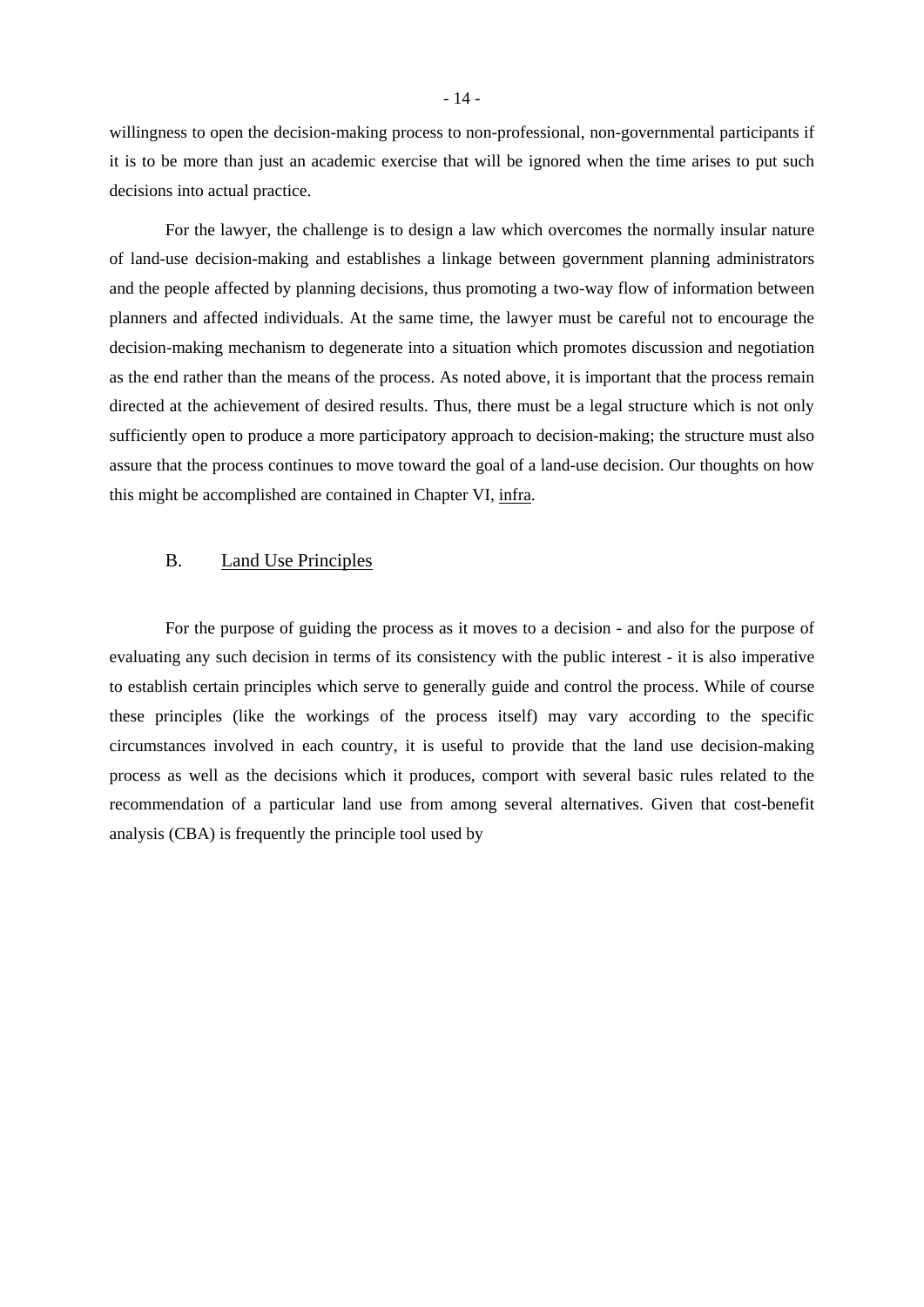decision-makers for the purpose of making such selections, we have developed several recommended statutory guidelines designed to broaden the focus of CBA and thus, improve its utility as a means of making rational choices about land use. These recommended guidelines are also discussed in Chapter VI, infra.

## 7. Implementation of Plans

Notwithstanding the utilization of a consensus approach, land use decision making is not land use implementation. For the land use control process to move beyond the paper exercise stage there must exist the means of actually implementing decisions which are made. A variety of implementation measures present themselves, however, and it is important to understand their benefits and deficiencies. In this study, for purposes of discussion, we have categorized implementation measures into two broad groups: legal and extra-legal.

Legal implementation measures are those generally exercised in strict accordance with statutory provisions that carefully outline the extent of the measure, describe the manner of its exercise and provide review procedures to forestall its abuse. One such measure is the exercise of regulatory power - itself a classification which describes a variety of specific powers including: 1) the issuance or denial of building and development permits; 2) zoning classifications; 3) the assertion of public trust authority; and 4) nuisance controls, among others. Similarly, exercise of the eminent domain power is a legal implementation measure that raises a host of sub-issues including questions of taking versus regulation; taking versus planning and just compensation among others. Finally, the taxing power may be considered an implementation measure of a legal character when it is exercised in the form of preferential assessments, restraints on tax-financed investments (such as conversion restrictions on preferentially assessed agricultural land) and investment tax concessions.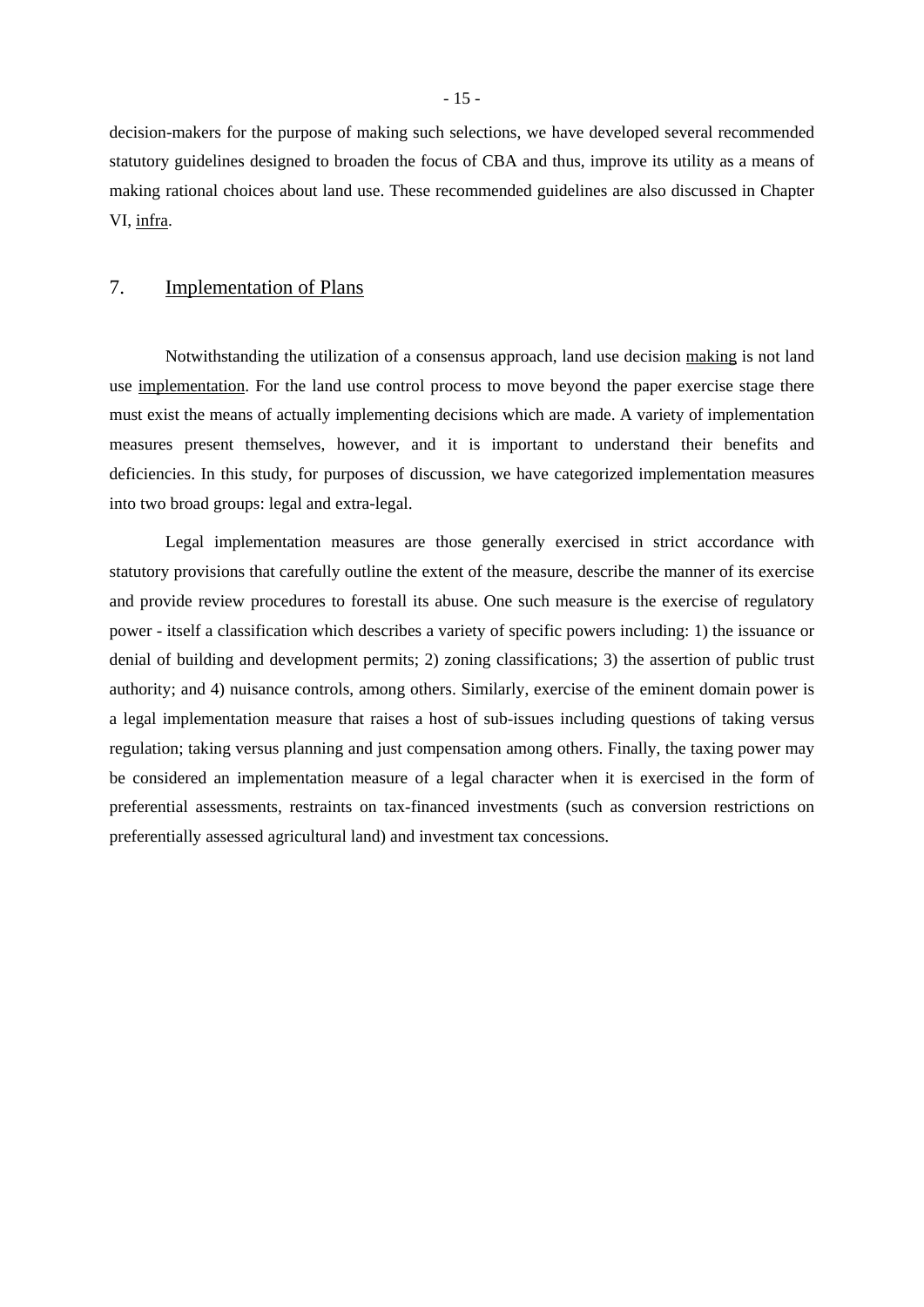Extra-legal implementation measures, on the other hand, are those land-use oriented programmes which - while typically possessing a basis in law - are not so strictly controlled by statute. Examples of non-legal measures would include the provision of agricultural extension services, rural oriented training programmes, rural research efforts and government promotion of particular land uses through price supports or other subsidies.

Chapter VII of this study describes in greater detail the various legal and non-legal measures just mentioned. It also attempts to point out the strength of each such measure and its weaknesses. This study does not, however, attempt to rank the various implementaton measures in terms of desireability nor does it attempt to provide a menu of an optimum mix of legal and non-legal approaches to implementation. Those are issues whose resolution depends upon the particular circumstances at hand. They thus are beyond the scope of this more general (and thus limited) exercise.

## 8. Enforcement and Modification of Land Use Development Plans

Apart from the means of implementation, there should also exist the means of enforcing the land use policy decisions which are reached. Unless the persons developing land (whether those "persons" are the government or the private sector) are required to comply with the determinations of land use policy makers, those policy determinations will be difficult to implement. Thus, whether the land developer is the government or a private person, he should be held to a standard of consistency with land use policies.

Coincidentally there should exist a practical means of reviewing development activities as well as a means of enforcing development policies and plans in the event of incompatible development efforts. In connection with individual, small-scale enterprises, this may mean locally administered, informal monitoring and local arbitration or penalty assessment. With more sophisticated projects, the enforcement controls may extend not only to a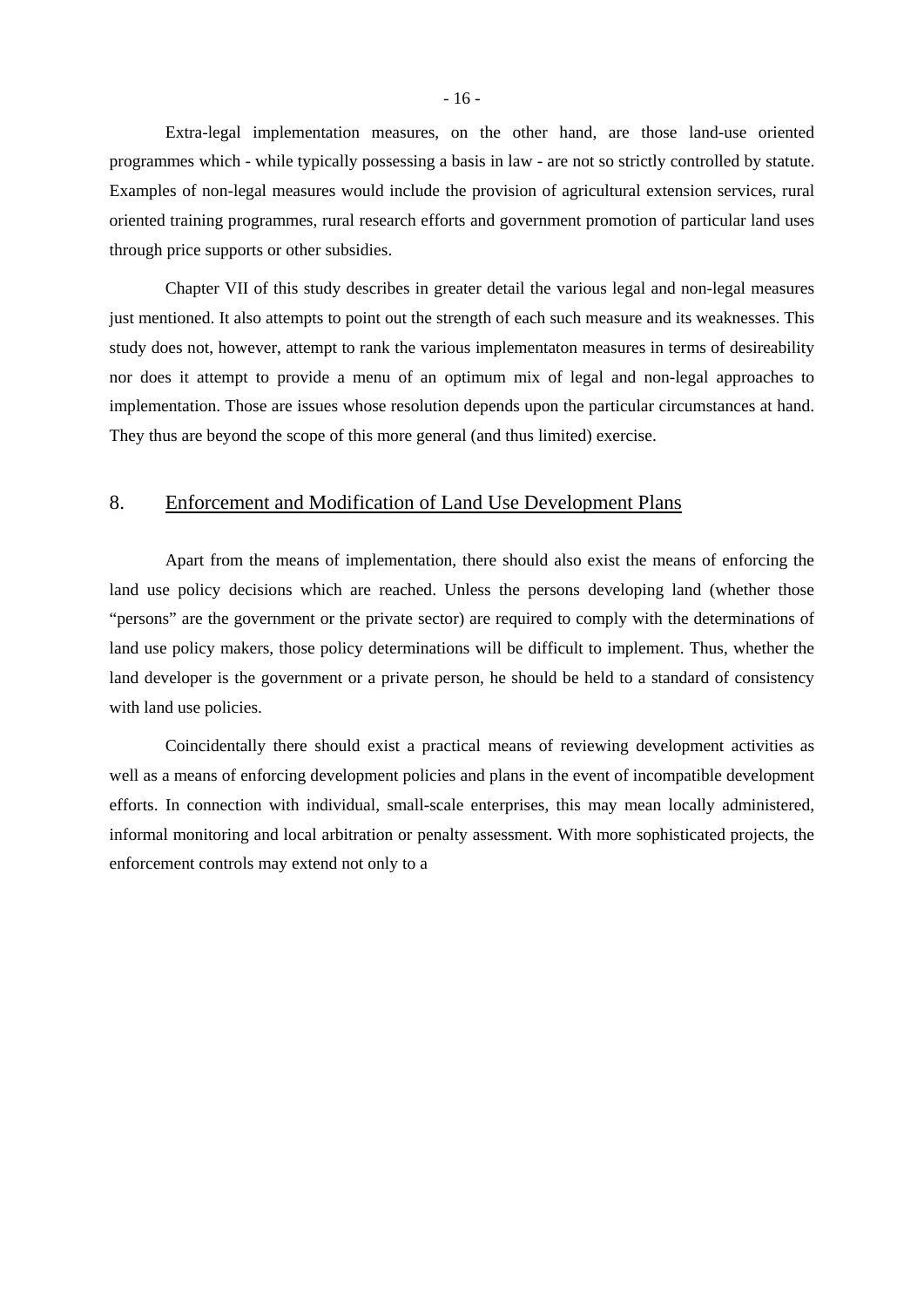permit system but also to financial controls which might prohibit the government from funding directly or indirectly a project not consistent with previously determined development plans or policies. In all cases, as we explain in more detail infra, it is anticipated that the development of a consensus will be important to any enforcement effort.

In addition to the matter of enforcement, it is important to consider the question of plan modification. Because any plan is likely to be subject to influences that will necessitate changes over time, there should exist the means of periodically reviewing previously adopted land use plans and making changes to them. Moreover, as was the case with development of the original plans themselves, there should exist guidelines against which the changes may be evaluated and the means with which to develop a consensus about any proposed change.

## 9. Financing Land Use Development

Closely related to the implementation of land use decisions is the question of the financing of land use development. The question is a multidimensional one that presents a variety of sub-issues.

Viewed from the domestic perspective, financing directly involves the issue of revenue sources - and through the allocation of revenues, a determination of who controls development. If, for example, the national policy is to decentralize government decision making, land use decisions ostensibly may be a matter for regional, and even local, policy makers. But if revenue sources are not decentralized, *i.e.*, if the central government retains control over the main sources of government revenue, actual control over development, at best, is ambiguous. Even if the central government awards loans or grants to the regional or local decision-makers, it may in fact retain control through the imposition of conditions. If, on the other hand, it fails to provide revenues or permit regional or local decision-makers to develop their own revenue sources, it may effectively bar regional and local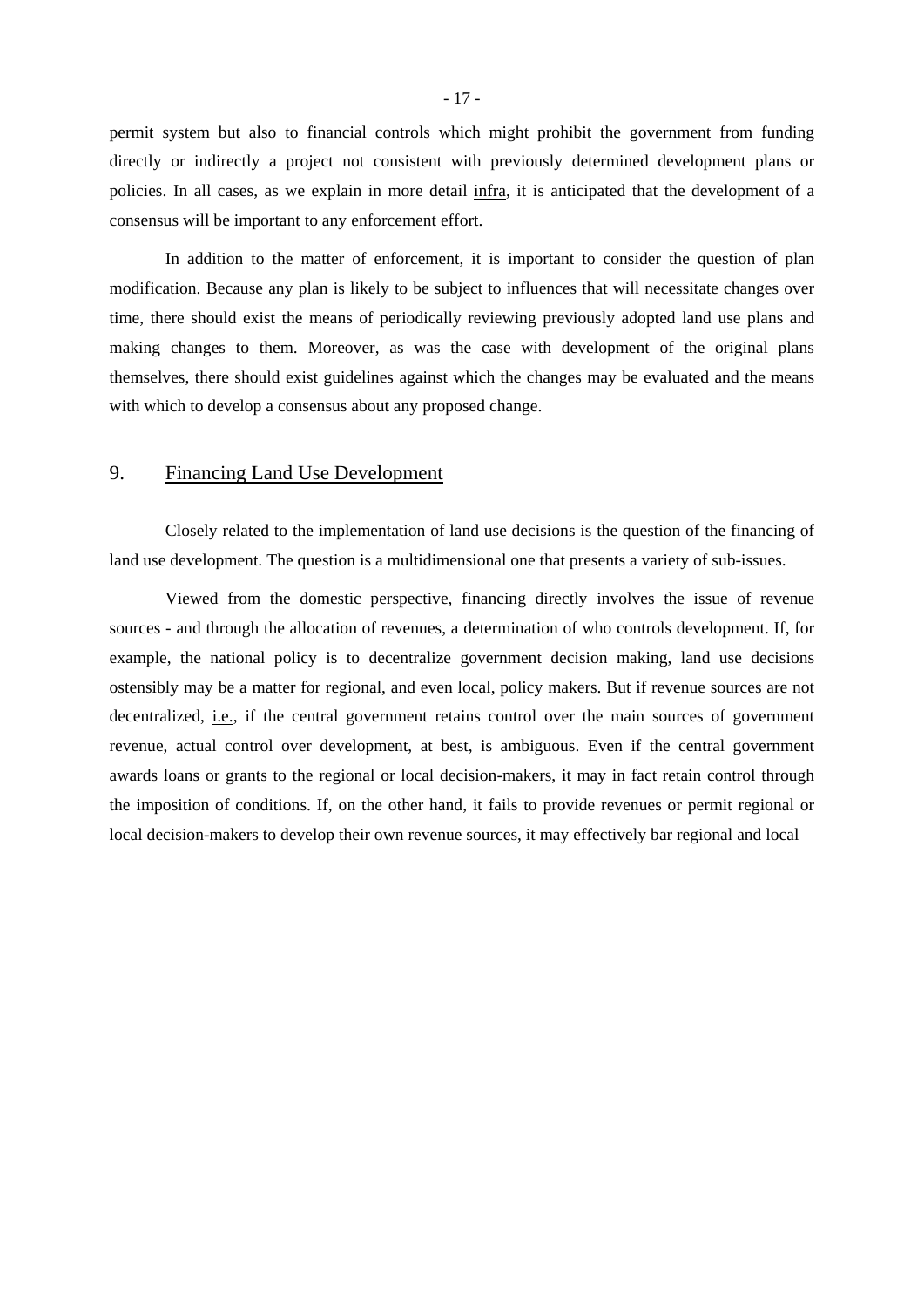participation in the process of planning and implementing (and controlling) rural development. Financing, in short, can be a means of confirming - or rearranging - decision making or implementation authority otherwise allocated by law.

Viewed from the international perspective, financing has an equally large impact upon development control. The Central Government's Ministry of Finance, for example, may have only a minimal voice in the development of land use plans or the formulation of specific projects whose implementation is desired by other departments or other levels of government. If, however, the Ministry is the department of government designated to arrange national or international funding for rural development and if the Ministry operates autonomously in pursuing its task, actual control over development may in fact lie with the Finance Minister rather than with the ministries intended by rural development statutes to exercise such control.

Further, and apart from the matter of <u>de facto</u> control over development, unless thought is given to such issues as repatriation of profits concessions, tax holidays and the question of transfer of technology, the economic and social benefits otherwise obtainable by development could be lost in the scramble for outside investment. We discuss these additional matters in Chapter IX, infra.

## 10. Land Use Decision-Making Structure (Institutions and Administration)

Finally, of course, land use legislation must consider the question of the appropriate decisionmaking structure. We have saved such discussion for last, in part because it is an issue that should be approached only after many of the policy-related questions discussed above have been answered. In part too, the question of a decision-making structure is the most difficult to discuss in the abstract. What is "appropriate" really means what is appropriate in the specific circumstances at hand. Specific circumstances are almost infinite in their variety, however, and it is not really possible, in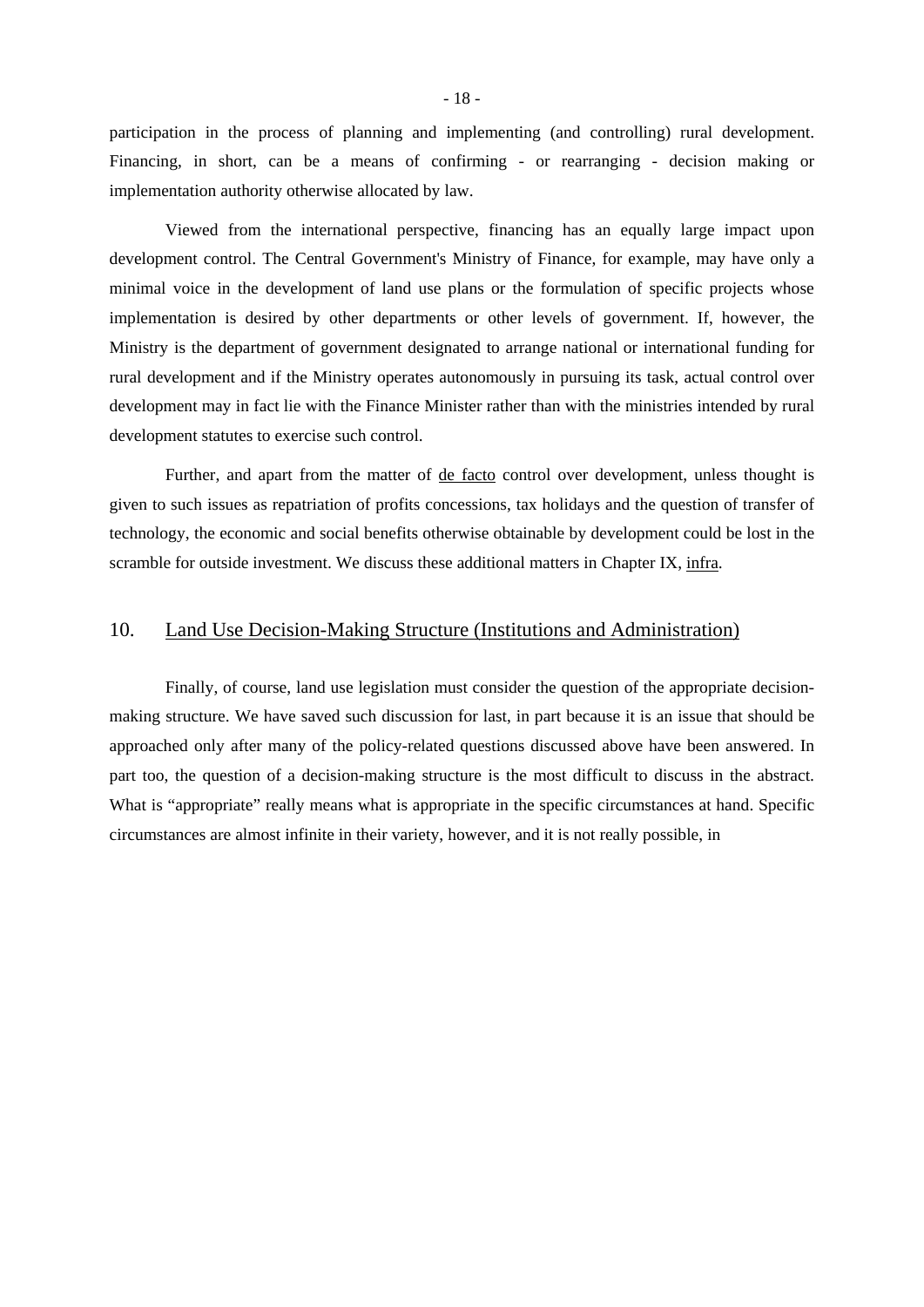our view, to create the model land use decision-making structure suitable for all occasions. Any effort to do so - if too specific - would undoubtedly fail to take into account many of the particular, and important, problems faced in the real-world case at hand. Similarly, any effort to draft a broad proposal would almost certainly be too general if applied literally.

The final chapter of this work should not be read as a contradiction of the views just expressed. In it, we have admittedly attempted to set forth on paper one example of a proposed landuse planning structure. It must be stressed, however, that the system described therein is simply an example that is intended to further the (hopefully) provocative character of this work. If it causes the reader's own creative juices to flow; indeed, even if it simply provokes the reader's belief that he or she can do better, then it will have served its purpose. If, on the other hand, it is viewed uncritically and followed slavishly, it will have been abused. Considering the relative infancy of the field of rural land use legislation in developing countries, uncritical devotees are not especially useful - particularly to their clients.

We turn now to a more detailed analysis of the ideas which have been briefly presented hereinabove.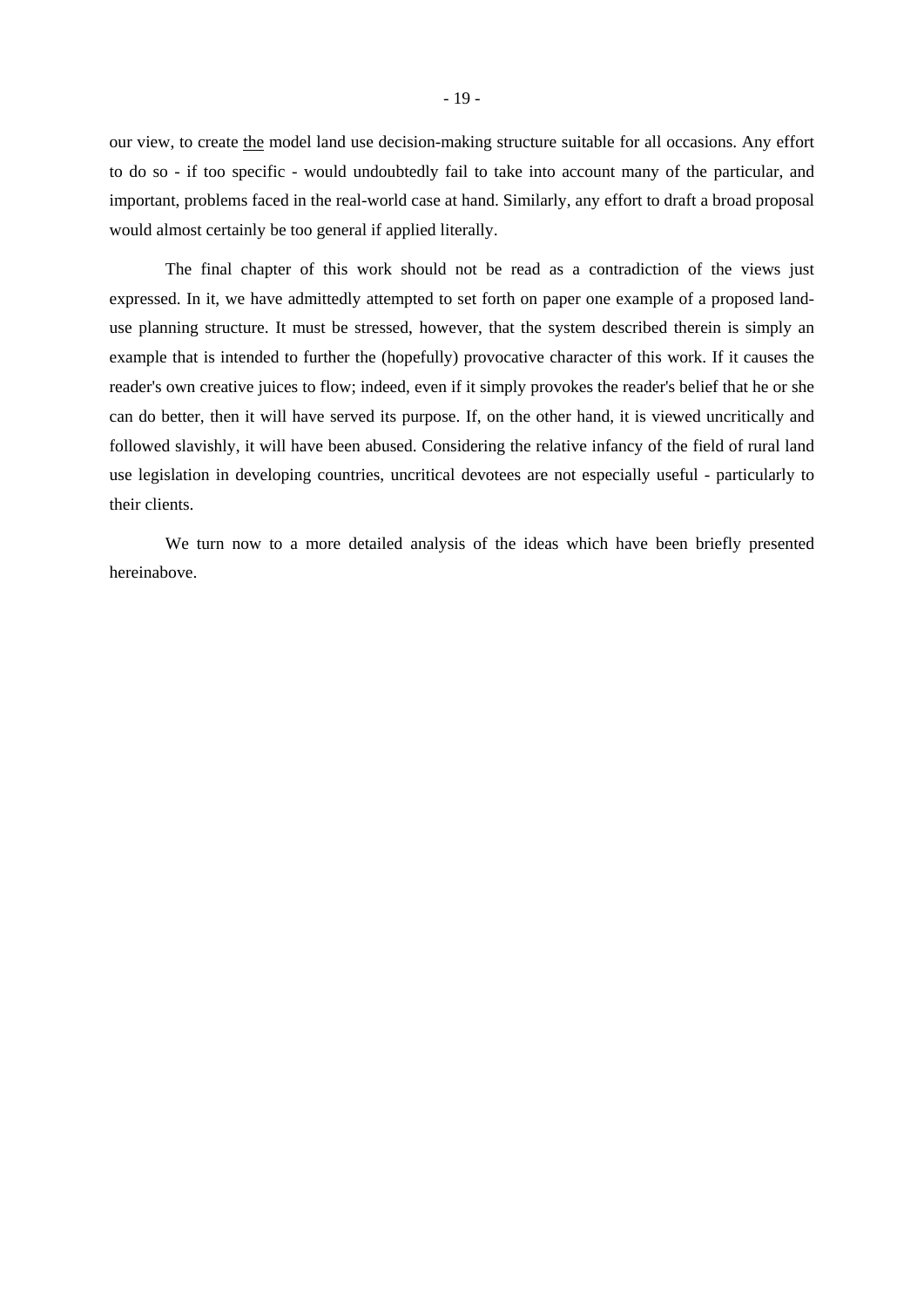# CHAPTER II - POLICIES AND PRIORITIES CONCERNING RURAL LAND USE

The process of rural land use planning, including the drafting and implementation of legislation, serves as a means to an end. It is a way by which disparate rural land uses can be more effectively ordered to achieve desired governmental policies and priorities. The direction of the landuse process is determined by these policies and priorities which, in turn, serve as general guidelines for determining whether a land use decision is consistent with the public interest as it has been formulated by the government. Understanding the nature of the government's policies and priorities respecting rural land use is thus imperative for the lawyer or planner faced with the drafting or implementation of rural land use legislation.

Finding the government's policies and priorities concerning rural land use development, unfortunately, is often difficult. Occasionally policies and priorirites may be clearly written and applied in formulating development decisions. More likely, however, such policies as exist are scattered throughout a variety of laws or are found, in the de facto workings of government ministries whose mandates yield varying degrees of contact with the land use process. Frequently too, an important policy exists in the mind of a single minister, and may change with his departure or even his attitude 9/. Inter-ministerial or even inter-departmental coordination on matters of land use policy may, in turn, depend less on the manifest benefits of cooperation, than on the informal agreements - or indeed, the state of mind - of involved personnel.

\_\_\_\_\_\_\_\_\_\_\_\_\_\_\_\_\_\_\_\_\_

<sup>9/</sup> The fact that such "personalized" policy formulation exists should not cause the lawyer or planner to conclude that the situation is hopeless and give up. It may suggest simply that the task should include the devising of a mechanism which will tend to "de-personalize" the process by rendering the personal attitudes of an individual or single group less significant.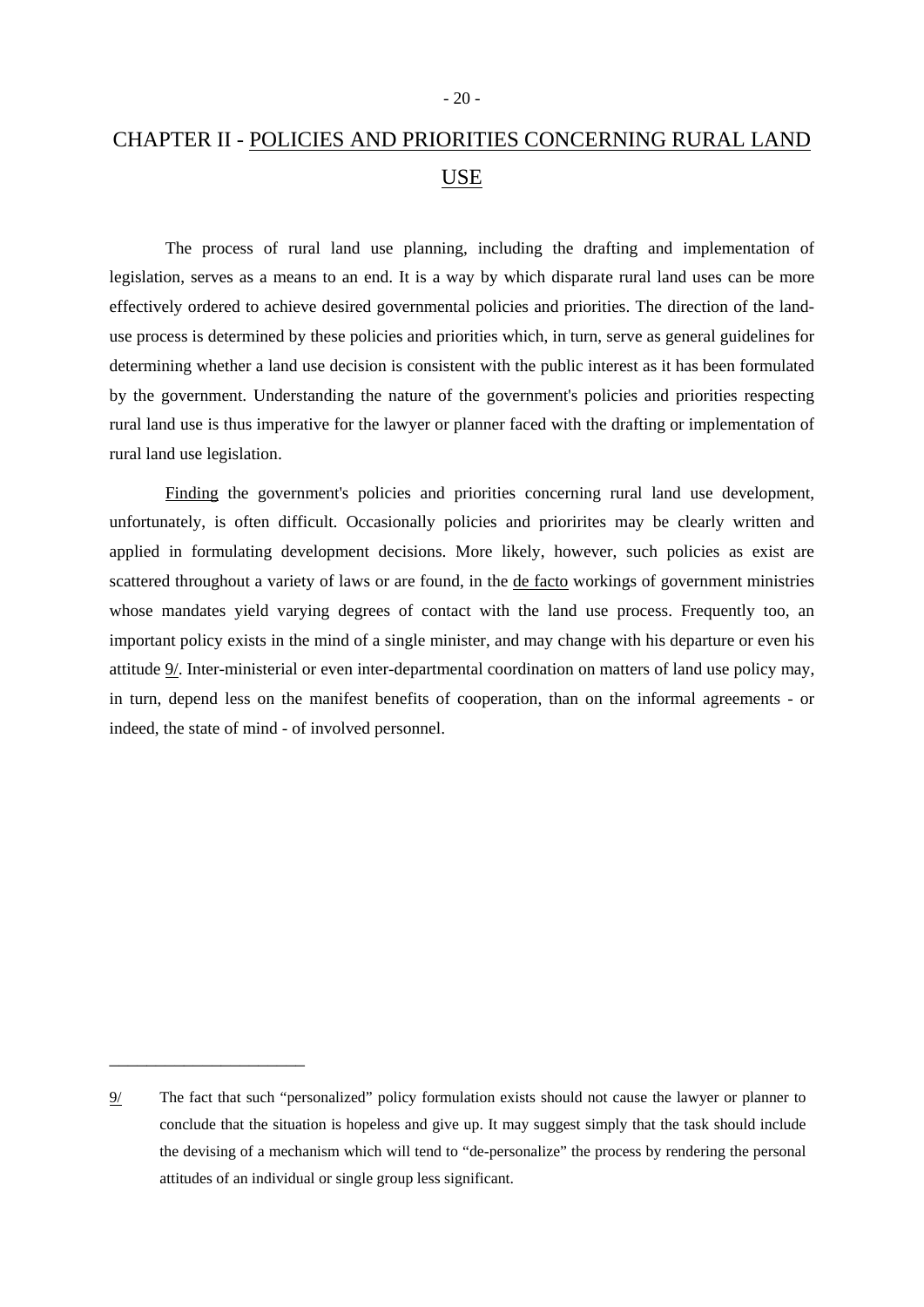The fact that government policies and priorities may be difficult to track down, however, does not lessen the importance of attempting to determine them. For either the lawyer or the planner, it is a waste of time, effort and someone's money, to draft rural land use legislation that bears little or no relationship to the policies and priorities which the government seeks to implement. Indeed, land use planning, no matter how nicely laid out and ordered by statute, is arguably rational only to the extent that it efficiently and equitably serves the government's goals. In short, because land use planning is a means to an end, its worth may be measured to a not-inconsiderable extent by its success in achieving that end.

Woven throughout the foregoing paragraphs is the belief that the wise individual must search beyond the books - including this one - to determine the policies and priorities which legislation on rural land use development should seek to implement. To facilitate that search, however, we believe it is useful to examine in this work the kinds of policies and priorities which rural land use legislation might seek to achieve. While the discussion which follows makes no pretense of covering the universe of potential policies which may exist, we believe it to be sufficiently comprehensive to enable the lawyer or planner to frame intelligent questions and avoid overlooking any obvious policies or priorities which bear upon the land development process.

In the course of drafting the material which follows; indeed, in the course of drafting the major portion of this work as a whole, we have relied extensively on national legislation related to land use development. Such legislation is an important reference for anyone seeking to understand government goals concerning land use. Moreover, the parameters which control the present study have dictated that such legislation serve as our principal reference source. We believe it is worth stressing, however, that the lawyer or planner faced with the real life problem of drafting or implementing particular rural landuse legislation for a particular government having its own particular personalities and political concerns, must look beyond the legislation in attempting to ascertain the policies or priorities upon which his or her efforts should be focused.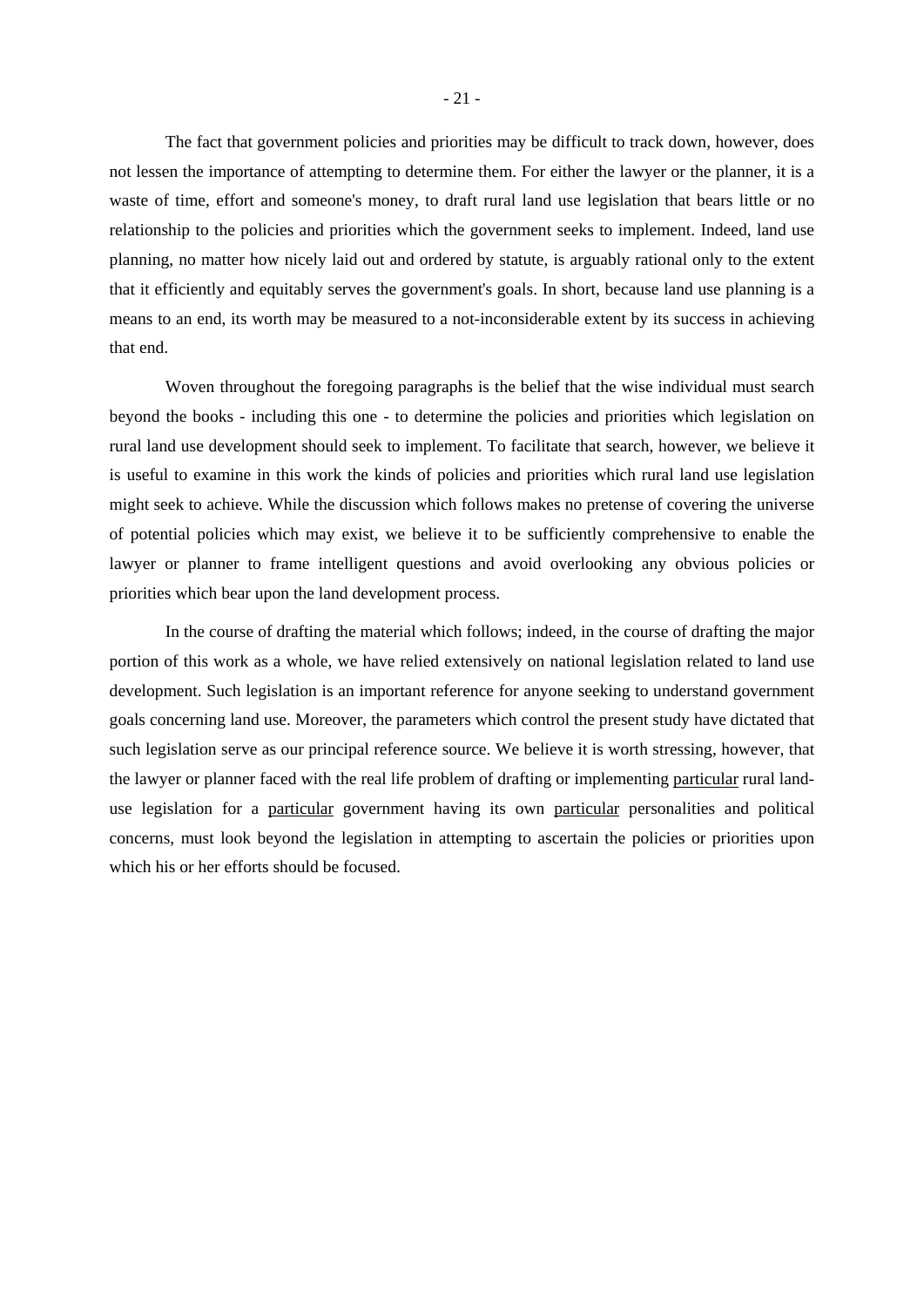#### 1. Social Policies

\_\_\_\_\_\_\_\_\_\_\_\_\_\_\_\_\_\_\_\_\_

Inevitably, attainment of some degree of control over land use decision-making is intended to achieve one or more social policies. The substance of this policy, or policies, may be obvious and perhaps can be determined from discussions with government officials or a careful investigation of documents from which the outlines of a policy may emerge. Occasionally, however, the government's social goals respecting the use of land may be found in already existing legislation.

The point to be made here is that general social policies may serve to orient the land use decision-making process and thus may provide guidance in creating or implementing land use legislation. If, for example, the Government's social policy is to promote market incentives and to create a landed class of small holders, land use legislation which encourages collectivized state farming is unlikely to be warmly embraced. Similarly if the Government's policy is to encourage landuse decision-making at the local level, legislation which create a centralized planning and implementation infrastructure will likely be rejected or simply ignored. In short, while knowledge of the Government's social policies will not necessarily make the legislative drafter aware of all the curves, potholes and soft shoulders which may impede the drafting effort, at the least, such knowledge will keep the drafting effort on the right road.

An examination of land-related legislation discloses considerable variety in the social policies whose achievement is sought by way of controls upon land use and development. Such policies include, for instance, changes in land ownership patterns to correct abuses which developed during a prior period of colonization 10/. The Government's social policy may also

10/ Frequently, achievement of such a policy may be sought through land-related controls which seek to reduce the maximum size of land holdings and limit the right of ownership to resident citizens. In Indonesia, for example, the Government's basic land legislation (Act No. 5 Concerning Basic Regulations on Agrarian Principles) declared that all rights on land have a social function. Ibid., Sec. 6. The legislation then goes to the heart of the tenure issue by providing that excessive ownership and control of land would not be permitted (Sec. 7), that only Indonesians henceforth would be granted full rights in land and that the Government was expressly directed to prevent monopolies in the agrarian sector (Secs. 9 (1)(2) and 13).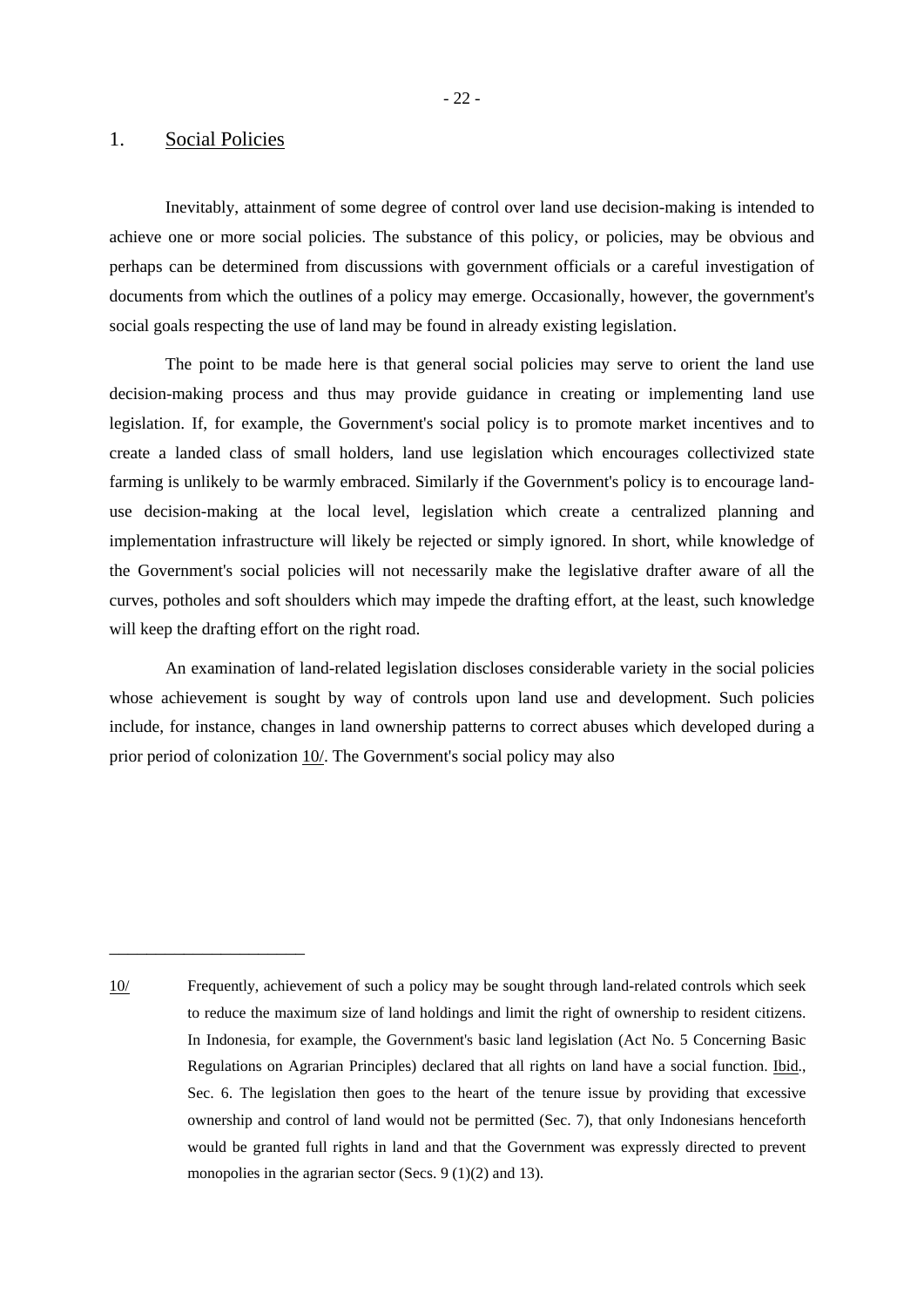involve correcting the land tenure abuses of a prior regime; for instance, preventing or breaking up a monopoly of arable productive land controlled by a few citizens 11/, or socializing agrarian production through collectivization 12/. The control of land use or ownership may also be the means by which a government seeks to improve rural labor conditions and social security and to abolish ownership/tenancy relationships which, either de facto or de jure, bind the grant of the use of land to the rendering of personal service 13/.

11/ The basic land legislation of Algeria (Ordinance No. 71-73 on the Agrarian Revolution), for example, declares that the purpose of the agrarian revolution is to end the exploitation of man by man. For this purpose, it provides that only those who actually cultivate and develop land shall have rights to it and that the size of agrarian holdings shall be limited so as not to exceed the working capacity of the owner (Section 1). See also Section 5 of the Reclamation Act of 1902 (32 U.S. Stat 389, 43 U.S.C. para. 431) wherein the United States Congress sought to limit the monopolization of rural farmland by restricting the amount of federal subsidized irrigation water that could be purchased by a single individual to an amount sufficient to irrigate not more than 160 acres of land.

\_\_\_\_\_\_\_\_\_\_\_\_\_\_\_\_\_\_\_\_\_

Such an effort appears to lie at the heart of a series of proclamations and orders issued by the Government of Ethiopia on the subject of land use. In Proclamation 31 of 1975 providing for the Public Ownership of Rural Land, for example, the Government states its desire to correct specific land-related abuses including the "grabbing of considerable land by an insignificant number of feudal lords with the masses forced to live as serfs." Proclamation, p. 1. 12/

Equally clear in its statement of the Government's goals regarding land, the same Proclamation declares its intent to promote inter alia:

- 1) the alteration of existing agrarian relations so that the peasant masses may be liberated from injustice, poverty or oppression;
- 2) the effectuation of a basic change in agrarian relations to emphasize work by cooperation, with the development of one (person) becoming the development of all;
- 3) the necessity of providing work for all rural people;
- 4) the necessity of providing participation.

 In a subsequent proclamation (No. 71 of 1975, Organizing Peasants proclamation) the Government added to the foregoing the need to make peasants more concious and organized so that the revolution would realize its goals.

13/ See, e.g., the Peruvian Land Reform Act of 1969, Title I, para. 182.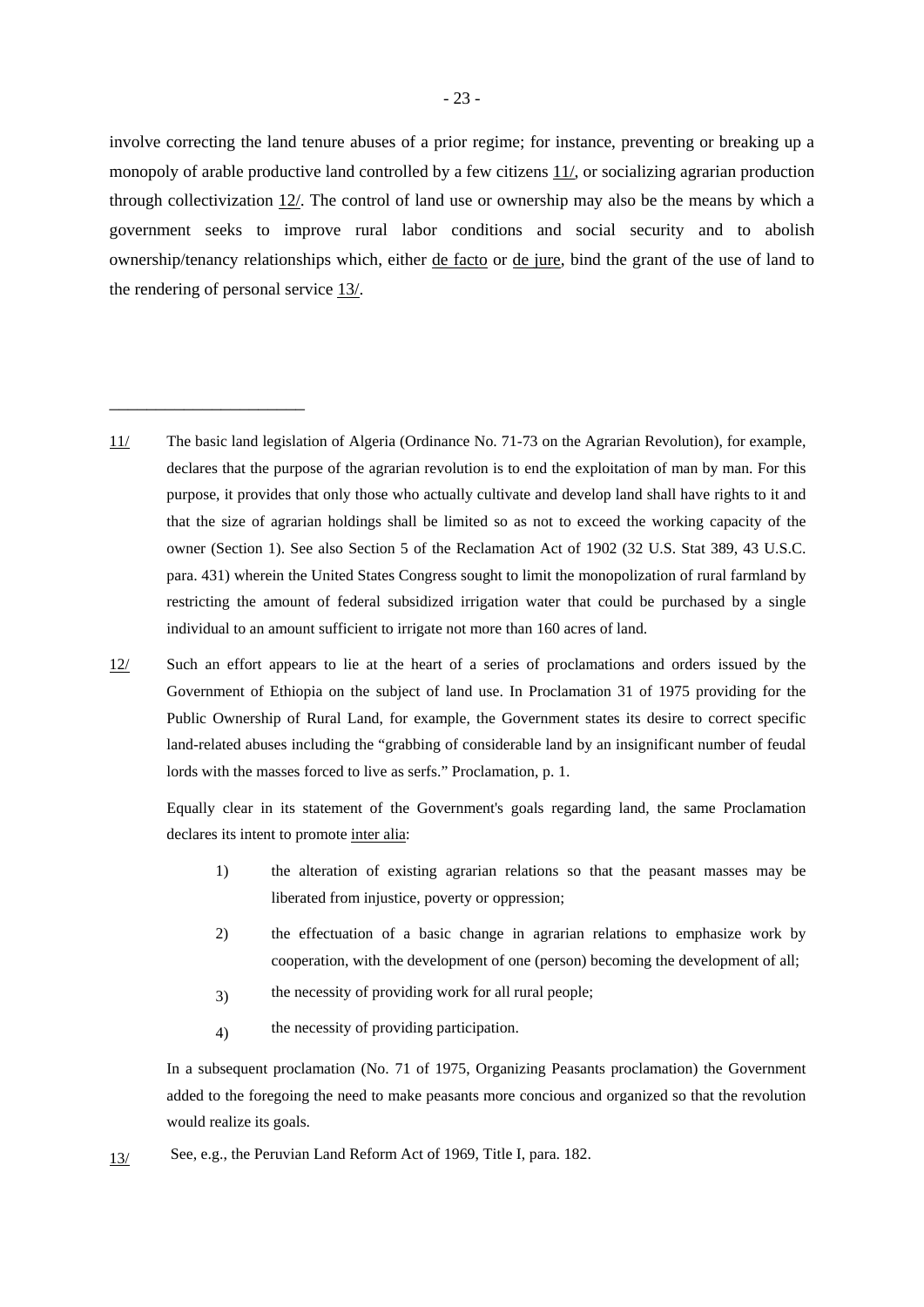It must be understood of course that social policies other than land tenure reform or the development of support for a new regime may drive the rural land use planning effort. Indeed, as the concept of planning the use of land has become more widespread, the social policy reasons for planning the use of land have expanded. Thus, for example, detailed land use plans have been proposed as a means to resolve conflicts between competing land users - particularly farmers, and livestock producers - over scarce land resources. They have also been created to provide better direction of demand for agricultural land for investment purposes 14/. Similarly, land-control legislation has been proposed and enacted to ensure the participation of the general public in development decisions; to promote an equitable and balanced distribution of government sponsored development benefits; and to encourage the planning and implementation of development programmes at the local level 15/.

## 2. Preservation of Prime Agriculture Land

As population expands, there is increased pressure to convert prime agrarian land to other uses 16/. Moreover, if agrarian land near urban areas is taxed on the principle of theoretical highest and best use, it is likely to suffer a greater tax burden than more distant agrarian land since the highest and bestuse of land at the urban/rural interface is residential or commercial not agricultural. The result is that the owner of such land has a greater incentive to sell to developers or develop himself.

\_\_\_\_\_\_\_\_\_\_\_\_\_\_\_\_\_\_\_\_\_

<sup>14/</sup> The Central Regional Government of the Sudan in 1984 proposed the development of land use plans for the fertile lands of the Damazin and Roseries districts for precisely these reasons. See proposal of Central Region to FAO for Assistance in Land Use Planning, 1984.

<sup>15/</sup> See Nepal, Decentralization Act 2039, Preamble.

<sup>16/</sup> Extensive analysis of this effect has been undertaken by the World Watch Institute which has concluded, inter alia, that thousands of hectares of prime farmland are permanently disappearing from production each year because of urban expansion.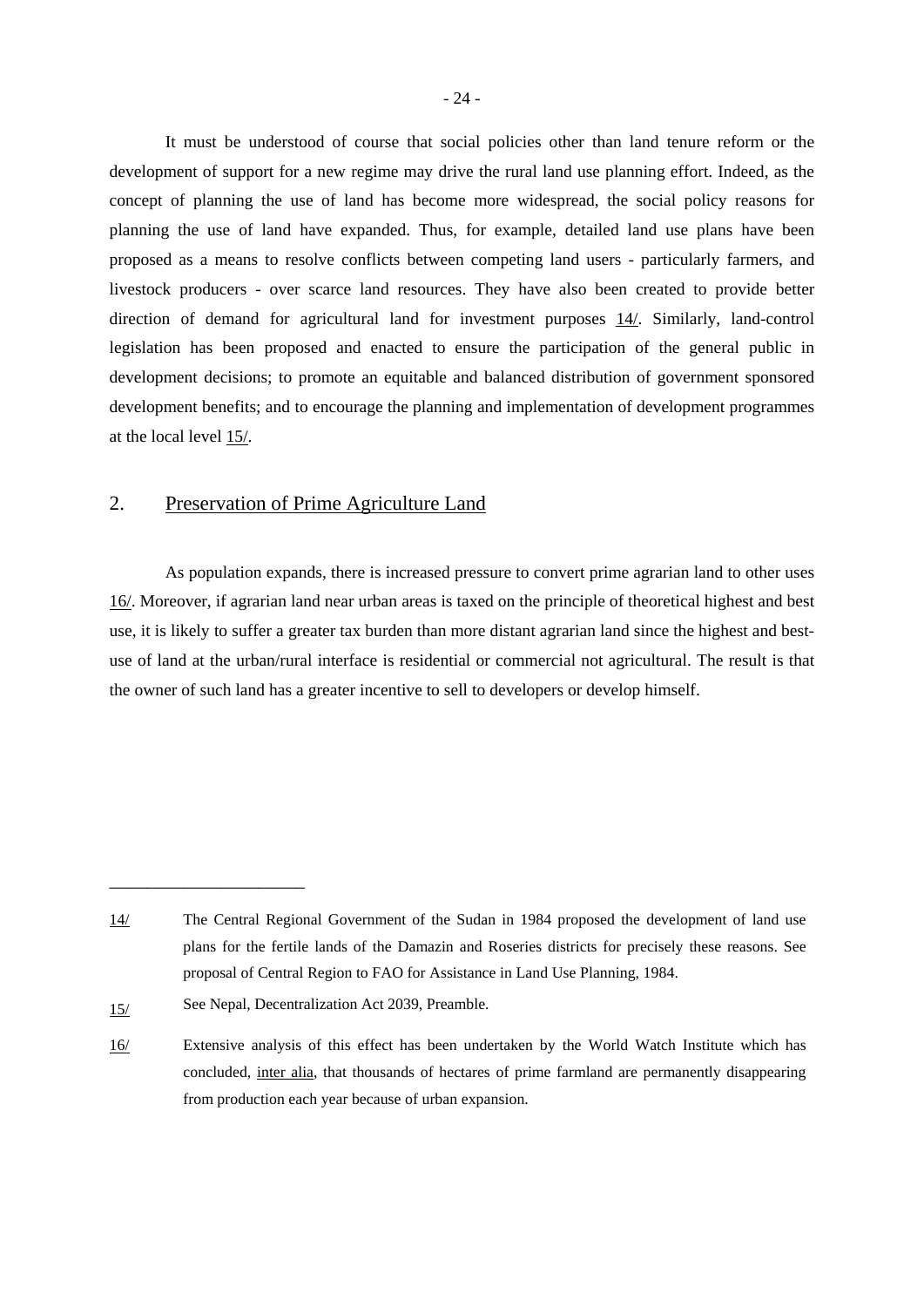Unfortunately, such land - by virtue of its proximity - also possesses disproportionate agrarian benefits. Apart from its often prime character, such land offers the benefit of lower costs of transportation to market and thus lower prices to the consumer. To the extent it remains profitable, it also serves as a barrier to urban sprawl and eliminates or reduces reliance on more expensive food imports.

It thus behooves the lawyer or planner concerned with rural land use legislation to consider the issue of preserving prime agricultural land. It is unlikely that the government will have an expressed policy on the issue. Our review of agrarian-related legislation from more than 20 developing countries, for example, has failed to disclose even one instance where such legislation has focussed upon prime agricultural land and its preservation. Thus, there may be an obligation to introduce the issue to the government - if the loss of prime farmland is a problem. For the purpose of dealing with the issue in legislation, it may be sufficient to simply provide that one of the Government's goals is to maintain prime agricultural lands in agricultural use 17/. If the problem is especially severe, it may even be appropriate to establish a regulatory mechanism which inventories the existing stock of prime

\_\_\_\_\_\_\_\_\_\_\_\_\_\_\_\_\_\_\_\_\_

 "Because coastal agriculture contributes substantially to state and national food supply and is a vital part of the State's economy, the State's goal shall be to maintain agricultural lands in agricultural production. Prime coastal agricultural lands... shall be maintained in agricultural use". California Coastal Plan, page 55.

After its adoption by the Legislature in 1977, the plan became the official policy of the State.

<sup>17/</sup> For instance, the Coastal Plan prepared by the California Coastal Zone Conservation Commission in 1976 attempts to guide future development of the State's scarce coastal land resources in accordance with the provisions of the Coastal Zone Conservation Act (Public Resources Code, Section 22000 et. seg.). When dealing with the subject of preserving scarce agricultural lands, the Plan provides: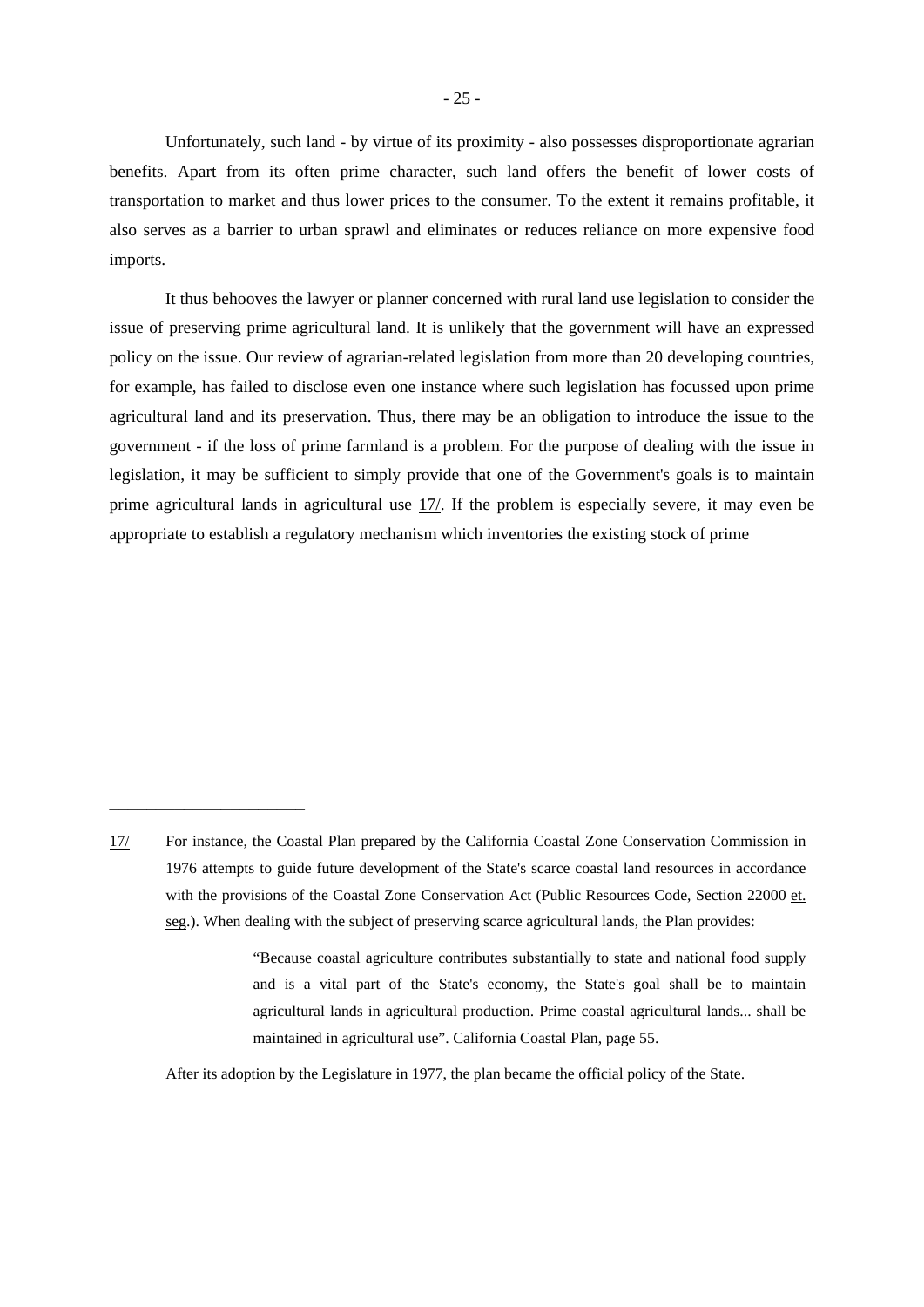agricultural land and seeks to control non-agricultural development on such lands through, inter alia, the issuance of development permits 18/.

## 3. Consolidation or Subdivision of Land

\_\_\_\_\_\_\_\_\_\_\_\_\_\_\_\_\_\_\_\_\_

The passage of time and the workings of customary - or statutory - inheritance practices not infrequently produce fragmented agrarian landholdings. Often the result is pattern of miniscule parcels which are too small to permit even subsistence farming, let alone practices which take advantage of economies of scale. The result, in turn, may be very low levels of productivity or simply the abandonment of otherwise productive farmland.

An important goal of the government's effort to plan the use of rural lands may thus be to consolidate fragmented rural holdings in order to improve production and restore profitability. In the context of the drafting of legislation, this may mean several things. On the one hand, it may require the imposition of a simple prohibition upon the subdivision of farmland below a certain size in order to prevent further fragmentation 19/. On the other hand, it may mean acting affirmatively to reduce the fragmentation of land by

- 18/ More extensive development control of this sort was attempted in the United States in 1976 when Assembly Bill 15 was introduced before the Legislature of California - the largest agricultural State and one of the states most subject to development pressure. As introduced, the bill would have established a regulatory mechanism that inventoried prime farmlands and then issued permits to control development on such lands in a manner consistent with principles and guidelines intended to restrict the impact of development. The bill failed to pass the Legislature; it serves, however, as a model for legislation concerned with achieving the goal of prime agricultural land preservation.
- 19/ In Peru, for example, the Land Reform Act of 1969 prohibits the subdivision of rural landholdings into less than 3 hectares or, in the alternative, into an area less than that designated by the Government as being suitable for a "family agricultural unit". Land Reform Act, Title VIII, Section 98.

A less precise restriction is found in Belize where Ordinance No. 16 (1981) places procedural controls on the subdivision of land. While the law does not contain substantive standards to guide the determination of when land subdivision will be approved, the procedural controls nonetheless suggest that the subdivision of land will be scrutinized and is not unrestricted.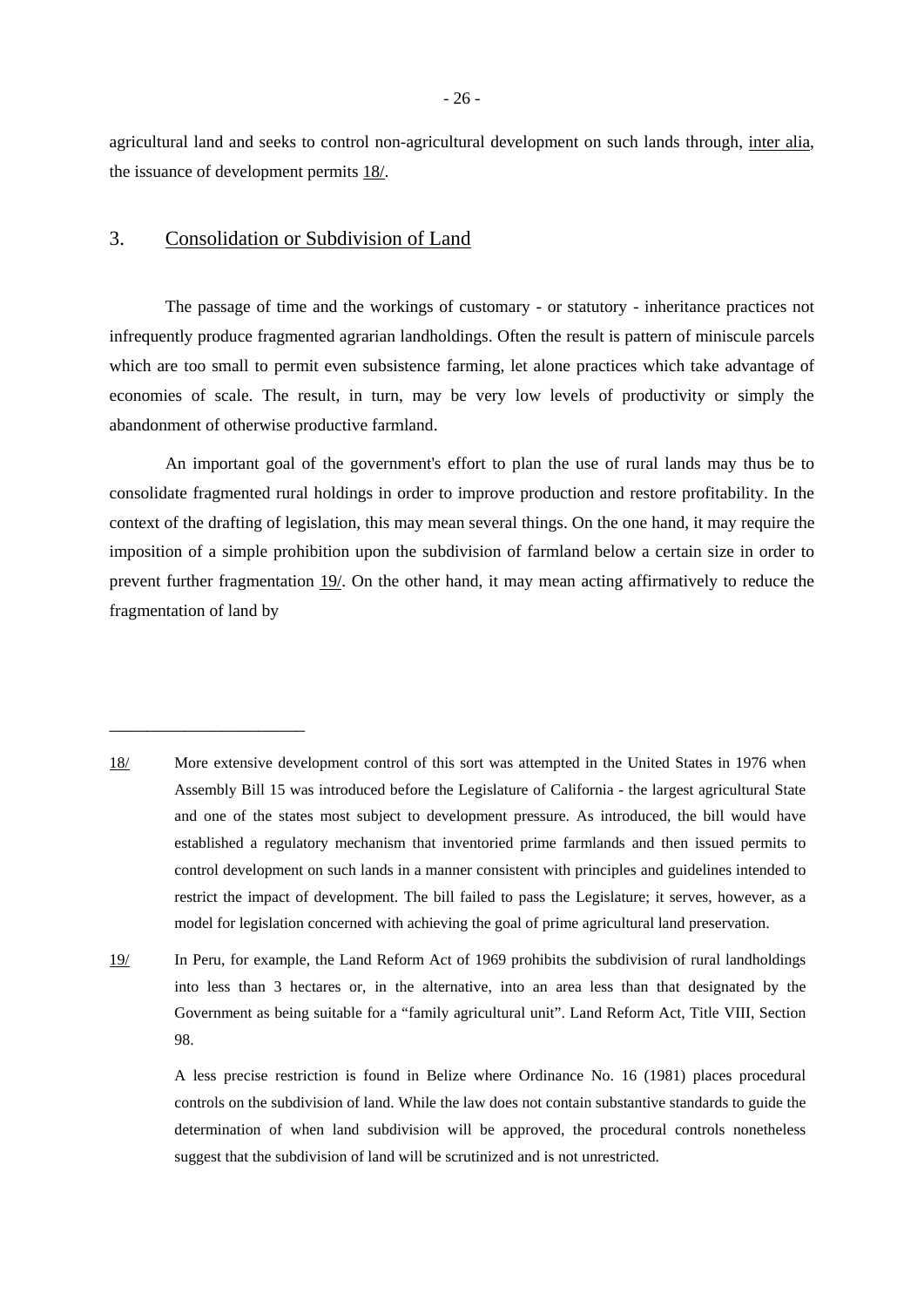increasing the size of holdings and eliminating small parcels and dual ownerships so that, for each owner, there is formed one holding of sufficient size and proper shape as to allow economically viable exploitation for agricultural purposes 20/. Where sufficient government landholdings are available, such an enlargement process may actually involve the resettlement of small holders in land settlement projects 21/. Where government landholdings are not extensive, the process of enlargement may necessarily be more gradual, with compensation perhaps being paid to those small holders whose lands are absorbed into larger more suitable holdings 22/.

20/ See, for example, the Cyprus Land Consolidation Law (1969), Section 2. To effectuate such a policy the Cyprus legislation creates a Land Consolidation Authority and provides that the Authority may pursue the consolidation of land by one of three methods: 1) the owner's mutual agreement, 2) a statutory resolution by the owners involved and 3) by government order under the statute.

\_\_\_\_\_\_\_\_\_\_\_\_\_\_\_\_\_\_\_\_\_

- 21/ In Peru, for example, the Land Reform Act authorizes the government to determine the boundaries of areas plagued with minifurdios (very small holdings) in order that the population within such areas may be endowed with land under rural land settlement projects carried out by the State, with preference being given to areas adjacent to the region where consolidation is going forward. Land Reform Act, Title VIII, Secs. 102 and 107. Similarly, Uruguay, Act No. 13.667 concerning soil conservation, provides that in carrying out land consolidation projects in areas of erosion and unsound soil use, the Ministry of Agriculture shall promote conservation projects in "newly consolidated farming units".
- 22/ The basic land legislation of Indonesia a country afflicted with small holdings, particularly on the island of Java - provides, for example, that the minimum area of land which may be utilized by a family shall be regulated and that the minimum limit shall be obtained through a "gradual process". Act No. 5 (24 September 1960), Sec. 17. The Act does not detail precisely how such a gradual process should operate, however. Most certainly it does not describe the extensive transmigrational undertaking which Indonesia has subsequently employed to resettle Javanese small holders to government land settlement projects in Sumatra.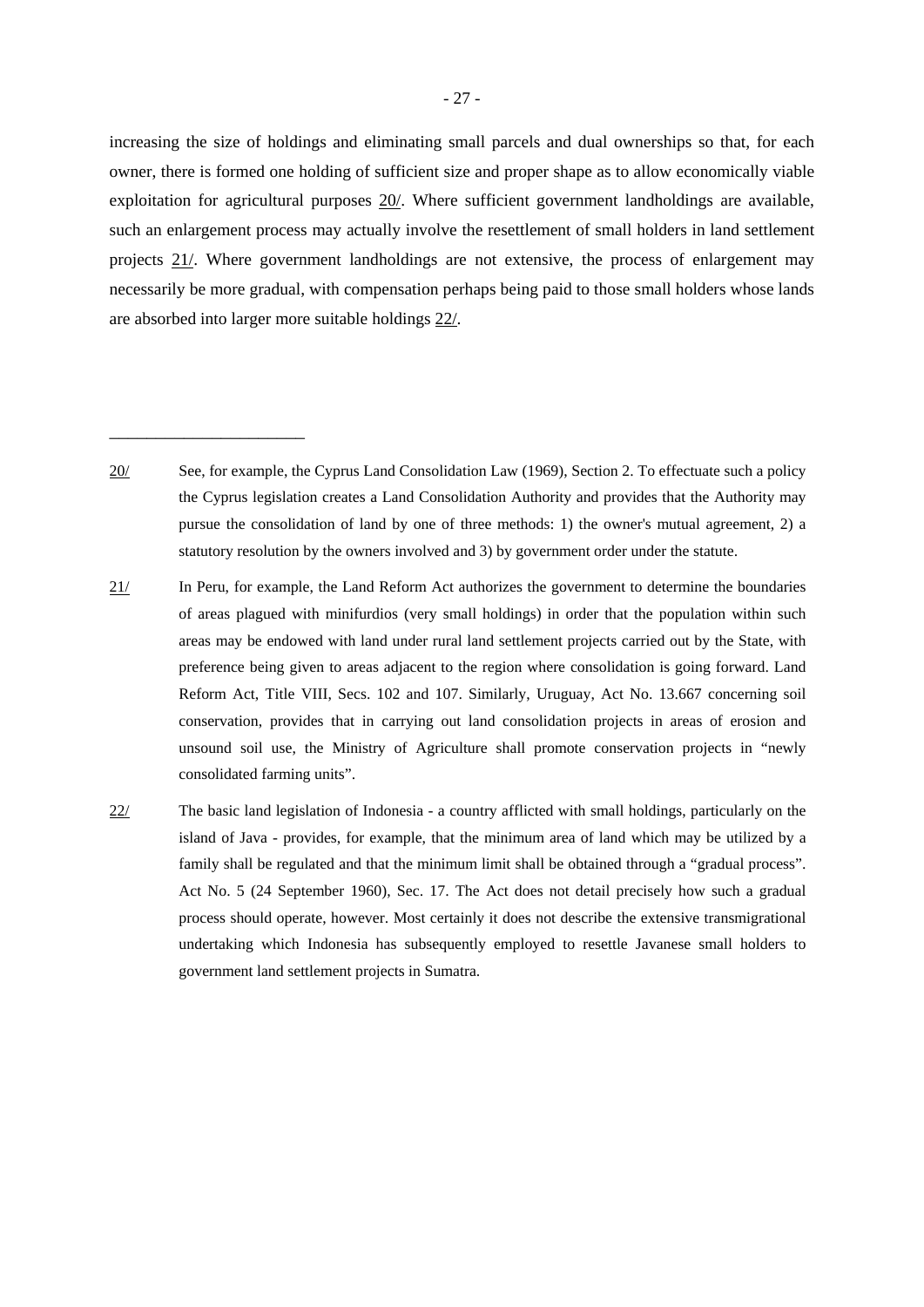- 28 -

### 4. Control of Agricultural Development Impacts Upon Other Uses

Land use planning legislation may also serve to implement - or create - government policies which are designed to limit the detrimental impact of certain agricultural activities.

For instance, legislation may recognize the destructive impacts of shifting cultivation and serve to implement a policy of opposition to such practices by establishing prohibitions against the burning of brush or undergrowth, timber and standing plant cover 23/. It may even make anyone engaging in such practices subject to criminal penalties 24/. Also, legislation may attempt to limit the impact of agricultural activities on water resources; for example, by controlling agricultural development in valuable watershed areas 25/ or limiting the damage from agriculturally-related nonpoint sources of water pollution such as the run-off of toxic chemicals or silt 26/.

Also, for the purpose of drafting or implementing legislation, it is useful to consider whether there is, or should be a government policy to limit the impact of activities by some agriculturalists upon the activities of other

\_\_\_\_\_\_\_\_\_\_\_\_\_\_\_\_\_\_\_\_\_

<sup>23/</sup> See, e.g., the Rwanda Soil and Conservation Act, 1982, Section 5.

<sup>24/</sup> Ibid., Section 12.

<sup>25/</sup> A proposed Water Resources Act for Western Samoa, for example, authorizes the creation of watershed protection "zones" and, through the establishment of such "zones", gives government the legal power to control development, including placing restrictions on the "type or method of farming which may be undertaken" on lands within such zones. Draft, Water Resources Act (1985), Section 54. See also proposed Water Resources Act for Tonga (1985), Section 59; draft Waters Enactment of Malaysia (1984), Section 26.

<sup>26/ 1972</sup> amendments to the Federal Water Pollution Control Act in the United States, for example, establish "area-wide waste management plans" which, inter alia, are required to 1) identify agriculturally related non-point sources of pollution including return flows from irrigated agriculture and their cumulative effects, runoff from manure disposal areas and from land used for livestock and crop production and 2) set forth procedures and methods (including land-use requirements) to control such sources to the extent feasible. FWPCA para. 208 (2)(F).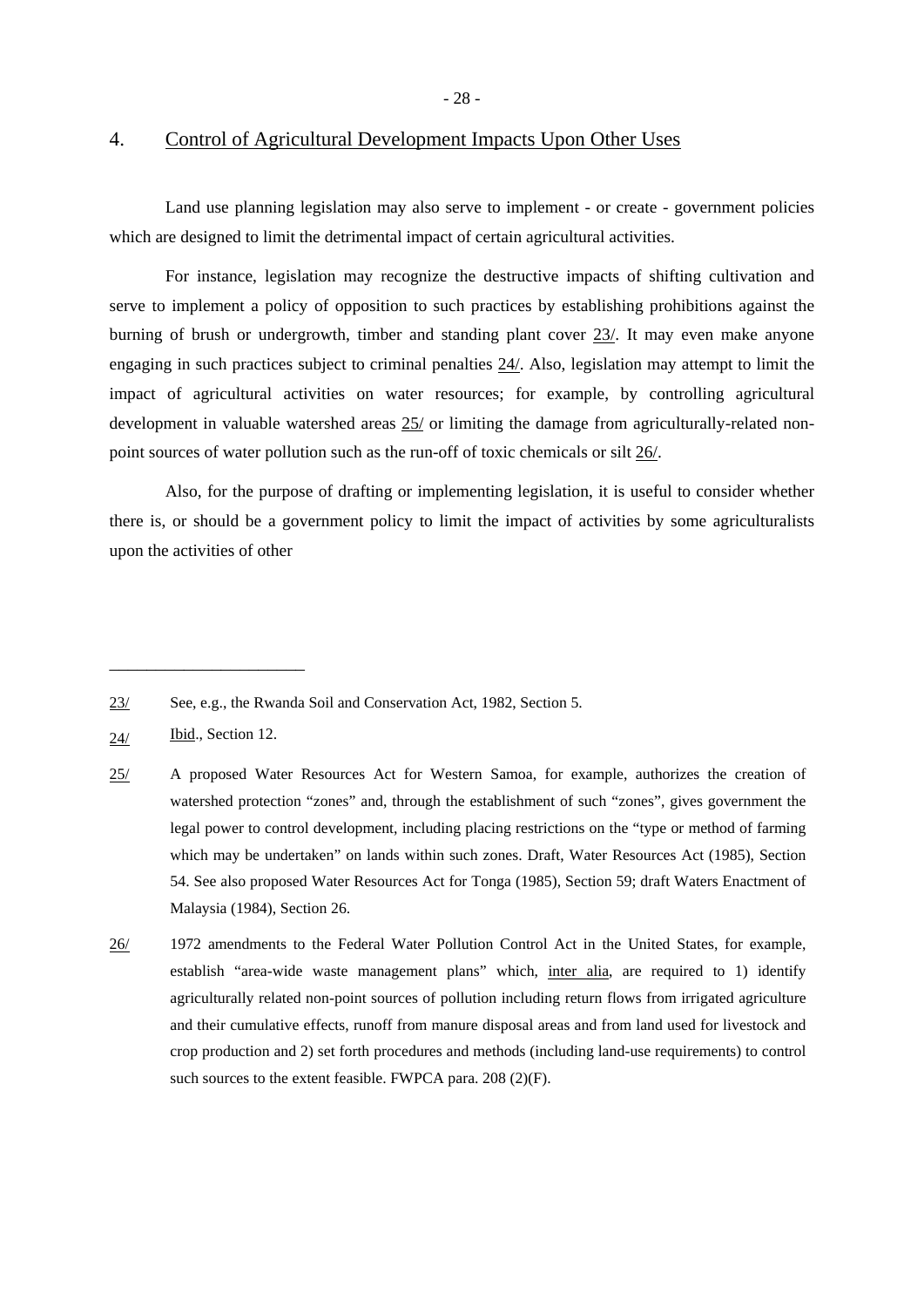agriculturalists. Thus, if the encroachment of mechanized farms upon lands used by pastoralists for forage is a problem, consideration ought to be given to dealing with the problem through proposed land use legislaton. Similarly, if farmers, or others, are encroaching upon forest lands seeking either fuel or undepleted soils, it may be appropriate to orient proposed land-use legislation toward government support of a programme of reforestation 27/, creation of forest reserve areas and the monitoring and enforcing prohibitions against encroachments.

## 5. Food Production or Export Crops

\_\_\_\_\_\_\_\_\_\_\_\_\_\_\_\_\_\_\_\_\_

A policy choice which confronts the governments of many developing countries is whether to encourage agricultural activities that contribute to the supply of food necessary to meet domestic demand or, instead, to encourage the production of commodities for export. Ideally, of course, agriculture should do both: it should serve domestic needs and produce the foreign exchange necessary to purchase needed goods from others. Frequently, however, the agricultural sector of a developing country lacks the capacity to produce significant export revenue while simultaneously serving domestic consumers. Hence the government is compelled to make a policy choice.

The nature of that choice may have a considerable impact upon any legislation which is intended to regulate the use of land. A decision to emphasize export commodities, for instance, may necessitate wholesale changes in the scale upon which agricultural activities are conducted. It may prove more efficient - and thus more competitive - to produce a crop such as cotton, for example, in a manner which takes advantage of the economies of scale that can be provided by large agricultural plots and more extensive use of mechanized equipment. Relevant land use legislation thus may be directed at

<sup>27/</sup> The Rwanda Soil Conservation Act of 1982, for example, provides that degraded land which is unsuitable for crop or animal husbandry purposes shall be afforested. Further, it provides that the felling of national forests and other wooded stands shall proceed only in conformity with the regulations in force. Soil Conservation Act, Sec. 4.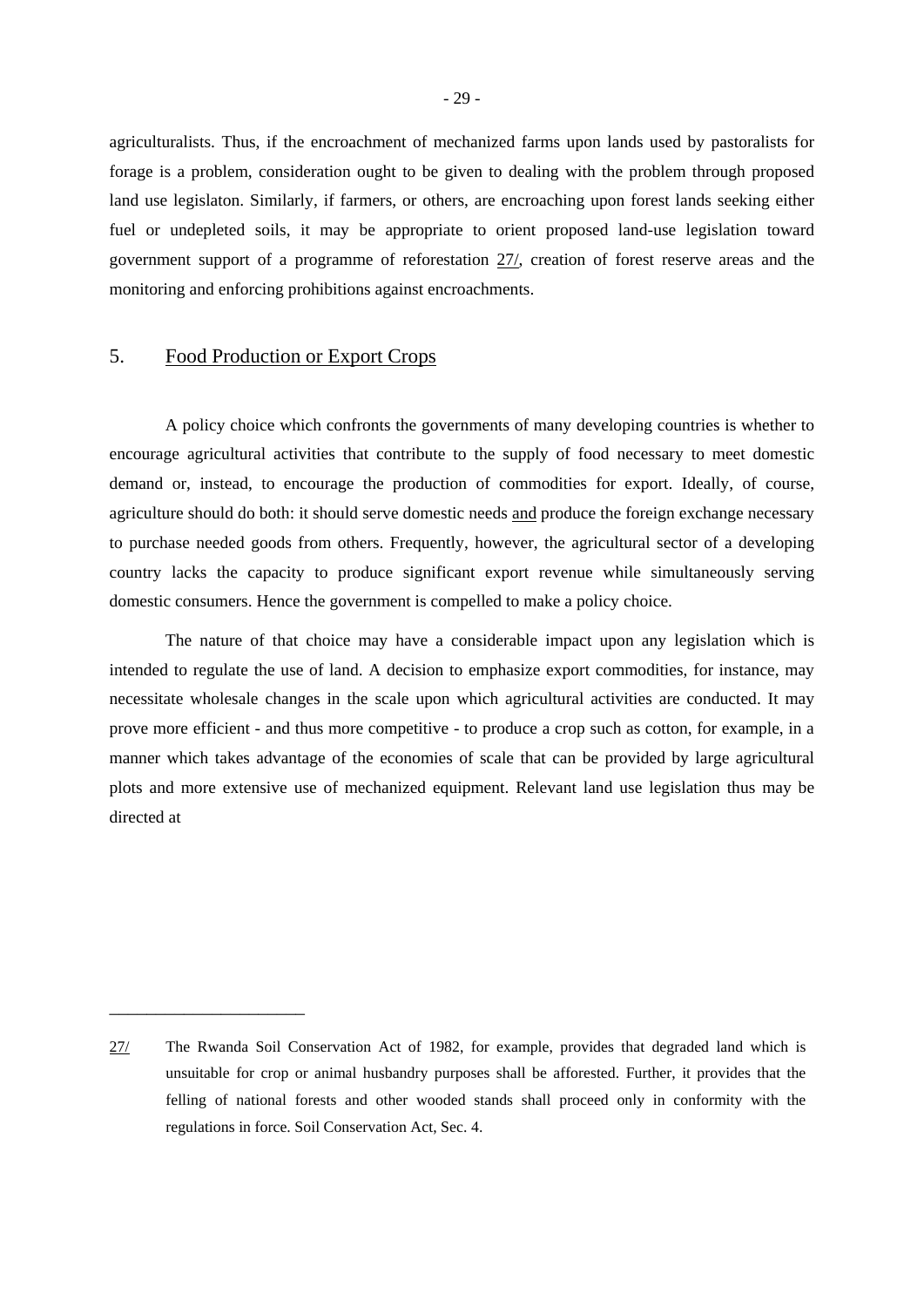eliminating small holdings and consolidating land ownerships or reserving land more suitable for machinery to the production of certain crops. It may also be directed at allocating land near infrastructural facilities, such as ports or railways or paved roads, for agricultural export activities.

A decision to pursue an export-led agricultural economy may also involve major changes in the inputs which are provided to farmers. The production of certain crops, for example, may be feasible only if a source of water is available year round. Thus, the provision of irrigation water - and attendant dams, reservoirs and canals - becomes significant. Upon whose lands are such facilities to be located, and whose rights to water are to be impaired so that export farmers may have such a supply? Moreover, farmland inevitably varies in terms of productivity: some land is highly productive prime land; most is not. Should prime farmland be reserved for the production of crops which produce significant export revenue, should it be set aside for the production of staple crops necessary to feed the country's own citizens or should the owners of such land be permitted to choose which crops will be grown? The response may well determine whether the government's chosen policy is frustrated or fulfilled.

### 6. Compulsory Tilling of Agricultural Land and Controls on Soil Depletion

Not infrequently, developing countries face problems concerning the intensity of use of land. On the one hand, land may be overgrazed, it may be planted with crops which impoverish the soil, or it may be unprotected from the effects of wind or rain. On the other hand, arable land may be underutilized because it is held by absentee owners, because it is beyond the capacity of a resident working owner, or because it has an uneconomical size, shape or location. In these circumstances, there may exist government policies concerning controls on soil depletion or the compulsory tilling of land.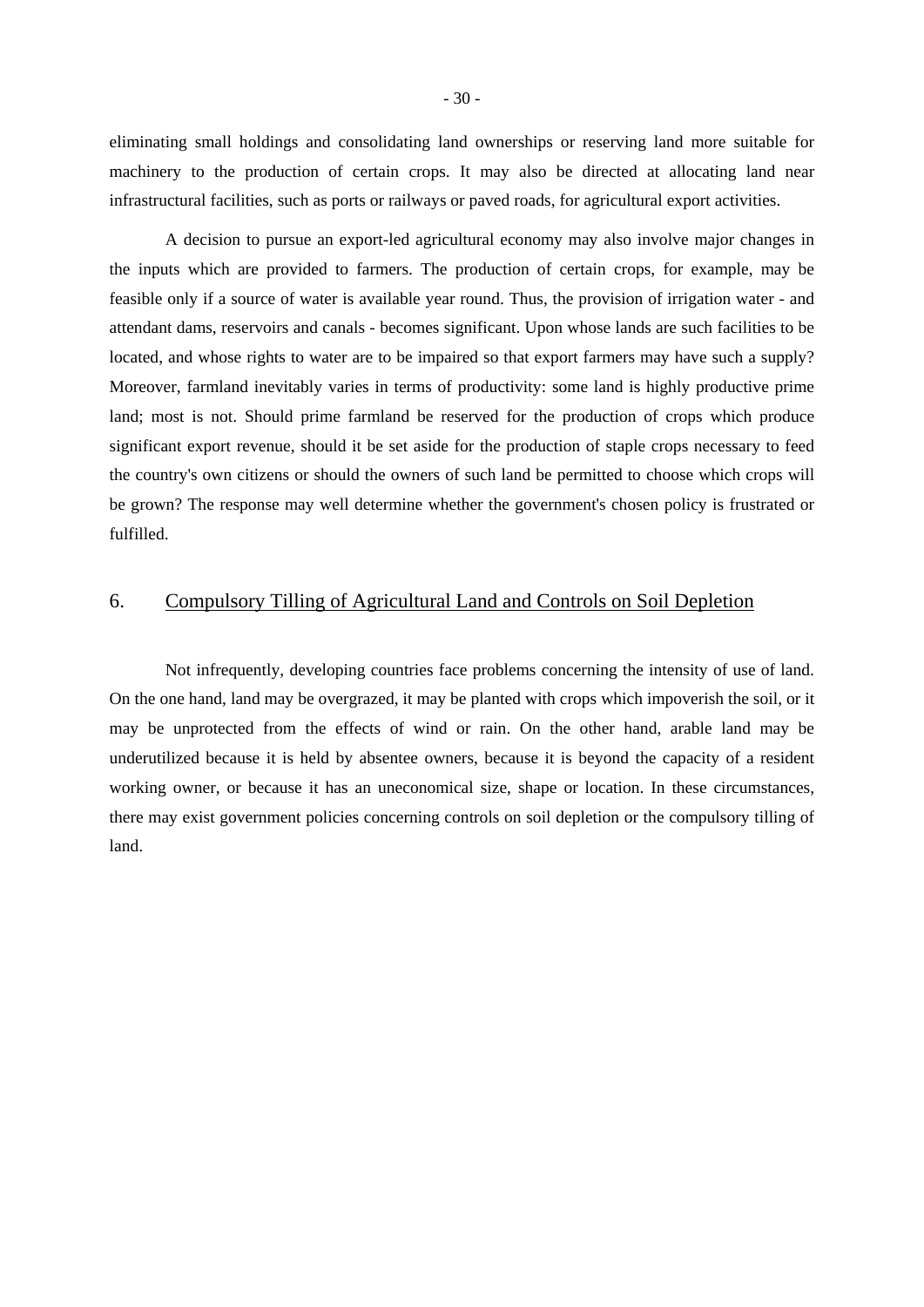#### a) Soil Depletion and Erosion

\_\_\_\_\_\_\_\_\_\_\_\_\_\_\_\_\_\_\_\_\_

Occasionally the problems of soil depletion and erosion are expressly made the subject of government policy 28/. Often, however, although these problems touch virtually all sectors of the community, they are not recognized as specific problems in themselves - something which constitutes a major obstacle to achieving land conservation.

In essence, soil erosion and depletion are most effectively controlled by prevention, which in turn depends upon using land within its capability for sustained production 29/. These two elements have been recognized as the cornerstones of a land conservation policy which, in order to be effective, should involve frequent review of such things as: 1) the value of production in areas afflicted with depletion or erosion, 2) the urgency of remedial action measured in terms of the rate at which degradation

That same Section of the Uruguyan law also evidences considerable sophistication in training and correcting the root causes of soil degradation by requiring the Ministry of Agriculture to carry out surveys and studies to ascertain the physical, social and economic causes of damage to soils and to determine the most suitable methods of conservation conducive to soil conservation planning. Law No. 13.667 (Section 7).

<sup>28/</sup> For example, Act No. 13.667 of Uruguay (1968) declares soil conservation to be a subject that is in the national interest. Section 2 of the legislation, in fact, provides that agricultural producers shall apply on their farms such methods as the Ministry of Agriculture may prescribe in order to prevent the loss or deterioration of soils or to bring about their reclamation. Section 3 of that same law then gives the Ministry of Agriculture various detailed responsibilities to coordinate and direct soil conservation activities, while Section 7 gives the Ministry the responsibility to establish soil conservation projects in different "regions" - a term which is defined in the law as a geographical area whose boundaries are designated in such a way that an "integrated approach" is taken to soil conservation in areas where soils are used in such a manner that damage is likely to result or has already occured from erosion or improper soil use.

<sup>29/</sup> See J. Dixon "Comments on the Preparation of a Master Plan for Soil Conservation In Turkey", p. 5, FAO, November, 1984.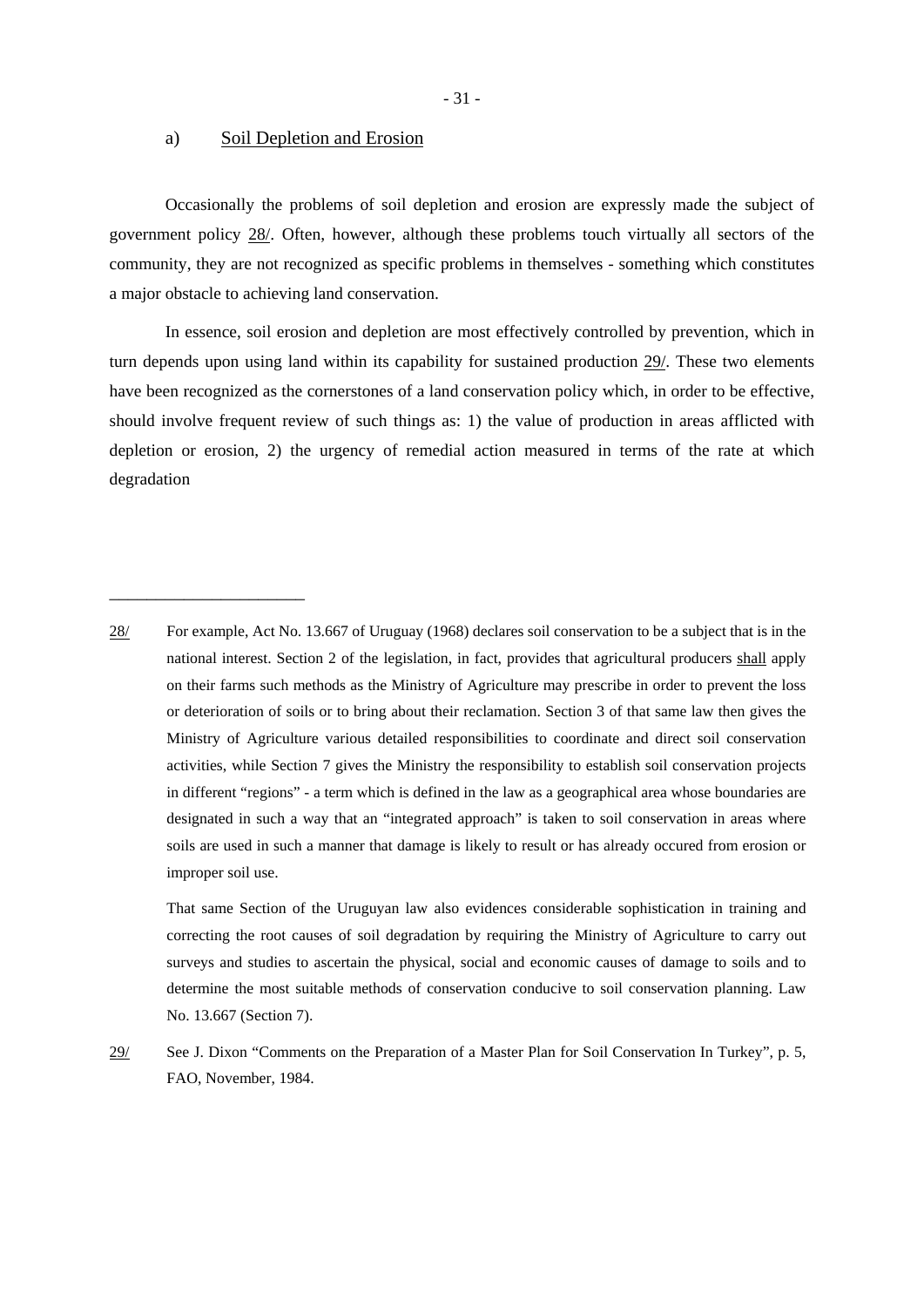is proceeding, 3) the difficulty and cost of treatment at some future time if degradation is allowed to continue and 4) acceptable standards of land management under differing economic cicumstances 30/. In order to keep these and other factors under fairly frequent review, it has been suggested also that there should exist a legally constituted administrative body possessing a broad mandate to:

- appraise the condition of soil resources on a continuing basis;
- develop and pursue the implementation of programmes for the protection of soil resources; and
- coordinate the programmes of all government departments using or preserving land resources 31/.

Exactly how government programmes should be coordinated to protect soil resources and precisely what standards and programmes will be used in the appraisal and protection of soil resources will vary from case to case. It may be sufficient, for example, for land development legislation to condition land ownership upon a general obligation to protect the land from erosion 32/. On the other hand, it may be important to take a more comprehensive approach and provide for detailed erosionrelated obligations to be met by land

<sup>30/</sup> See J. Dixon "Comments on the Preparation of a Master Plan for Soil Conservation In Turkey", p. 5, FAO, November, 1984.

<sup>31/</sup> Ibid.

<sup>32/</sup> Indonesia's Act No. 5 concerning basic regulations on agrarian principles (1960) provides in section 15, for example, that the prevention of damage to land is the duty of every person, corporation or organization having legal relations with the land. In Section 27 the Act goes on to provide that the right of ownership in land is "annulled" if the land is "destroyed". Thus, there is a very tangible incentive not to allow soil erosion to take place. Similarly, Sections 34 and 40 provide, respectively, for amendment of the right to exploit and to build if the land is destroyed.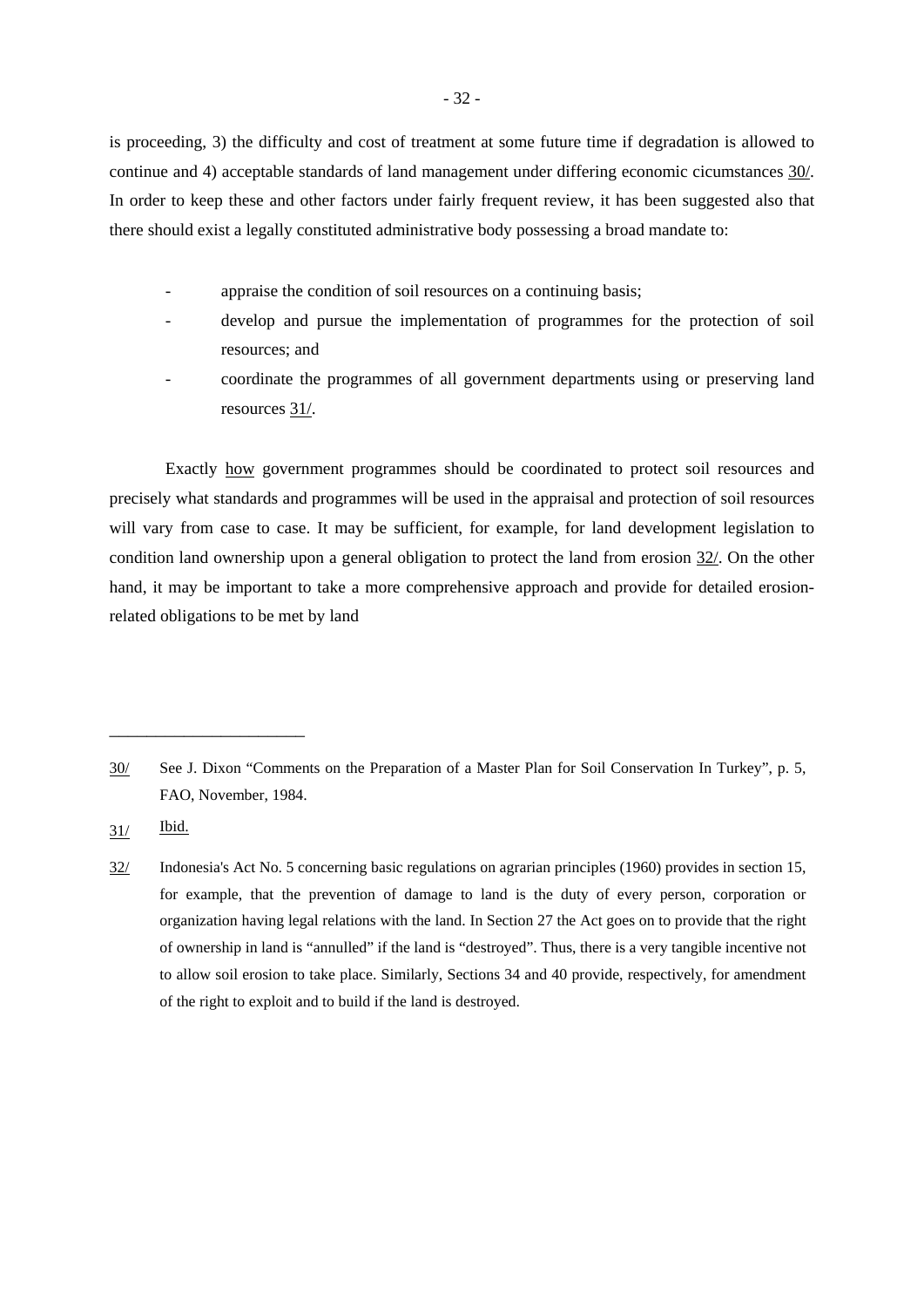owners 33/. A middle course would be to set forth the obligation to prevent erosion and to provide for primary implementation of the statutory language by the state in accordance with regulations adopted for this purpose

33/ In Rwanda, for example, a very comprehensive law has been adopted on the subjects of soil conservation, protection and use. Act No. 11/82 (1982). Section 1 of the Act makes it mandatory for every farmer to,

\_\_\_\_\_\_\_\_\_\_\_\_\_\_\_\_\_\_\_\_\_

 "provide and maintain arrangements for the control of wind erosion and avoid any degradation of the soil through human agency."

The same section also directs that farmers should "avoid overstocking and degrading pastureland".

In Section 2, the Act provides that there be erosion control arrangements such as reseeding, tree planting and arrangements for the evacuation of water, in the case of a mine or quarry, Section 3 of the Act provides that the concession holder shall be required to provide and maintain erosion control arrangements, replace tree cover on land degraded by erosion and take steps to assure that farmland or other land is not impaired by the accumulation of waste or the evacuation of wastewater. Section 4, in turn, provides that the felling of trees may proceed only in conformity with regulations in force.

Finally, section 6 of the Act establishes a Soil Conservation and Use Commission within each prefecture of the country for the purpose of 1) giving technical advice to anyone who comes within the terms of the Act and 2) advising the Minister having responsibility for soil conservation on any matter having to do with safeguarding soil resources. External measures are also provided for the enforcement of the terms of the Act against persons who fail to carry out their responsibilities under the Act.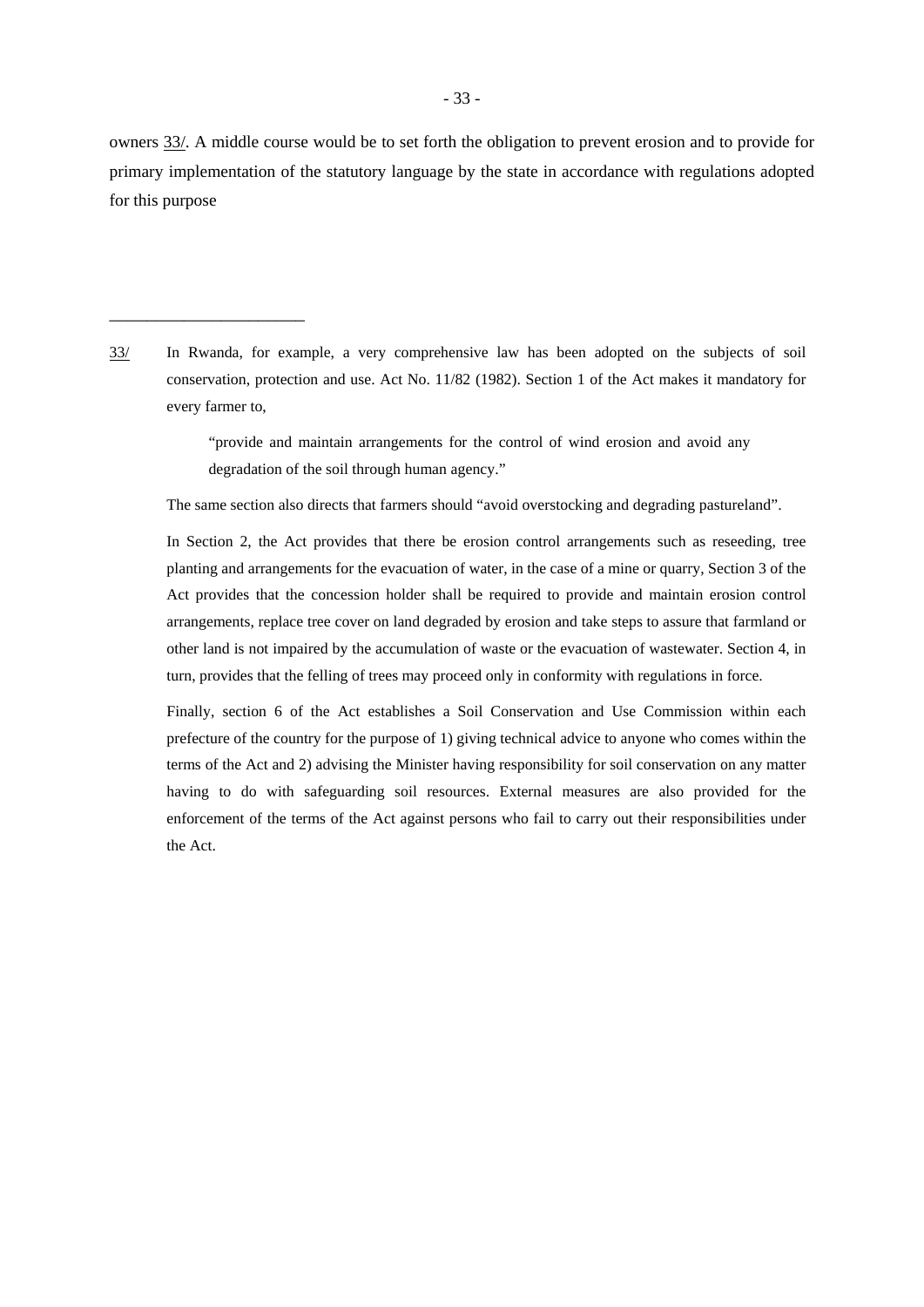by the agency charged with enforcement of the basic law 34/.

\_\_\_\_\_\_\_\_\_\_\_\_\_\_\_\_\_\_\_\_\_

On the other hand, the Government may have - or may need - a more focussed soil protection policy which should be given expression by the lawyer or planner. For example, where mining activities are extensive, it may be

Act No. 13.667 of Uruguay dealing with soil erosion, on the other hand, takes a somewhat different approach. After declaring soil conservation to be in the national interest, the Act makes it the responsibility of the **State** to provide for the prevention and control of erosion and the loss of soils (Section 1) and merely the "duty" of others to "collaborate" with the State in these matters (Section 2). However, agricultural producers "shall" apply on their farms such methods as are prescribed by the Ministry of Agriculture in order to prevent the loss or deterioration of soils or to bring about their reclamation.

Under the terms of the Uruguayan Soils Act, the Ministry of agriculture is given responsibility for a wide variety of things, including: 1) coordinating and directing all activities designed to ensure sound soil management, 2) the establishment of soil conservation and reclamation projects in such a way that an integrated approach is taken to soil conservation in areas where soils have been or could be damaged, 3) carrying out surveys in soil conservation regions in order to ascertain the physical, social or economic causes of soil damage and 4) initiating regional soil conservation programmes designed to rectify soil damage. In addition, the Act provides for the development of a "soil and Water Conservation Plan" which describes: 1) the area or property affected, 2) proposed soil conservation works, 3) soil conservation practices to be followed by participating farmers and 4) establishment of a regional committee to act as an advisory body to the Ministry of Agriculture. Basically, the regional soil conservation committee publicizes and promotes soil and water conservation in the region; it also has the power, however, to evaluate soil conservation projects within the region and to decide on measures conducive to the efficient implementation of those projects (Section 10). Each regional soil conservation project, however, remains the legal responsibility of the local office of the Ministry of Agriculture (Section 11).

Finally, in addition to the statutory powers already detailed above, the Uruguayan law also provides that where land has been seriously damaged by continuously worsening erosion and cannot be restored by private individuals because of the magnitude of the work involved, the Government may expropriate the land (Section 12). For this purpose, "continuously worsening erosion" means the "regular loss every year of a notable portion of the soil mantle as a result of water or wind action" (Section 13).

The Belize Land Utilisation Ordinance of 1981, for example, provides that the Minister of Government responsible for land may - for the better utilization of land - make regulations to provide for such measures as may be required to prevent erosion. 34/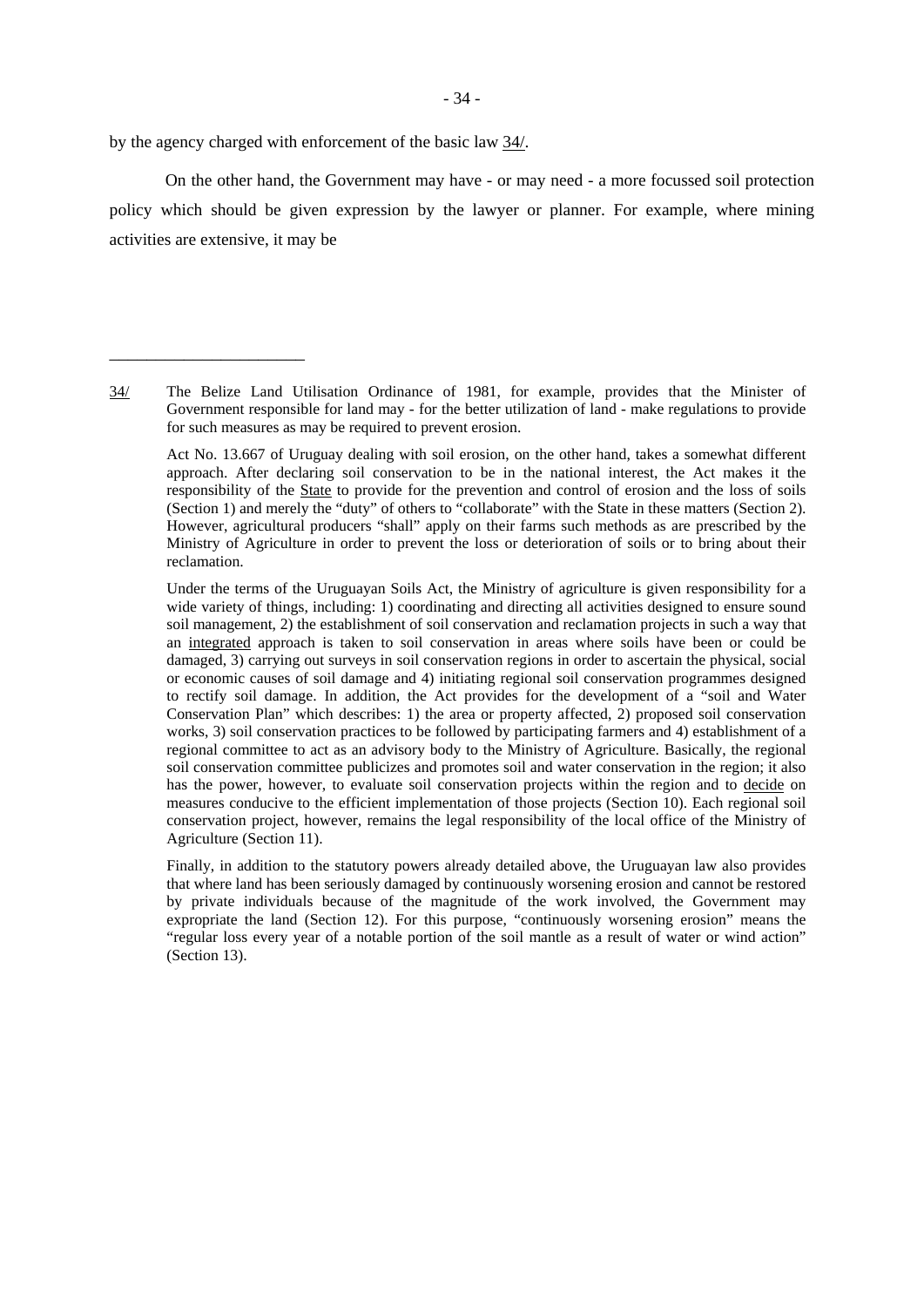important to provide for the restoration of mined areas 35/. Or, it may be important to create buffer zones which will protect sensitive soils from grazing activities. By creating a null zone around sensitive lands, the legislation will discourage encroachment by wandering cattle or errant farmers 36/.

Similarly, government may be confronting a problem of salt build-up in otherwise valuable soils; thus, there may (or should) be a policy of protecting land through limits on the salinity of water applied to crops on such lands or through the requirement of drainage measures sufficient to ensure that salts will be flushed and carried to less valuable areas 37/.

\_\_\_\_\_\_\_\_\_\_\_\_\_\_\_\_\_\_\_\_\_

37/ No legislation has been found which deals precisely with this topic in great detail. Nevertheless, it is possible to argue that Regulations for the Preservation of Water Resources, adopted by Saudi Arabian Royal Decree No. 34 (1980) give the Ministry of Agriculture and Water the authority to prevent salt build-up on valuable lands by repairing or closing wells which, inter alia, "lead to soil damage" (Section 5).

The problem of salt buildup is a major concern in the Great Central Valley of the Western United States, where the periodic application of relatively high chloride content water over several decades has resulted in the abandonment of thousands of hectares of once productive lands. It has also prompted farmers to lay hundreds of kilometers of drain tiles (without legislative compulsion) and provided impetus to congressional authorization of a proposed drain channel that will take heavily salt-polluted agricultural wastewater out of the valley. Where the drain canal will discharge that water, however, is a question plaguing planners in the state and, illustrates the kind of resource use issues that can arise in connection with efforts to lower the salinity content of soils. Current plans envision the discharge of agricultural wastewater to San Francisco Bay. Environmentalists, however, are likely to oppose that plan as well as other proposals to discharge wastewater into the Pacific Ocean. Until these matters can be resolved, the canal and thus the build-up of salts in valuable farmlands, are likely to remain unresolved issues.

<sup>35/</sup> See, e.g., Section 3 of Rwanda's Act number 11/82 (1982) relative to soil protection, conservation and land use, wherein it is provided that restoration of the land shall be provided for by the owner of a mine or quarry.

<sup>36/</sup> Legislation enacted in Cameroon (Forestry, Wildlife and Fishery Law of 1981) for example, gives the Government the power to create buffer zones around protected forest areas. While nothing specific is said about the prevention of erosion, the concept of using buffer zones to protect sensitive soils would appear to be just as viable.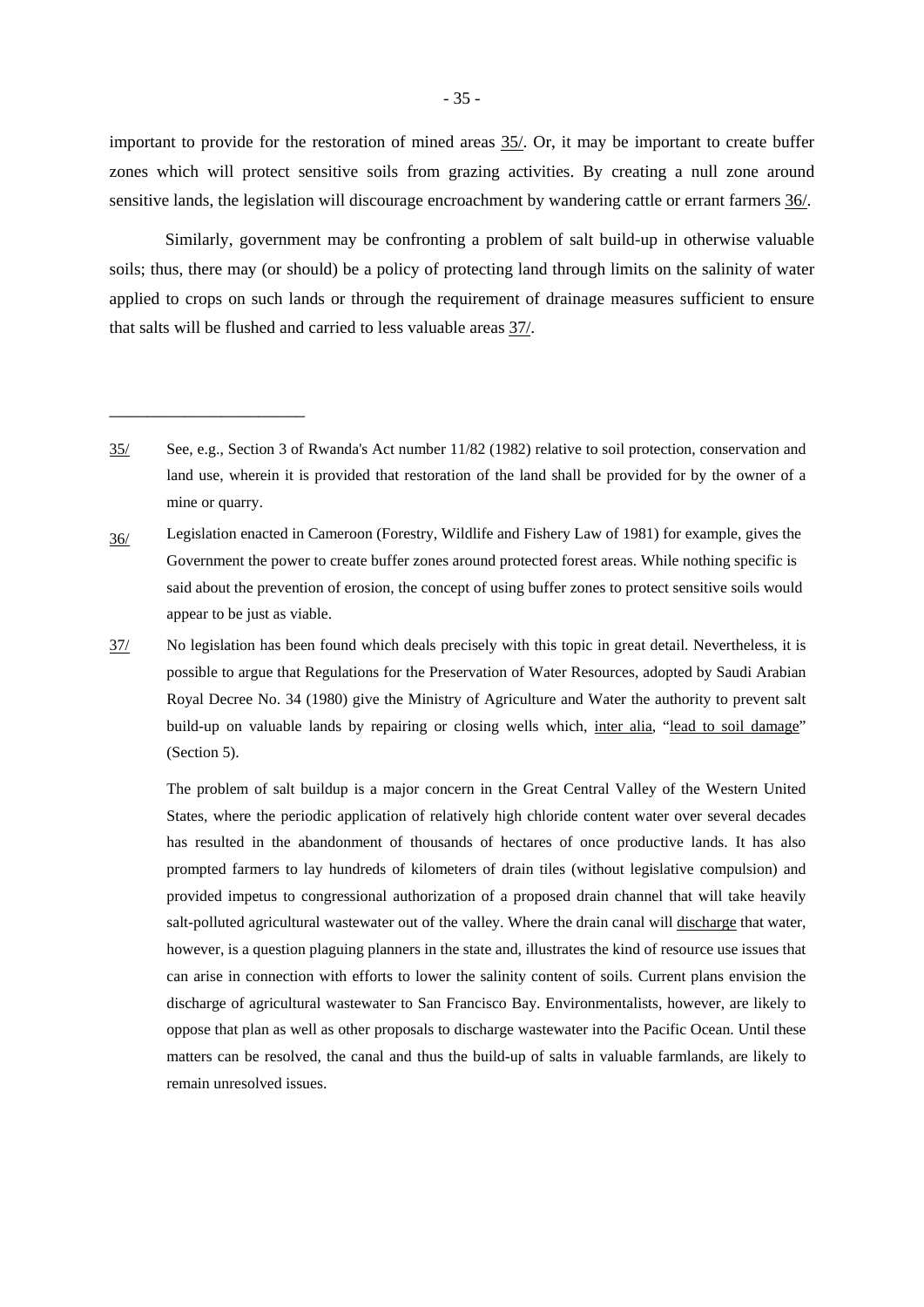In a like manner, the lawyer or planner should evaluate whether there exists or is a need for controls necessary to restrict grazing activities and provide for the restoration of overgrazed areas 38/. Finally, if desertification due to overgrazing or other causes, is a problem confronting the government, it is appropriate to investigate whether the government has developed a policy to deal with the problem and, if not, whether land use legislation presents on appropriate means for establishing such a policy and implementing it 39/.

The point to be made here is that soil depletion or erosion is likely to be a subject upon which the government should have a reasonably detailed policy position, even if no such position has been formally expressed. It is a subject, in short, upon which the lawyer or planner should focus attention when considering how to orient the government's request for an effective programme of land use planning.

38/ Botswana, for example, has adopted the Agricultural Resources Conservation Act of 1974 which authorizes the Agricultural Resources Board created by the law to issue "Conservation Orders". Such orders may be directed to the owner or occupier of any land and may require the person to undertake such measures as the Agricultural Resources Board deems necessary to conserve the agricultural resources on such land. Those resources are defined to include soils (Section 16). To protect soils, such Conservation Orders may, among other things,

"prohibit, regulate, require or control

…

\_\_\_\_\_\_\_\_\_\_\_\_\_\_\_\_\_\_\_\_\_

(ii) the grazing or watering of livestock". (Id. Section 16).

See also Section 1 of Act No. 11/82 of Rwanda which makes it "mandatory" for every farmer to "avoid overstocking and degrading pasture land".

39/ The Agricultural Resources Conservation Act of Botswana (1974), cited above, also appears directed at the problem of desertification. Inter alia, it requires afforestation, reforestation, the fencing of land and the protection of slopes and catchment areas, "for the protection of vegetation".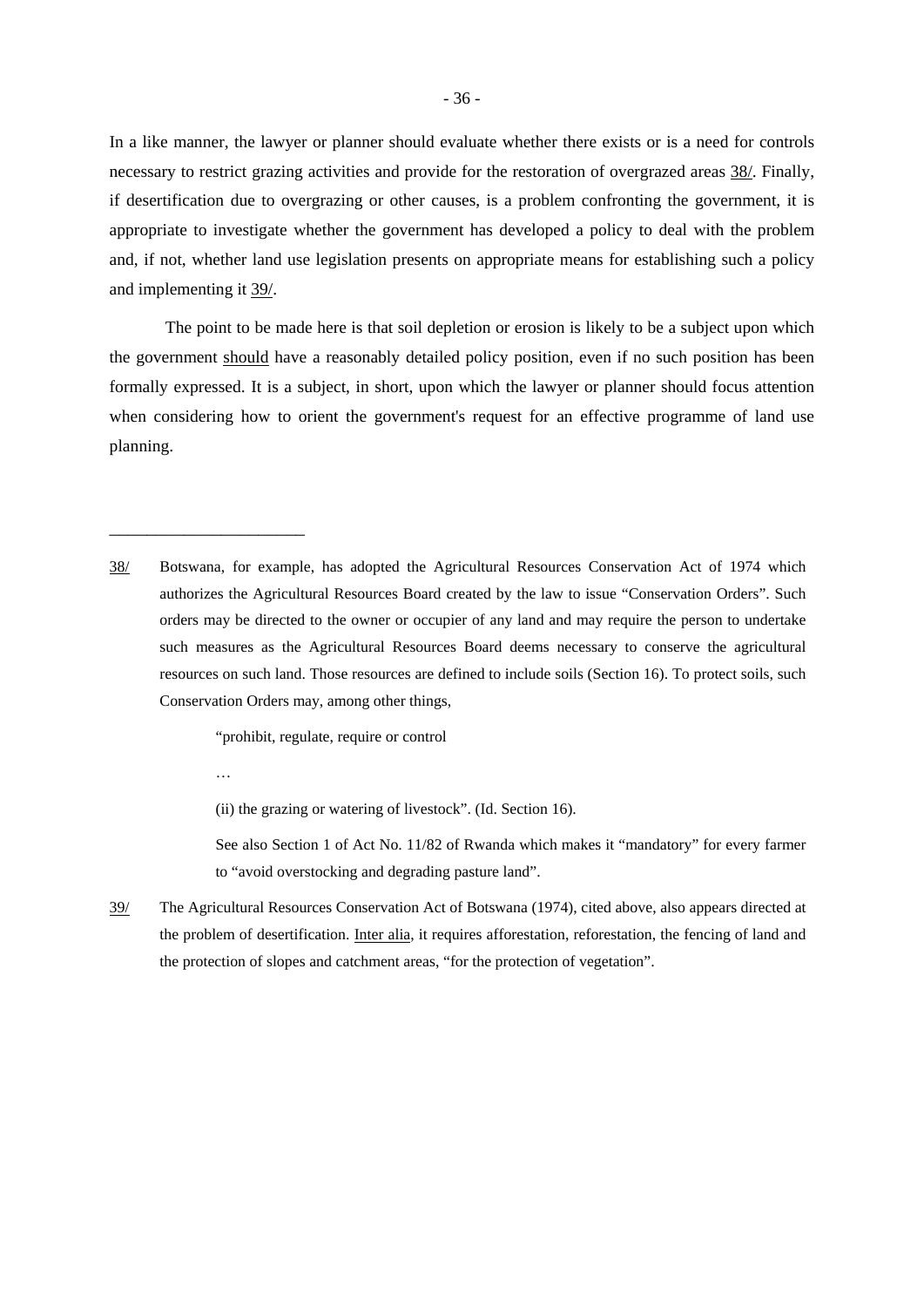#### b) Underutilized land

\_\_\_\_\_\_\_\_\_\_\_\_\_\_\_\_\_\_\_\_\_

The chronic underutilization of land may result from a variety of causes that range from social and economic conditions on the one hand to physical circumstances on the other. It may be that underutilization is the result of a high degree of absentee ownership - itself the result of a variety of social, economic or political factors. Thus, the problems of under utilization may be the focus of a government policy which should be pursued through appropriate land-use legislation.

Such legislation, for example, may seek to encourage agrarian development projects which pursue a programme of "Land to the Tiller". Or the legislation may provide the authority for government to expropriate absentee-owned land - or land which exceeds the farming ability of resident owners 40/ - for re-distribution to new resident owners who have the capability to farm more aggressively 41/. Or, finally, to guide the land development process, such legislation may set forth the principle that every

<sup>40/</sup> Algerian Ordinance No. 71-73 on Agrarian Revolution Principles is an example of such legislation. It provides that the land belongs to those who work it (Section 1) and that the rights of land owners to the land will be abolished where those owners do not actually participate in production. It also provides for the loss of rights where owners neglect to use the land (Section 2). Moreover the legislation states that the size of agrarian holdings shall be limited in such a way that they do not exceed the working capacity of the owner and his family (Ibid., Section 2).

<sup>41/</sup> Peruvian Act No. 17.716, the Land Reform Act (1969), sets forth a list of examples in which land is not being used in accordance with the social interest and includes the abandonment of land or its inefficient working. If it is so listed, all such land may, under the terms of the Act, be taken over by the government following expropriation proceedings. It may then be reallocated to settlers by the Department of Land Reform and Land Settlement (Article 15).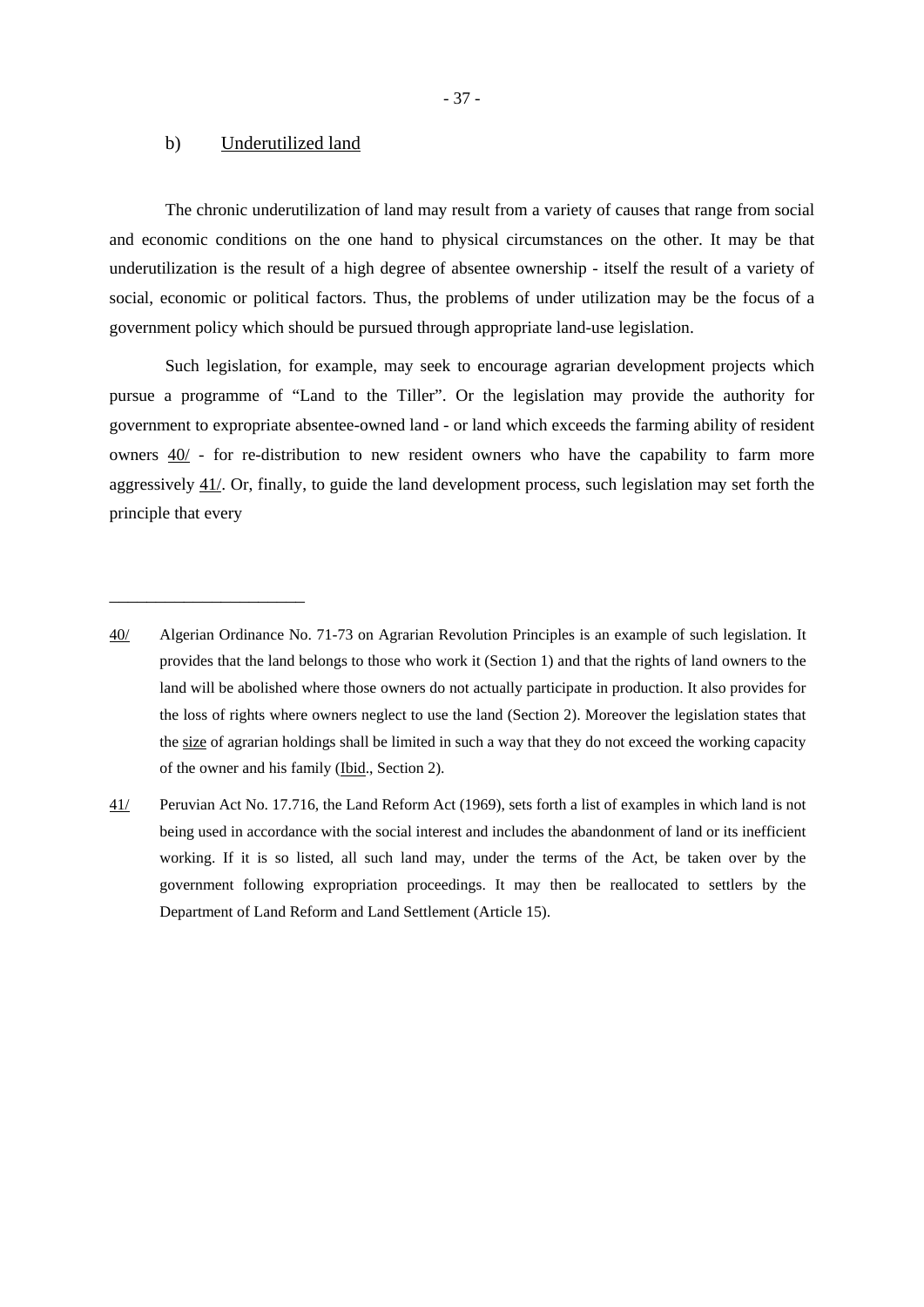person holding an interest in agrarian land is obliged to farm that land himself 42/.

\_\_\_\_\_\_\_\_\_\_\_\_\_\_\_\_\_\_\_\_\_

Where, on the other hand, the underutilization of land results from legal or physical impediments, the task may be to design legislation which removes the barrier directly - if it is legal in character - or provides the government with the legal authority necessary to tackle the barrier - if it is physical. For example, if the law has previously allowed the generous leasing of government land, the result may be the creation of a small class of persons controlling disproportionately large blocks of underutilized land and the denial of access to persons genuinely desiring to farm. The solution may be to change the law to provide for a ceiling on the amount of land held - or controlled - by an individual 43/. Or, where land is underutilized because official government purchase policies fail to provide farmers with sufficient monetary incentives to farm - either because commodity prices fail to reflect current farming costs or because the government simply wants to maximize

- 42/ Act No. 5 of Indonesia ("concerning basic regulations on agrarian principles") contains such a statement - and even extends it to "corporate bodies" (Section 10). Perhaps recognizing the difficulty of literally applying such a principle to corporate persons, however, the legislation notes that the requirement of working owners exists "in principle" and then provides that it shall be implemented through more detailed regulations. The literal application of such a principle to corporate farmers would, no doubt, be difficult, if not impossible. On the other hand, the existence of such a principle in relevant land-use legislation might also provide the legal authority necessary to transfer ownership from corporations to otherwise landless farm workers.
- 43/ Such a problem, for example, developed over a long period in Guyana where the generous leasing of public land encouraged the accumulation of land by a few. See Rath and Okoth-Ogendo, Agrarian Reform Planning and Legislation for Guyana, FAO, TCP/GUY/2201, p. 17. The proposed solution has been to impose a statutory ceiling on the lands held under lease by a particular individual. Moreover, existing legislation was recommended to be changed to establish a programme of enfranchisement of tenants - with the intention of creating a new, and much more extensive, landed class having an ownership interest in land and thus the incentive to farm that land more intensively. See Rath and Okoth-Ogendo, Ibid., p. 19.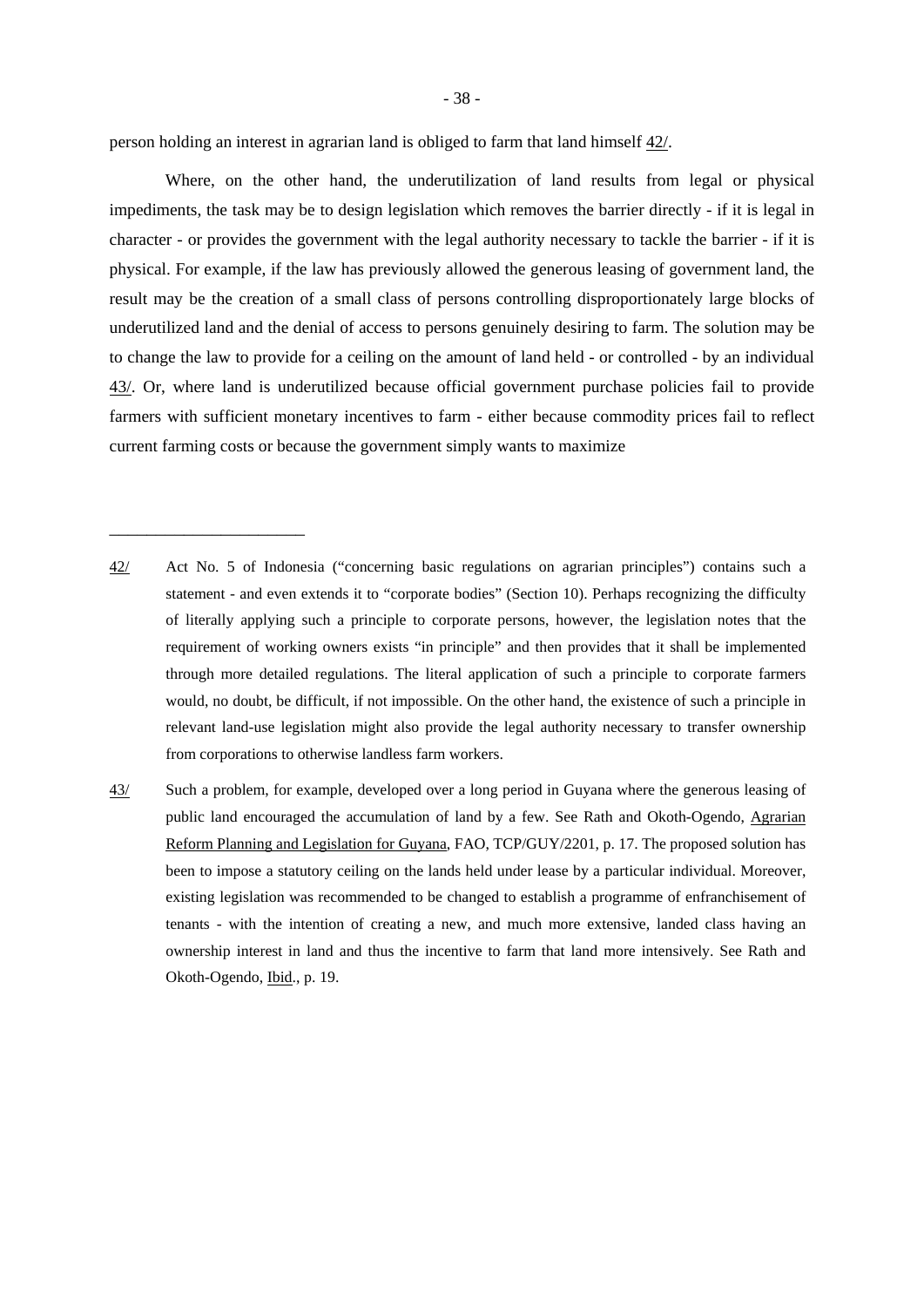revenues from export crops 44/ - the legislation may have to focus upon statutory changes in policy which will generate a larger farm income and thus more intensive use of farmland. On the other hand, where land is underutilized because necessary inputs such as water are lacking - a physical impediment inotherwords - it is important that the government be provided with the legal authority to arrange for such inputs where it is feasible to do so.

## 7. Preservation and Enhancement of Forest Reserves

\_\_\_\_\_\_\_\_\_\_\_\_\_\_\_\_\_\_\_\_\_

Previously we have discussed orienting land use legislation in a manner which serves to promote a policy of protecting forest resources from the impacts of other agricultural activities. Government policy to protect and enhance forest resources may also be effected through more direct measures and it thus behooves the lawyer or planner to consider how best to meet the government's needs.

When a country has significant forest resources, it is also likely to have legislation sometimes dating from colonial days - which in theory is intended to protect the resource and ensure its availability for future generations. In fact, however, such dated legislation is likely to be ineffective. Rather than treating forests as a sustainable but harvestible resource which may be used for multiple purposes, the legislation is more likely to provide for the creation of forest enclaves to be defended against attack from various quarters. Unfortunately, the defenders - who are typically employees of a central or regional forestry department - are usually far outnumbered by those desiring to use the forests. The result is that the forest enclaves are not well defended and are gradually being eroded by those wishing to expand their farmland or graze their animals or gather their fuel. An alternative scenario sometimes sees the government itself encouraging the rapid exploitation of forest reserves by citizens or outsiders as a means of earning foreign exchange. That the exploitation may take place in a forest reserve is a secondary consideration.

<sup>44/</sup> See Rath and Okoth-Ogendo, Agrarian Reform Planning and Legislation for Guyana, TCP/GUY/2201, p. 8.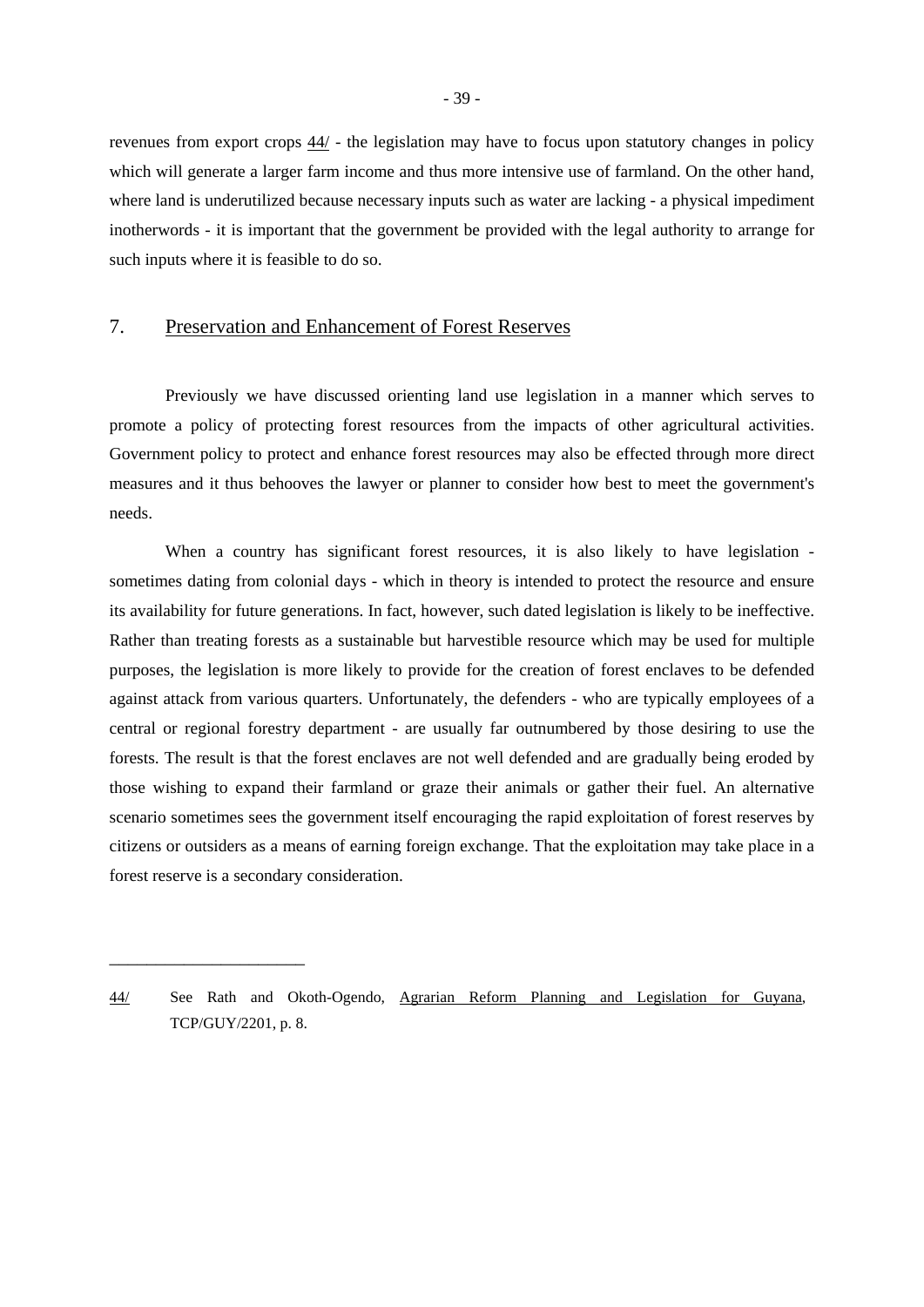Thus, rather than being written on a clean slate, land use legislation directed at forest policy is more likely to consist of a new approach to the implementation of a policy that has already been addressed in the law. In essence, the new approach consists of an effort to make the country's land-use legislation more "appropriate" in dealing with the threats posed to the nations' forests. Rather than simply establishing forest reserves and erecting unenforceable prohibitions, for example, land use legislation may instead encourage a programme which provides government benefits or protections to landowners who maintain timber stands 45/. Similarly the legislation may encourage re-forestation by private persons 46/ or public entities 47/ in order to provide for a sustained yield; indeed, the legislation may make the re-planting of trees a condition of any contract or government authorization to harvest timber 48/.

46/ In Tanzania, for example, the Forestry Ordinance of 1982 empowers the Director of Forestry to make covenants with landowners, which covenants have as their objective the setting aside of certain portions of land for commercial tree growing in accordance with sound forestry practices. Subject to certain conditions, the covenants are made enforceable against the coventor and his successors in interest.

 Similarly, Tanzania administrative circular No. 1986 (1980) provides for two alternative approaches which may be carried out under the supervision of the Department of Environment, Nature Protection and Tourism: 1) the person or company engaged in timber harvesting carries out reforestation on its own within the zone for which the timber harvesting contract is granted or 2) the person or company maintains a forest nursery and provides infrastructural support to the reforestation units of the forest administration which operates in the same region. In addition each person or company who harvests timber must prepare a 3 year or 5 year reforestation programme in collaboration with the regional departments to which the reforestation units belong. The granting or renewal of timber harvesting permits is possible only if the reforestation programme is implemented.

- 47/ Congo Law No. 004/74 (as amended in 1982), for example, directs that reforestation is to be carried out by a specialized state agency while the expenses of reforestation and forest management are financed by a forestry development fund.
- 48/ See, e.g., Zaire Administrative Circular No. 1986 (1980).

<sup>45/</sup> See, for example, Cameroon Law No. 81-13 (1981) which provides that private forests (and accompanying government protections) may result from plantations.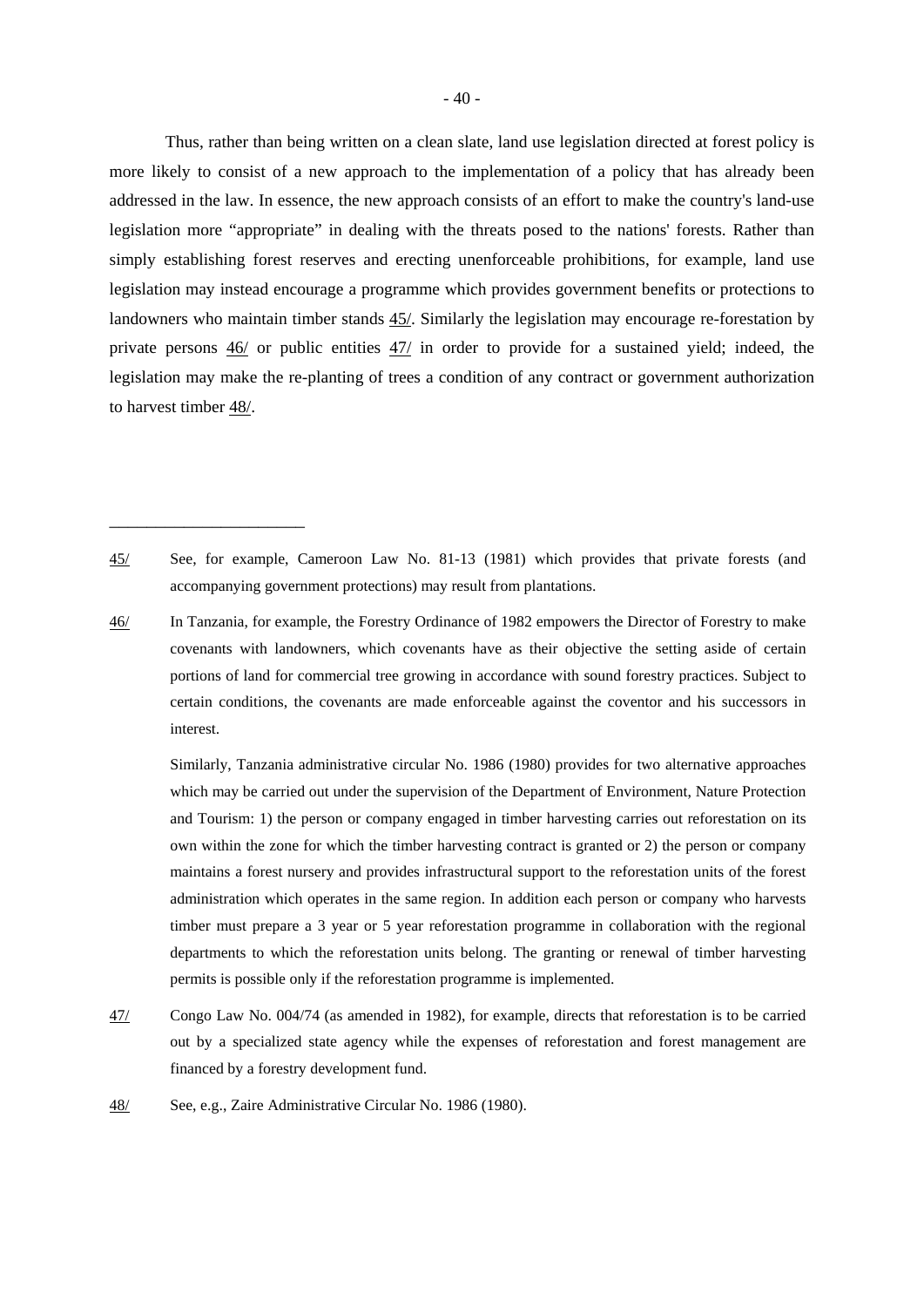Utilizing a somewhat different approach, land use legislation may also seek to encourage agroforestry or other multiple-use activities that are compatible with, or even dependent upon, forest resources 49/. As an example, a legal requirement that requires the local processing of forest produce not only will provide for rural employment; it will also encourage the creation of industries whose long-term viability depends upon a sustained yield of locally produced forest products.

Finally, in areas where unauthorized access to forest lands is more tightly controlled, it may be possible to encourage conservation of forest resources by means of legislation which manipulates timber harvesting through the application of one or more tax policies. For instance, legislation may provide for the establishment of a reforestation fund and assure its financing by means of a revenue tax on cut timber, a transport tax on the transport of sawn logs to market or an export tax on logs or processed forest products - or any combination of such taxes 50/. By varying the rate so as to tax processed wood at a level which is substantially lower than that imposed on the export of unprocessed materials, the tax legislation may encourage local processing - and thus local industry which is again dependent upon a long-term sustained yield of forest products 51/.

 "The management of all the various renewable surface resources of the National Forest System so that they are utilized in the combination that will best meet the need of the American people; making the most judicious use of the land for some or all of these resources or related services over areas large enough to private sufficient latitude for periodic adjustments in use to conform to changing needs and conditions."

50/ Zaire, Ordinance No. 244 (1979) provides for just such a timber tax system.

\_\_\_\_\_\_\_\_\_\_\_\_\_\_\_\_\_\_\_\_\_

51/ Ordinance No. 82.71 and Law No. 81-127 adopted by the Ivory Coast provide recent (1981) examples of government imposed tax incentives to process forest produce locally. The Law, for instance, determines the export tax rates on processed woods (sawn wood, veneer and plywood) and provides for rates which are considerably lower than those applicable to unprocessed woods.

<sup>49/</sup> For example. guidelines adopted by the United States Forest Service (47 Fed. Register 190, p. 43026 et. seg.) require the preparation of a forest plan which sets forth "multiple use goals" and "multiple use prescriptions and associated standards and guidelines" for a forest management area. Guidelines, Section 219.11. "Multiple use" is in turn defined by the guidelines as,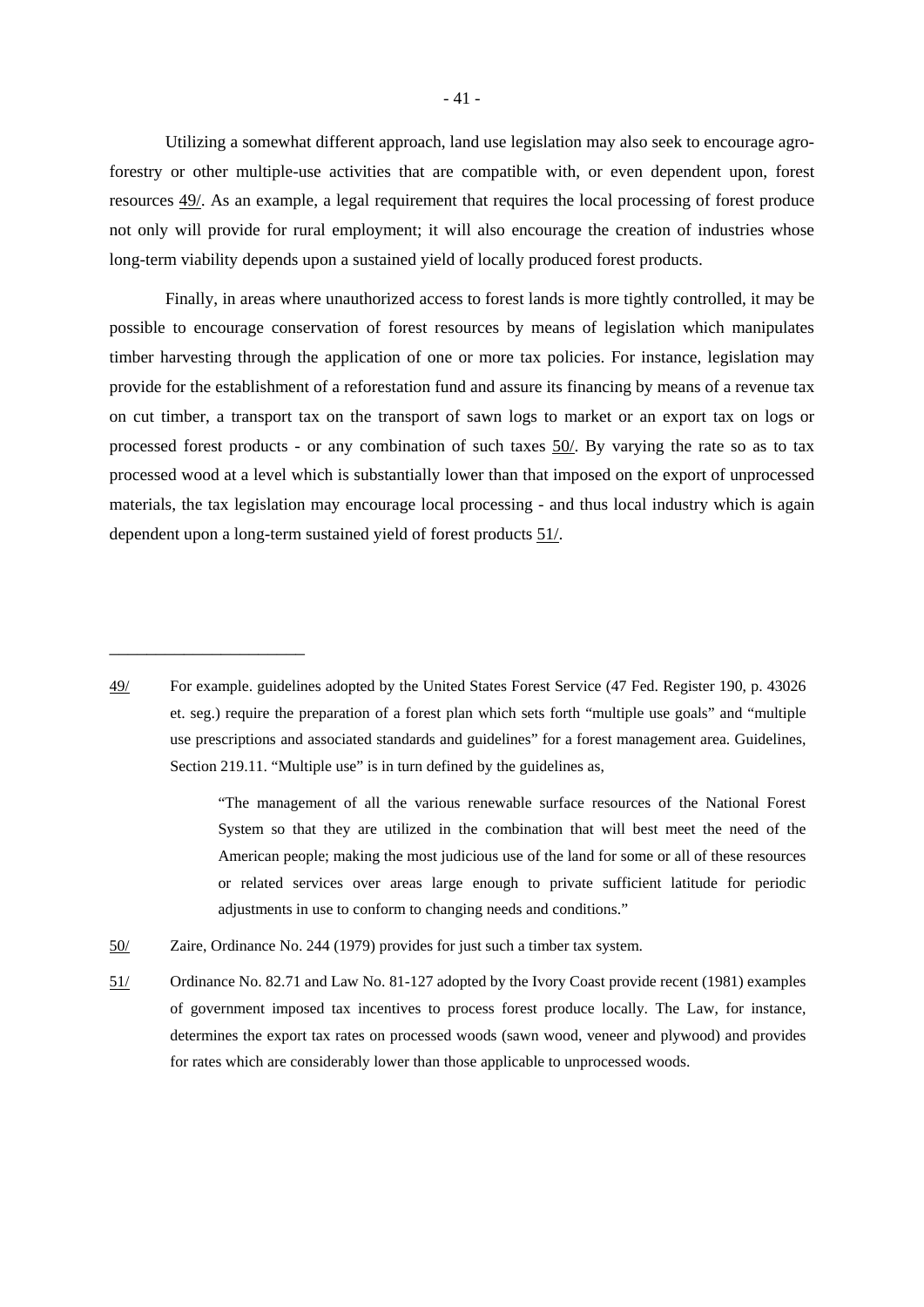In sum, it is likely that a country with substantial forest resources will have a policy favoring a long-term sustained yield. However, it is possible that existing legislation which is intended to implement such policy is not "appropriate" to the task and thus fails to achieve the result which is sought. Accordingly, it is imperative that the lawyer or planner not simply accept such legislation at face value, but instead look behind the surface to see if the legislation works. If it does not produce the result for which it was intended, the opportunity to draft land use legislation should then be viewed as presenting the additional opportunity of producing more "appropriate" controls which will better achieve the governments' goals for its forest resources. The examples cited in this section serve to indicate the variety of approaches that can be utilized in pursuing that end.

## 8. Policies Concerning Indigenous Populations

\_\_\_\_\_\_\_\_\_\_\_\_\_\_\_\_\_\_\_\_\_

In the previous sections of this chapter we have mainly discussed the importance of ascertaining and implementing government policies concerning inanimate natural resources such as agricultural lands, forests and fragile and threatened soils, among others. The importance of these resources, while undeniable, should nonetheless not be allowed to obscure the importance of development, and its sometimes adverse impacts, to people and the environment they share with other animate creatures. This is especially so with regard to the rural poor whose customary rights and practices are often at odds with government sponsored efforts to develop rural lands.

Several commentators 52/ have outlined a series of standard criteria which are recommended for use in making an appraisal of the impacts

<sup>52/</sup> Conyers and Hills, An Introduction to Development Planning in the Third World, Wiley and Sons (1984), p. 143, citing G. Cochrane, The Cultural Appraisal of Development Projects (Praeger, 1979). Conyers and Hills provide an excellent theoretical as well as how to discussion regarding land-use planning and are recommended for reading by anyone faced with the prospect of designing or implementing a land-use planning system.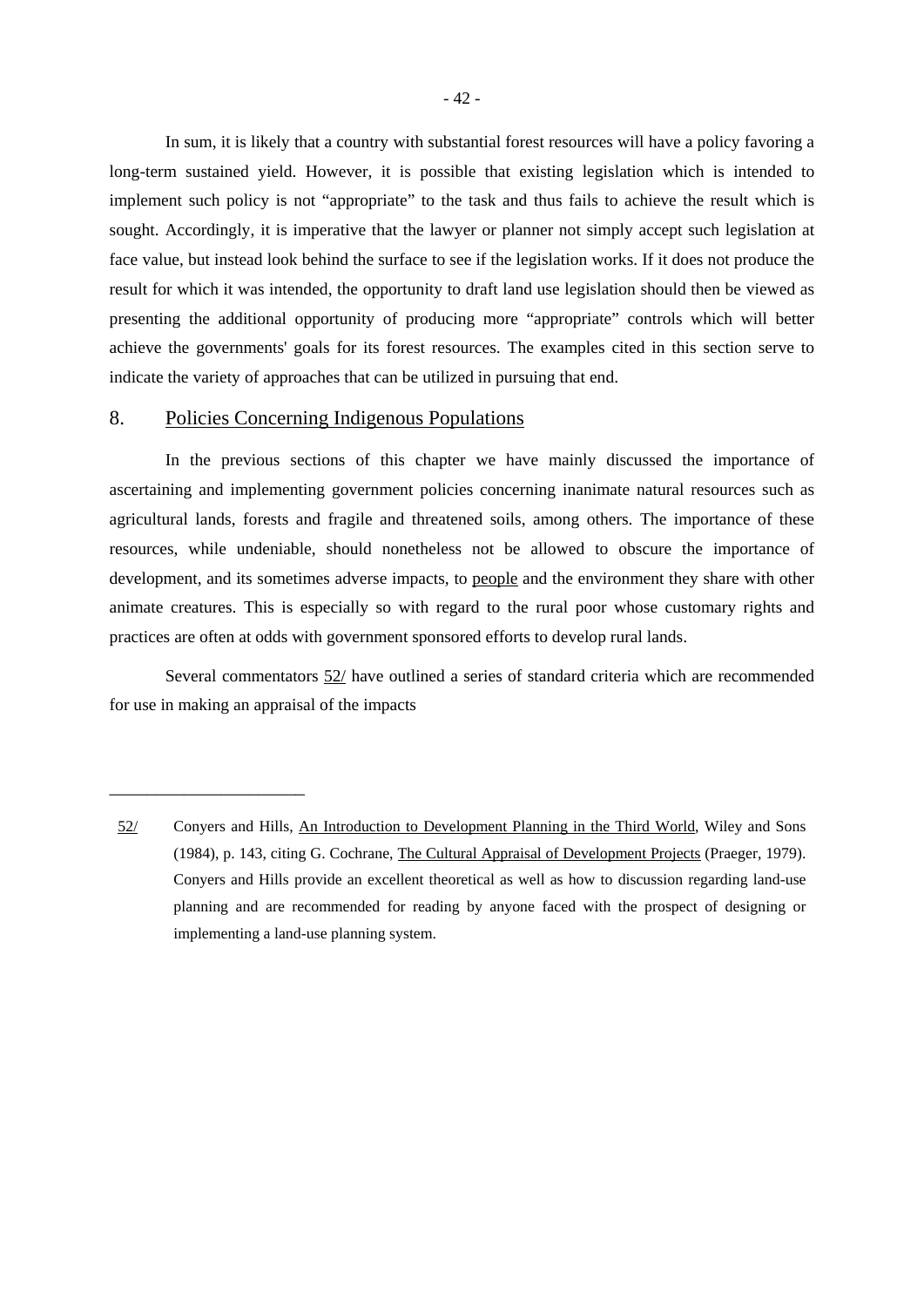of development upon specific cultural groups. The criteria are suggested as part of a larger and more general effort to make a social impact analysis (SIA) of the adverse effects of development activities. Broadly applicable to a variety of cultural and social groups, they are especially useful in discovering, implementing (or creating) government policies regarding indigenous people. In brief, these criteria should relate to the following:

- 1. Identification of social groups. The legislation should require relevant land use planning officials to first undertake a determination of which groups - particularly tribal groups of indigenous peoples - there are and where they are located;
- 2. Patterns of social organization. In addition, there should be an analysis of the structure of each identified indigenous group for the purpose of ascertaining who holds political power, how decisions are made and how disputes are resolved;
- 3. Belief systems. A proper analysis of development impacts upon indigenous groups should also investigate the belief system of each group, particularly as such system relates to the use of land and water resources;
- 4. Wealth systems. It also is important to understand cultural practices regarding wealth forms and how wealth is accumulated. If, for example, cattle constitue a form of wealth and the accumulation of cattle is viewed as a desirable goal, this customary practice may have a significant impact upon (or, in turn, be significantly impacted by) a land development programme oriented to the protection or rehabilitation of overgrazed rangelands;
- 5. Patterns of mobility. The migratory patterns of indigenous people can also have a highly significant impact upon land development decisions or, conversely, be impacted by such decisions. A land development programme, for example, that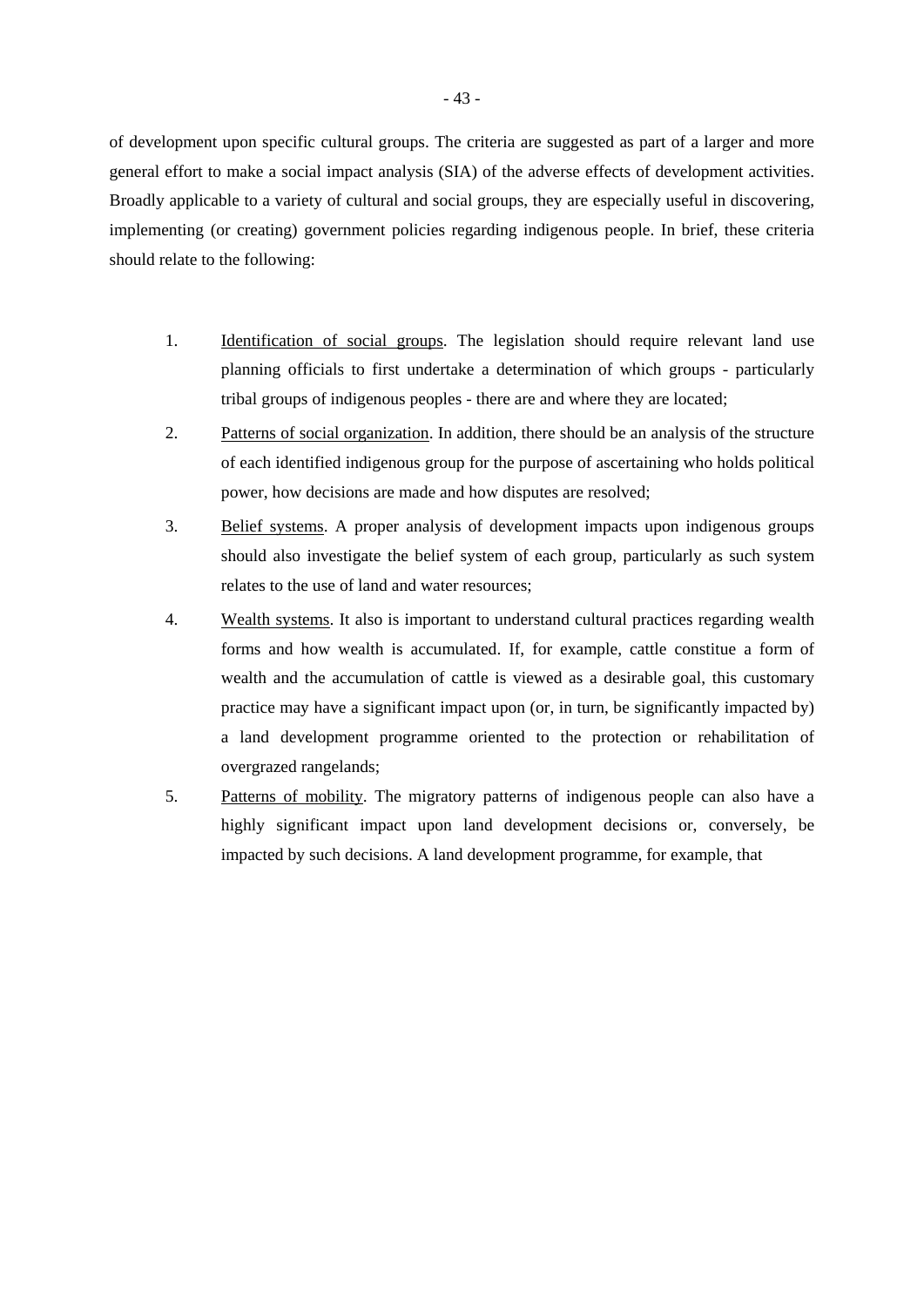proposes the development of migratory rangelands for rainfed agriculture could, unless appropriate precautions are taken, result in the interruption of migratory patterns with highly adverse consequences for nomadic peoples. Conversely, the frustration of rainfed agriculture goals could be caused by nomads who continue to pasture their cattle without regard to the government's efforts to demarcate land for rainfed purposes. In either event, avoidable clashes between competing interests are likely to result.

6. Access to basic human needs. Finally if indigenous peoples are not to be by-passed or worse, trampled - by land development, it is essential that the access of such people to the means of satisfying basic human needs be evaluated before land development plans are established in final form. What do such needs include? At a minimum, they would appear to involve the availability of clean water; a source of healthful food in suitable quantities, adequate shelter and, protection from physical danger. An expanded list would include basic medical care and educational facilities, among other things. To the extent these basic human needs of indigenous people are considered, it is more likely that land use decisions can be structured to preserve or provide the means of satisfying such needs. Conversely, if basic human needs are ignored, it is entirely possible that land development will not only fail to benefit indigenous peoples but, instead, may become the instrument which deprives such people of the means of their existence.

In sum, providing in legislation that the above criteria be used to perform a cultural appraisal as part of the land use planning process before land development is undertaken, is an important way in which the cultural values and basic needs of indigenous peoples can be protected. Even if all of the values of such peoples are not preserved in their entirety, a land use decision-making process which includes such values among the elements to be considered, is less likely to foment conflicts between important social groups than a decision-making process which proceeds in ignorance of such values.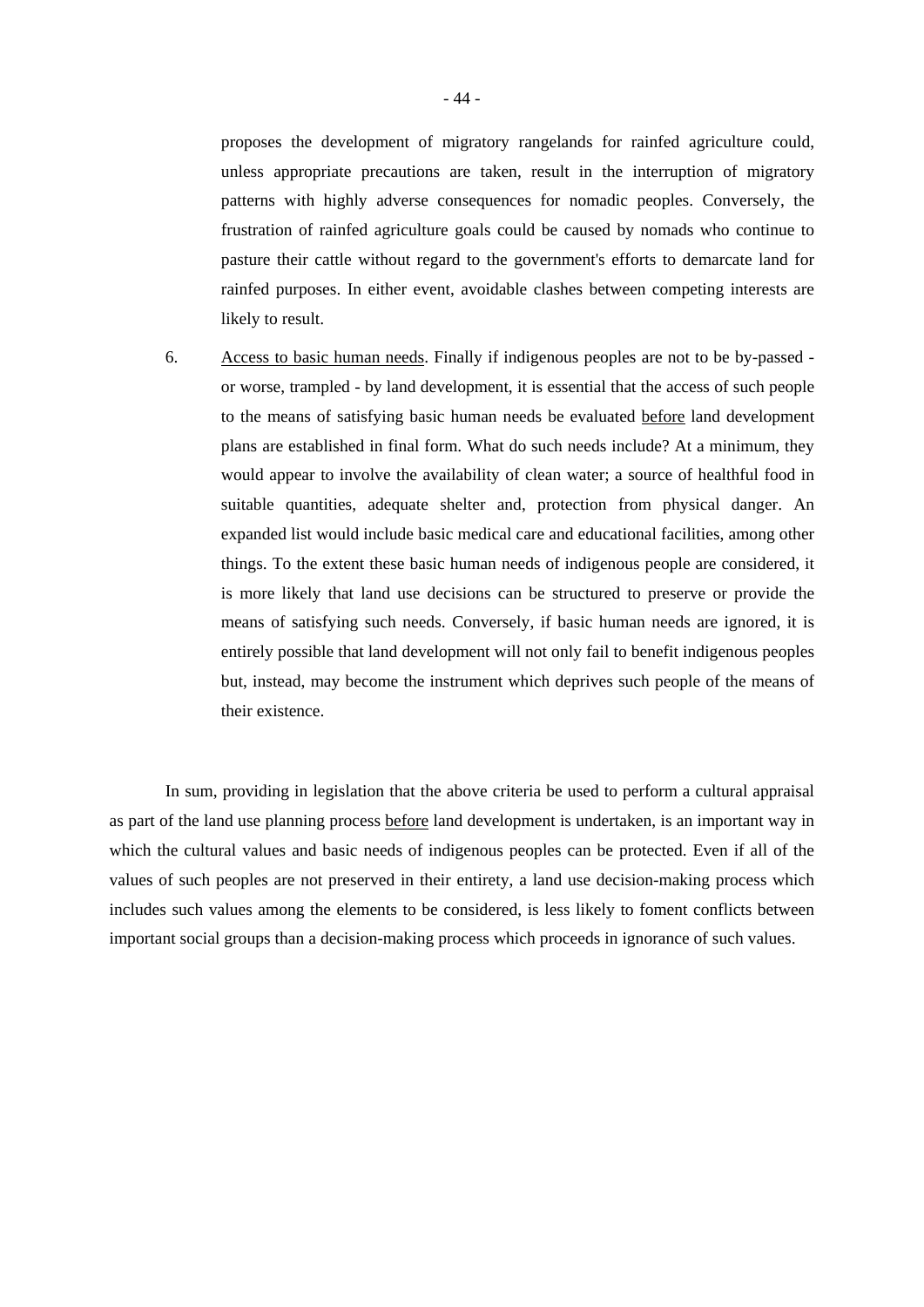## 9. Policies Concerning Protection of the Environment from Land Development Impacts

Finally, it is likely that the Government may (or should) have a policy concerning protection of the environment from the adverse impacts of land development. While the legal approach to environmental protection is almost certain to vary according to the specific circumstances of each country, or region in issue, some light can nonetheless be shed by a broad consideration of the subject.

In general, three differing legal approaches lend themselves to implementation of a government's intention to protect the environment from land development impacts. They are: 1) the creation of reserves, including parks, in order to directly provide a protected sanctuary for wildlife, scenic attractions or other environmental amenities; 2) creation of an environmental impact analysis procedure which requires the assessment and comparison of specific proposed development projects and alternatives; and 3) the development of a regulatory system which, by permit, license or other mechanism, attempts to limit the adverse impacts of existing or proposed land development.

## a) The Creation of Protected Areas

The most direct approach to the preservation of wildlife or scenic resources is the establishment of protected areas where some or all development activities are controlled. In the past, the tendency was to Simply set aside certain land as a reserve and thus bar all development activity. Such an approach generally failed, however, for several reasons. First, where the reserved land was privately owned or tribal in character, creating a reserve was extremely expensive. Not only would other laws frequently provide for the payment of compensation, but also the government might be obliged - for statutory or political reasons - to undertake a programme of land exchange or resettlement. In addition, even if a reserve was created, enforcing the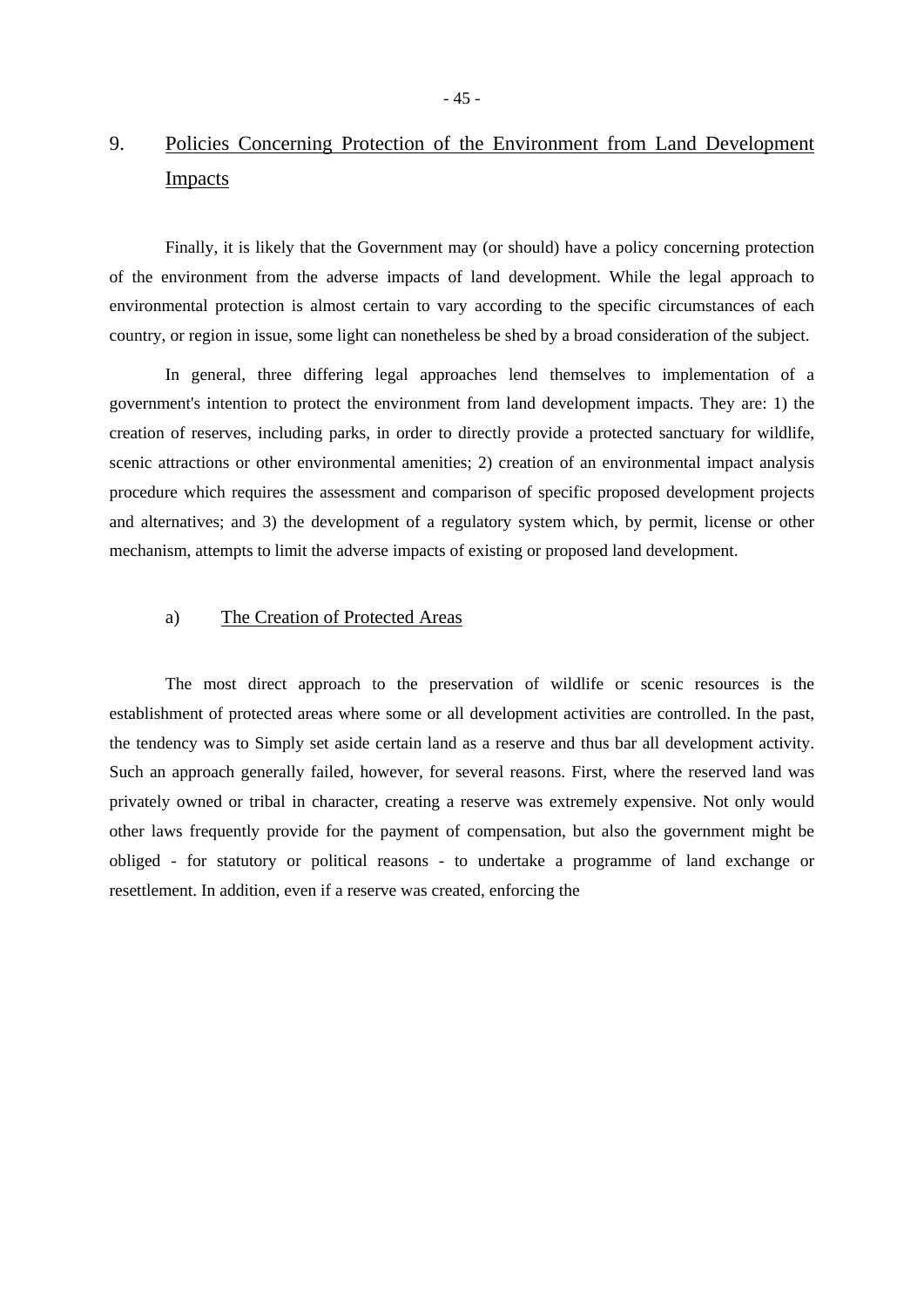restrictions applicable in the reserve could be difficult. One person's national park is another person's reserve of fuelwood and edible game, and unless well policed, reserves would suffer raiding and poaching, particularly when times were hard in nearby areas. Nor was the raiding and poaching necessarily just a local matter. If the national government faced a revenue crisis that could be diminished or averted by quick increases in the export of raw materials, attention often fell on the national resources legislatively locked-up in reserves. In sum, reserves were often anything but 53/.

As a result of the problems which followed the creation of national reserves, increased sophistication is now used in some jurisdictions when the reserve approach is chosen for natural resource protection. For instance, rather than simply providing for the creation of a "reserve", some countries make provision for the creation of different kinds of protected areas. A single law, for example, may authorize the creation of wildlife management zones, protected wildlife areas, national parks and fully protected nature and wildlife reserves 54/. For each category of reserve, the law may impose different limitations upon development activities within or near the reserve. Thus, for example, the law may establish a reserve but nevertheless allow agro-forestry activities, limited collection of firewood or even some hunting.

The advantage of such a graduated approach is several-fold. First, it avoids the problems which may result when a reserve with a "Do not touch" sign firmly attached is dangled in front of the local population. By authorizing compatible uses which depend for their success upon restricted access and the exclusion of certain development activities, the more sophisticated approach to reserves attempts to create local interest groups whose economic

<sup>53/</sup> While we have used the past tense to describe the problems facing wildlife and scenic reserves, the described situation still exists in a variety of venues and can be detected without much difficulty.

<sup>54/</sup> Law No. 1/82 of Gabon (the Forest Law) for example, makes provision for the establishment of each of the protected areas described in the text. The law also regulates the administration and utilization of wildlife management zones, the exercise of hunting rights and the possession, transport and export of game and trophies.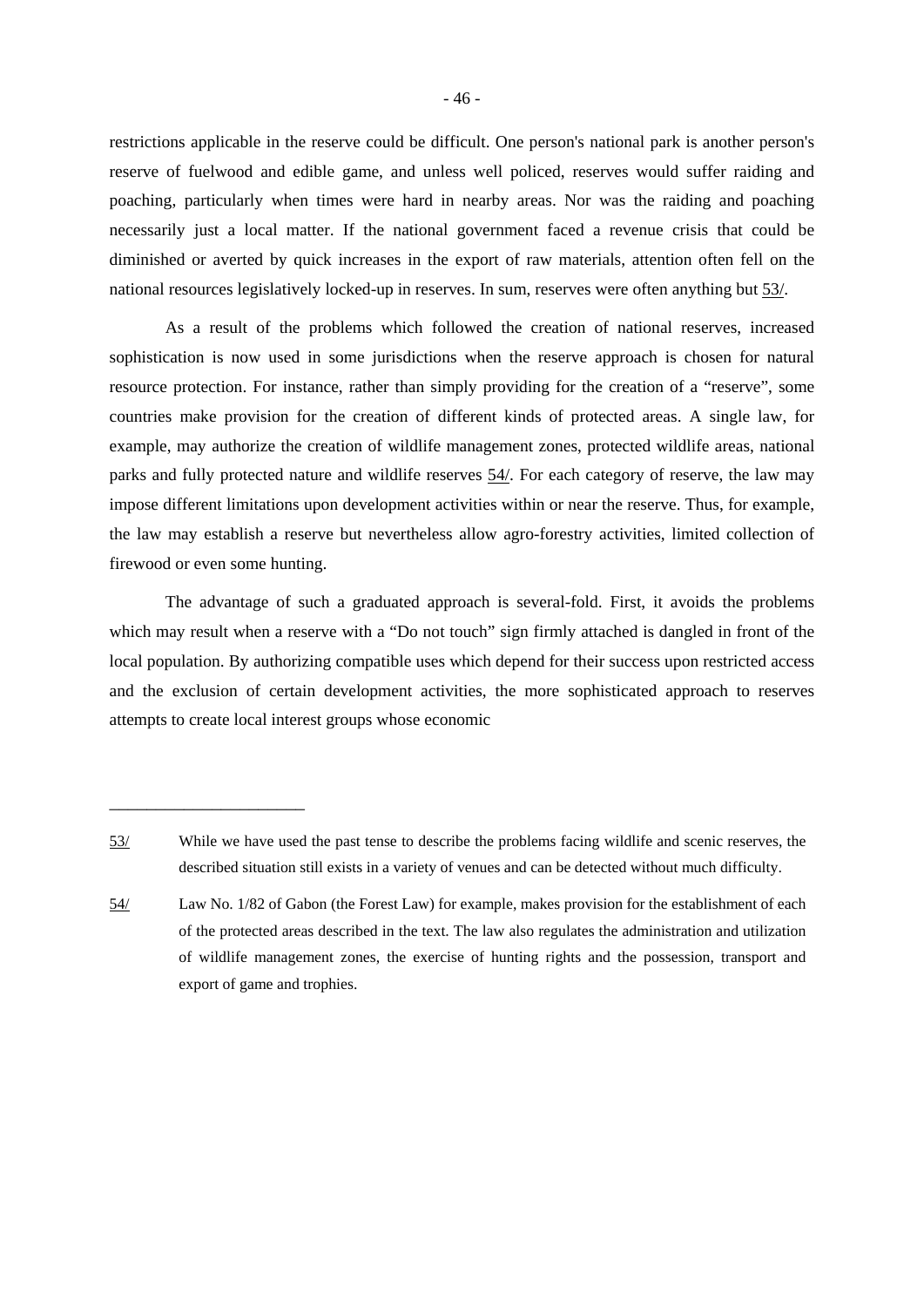well-being depends upon the success of the protected area. Enforcement of the restrictions of the protected area is thus more likely to occur since it is now a matter of local concern, not just a policing problem of interest to national officials residing many kilometers away.

In addition, an approach to environmental protection which authorizes limited development where such development is "appropriate", may well make the creation of protected areas more feasible economically. The law of eminent domain is far from static. Indeed, legislative efforts to improve environmental quality over the past 15 to 20 years through the creation of green belts and open space plans, down-zoning and zoning moratoriums among others, have caused an explosion in the development of legal principles concerning the right to compensation. In those jurisdictions which have faced frequent litigation on the subject, it appears that among the principles which are emerging is the view that no "taking" - and thus no right to compensation - occurs unless and until government intrusion on the rights of the property owner results in a total loss of the value of the affected parcel 55/. The practical effect is that government may permissibly regulate the use of land in a protected area without buying it, so long as it permits some compatible use of the land by its owners. It is only when government destroys the economic value of the land to its owner by prohibiting all activity (an open-space easement for example) that government may be obliged to pay compensation. Thus, by authorizing some commercial useful activities, the more sophisticated approach to environmental reserves may produce the additional benefit of economic feasibility from the government's point of view.

Finally, efforts to intertwine wildlife and scenic protection with compatible economic uses may tend to discourage government sponsored raiding when the need arises for increased export revenues. Because some economic uses may be occuring, it will not be so easy to single out protected areas as non contributing sectors of the economy which may be exploited. Moreover, if some compatible uses are occuring, officials may be more hesitant to exploit

See, e.g., Sierra Terreno v. Tahoe Regional Planning Agency, 79 Cal. App. 3<sup>d</sup> 439; HFH Ltd. v. Superior Court 15 Cal.  $3^d$  508: Agins v. City of Tiburon 24 Cal.  $3^d$  266.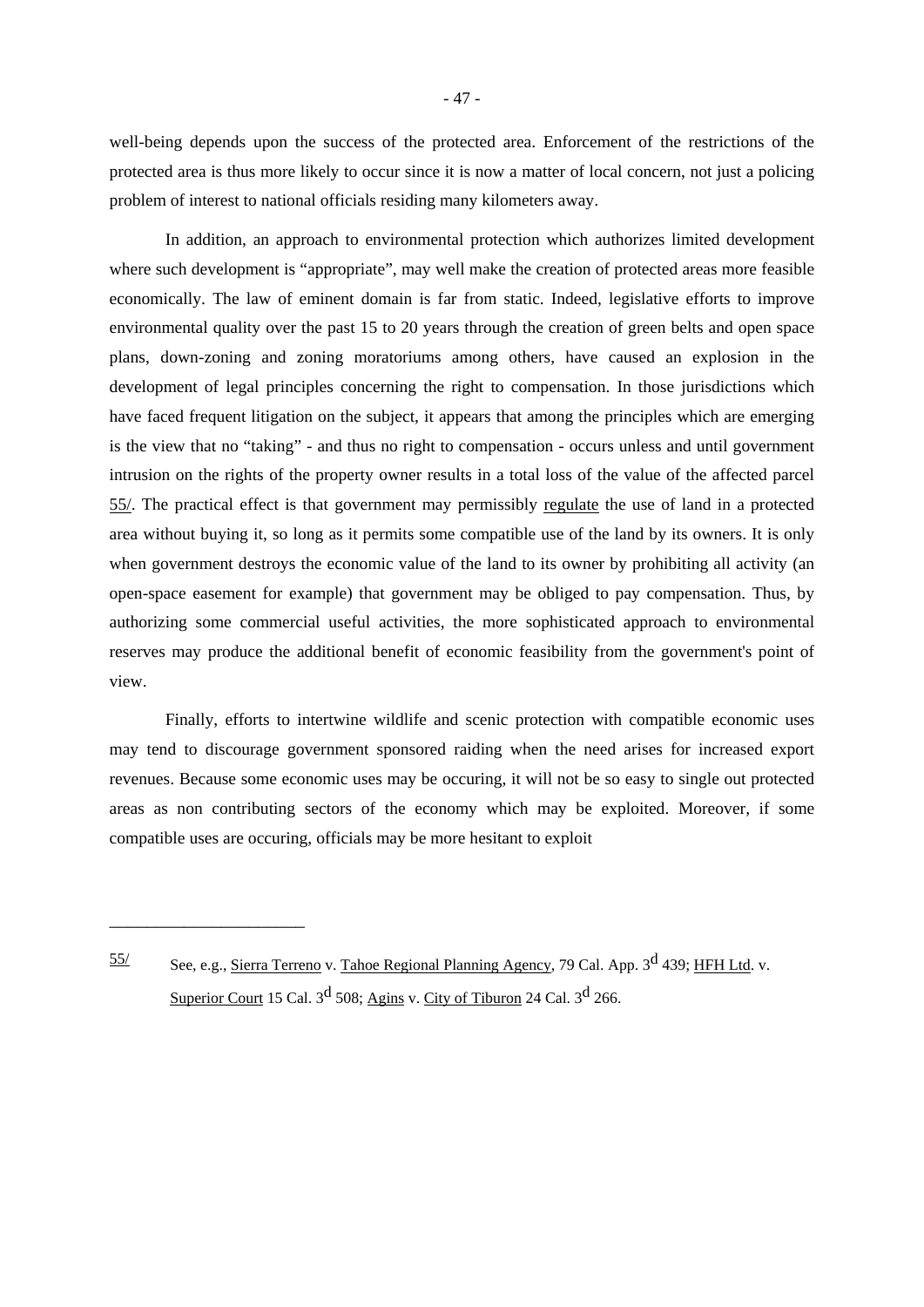reserves and thus incur the animosity of the persons whose livelihood depends upon the reserve's integrity. Particularly is this so when those uses are taking place in accordance with a government sponsored and approved plan 56/.

\_\_\_\_\_\_\_\_\_\_\_\_\_\_\_\_\_\_\_\_\_

56/ The notion of planning the use of protected areas is also finding its way into more enlightened legislation. Law No. 81-13 (1981) of Cameroon, for example, lays down forestry, wildlife and fisheries regulations for the country in a well structured fashion. Part I of the law lays out objectives which include conservation, development and exploitation of wildlife. Part II of the law then classifies lands (mainly forest lands) into functional categories such as integral nature reserves and parks, wild animal and plant sanctuaries and state game ranches. It then requires the preparation of a management plan for each state forest and natural park in accordance with the designation of the area.

 Presidential Decree No. 1152 of the Philippines (Philippine Environment Code, 1974) also requires planning directed at sensitive areas; however, the planning is to occur at the macro-level rather than locally. Specifically Title III of the law dealing with "Land use Management" requires preparation of a "Land Use Scheme" by the Human Settlements Commission for consideration by the government's National Environmental Protection Council. Inter alia, the plan is to include,

> "a method of identification of areas where uncontrolled development could result in irreparable damage to important historic, cultural or aesthetic values or natural systems or processes of national significance."(See 23 (d)).

 Further, the law provides that in the location of industrial establishments, the regulating and enforcing agencies of the government shall take into account "the social, economic, geographic and significant environmental impact of said establishments." (Section 24). Finally, in Title IV dealing with "Natural Resources Management and Conservation" the law requires the Department of Natural Resources to,

> " establish a system of rational exploitation and conservation of wildlife resources and encourage citizen participation in the maintenance and/or enhancement of their continuous productivity".(Ibid., Section 28).

Such measures are then statutorily defined to include:

- a) regulation of the marketing of threatened wildlife resources,
- b) reviewing existing rules on the exploitation of wildlife so as to formulate guidelines, and
- c) conservation of threatened species of fauna, increasing their rate of production, maintaining their original habitat, determining bag limits, controlling population in relation to the camping capacity of the land and banning indiscriminate or destructive means of hunting or catching (ibid., Section 29).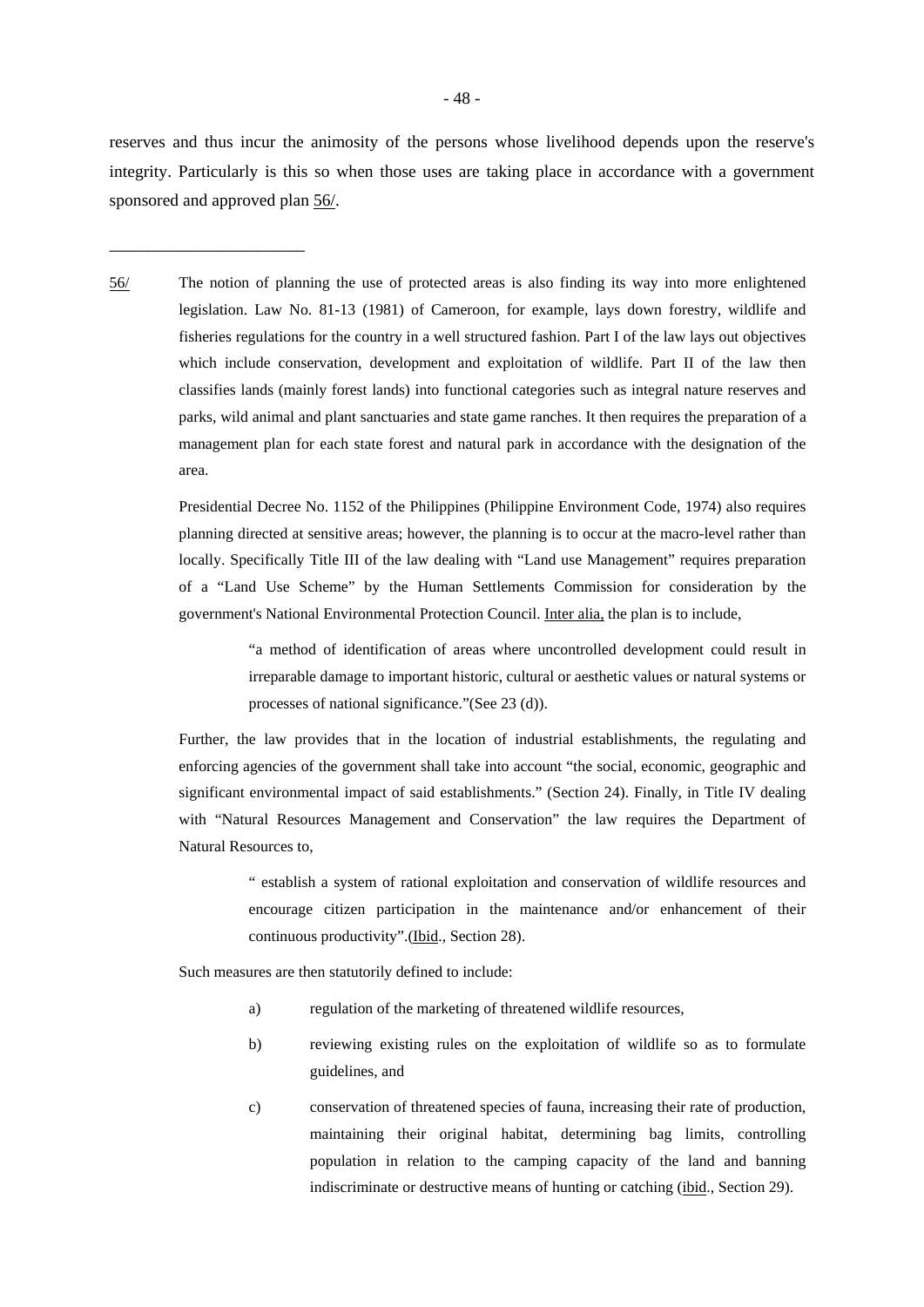- 49 -

#### b) Environmental Impact Analysis

The creation of reserves may protect the environmental quality of certain sensitive areas. An enclave approach which says in essence, "do what you like so long as it doesn't affect these specific lands" is unlikely, however, to maintain or improve environmental quality on a broad scale. Instead, what is needed is an approach which turns the environmental focus upon specific development decisions. For this purpose, two project-specific alternatives present themselves. The first of these is the environmental impact analysis.

Today, project-specific environmental impact analysis ("EIA") is a relatively routine part of decision-making in many of the more developed countries. The routine performance of such analysis, however, belies the fact that EIA is a relatively recent phenomenon. Indeed, the cornerstone of EIA was not laid until 1969 with passage of the United States National Environmental Policy Act ("NEPA") 57/. In part, NEPA was a response to mounting public concern that environmental considerations had been avoided in the planning of major public works projects. In part it was also a response to a less well-defined shift in values among the public who began to focus more attention upon the quality of life and the things which contribute to it. The depth of this feeling was, in fact demonstrated by the speed with which virtually all of the states of the United States and many of the countries of Europe passed environmental impact legislation of their own within a few years of the enactment of NEPA 58/.

<sup>57/</sup> Public Law 91-190, Title 42 United States Code, section 4321 et. seq.; 83 Stat 852.

<sup>58/</sup> See, e.g., Yost, NEPA's Progeny: State Environmental Policy Acts 3 Environment Law Reporter 50090 (1973).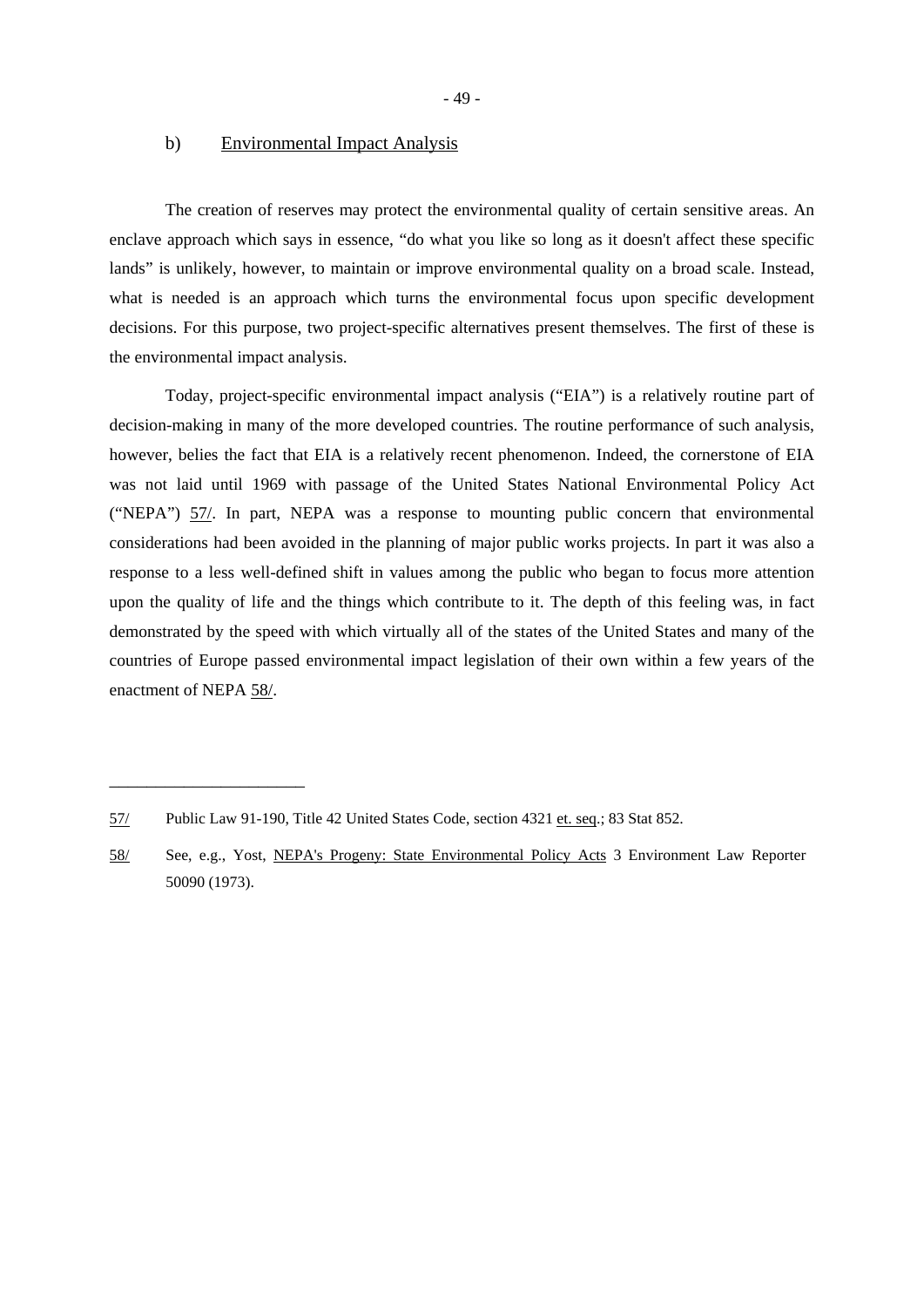$-50-$ 

The heart of the environmental legislation typified by NEPA is the requirement that government - before it commences the construction of any major work which may significantly affect the human environment - must prepare a statement which focusses upon environmental issues. These statements, now commonly referred to as environmental impact reports, are generally required to discuss in detail the following:

- (i) the environmental impact of the proposed action
- (ii) mitigation measures which will reduce or eliminate adverse environmental impacts of the proposed action;
- (iii) any adverse environmental effects which cannot be avoided should the proposal be implemented;
- (iv) alternatives to the proposed action;
- (v) the relationship between local short-term uses of man's environment and the maintenance and enhancement of long-term productivity;
- (vi) any significant irreversible environmental changes or committment of resources which would be involved in the proposed action should it be implemented 59/.

In general, these requirements have prompted government to give greater thought to the environmental effects of their actions before those actions result in the implementation of projects that have significant adverse environmental consequences. Where a particular environmental impact law provides (or has been interpreted by the courts to provide) standing for

<sup>59/</sup> See, e.g., NEPA para. 102, 42 USC para. 4332 (c); California Environmental Quality Act, Public Resources Code, Section 21100.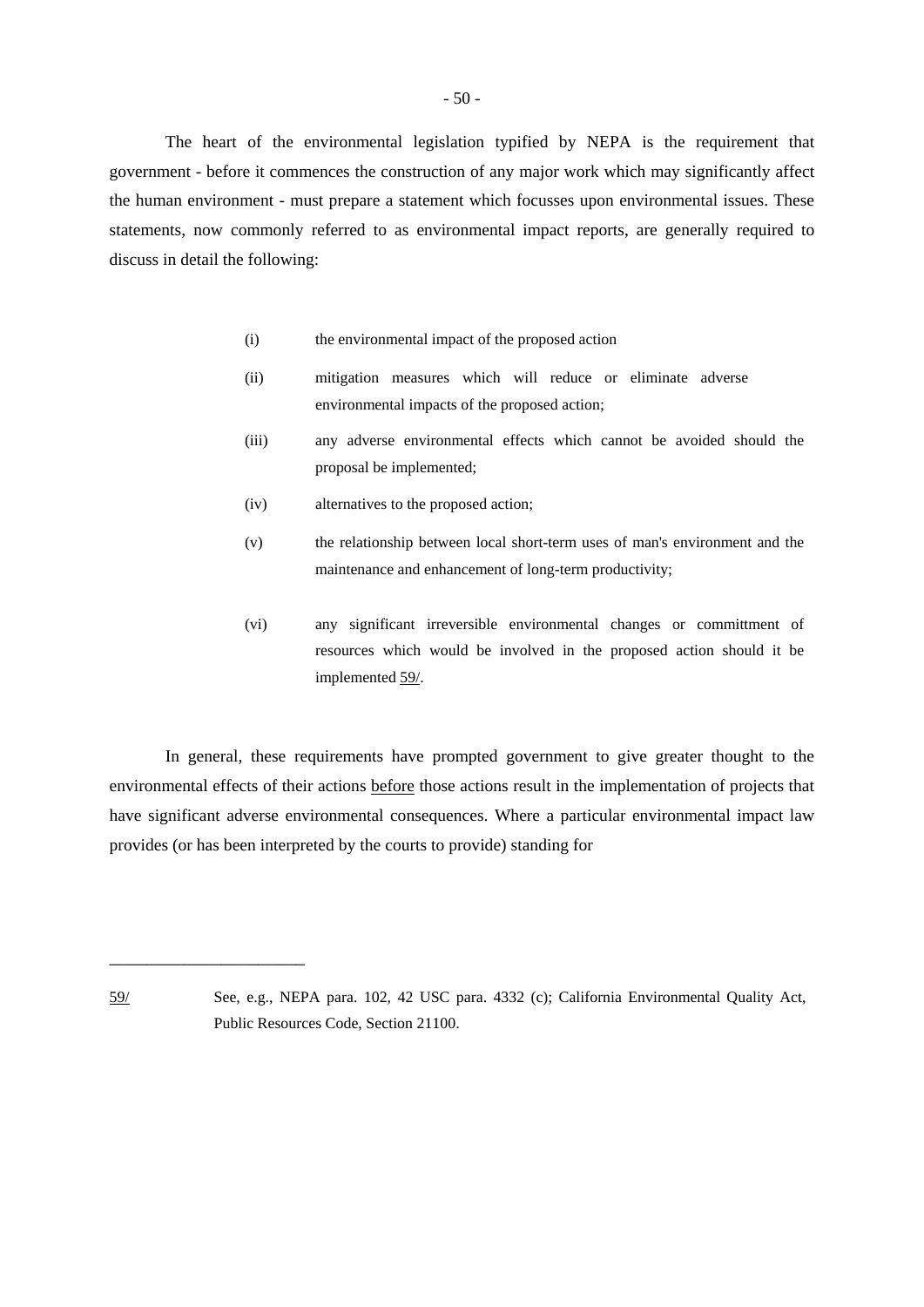citizens to challenge the sufficiency of the government's analysis, the tendency by government to avoid its environmental responsibilities has been reduced. This is not to say that environmentally damaging projects are no longer approved and constructed in the venues which have such laws. They are, and probably will continue to be constructed where there is sufficient political muscle to propel them forward despite the consequences. Just as certainly, however, well drafted environmental impact legislation has caused government to re-think and replan some harmful projects. It has also, in general, raised the threshold of political power needed to push a project through despite its environmental problems.

Notwithstanding the substantial and unarguable benefits which accrue from environmental impact analysis, there are several things which should be considered before EIA is given wholesale application to the process of development in the rural sector of developing countries. First, is the matter of time. Environmental impact analysis is slow. Indeed, it succeeds in part by purposely slowing the development process down so that the decision maker will have the time to consider the environmental cost of the activity under review. Frequently, however, the approach to land development in developing countries has been one of "full-speed ahead". Is then the concept of EIA compatible with the desires of decision-makers? The answer probably is yes, in most cases. First, it is possible to streamline the EIA process. Much of the delay attributable to EIA has occured at the backend of the process in the form of litigation brought by individuals challenging the adequacy of a particular EIA in the light of statutory requirements 60/. Certainly such challenges may produce benefits - generally in the form of keeping the decision maker honest in his evaluations. If public participation is increased at the front end of the process, before the EIR is written, however, the beneficial effect of subsequent litigation becomes more marginal and, may be dispensible.

<sup>60/</sup> By court decision those challenges have been limited usually to challenges to the procedural adequacy of the EIR; courts generally have been unwilling to second guess an EIR's conclusions about environmental impact.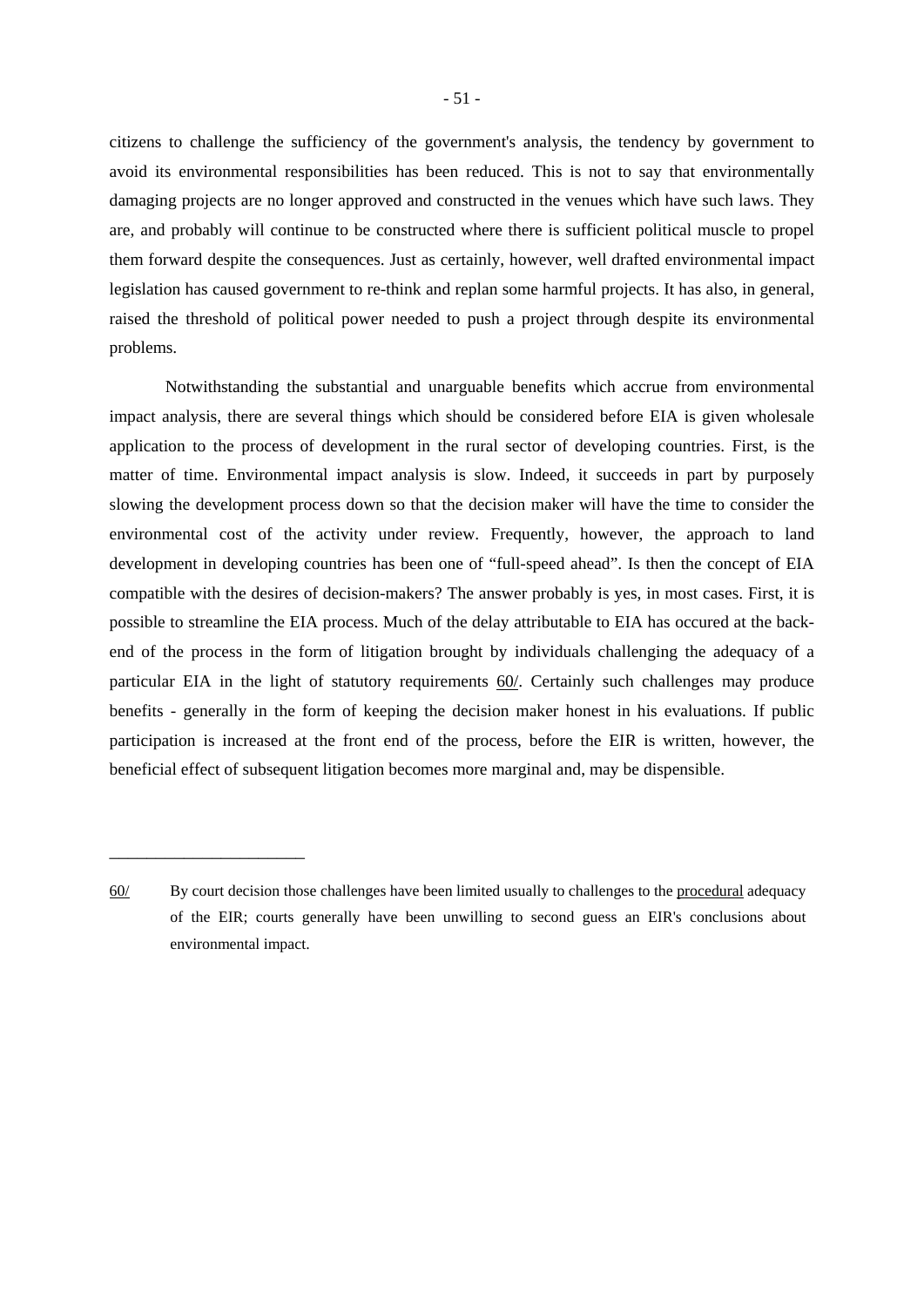Second, the concept of EIA is likely to be compatible with the desires of decision-makers in developing countries for the simple reason that such people, themselves, are becoming more and more sophisticiated about the detriments as well as the benefits of development. Increasingly rare are the decision-makers who desire development even at the cost of their country's social, cultural and environmental amenities. Thus, the lawyer or planner may find a surpringly receptive audience if the concept is presented.

Somewhat less favor may be shown, however, to the notion of extensive public participation in the process of EIA. Technocrats have an unfortunate tendency to view members of the public who seek a role in the development process as "meddlers". The technocrats in developing countries are, regrettably, no exception. Thus, to avoid creating opposition to the effort to introduce environmental concerns into the land development process, careful limits upon the frequency and depth of public participation may have to be drawn. It should be stressed, however, that the EIA process works best when the public participates. The "meddlers" in fact tend to be far outnumbered by those with a genuine concern over the potential impact of a project on their environment. Accordingly, some public participation is essential, and efforts to turn EIA into a process that is solely of, by and for technical officials should be resisted.

### c) Regulatory Control of Environmental Impacts

Finally, government policies regarding environmental protection may be implemented through a regulatory system which limits the environmental impact of development through permit and license controls. Depending upon how they are designed, these controls may regulate either the direct or secondary impacts of development.

Direct impacts are those which arise from the immediate development, itself. Visual impact, noise pollution and waste discharges into the air and water from grading, construction, pesticide application and manufacturing, are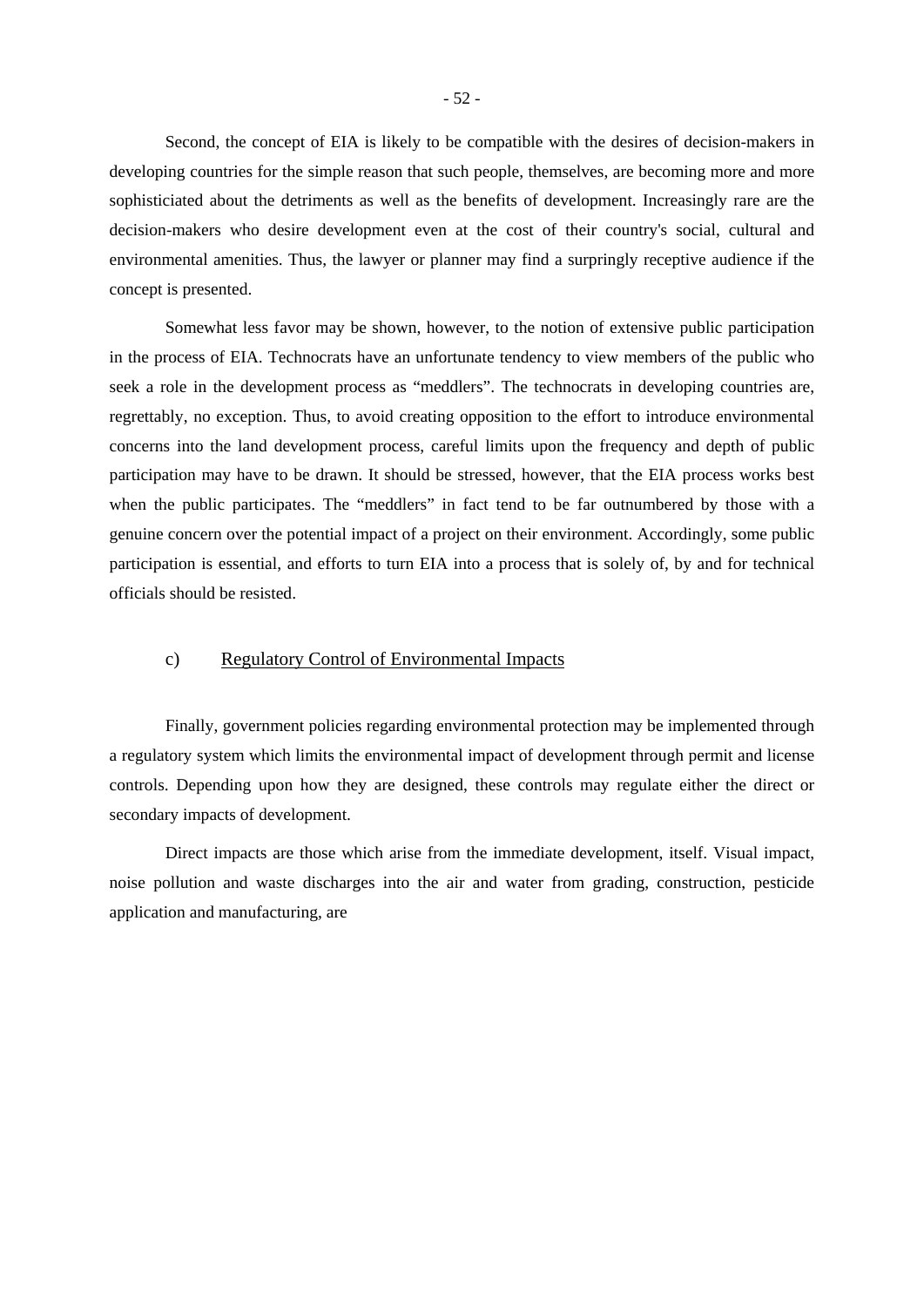all direct impacts that can be controlled through permits which condition the right to carry on the activity upon compliance with permit terms. Secondary impacts are those which do not necessarily arise from the development activity itself but which, on the other hand, would not exist "but for" the development. Development which attracts workers who collectively deplete available water supplies thus produces a secondary impact. Development which manufactures products (such as pesticides) whose use within the country has adverse environmental consequences generates a secondary impact. Similarly development whose demand for inputs (such as electricity) generates additional development with adverse environmental consequences, produces a secondary impact.

In such cases, the environmental provisions of land use legislation have an important role to play. First, they can give legal recognition to the fact the development may generate secondary environmental consequences. Recognizing the existence of a problem, after all, constitutes the first step in solving it. Second, such provisions provide the means for attributing legal responsibility for secondary consequences to the development which has, in fact, generated those consequences. Thus, if the development of a manufacturing or processing operation creates a demand for energy that necessitates the construction of new energy facilities (a hydropower project for example) those consequences can (indeed, must) legally be considered part of the initial development and thus put into the balance in determining whether the benefits of that project outweight its costs. Moreover, if the initial development is legally linked to the secondary impacts which are generated, there then exists a legal basis for conditioning approval of the initial development upon the obligation to undertake measures which are designed to mitigate or eliminate secondary impacts. Indeed, unless such an obligation is legally established, the initial developer may well succeed in shifting certain of the costs ("externalizing" the costs, in economic parlance) of his development to the public.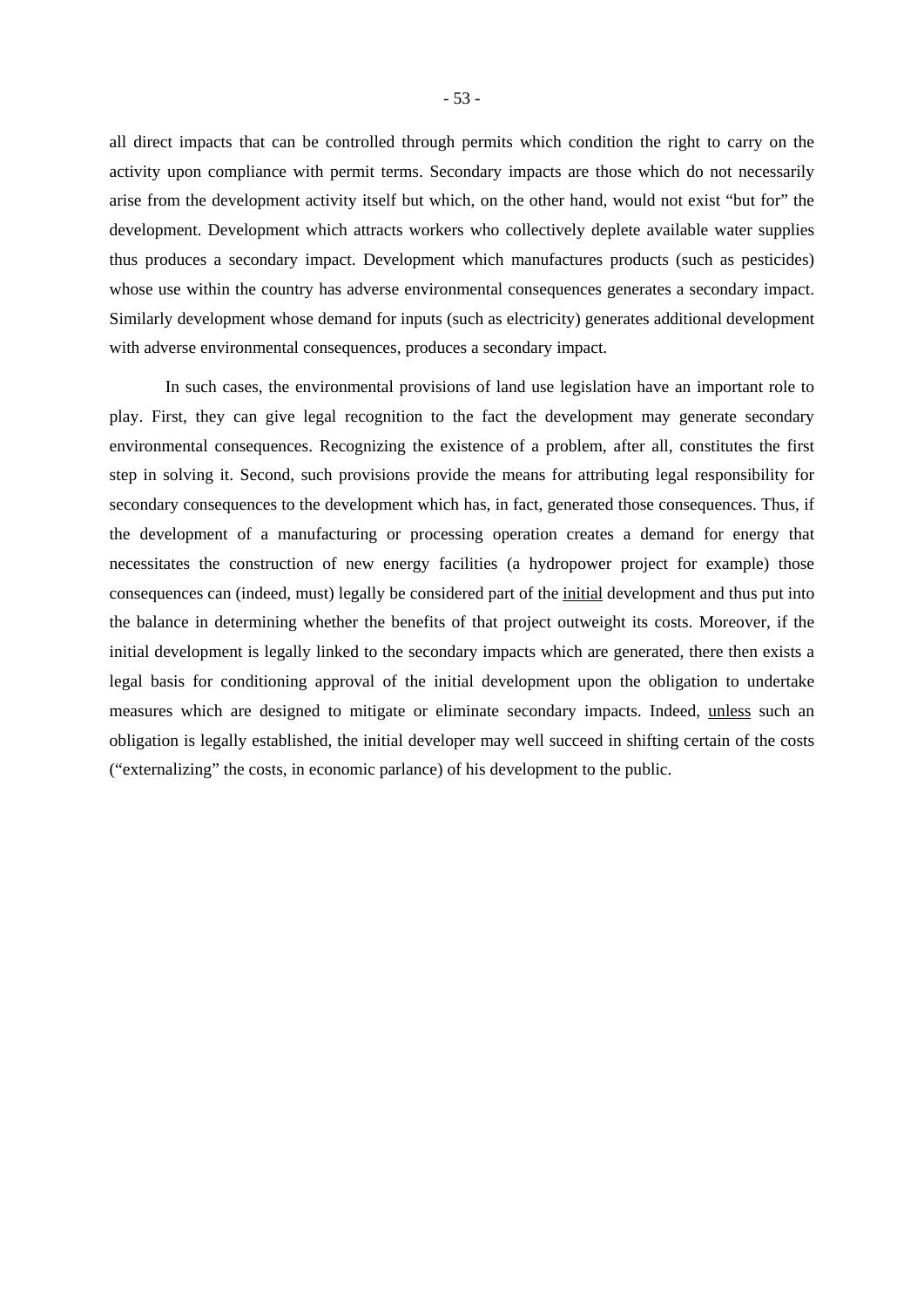- 54 -

#### 10. Government Priorities Respecting the Use of Land

A particular government may also emphasize certain "priorities" respecting the development of land. Typically, these will favor one particular use from among several alternative uses of the same parcel of land and, in effect, amount to an additional statement of government policy.

The spectrum of potential government priorities regarding the use of land is, of course, considerable. Moreover, the land development priorities which any particular government employs may vary considerably from country to country (or even region to region) according to the specific political, social, geographic and economic circumstances which exist. Nevertheless, it is possible to identify some of the more obvious priorities which should be explored by the lawyer or planner concerned with land development legislation.

#### a) Export/Staple Crop Priorities

One decision which government may make in planning the development of land is whether to give priority to the production of export crops or to staple crops intended for domestic consumption. If the land in issue possesses attributes which may give certain crops a comparative advantage on world markets, then a decision to give priority to growing crops for the export market may well be a means of raising foreign exchange which can be used to gain access to needed goods and services not otherwise available within the country. On the other hand, priority for staple crops may expand domestic food production and thus decrease the need to import foodstuffs thus decreasing the need for foreign exchange to purchase such commodities.

If government has expressed the desire for a legislative statement of such a priority - or if it is determined that such a priority is useful for development purposes and should therefore be legislatively expressed - it is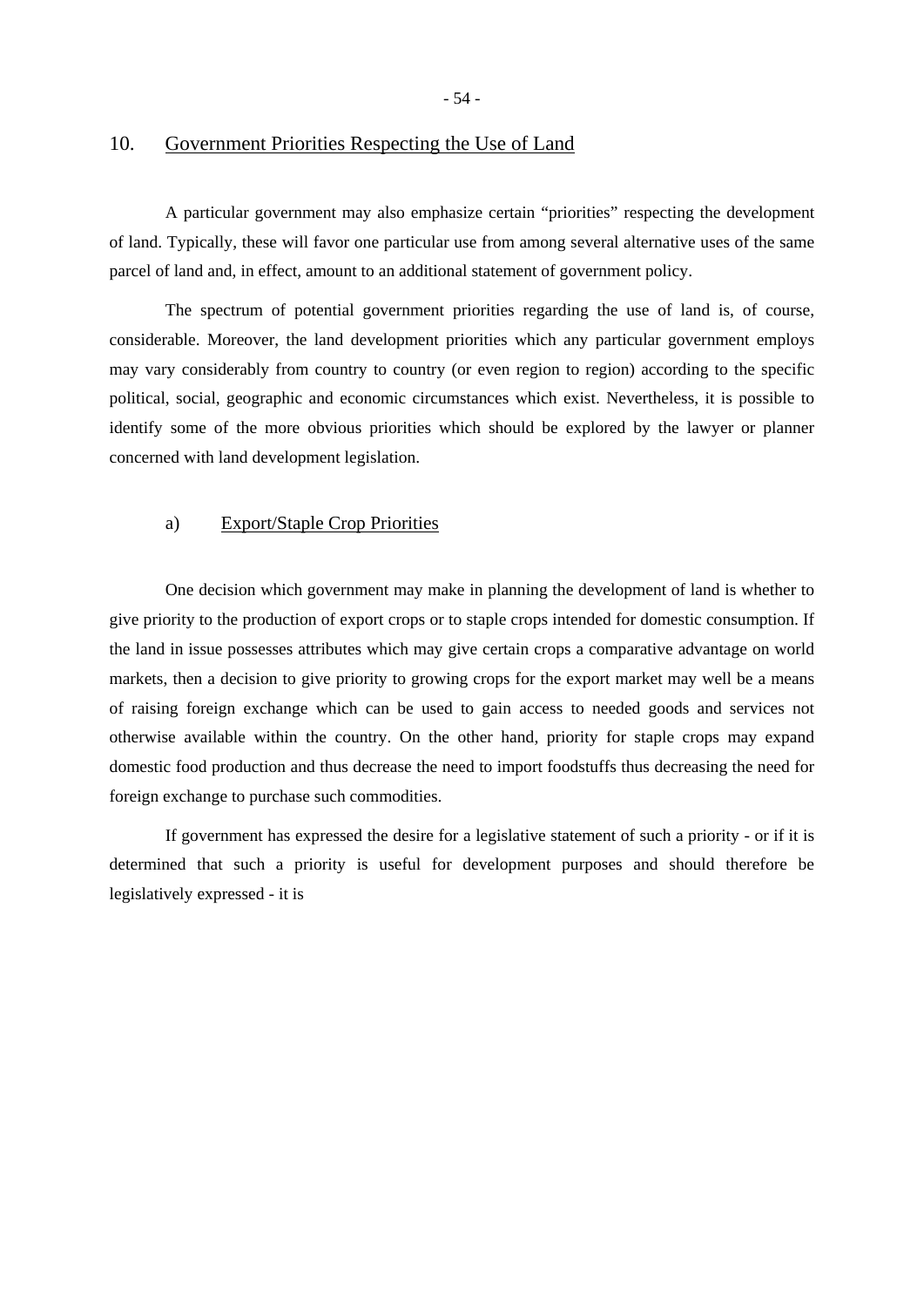worth considering the inclusion in land development legislation of a guideline which steers agricultural development toward particular crops (export or domestic) 61/.

## b) Water Development Priorities

\_\_\_\_\_\_\_\_\_\_\_\_\_\_\_\_\_\_\_\_\_

An obvious limitation upon land development may be the indadequacy of existing water supplies. Thus, economic development may include increasing the availability of surplus water 62/ so as to satisfy new consumptive uses. Precisely how the quantity of surplus water will be increased, however, may well be the subject of legislative language which establishes a priority in this regard.

Large scale water development works are frequently expensive, as well as being socially and environmentally disruptive 63/. On the other hand, water conservation actions - including the recycling and re-use of wastewater for agricultural purposes - can produce similar increases in water supplies at a fraction of the economic and social cost 64/. Thus, it may be

63/ On the other hand, of course, they may create jobs (at least during the period of construction) and produce other benefits such as power production or increased recreational opportunities.

64/ Conceededly, water conservation measures may be difficult to enforce without a strong administrative infrastructure - something which may be lacking in a developing country.

<sup>61/</sup> Such guideline, for instance, might state that to further the national interest, preference will be given to land development schemes which will result in the growing of staple (or export) crops, other factors being equal.

<sup>62/</sup> Surplus water is simply the quantity found in a water supply source (such as a river, or an acquifer) at any point in time, which is en excess of the reasonable needs of water users already making beneficial use of water.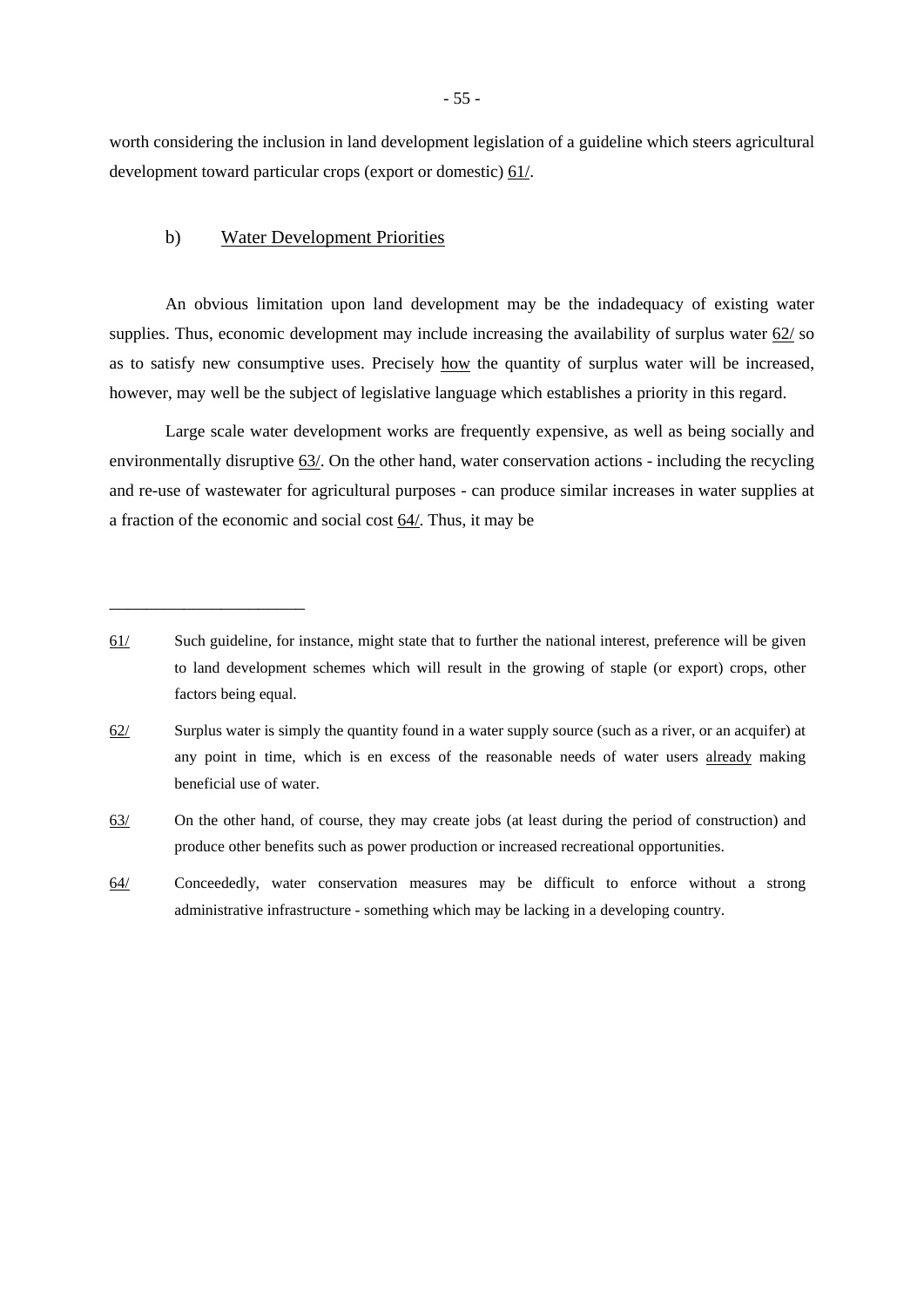appropriate for the government to consider the creation of a priority scheme which will express a preference for water conservation measures rather than water development works, where it can be established that similar increases in the quantity of available surplus water will result from each alternative.

## c) Agricultural/Urban Development Priorities

The earlier discussion of a policy for the preservation of prime agricultural land leads to consideration of whether the government has - or should have - a policy of giving priority to developments which maintain the agricultural use of land located at the urban/rural interface. Inevitably governments will be confronted with choices regarding the development of such lands. If a priority favoring agrarian development is legislatively expressed, the loss of valuable farmland may be slowed. This is so, since decision-makers will be obliged to consider whether the benefits of a proposed commercial or industrial development are so significant that the development should proceed notwithstanding the expressed agrarian priority.

At the same time, however, an expression of priority for agrarian development would not act as an insurmontable barrier to commercial or industrial development. It is, after all, a statement of priority; not a moratorium on non-agrarian development. In appropriate cases, where the benefits of a particular non-agrarian development are clear, the priority would not bar the proponents of the development from proceeding.

#### d) Agricultural/Wildlife Priorities

The need to protect resources located at the margin of development also suggests consideration of a legislatively expressed priority concerning agriculture and wildlife. The expansion of agricultural activities frequently results in a reduction of habitat for wildlife species. Concomitantly, a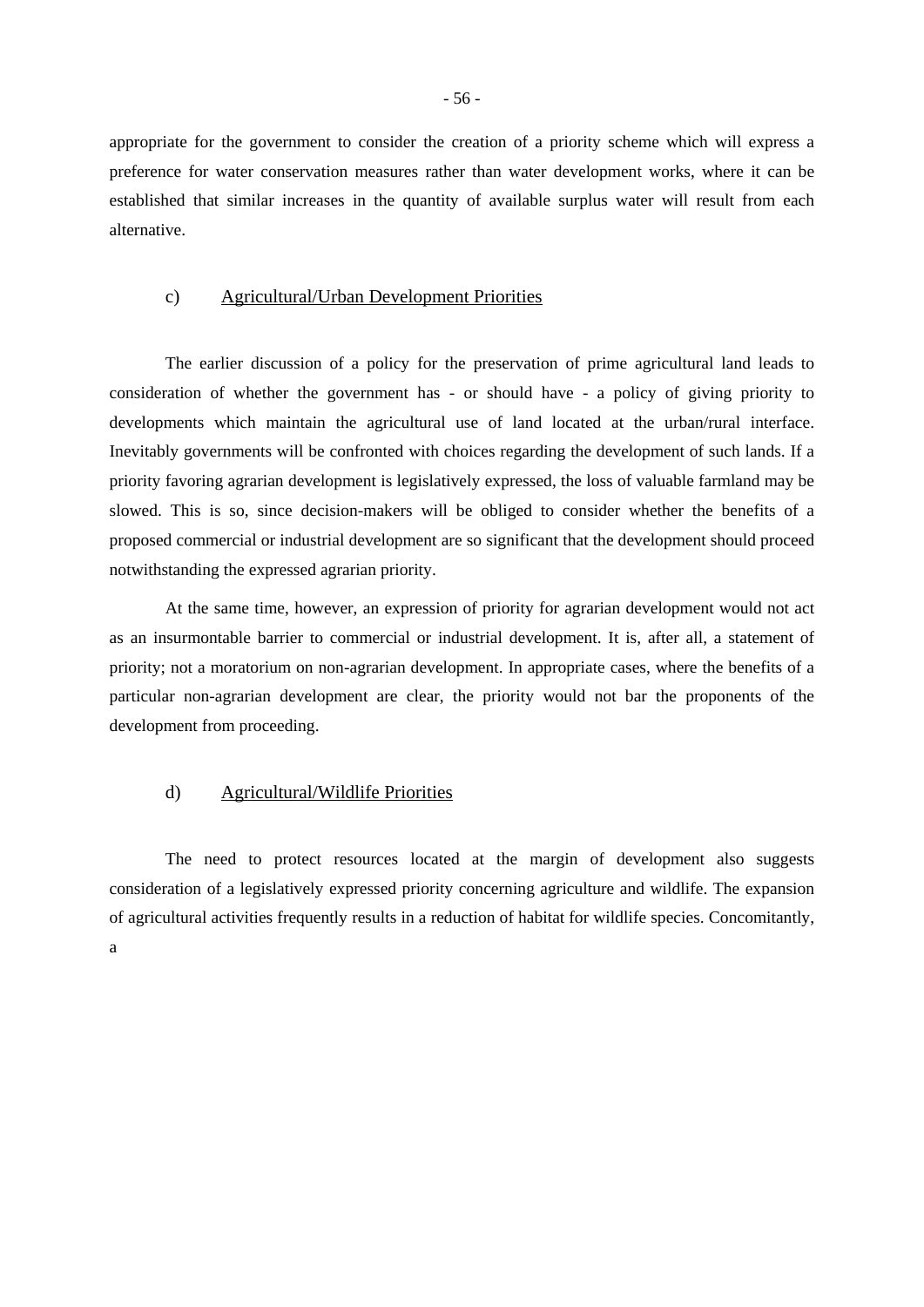reduction in habitat translates to a reduction in the number of species making use of the habitat. The result is that expanded agricultural activities often equate with declines in the number of wild creatures.

Unfortunately, in many developing countries, there may be no one to advocate the needs of wildlife - particularly in the face of demands for expanded food production. The loss of the nation's wildlife heritage, however, is a high price to pay for expanded food production capabilities; especially if intelligent planning could produce similar productivity gains at a greatly reduced wildlife cost. Accordingly, it may be appropriate to propose a government statement of policy expressed in terms of a priority given to wildlife preservation and enhancement. This is not to suggest that an entire country or region should be turned into an enormous national park at the expense of its human inhabitants. It is important to draw the attention of land use decision-makers, however, to the significance of certain critical habitats, the dangers of over-exploitation and the fact that the land developer, no less than the hunter, can be responsible for direct, adverse impacts to wildlife. By means of appropriate limitations as to geography and species, moreover, the effect of a proposed wildlife priority can be tailored to conform to the precise circumstances at hand and thus reduce the impact upon agrarian development to the minimum necessary for responsible wildlife management.

## e) Agriculture/Forestry Priorities

A final matter of government policy which may exist in the form of a priority, concerns the relative development of agricultural and forestry lands. Not infrequently, this involves the clearing of forested lands. Moreover, government itself may seek to expand farmland by encouraging the clearing of forested terrain. As a result, not only may water supplies be threatened by a loss of watershed, or by pollution, but necessary supplies of fuel for cooking may be put in jeopardy.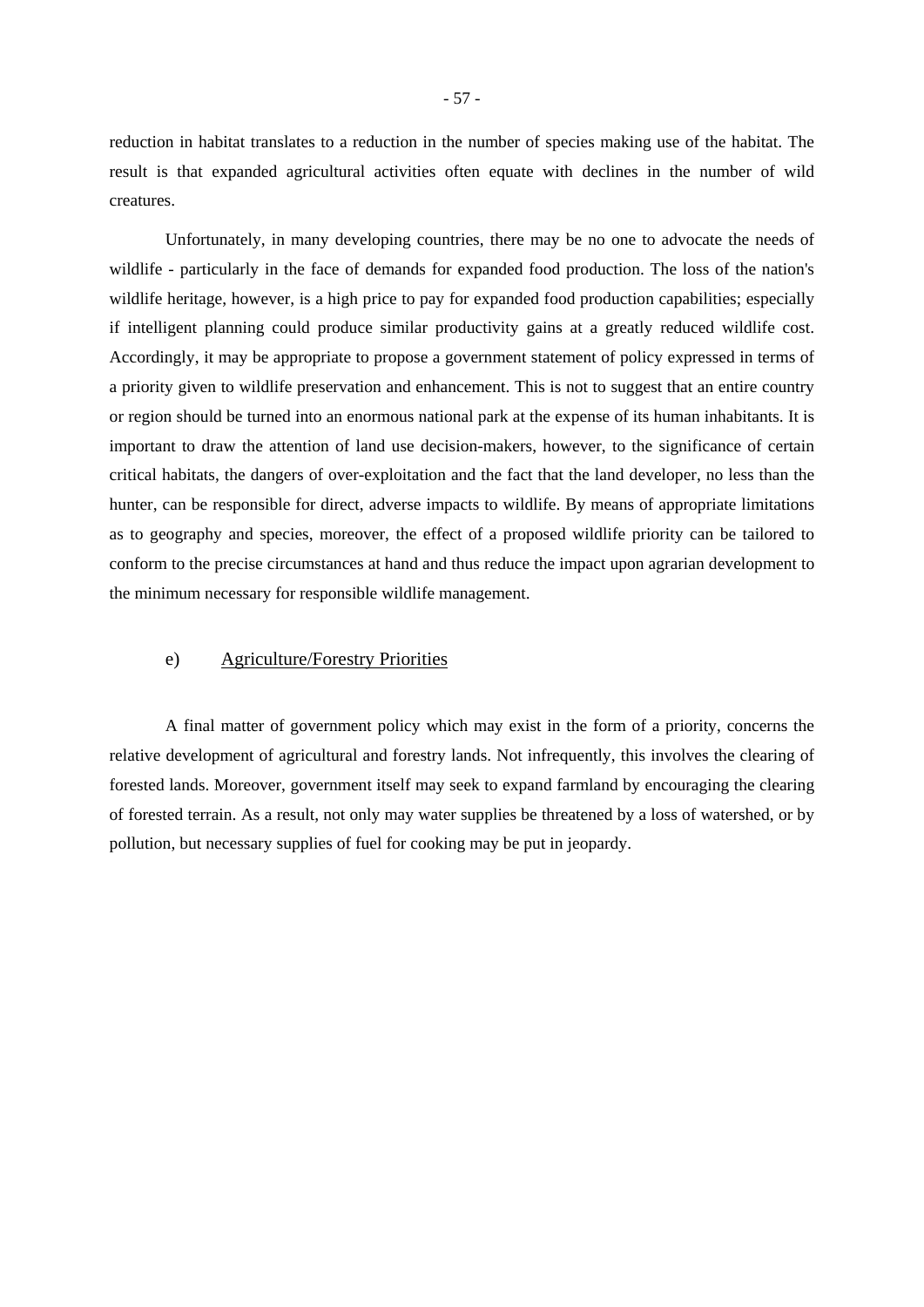Given the pressures already faced by forested land, it may be appropriate to propose legislative assistance in the form of a priority for development that will enhance, or at least preserve, forest lands. Thus, decision-makers would not only be obliged to enquire about forestry impacts, they would be obliged as well to select the least damaging alternative. Moreover, the expression of such a priority would also tend to provide decision makers with the authority to condition agricultural developments upon reforestation efforts.

In sum, a forestry priority - like the other priorities mentioned - is a means of guiding the development process in order to give the individuals making decisions about land use the opportunity (as well as the responsibility) to consider the consequences of their actions. Further, since such a priority is also an expression of national policy, it serves to arm the decision-maker with the legal authority to conform land development to the national will and to stop (by failing to approve or by more affirmative measures) proposed developments which do not conform or cannot be conformed.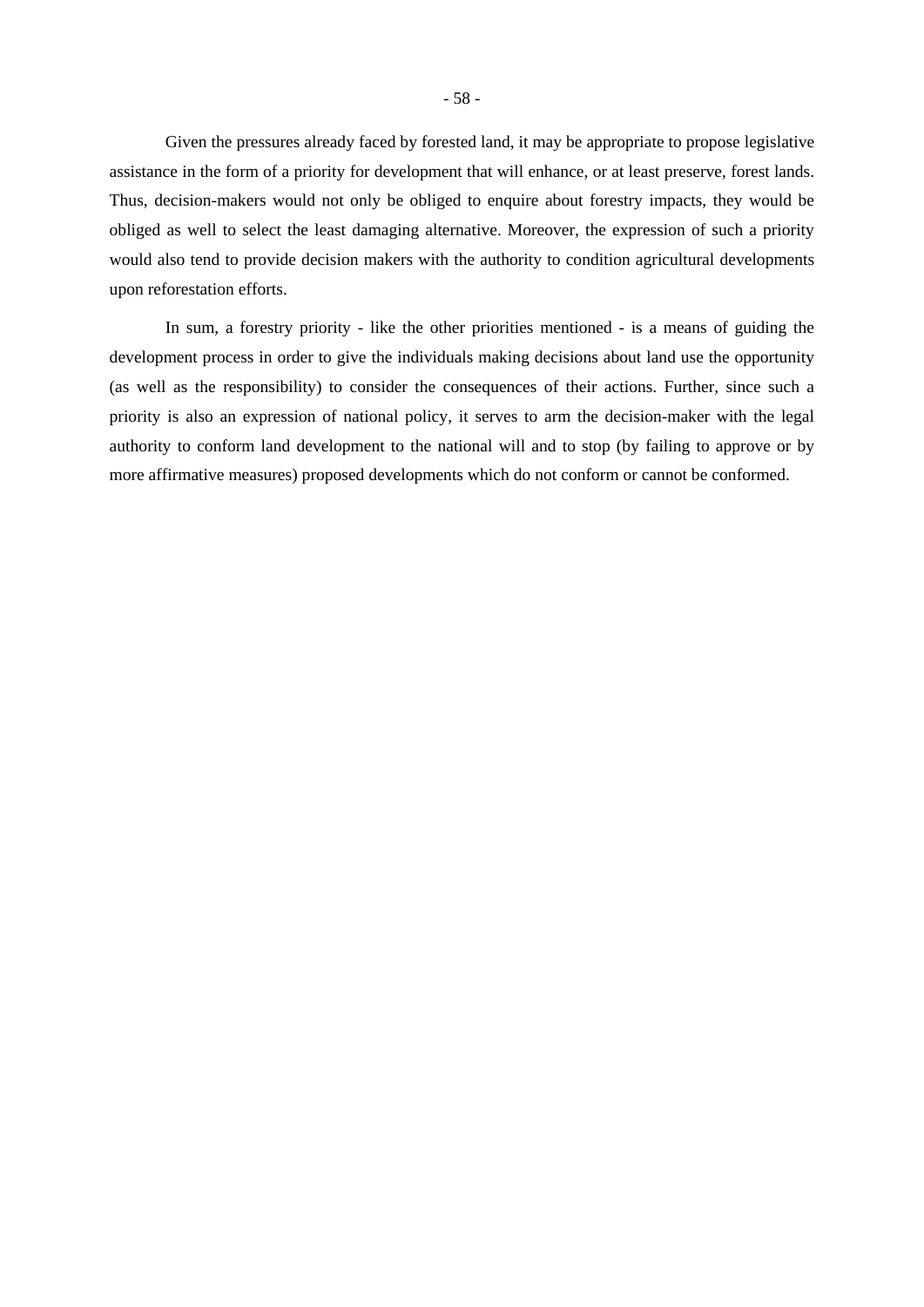# CHAPTER III - EVALUATING THE EXISTING LAND USE DECISION-MAKING STRUCTURE

Any effort to improve the way in which decisions about the use of land are made presupposes an undertanding of how existing land use decisions making procedures operates. On a more subtle level, a thorough study of the existing decision-making process is also apt to reveal something of the nature of the policial forces at work in the process. At heart, an effort to change the way decisions about land are made, is a political effort. Thus, disclosure of the identity of the persons or government agencies who hold the power to make - or block - land use decisions may reveal a kind of topographical map which depicts the political turf likely to be defended against efforts to change the way in which land use decisions are reached. If these political forces are unknown they may be ignored, or worse, unconsciously transgressed, with potentially fatal consequences to the reform effort. If, on the other hand, such forces are relatively well understood, they may even be incorporated into the reform effort, thus perhaps converting a potential political adversary into a supporter

As was the case with government policies and priorities, the land use decision making process which exists, in fact, may differ considerably from that which is supposed to exist as a result of various legal pronouncements on the subject of land use. Thus, it may be necessary to look beyond the statutory risks in order to produce an accurate map of the existing decision-making process. One example -chosen not because it is unique, but rather because it is typical - should suffice to make the point.

In the Sudan, the Unregistered Lands Act (Act No. 3 of 1970) provides that all unregistered land (more than 90 percent of all land in the Sudan) is:

"... the property of the Government and shall be deemed to have been registered as such, as if the provisions of the Land Settlement and Registration Act have been duly complied with 65/."

<sup>65/</sup> The Land Settlement and Registration Act referred to, dates from 1925 and provides for the registration of land in the name of particular owners, as well as for the preservation and recording of servitudes and other rights of use not amounting to ownership.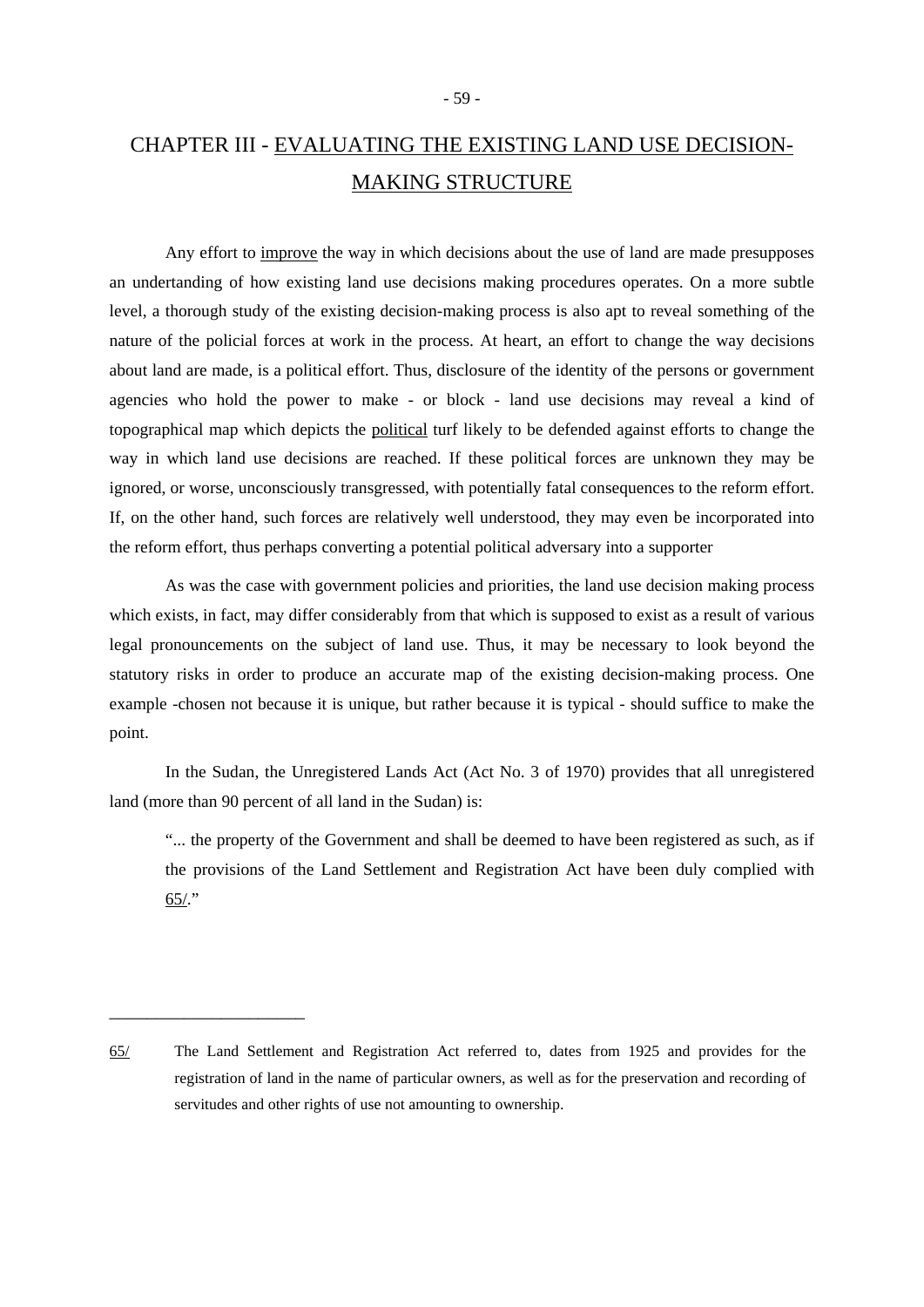In fact, however, the vesting of title to land in "the Government" does little to explain the reality of how land use determinations are made for such lands. In fact, "the Government" - meaning the Central Government in Khartoum - plays a largely secondary role in deciding the use to be made of particular acreage. Under the law, no specific agency of the Government has been charged with the responsibility of managing government land. In practice until 1980, however, a process developed of government agencies referring their project proposals to the relevant provincial government for a determination of the existence of competing land use claims. If the agency received a certificate that competing claims were few or none, it would proceed to survey and demarcate the land, effectively "claiming" it as against other government agencies. Where there were competing claims, the agency might take the land and exclude claimed areas, incorporate users in its scheme, or compensate them. According to some sources, provincial (now regional) governments frustrated some central government plans by falsely claiming that too many other rights existed in the area 66/. They also proceeded to allocate land on their own.

To attempt to deal with this situation, the Central Government has adopted the Encouragement of Investment Act which expressly gives the power to "allot" land to the Central Ministry of Finance 67/. In practice, however, this power has not been directly exercised by the Ministry. Indeed, in practice, even more responsibility is given to local government and with less legal basis for doing so. Although the Investment Act empowers the Ministry of Finance to "allot" land to investors (section 11), the Ministry of Agriculture, in practice, allots land in a preliminary procedure and the land it allots is normally that which is assigned for the purpose by relevant regional authorities who communicate their choice of land

<sup>66/</sup> See Wilkinson and Christy, "Review of Agricultural Legislation in the Sudan"' TCP/SUD/2210, Rome, 1983.

<sup>67/</sup> Encouragement of Investment Act, 19080, sec. 11.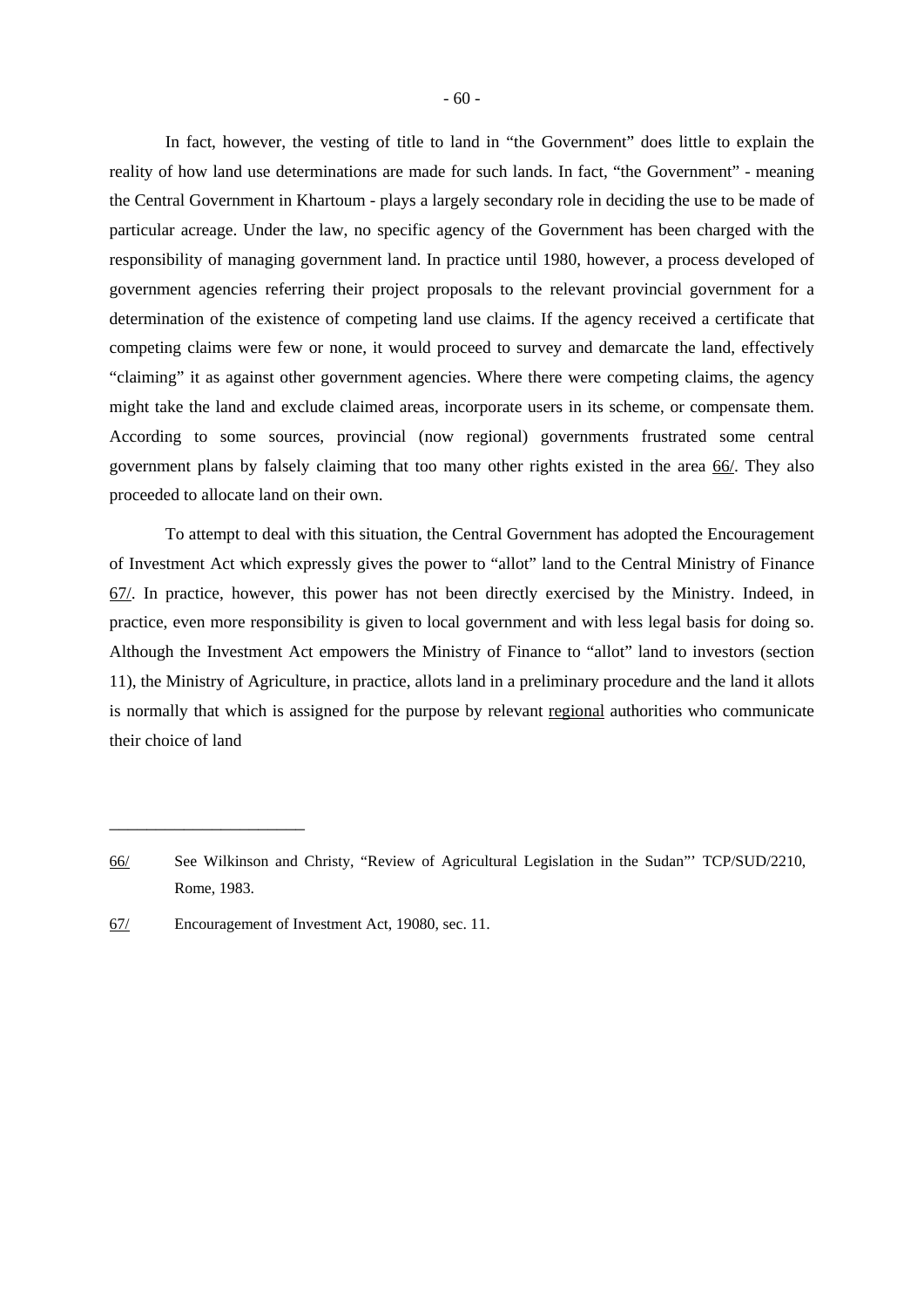to the central agriculture ministry. In other words, regional responsibility is not limited to approval of a choice of investments, but actually extends to land selection 68/. In the end, the allotment is confirmed by the Ministry of Finance's approval of the project; thus, in a sense it could be said that the whole process concludes consistently with the Act. Quite clearly, however, the Act does not define the parameters process as they exist in practice.

The lessons to be drawn from the above example are relatively simple. First, the actual practice of decision making about land can diverse significantly from the scheme set forth in pertinent legislation. Second, in order to accurately determine the nature of the process, in practice, it is essential to investigate beyond the code books by talking to the people who actually participate in the process. Only in that way is it likely that a true picture of the political forces at work in the process will be composed. If such an investigation is undertaken, we believe it should attempt to form as complete a picture as possible about the following elements of the actual decision-making process:

- 1. who are the relevant players (individuals and institutions) and at what level do they participate?
- 2. what connections exist between players on the same level or on different levels?
- 3. What form does the process take and what factors influence the decision?
- 4. To what extent is the public included within the decision-making process and to what extent are the land use decisions generated by the process made subject to review? And

<sup>68/</sup> Frequently, it also happens in practice that particular land is requested by the investor.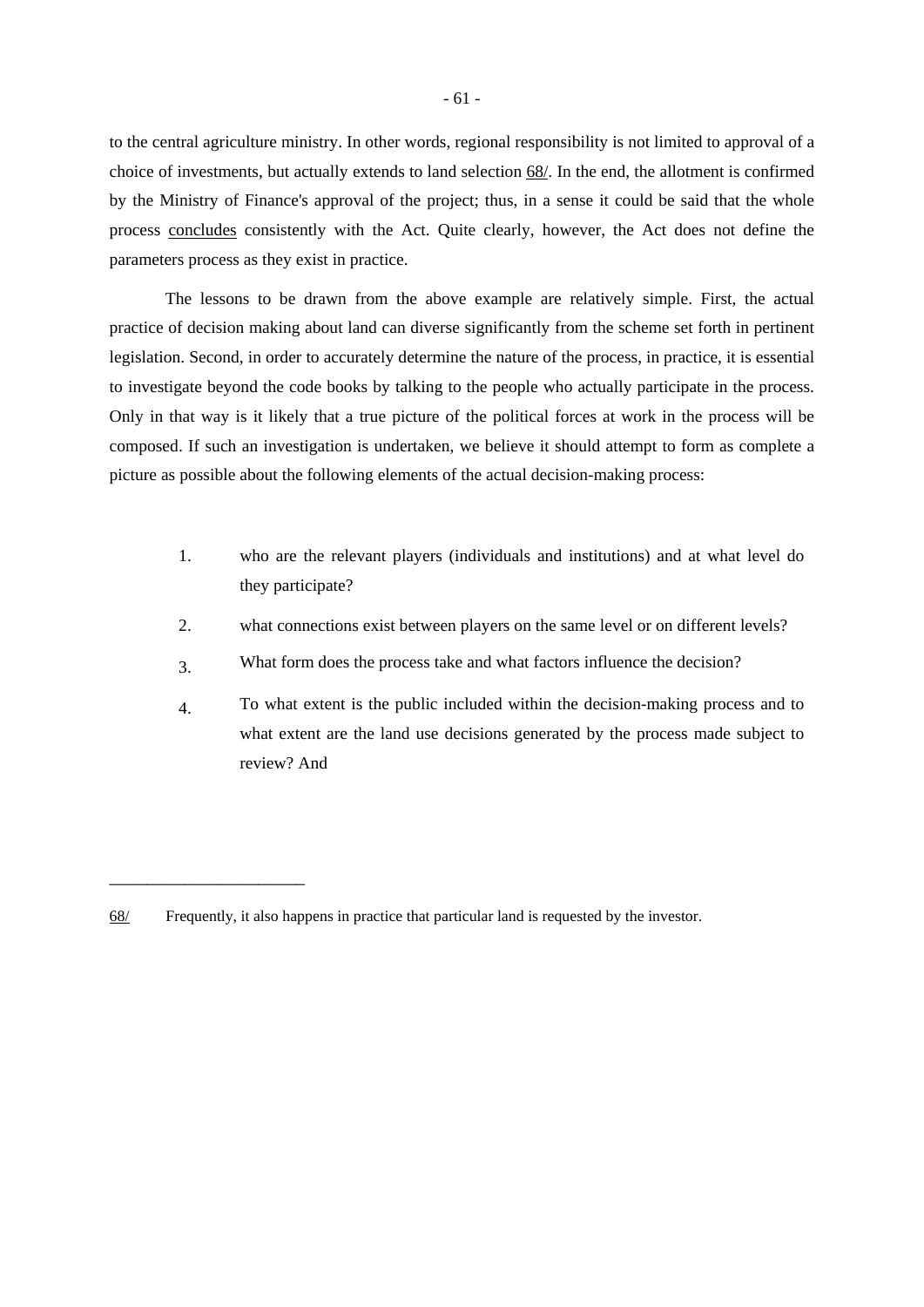5. Is there practical and substantial monitoring and enforcement of the decisions generated by the process?

In the remaining portion of this chapter we shall elaborate upon the relevancy of the enumerated elements.

## 1. The Players and the Level of their Participation

Decisions about the use of land are made by people. Determining who and where those people are is one way of beginning to form a picture of the system of decision-making that exists in practice.

Beginning at the lowest level, it is obvious that individual users will make decisions about particular parcels of land. Indeed, even if land use occurs in accordance with a central, regional or even local plan of same sort, it is unlikely that such a plan will be sufficiently detailed to eliminate all discretionary decisions by the individual farmer or other user. Thus, it is almost certain that individual users will form a significant part of any system of decision making about land.

Skipping to the highest level, it is also likely that a particular country will have some kind of central plan that relates to land use. The detail found in such a plan will vary considerably from venue to venue with it consisting, in some instances, of little more than a 3 or 5 or 10 year master plan for growth. More than likely such a plan will be approved at a very high level - usually the ministerial level. Further, the plan is likely to have technical input from the ministries whose ministers sit in a judgmental capacity over the plan. Typically, preparation of such a central plan is not entrusted to the Ministry of Agriculture. Rather, technical control is often exercised by a Ministry of Planning or Finance, with Agriculture given an advisory role similar to that accorded to a variety of other sectoral ministries.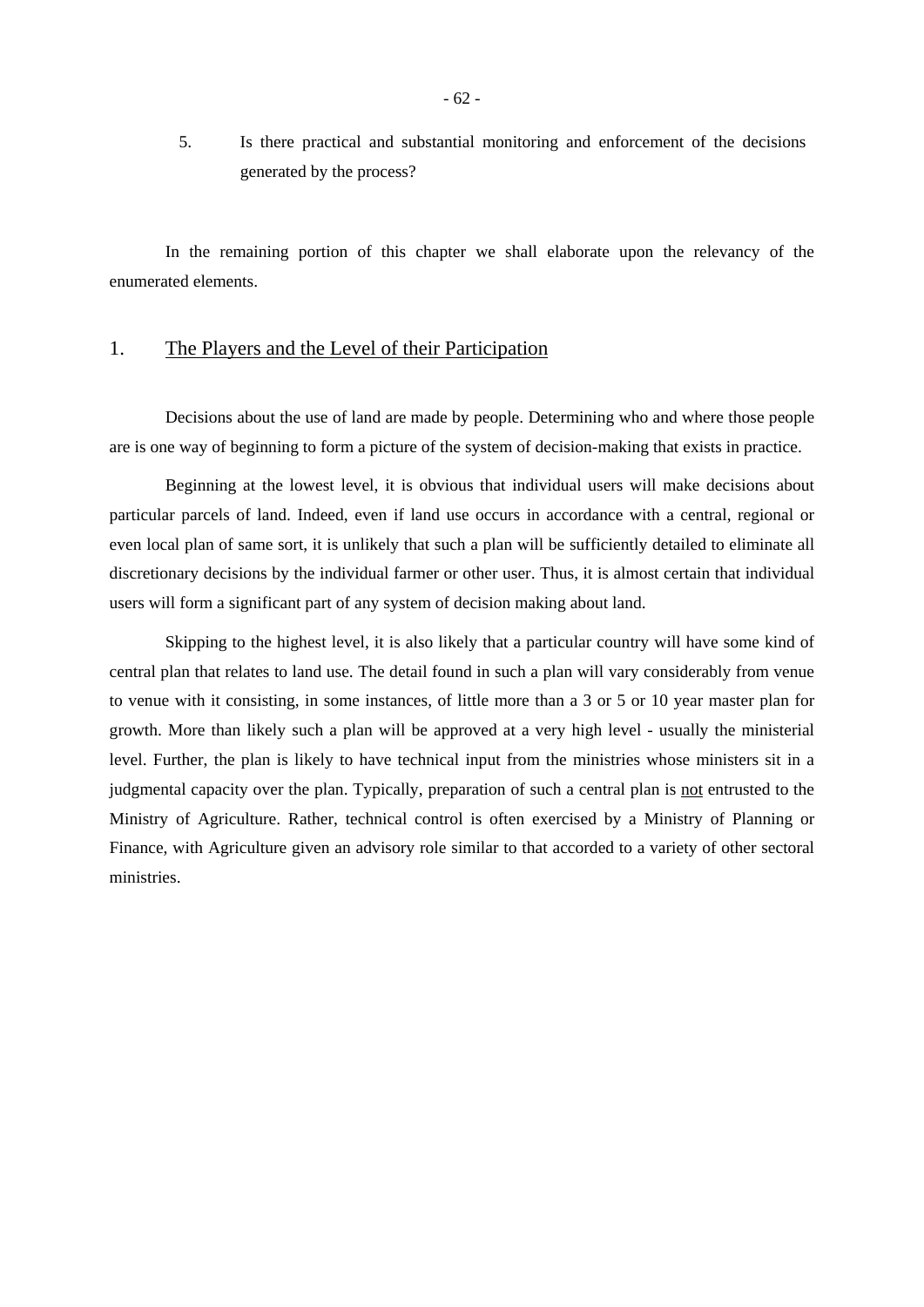On the other hand, rather than producing a general master plan for economic growth, the central government may have made provision for a relatively detailed plan that focusses specifically upon the subject of land use; either country-wide, by region or by tribal or other sub-classification 69/ Or, the central government may in fact be involved with land use planning through legislation which is directed at land consolidation 70/, land reform 71/ or soil conservation 72/. Under the terms of such legislation the Government is likely to have established a central board or authority composed of high level technical (as opposed to ministerial) officials and empowered to engage in activities which may range from the adoption of general land use guidelines, to the review of local or regionally prepared

- 71/ The Land Reform Act of Peru (Decreto-Ley No. 17.716 of 1969), for example provides for the carrying out of land reform under a system of zones (Title IV) and authorizes re-allocation of land, livestock, crops, installations and equipment in such zones to agricultural firms (cooperatives) representing a social interest (Title VI). Small scale farmers, among others moreover, are entitled to priority for the allocation of lands they are working and enjoy preference for the grant of technical and credit assistance (Titles VI and VII).
- 72/ The Rwanda Soil Conservation Law (Act No. 11/82 relative to soil protection, conservation and use (1982), for example sets forth detailed requirements concerning farming practices, reforestation and the practice of shifting cultivation.

plans or the actual demarcation of planning areas and issuance of land use permits.

<sup>69/</sup> See, for example the Botswana, Town and Country Planning Act (Act No, 11 of 1977); the Town and Country Planning Act of Malaysia (Act No. 172 of 1976); the Thailand Land Development Act (B.E. 2526), and the Land Act of Lesotho (Act No. 17 of 1979).

<sup>70/</sup> See, for instance, sec. 26 of the Land Consolidation Law of Cyprus (No. 24 of 1969) and sec. 2 of Land Consolidation Authority Annual Report, 1979.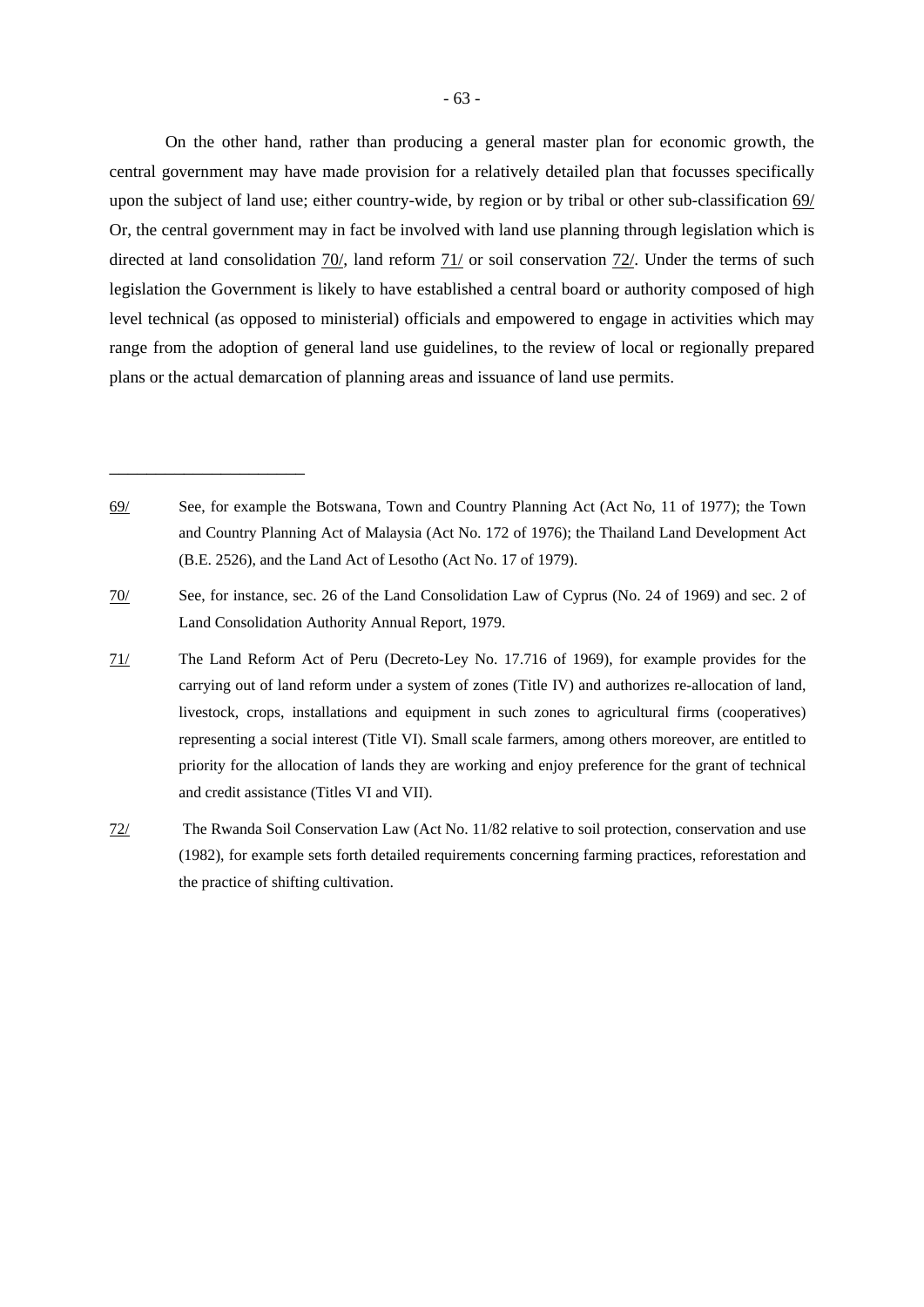Regarding such central boards or authorities, several questions are worth asking. First, it should be enquired whether the high level technical membership designated by law actually attends the meetings of the board or authority or, instead, delegates responsibility to subordinates. In fact, such delegation of responsibility occurs frequently and is not, per se, something to be criticized. A subordinate department head may not only have more time than a director-general to attend regular planning meetings but may also, in fact, be better qualified to make the technical judgments that contribute to a final land-use decision. Problems can arise, however, if the subordinate delegee, in fact, lacks the authority to speak on behalf of his or her ministry, or if the delegation rotates among a variety of people according to who happens to be available for duty. Regular attendance by the same person of sufficient rank to speak on behalf of a ministry is, in practice, essential to rational, consistent decision-making.

A second question to ask regarding the various land use related boards and authorities established at the central level is whether a) they actually exist and b) whether they actually perform all of their legal responsibilities. With surprising frequency, competently drafted, detailed legislation exists but has not been implemented. Funding difficulties and manpower shortages instead preclude the formation or operation of legally authorized boards and thus defeat the government's good intentions.

Typically, sub-national officials are also involved in land use decision-making, often at a variety of levels. In a federal system, for example, it is not unusual to find a state-level planning committee which coordinates the function of local planning authorities within that state 73/. Similarly, where there is an emphasis upon the regionalization of government affairs, the central government may operate in each region through

<sup>73/</sup> An example of precisely this sort of structure is found in the Town and Country Planning Act of Malaysia (Act No. 172 of 1976).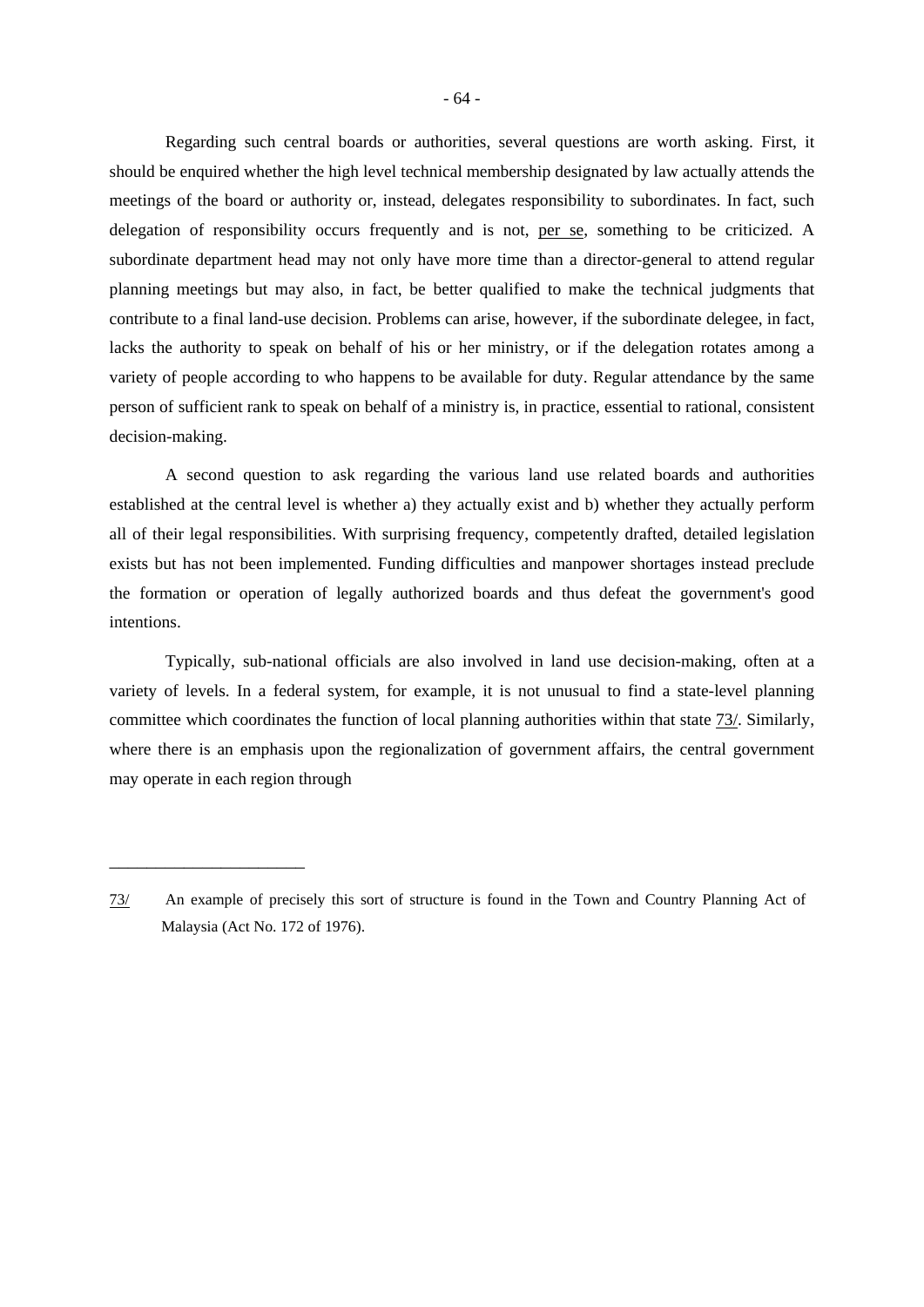nominally central government staff who have been secunded to the region and who, in fact, bring a regional perspective to planning and other government affairs 74/. Further, there may be instances where geographic areas in particular need of planning do not fit neatly within the boundaries of a state, region or even municipality. In response, the existing system may include "planning areas" over which the functions of a central board have been delegated to a special planning authority 75/.

Finally, it is important to recognize that land use decisions inevitably have to be implemented at the local level. Are local officials involved? Do they participate by virtue of statutory provisions authorizing their involvement, or informally? Quite likely, these may be some of the most difficult questions to answer, since local people are not easy for the consultant to reach 76/. However, because, local officials and local land users are the persons who can make or break the government's land use programme, it is worth the considerable effort involved to determined whether and to what extent such people participate in planning the use of land.

<sup>74/</sup> Such a system, for example, is used throughout most of the Sudan.

<sup>75/</sup> Such a system of planning areas has been established in Botswana by the Town and Country Planning Act (Act No. 11 of 1977) and implemented through the Town and Country Planning (Declaration of Planning Areas) Order, 1980.

<sup>76/</sup> We have, frankly, noticed a tendency for central government level officials to neglect arranging contacts between consultants and local types. In part, this may be due to the fact that such officials themselves have little contact with the locals.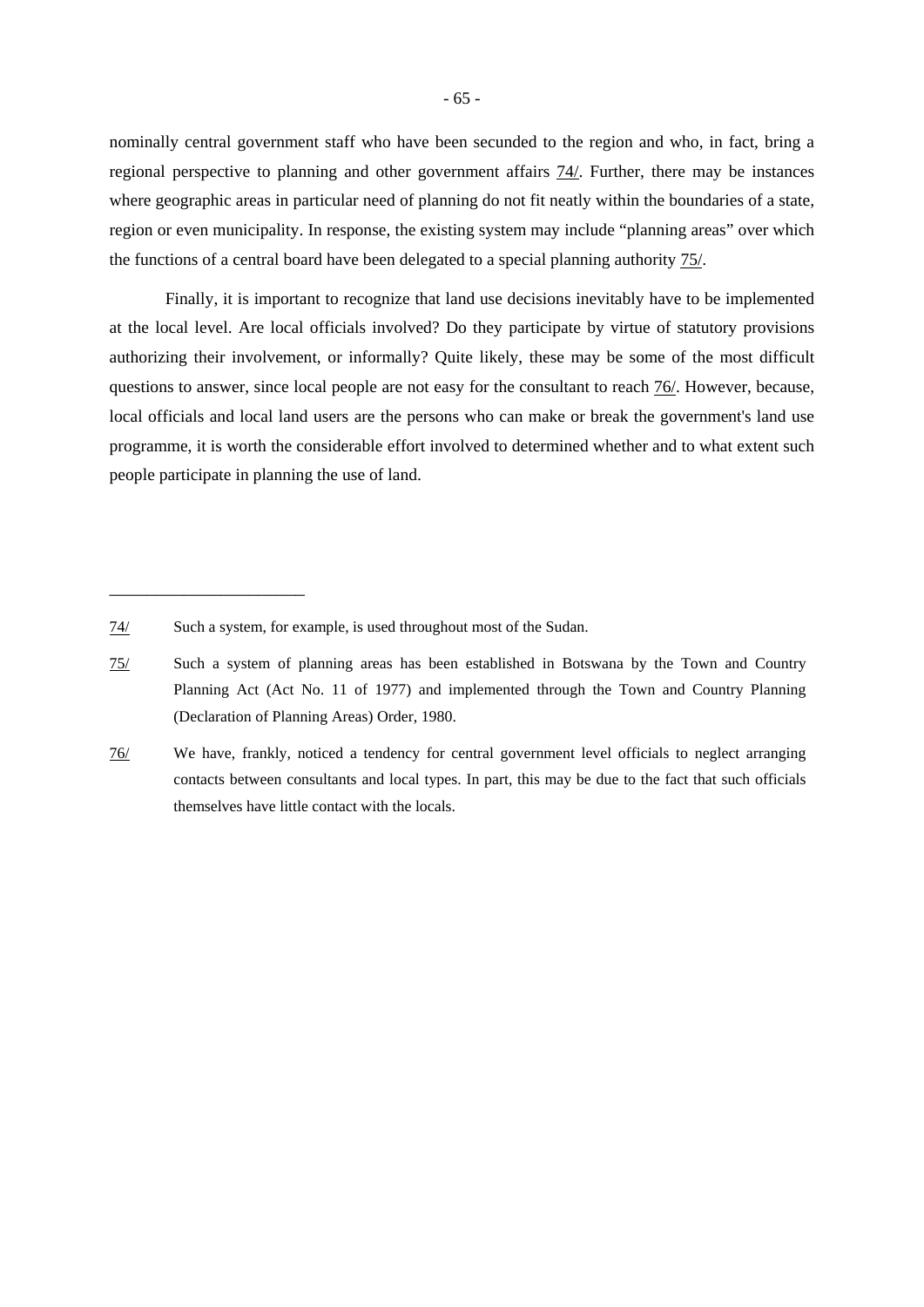## 2. What connections exist between participants in the land use decision-making process on one level and between participants on different levels?

Another question related to the process of making decisions about the use of land, concerns the nature of the connections which exist between people involved in the process. Between people on the same level, such connections can be viewed as horizontal. Does the Minister of Planning (or Finance) talk with the Minister of Agriculture about decisions concerning the use of agrarian land? Does he talk to the Minister of Health about decisions affecting such land, or affecting agrarian people? Do technical counterparts at the various central ministries meet and confer? At the regional level? What connections are there among people at the local level?

Equally important, are there vertical connections between persons involved in the process of land use decision-making on different levels and, if so, in what direction does information and responsibility flow? Is the existing system a top/down one where decisions are made at the central level without the participation of sub-national people who are expected simply to implement what they are told? Or is there a bottom/up system where initial decisions (or plans) are constructed at the subnational level and sent to the central government for harmonization and inclusion in a long-term economic plan? Or is there instead, some combination of the above, with information flowing back and forth and decisions being made at the sub-national level in accordance with detailed guidelines and close central monitoring or at the central level with frequent sub-national input. In this regard, it is worth remembering that even a fully operational central land use board or authority is likely to have limited importance, if it is not linked in some manner to regional, state or local officials. This is so since, poor communications, thin staffing, impassable roads and the other elements of weak infrastructure all act to thwart the planning, implementation and enforcement efforts of central officials. Local politics and regionalist tendencies may be an additional aggravating factor. As a consequence, some countries have acted to include people from the regional, state or local levels in the land use planning process at the central level.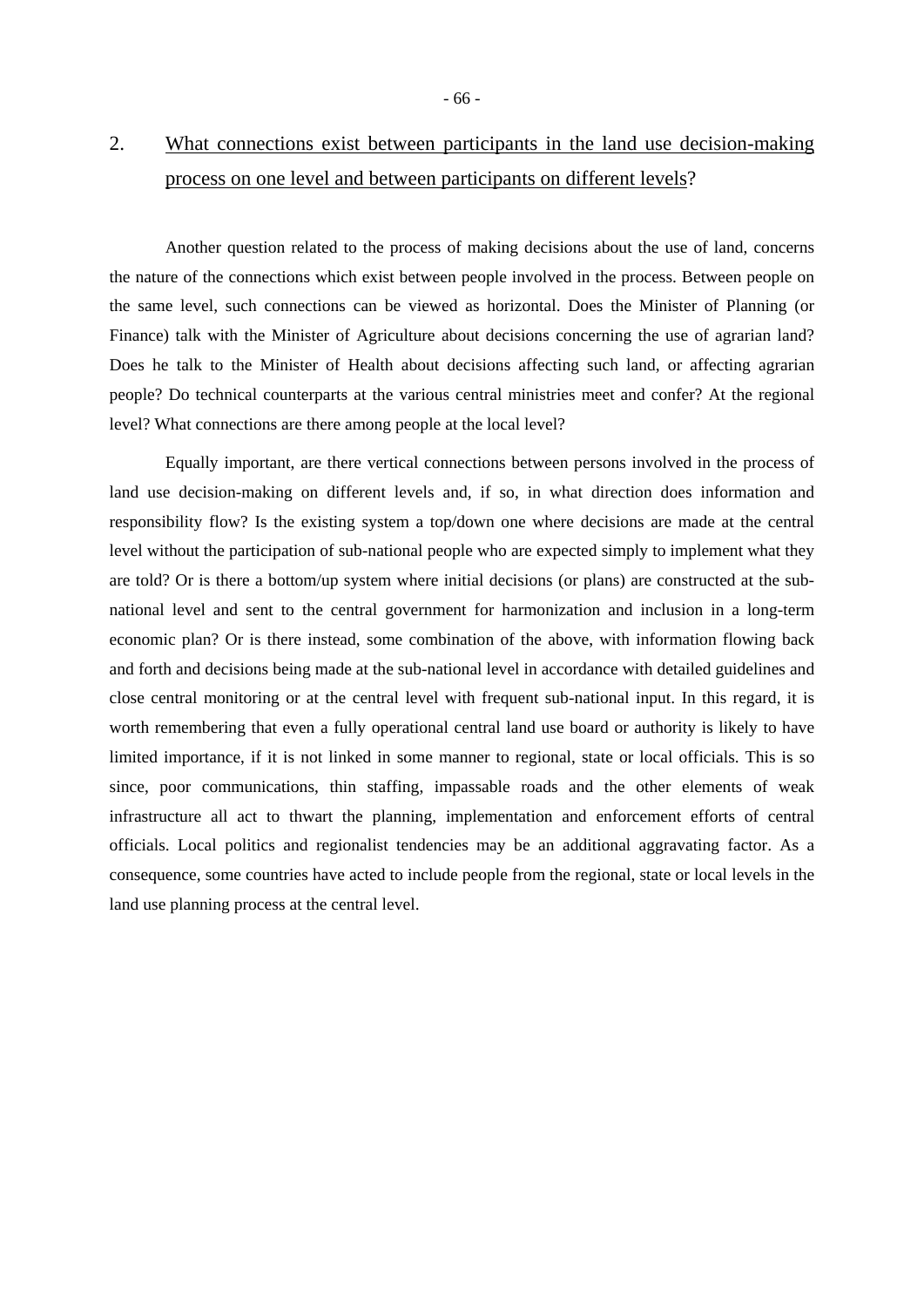In essence, the questions about horizontal and vertical connections are political questions which explore the character of the governmental framework that exists in a particular country. Because the questions are political, the answers are likely to be a reflection of political circumstances which will, of course, vary from country to country. Accordingly, it is difficult to predict whether there will be horizontal and vertical contacts and, if so, how extensive and useful those contacts will be. A centrally planned economy, for example, is unlikely to have many vertical connections which feed the land use planning process with information from the bottom-up. While there may be vertical connections, they will more than likely exist to promote a one-way flow of information from the topdown. Similarly, if one central or regional ministry is directed by an extremely powerful minister at the political level (or Director-General at the technical level) who has an interest in land use planning, the horizontal contacts with other ministries may be minimal 77/. Or, if a particular ministry or department is run by a relatively weak minister or director, that ministry (or Department) may have relatively few connections with the process of land use planning, notwithstanding its importance to that process.

## 3. What Form does the Existing Land-Use Planning Process Take and What Factors Influence the Decision ?

After the participants in the existing land use planning process have been located and the connections which exist between and among them have been disclosed, it is important to ascertain how the process actually operates and what factors influence the ultimate decision.

The manner in which the decision making-process operates will vary considerably according to the jurisdiction under study. There may, however, be certain forms against which a particular decision-making process can be compared.

<sup>77/</sup> Or, for similar reasons, such connections could be maximal - if the minister or director is interested in exercising this power to produce a balanced process of decision-making.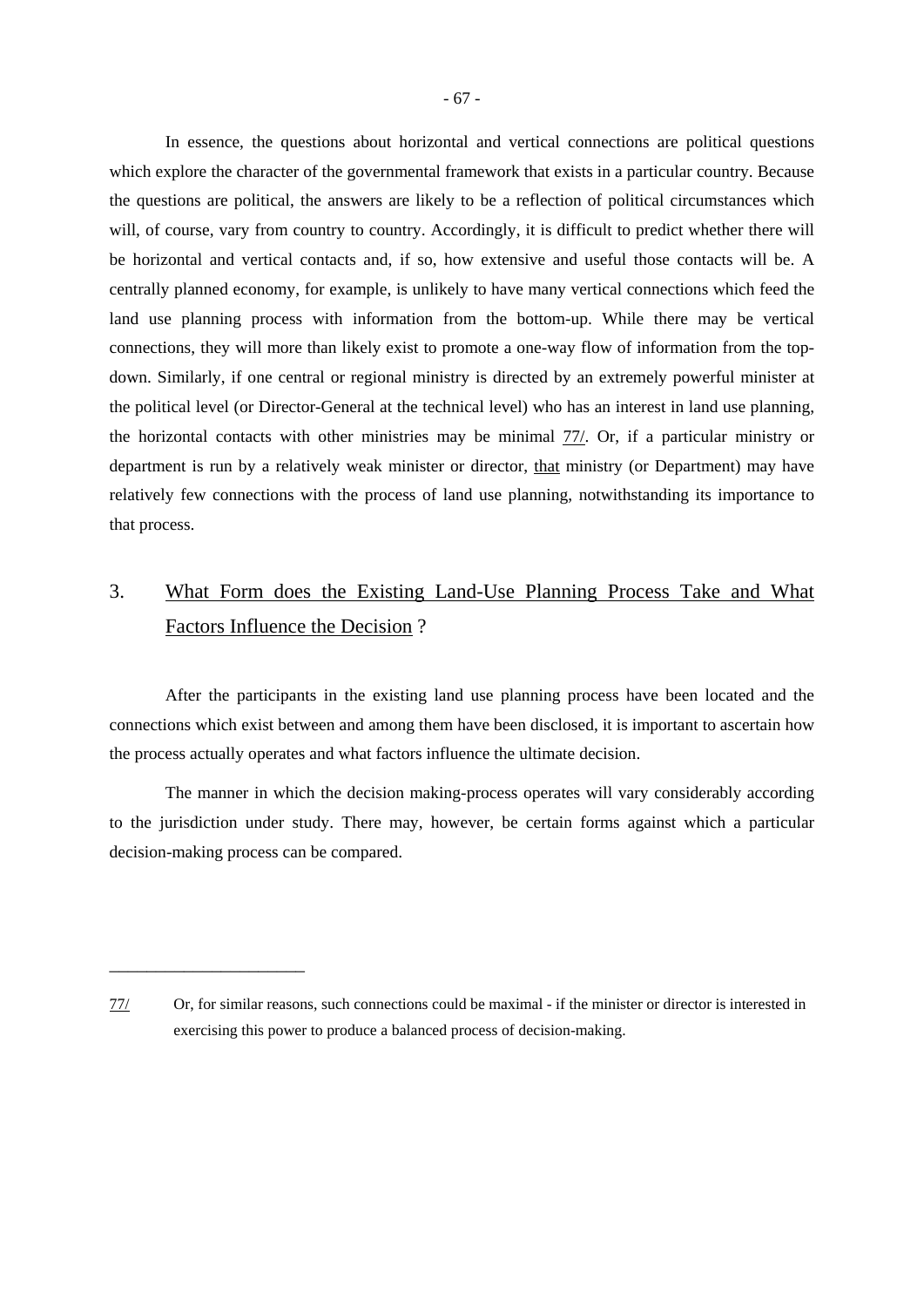In some regions, South-East Asia being one, for example, decison-making at both the technical and political levels tends to proceed by way of consensus. Although public confrontations between citizens and officials in an organized hearing context may be relatively rare 78/, an administrative decision to proceed with he development of land or water resources is normally not taken until a consensus about the propriety of the decision is reached among interested government departments and ministries. Precisely how each such department or ministry reaches its own decision is not detailed in the statutory law. Practice, however, suggests that such decision may be the product of contacts by central ministry or department officials not only with other central officials, but also with state, regional or local officials and with interested members of the public who may be beneficially or detrimentally affected if the proposed decision is implemented 79/. Thus,

78/ The idea of public hearings along the lines of a town meeting appears to be a western concept that has not been readily adopted in other parts of the world. The absence of public hearings, however, does not per se mark a particular land use decision-making process as abnormally closed and secretive, especially when opposition may be expressed in other forms. For instance, neither the Land Development Act of Thailand (B.E. 2526), the Town and Country Planning act of Malaysia (Act No. 172 of 1976) nor the Indonesian Basic Regulations on Agrarian Principles (Act No. 5 of 1960) contain requirements for public hearings at which members of the public - particularly those adversely affected by a specific proposed land use decision - may state their views and cross examine proponents of the proposed decisions. In all three countries, however, the tendency is to proceed to a decision through a process of consensus; an approach which tends to inject a relatively wide diversity of opinion into the proceedings.

\_\_\_\_\_\_\_\_\_\_\_\_\_\_\_\_\_\_\_\_\_

79/ Such extra-legal contacts are especially numerous in a federally administered multi-racial and egalitarian society such as Malaysia, for example and where the state level of government is stron, when there is a tradition of contact between the governors and the governed.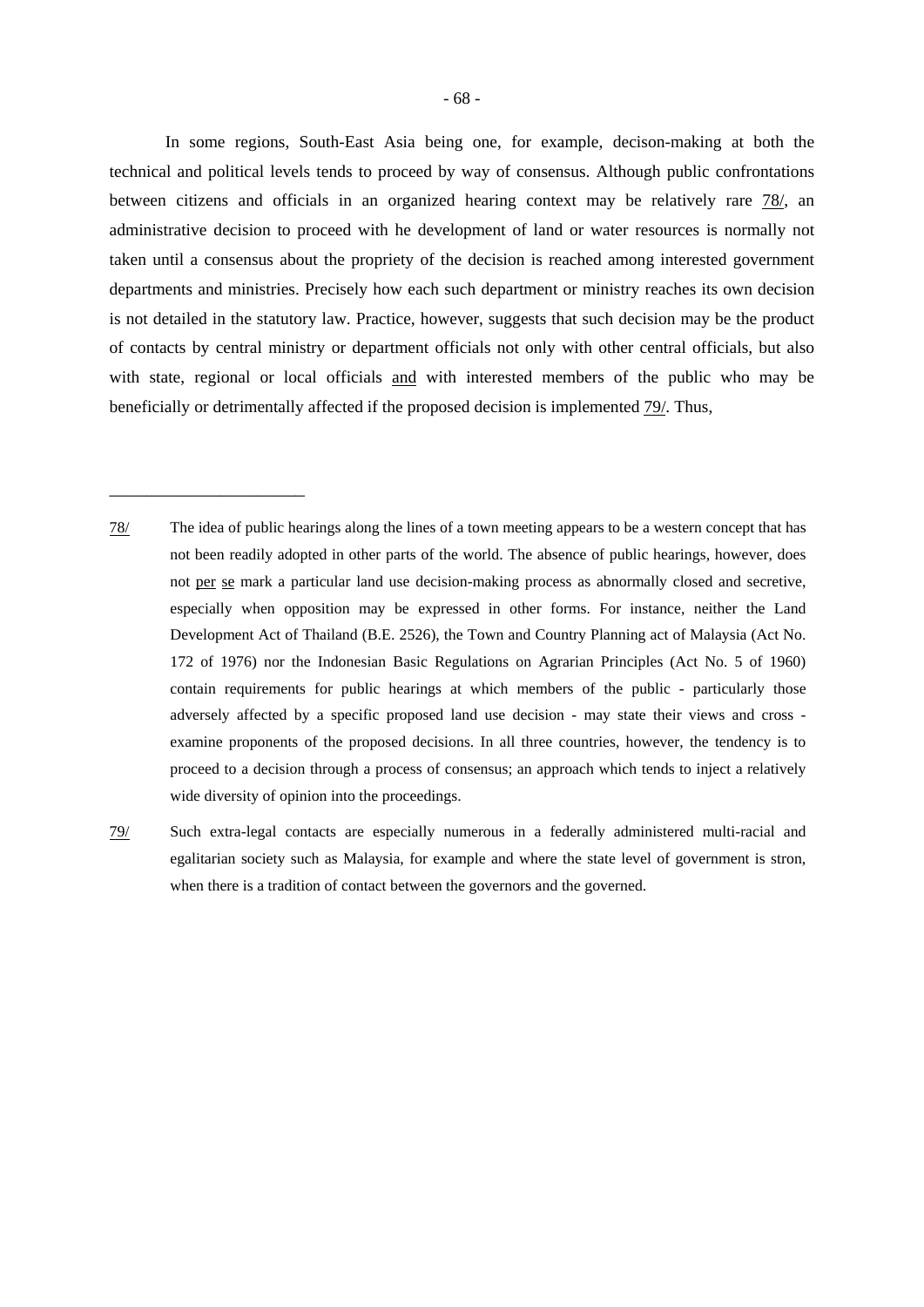even though a public hearing requirement does not exist, a relatively wide variety of views, including perhaps the views of interested citizens, may nonetheless be fed into the decision-making process.

This is not to suggest, of course, that all land use decision-making processes are formally or informally set up to include a diversity of views and opinions. Many are not. Instead, decisions about the use of land may be made by fiat with little input from the sub-national level, with little public participation, with few if any guidelines and with almost no dissenting views expressed. And such a "process" - if it can be called that - may produce land use decisions. Whether those decisions actually achieve government policies and objectives; indeed, whether they are even implemented at the user level, is another question, however. If decisions are truly made in a vacuum, the likelihood of their implementation is probably inversely related to the distance the decision-maker resides from the site involved.

In fact, however, the probability of land use decisions being made in a complete vacuum in an authoritarian setting is relatively small. Some technical or social input is likely to creep into the process of decision-making no matter how tightly controlled it is at the top. In these circumstances, it is especially important to discover these inputs and learn how they are fed into the process, since any effort to liberalize the process is more likely to succeed if it utilizes known personnel and proceeds along already established (even if feeble) lines.

A second set of questions to ask about the working of any existing land use decision making process concerns the existence of norms used in reaching decisions about how to use land. Has the government (national, regional or local) established any guidelines which influence the process or direct the outcome when the decision maker is faced with alternatives? Are there statutory objectives which reflect the government's land-related social and economic policies and priorities (see Chapter II, above) and how do those objectives fit into the process? On the other hand, are there extra-legal practices which, through frequency of occurrence, have become norms that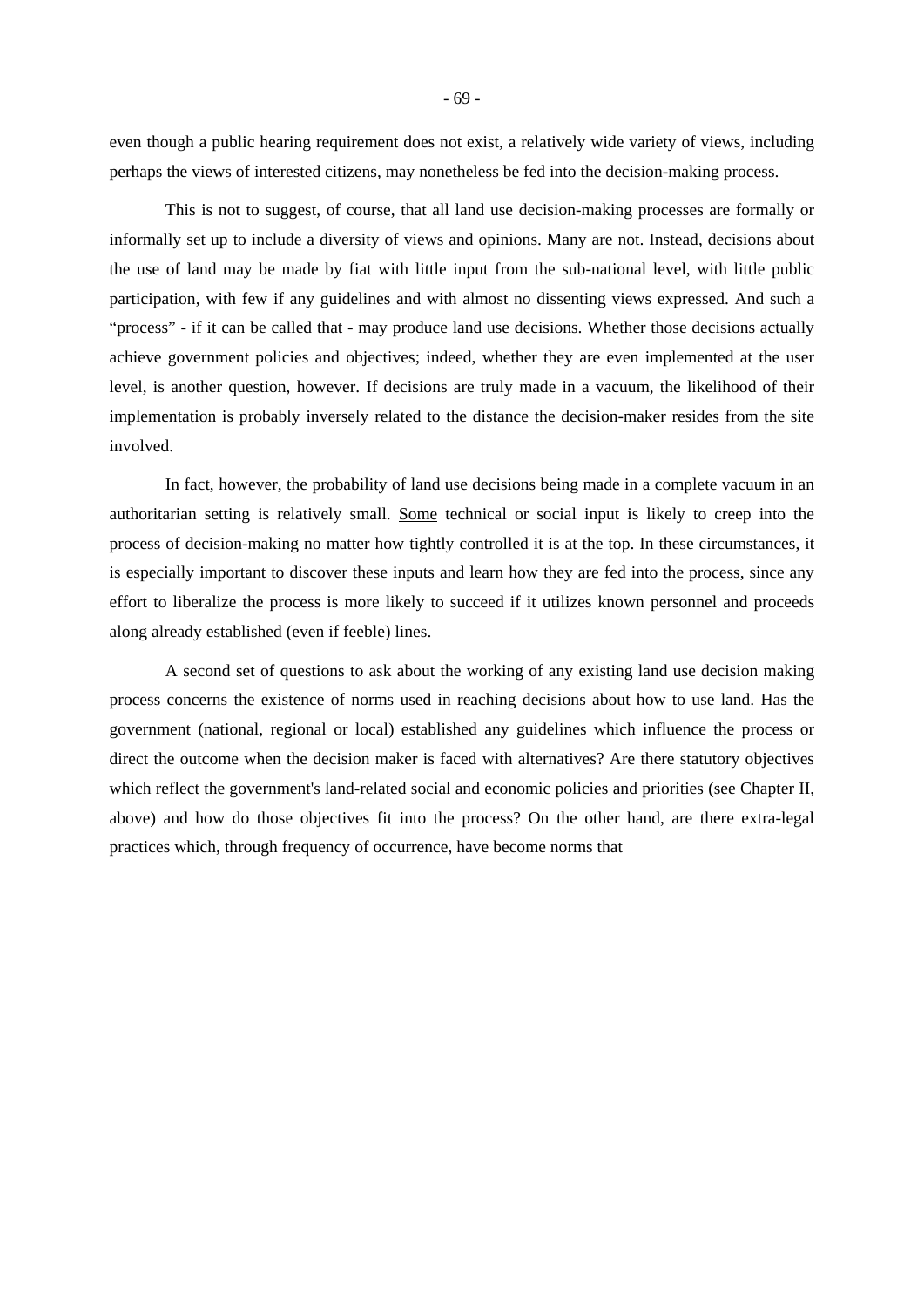influence the land development process? For instance, is there a practice of lobbying or influence pedaling? Of bribery? If so, how pervasive is it and does it produce side benefits to the larger public interest? Have reform measures previously been tried and why did they not succeed? What is the government's current prevailing attitude about such practices and about measures intended to effect reform?

Obviously, some of the above issues will have to be treated delicately and approached very carefully. On the other hand, if a true picture of the existing situation is sought, such issues should be explored.

## 4. To What Extent is the Public Included Within the Decision-Making Process and to What Extent are Decisions Generated by the Process Made Subject to Review?

We have heretofore discussed the matter of public involvement in the land use decisionmaking process. If suffices to say that public involvement relates closely to public acceptance and, ultimately, effective implementation by the public of decisions yielded by the land development process. Accordingly, it is useful to examine how and to what extent the existing land use decisionmaking process involves the public.

For this purpose, it is probably most convenient to begin with an examination of existing legislation. Occasionally, such an examination will disclose statutory provisions which formally grant a right to members of the public to voice their views about a proposed land use decision. Typically, the right to be heard relates to the issuance of a licence or permit concerning the use of land - to construct a building, make a diversion of water, discharge waste or harvest timber 80/. Occasionally, however, the public may

<sup>80/</sup> See, for example, the Town and Country Planning Act (Act No. 172 of 1976) Malaysia; the Agriculture Act of Kenya, sec. 77 (Act 8 of 1955); Botswana, Town and Country Planning Order (1980), sec. 6(3); Belize Land Utilization Ordinance (1981), sec. 10.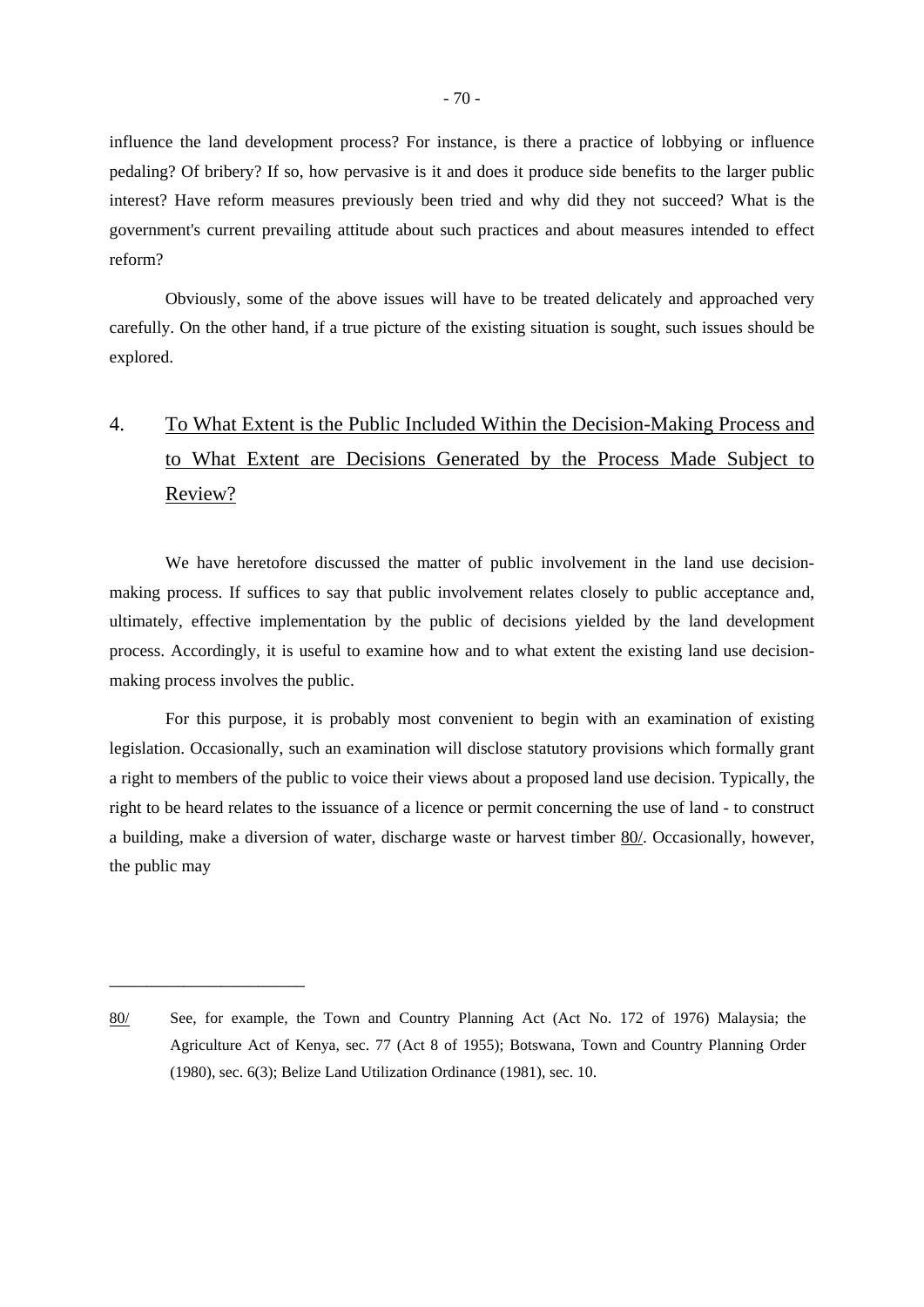be given the opportunity to comment upon even more generalized land use schemes; for example, the establishment of watershed protection areas, land reform zones or water use plans which affect customary or privately held lands 81/. It is also possible that public input to the land use decisionmaking process exists irrespective of formal authorization in a law. Because of its fundamental character, land use is likely to be the subject of discussion at the village level. If that discussion reveals local opposition to a particular decision involving local lands, such opposition probably will be expressed through some channel to the decision maker.

Whether the channel of public input is tribal or political or follows some other form, its disclosure is important since, if it works to promote public participation, it may be possible to formalize the channel of communication through the drafting of a land use development law. Indeed, even a government otherwise resistant to public participation in the decision-making process 82/ may have no objection to a statutory provision which simply formalizes a means of communication that already exists.

The question of public participation relates to involvement in the making of a land use decision. A connected issue concerns public involvement after the decision is made and is generally dealt with under the rubric of "appeals". More specifically, it is useful to investigate 1) whether land use decisions are subject to appeal and by whom; 2) to whom the appeal is made; and 3) what is the scope of review of such appeals as are allowed.

<sup>81/</sup> See, e.g. the proposed Samoa Water Resources Act (1985), sec. 15 (public comment on effect of water works on customary and privately held land); Proposed Tonga Water Resources Act (1985), sec. 59 (public comment on proposed watershed protection areas); Peru Land Reform Act (1969), Title IV (public comment on government declaration of land reform zone).

<sup>82/</sup> It is an unfortunate truism that many technical officials the world-over view lay people who are concerned about government decisions affecting basic natural resources, as "intermeddlers".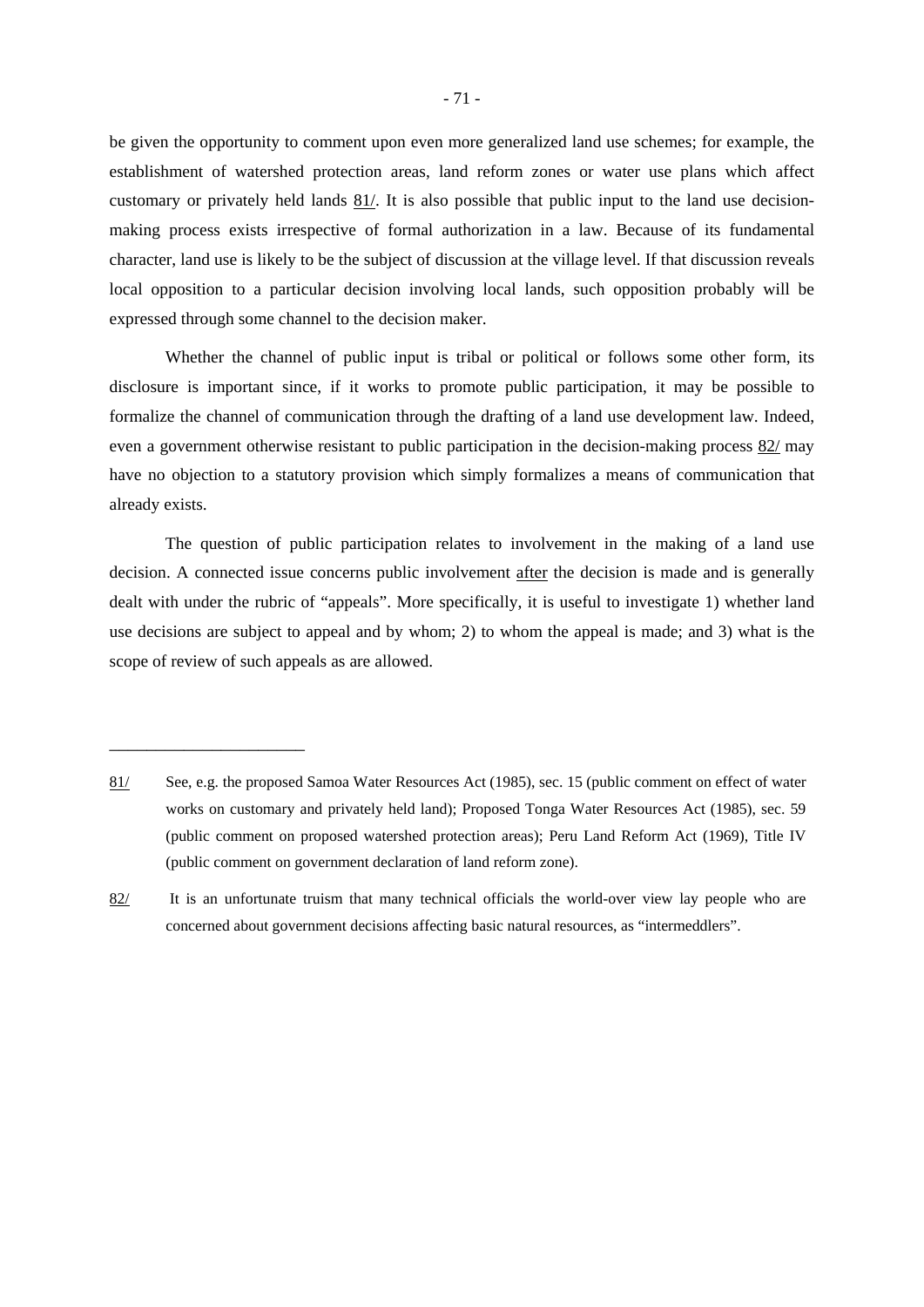Generally, if appeals are authorized, they are limited to persons who are "aggrieved" by a particular governmental decision 83/. Exactly who is an "aggrieved" person may be subject to some dispute, however. Almost certainly the term would include an applicant for a permit or license or someone whose land is directly affected by a land use decision. Does it include someone who is "interested" albeit not directly affected by such a decision; e.g. a tribal or environmental group? Probably the statute is unclear and it may be necessary to consult relevant court decisions or evaluate the prevailing administrative practice to ascertain the answer.

A second issue involves the question to whom is the appeal to be made. The answer generally falls into one of two categories, one of which involves review by a disinterested third party and one of which does not. In many cases, the only review of an appeal raised by an aggrieved person is by the minister whose ministry has rendered the challenged decision 84/. Such an "in-house" appeal necessarily raises the question of the fundamental fairness of the review accorded to the appellant. While it may be more administratively convenient and avoid court congestion, an in-house review clearly includes the risk that the review will, in fact, be made (or at least heavily influenced) by the same officials who rendered the challenged decision in the first place. Thus, a careful evaluation of the equity accorded to appellants should be made in such circumstances.

<sup>83/</sup> See, e.g., sec. 14, the Tribal Land Act of Botswana (1970); sec. 16, The Land Act of Lesotho (1979); sec. 35, Environmental Quality Act of Malaysia (1974); sec. 52, the Agriculture Act of Kenya (1955); and sec. 20, the Land Consolidation Law of Cyprus (1969).

<sup>84/</sup> Of the legislation cited in the previous footnote, for example, both the Botswana Tribal Land Act and the Agriculture Act of Kenya provide for appeals to the Minister or the Ministry making the challenged decision. In each case, the Minister's decision is final.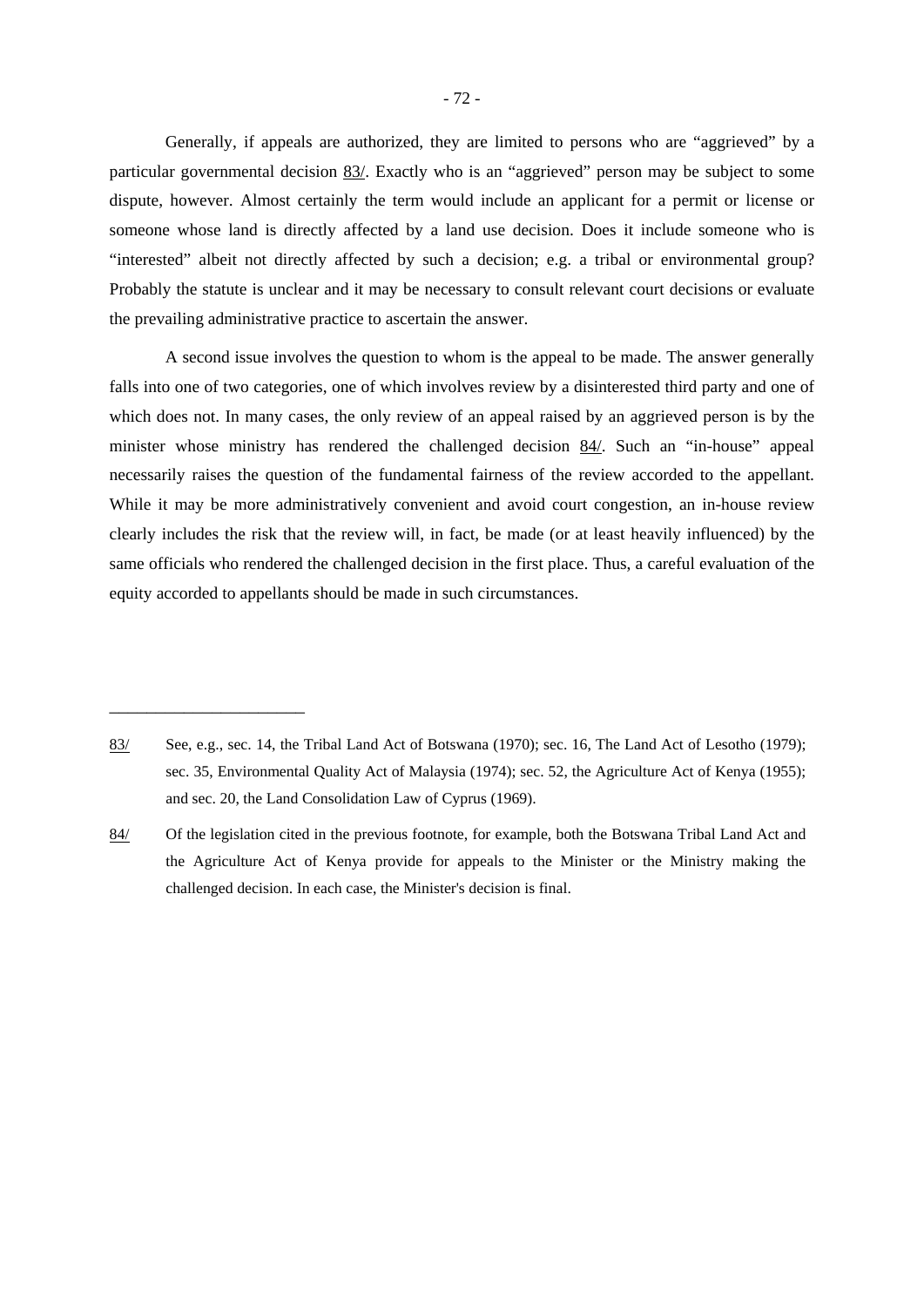The second category of appeals involves those which are made to more disintersted parties such as a review board 85/ or the courts 86/. Theoretically at least, such review is more independent. Whether it is in fact independent, however, depends largely upon the scope of review - the third major issue to be explored in any analysis of appeal rights.

If the entity reviewing an appeal of a land use decision has the power to re-weigh the evidence previously presented to the administrative agency whose decision has been appealed, then it is considered to be exercising its "independent judgment" on the matter. Generally, reviewing bodies which employ an "independent judgment test" are less confined by the rulings of a lower administrative body and will uphold the decision of such or lesser body only if it (the reviewer) would have made the same decision in light of all the evidence. Generally too, reviewing bodies in such circumstances have the power to take new evidence beyond that presented to the lower administrative body whose decison has been appealed. With such independent reviewing bodies, the trade-off for independence is that, ultimately, a technical decision involving complicated alternative choices regarding land will not be made by an expert technical body; but rather, by an inexpert reviewing body such as a court.

Partly as result of the foregoing trade-off, some legislation prescribes a narrower scope of review by the reviewer. Generally such review is described by the phrase "substantial evidence". In effect this means that the scope of review will be limited to a determination of whether there is any substantial evidence in the administrative record to support the decision of

<sup>85/</sup> In Lesotho an appeal of a decision of a Land Committee is, for example, made to the next highest Land Committee. Land Act, Sec. 16. In Malaysia, any appeal under the Environmental Quality Act is to an Appeal Board (Sec. 35).

<sup>86/</sup> Under recently drafted legislation for Samoa and Tonga, appeals involving land included within a watershed protection zone (which inclusion comes with a variety of land use restrictions) is to a court of competent jurisdiction. Proposed Samoa Water Resources Act, sec. 63; proposed Tonga Water Act, Sec. 65.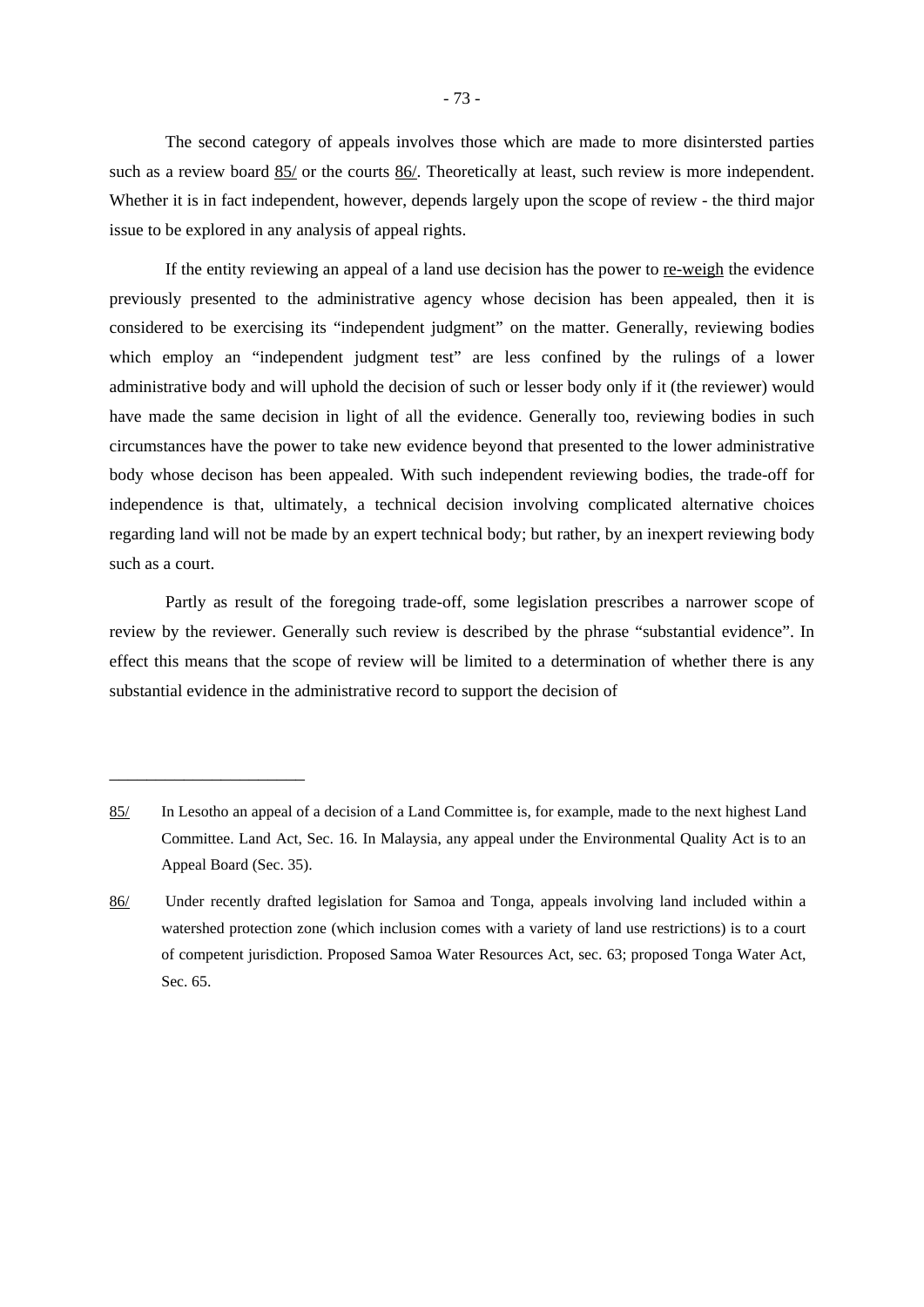the administrative body being appealed. If there is, then the reviewer must affirm that decision even if the reviewer would have reached a different result in the first instance. If there is not, the reviewer vacates the decision and sends it back to the reviewing body to reconsider in light of the reviewer's opinion. The advantage of such limited review is two-fold. First, it respects the presumed technical expertise of the administrative body making the land-use decision. Second, it provides for a disinterested review of that decision and, in cases where the decision is arbitrary (i.e., unsupported by any substantial evidence), allows for a reversal.

## 5. Monitoring and Enforcement of Decisions Generated by the Land Use Process

Finally, in the course of evaluating the existing land use decision making structure, it is important to determine whether provision is made for the monitoring of compliance with land use decisions and what, if any, enforcement measures exist to prevent non-compliance.

Even if there is a well planned decision making structure with numerous horizontal and vertical connections, thoughtful guidelines and objectives, broad provisions for useful public participation and a sensible appeal mechanism, the structure is virtually useless if land users ignore the decisions it generates. Accordingly, to ensure integrety, there should exist some means of uncovering non-compliance and sufficient authority to terminate non-compliance when it is found.

Frankly, in our experience, most existing natural resources legislation is weak in this area. Generally speaking, a monitoring mechanism has not found its way into most laws. Moreover, if noncompliance with a permit or license or prohibition is somehow discovered, most legislation provides for a relatively unsophisticated response - almost always a fine or imprisonment. This is not to say, of course, that compliance monitoring never occurs. It frequently does; however, it is often more a matter of happenstance than the result of any regular, systematic programme. Someone travelling a public thoroughfare, for instance, sees unusual activity on adjacent land and reports the matter to someone else who may or may not follow it up.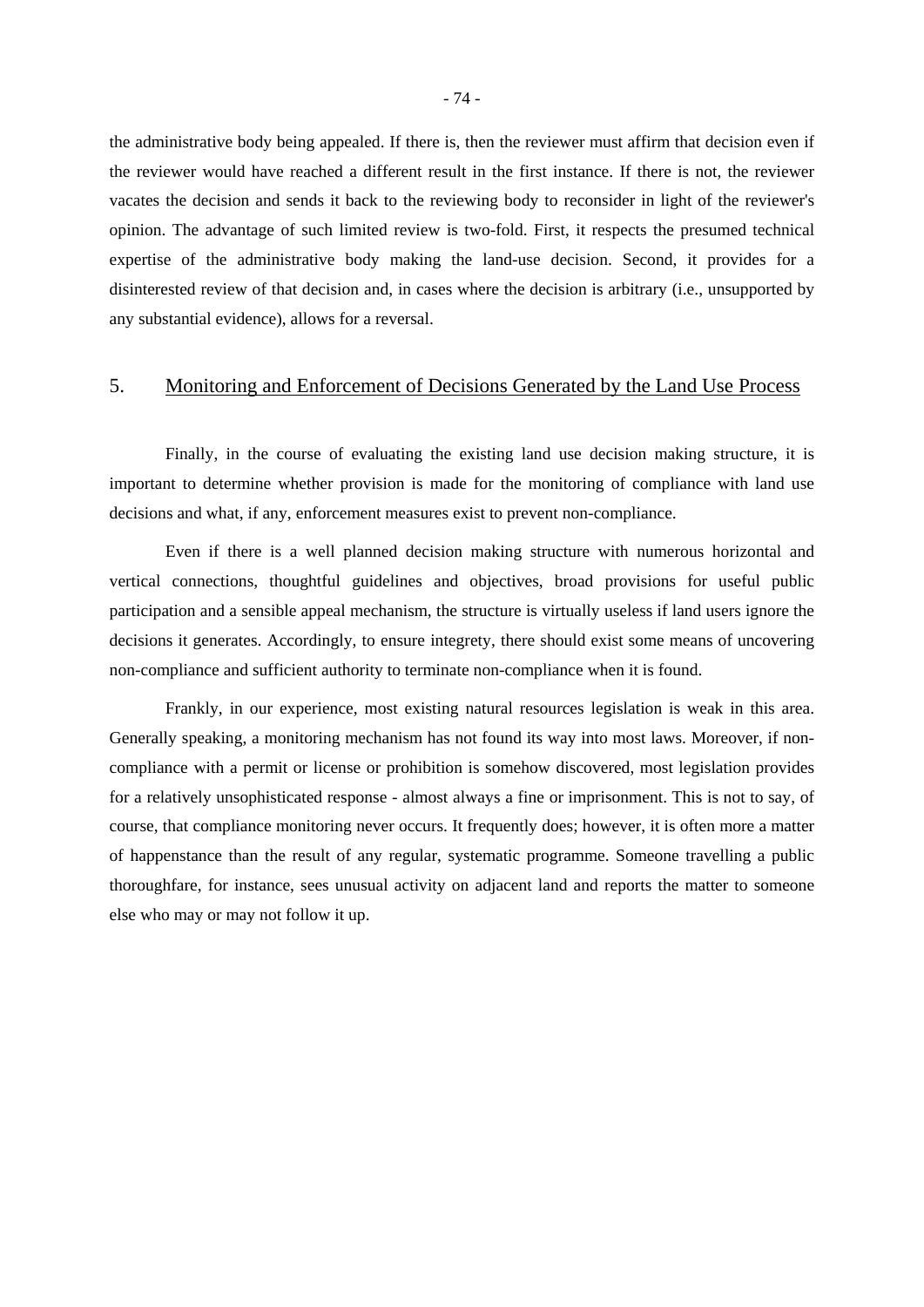Moreover, the informal compliance monitoring which may occur is not only haphazard in its timing, it also tends to be very limited in its scope. If no legal provision is made for a monitoring programme, then almost certainly there is inadequate authority for governmental officials to gain access to private property or undertake sampling or other technical measures to determine compliance. Indeed, the problem of public officials gaining access to private property is one which arises again and again. Because of these problems the not too surprising result is that the informal compliance monitoring which does exist, occurs mostly in areas which can be seen from public lands. If the activity occurs on private land, out of sight, behind a fence or a land contour, it probably will not be monitored.

Similarly, the enforcement remedies which exist should be evaluated for their practicality. If existing law provides for a draconian penalty (criminal or civil) in the event of a violation of a government decision regarding land, the chances are it will not be enforced. Not only might attempted enforcement subject the enforcing official (who almost certainly lives in the same community) to physical reprisal or social obloquy, it would also likely result in another needy family being added to an already existing burden on the state.

Thus, it is useful to determine whether there are non-statutory enforcement measures which can be applied to restrain those who seek to evade the decisions of the government (or the local community) respecting the use of land. Where statutory enforcement measures are draconian, the chances are that such other measures exist; quite possibly in the form of customary laws or practices. The chances also are that if such measures are a part of customary practice, they have been accepted at the land user level and thus tend to accomplish their purpose. The field of customary practice is an enormous and complicated one that is largely beyond the scope of this work. It bears emphasis, however, that customary practices should always be considered, occasionally embraced and never ignored. That is especially true regarding to measures intended to achieve compliance with decisions generated by the land use structure. If a customary enforcement practice works, it is worth thinking about including the practice as part of an effort to statutorily rationalize the land use decision making process.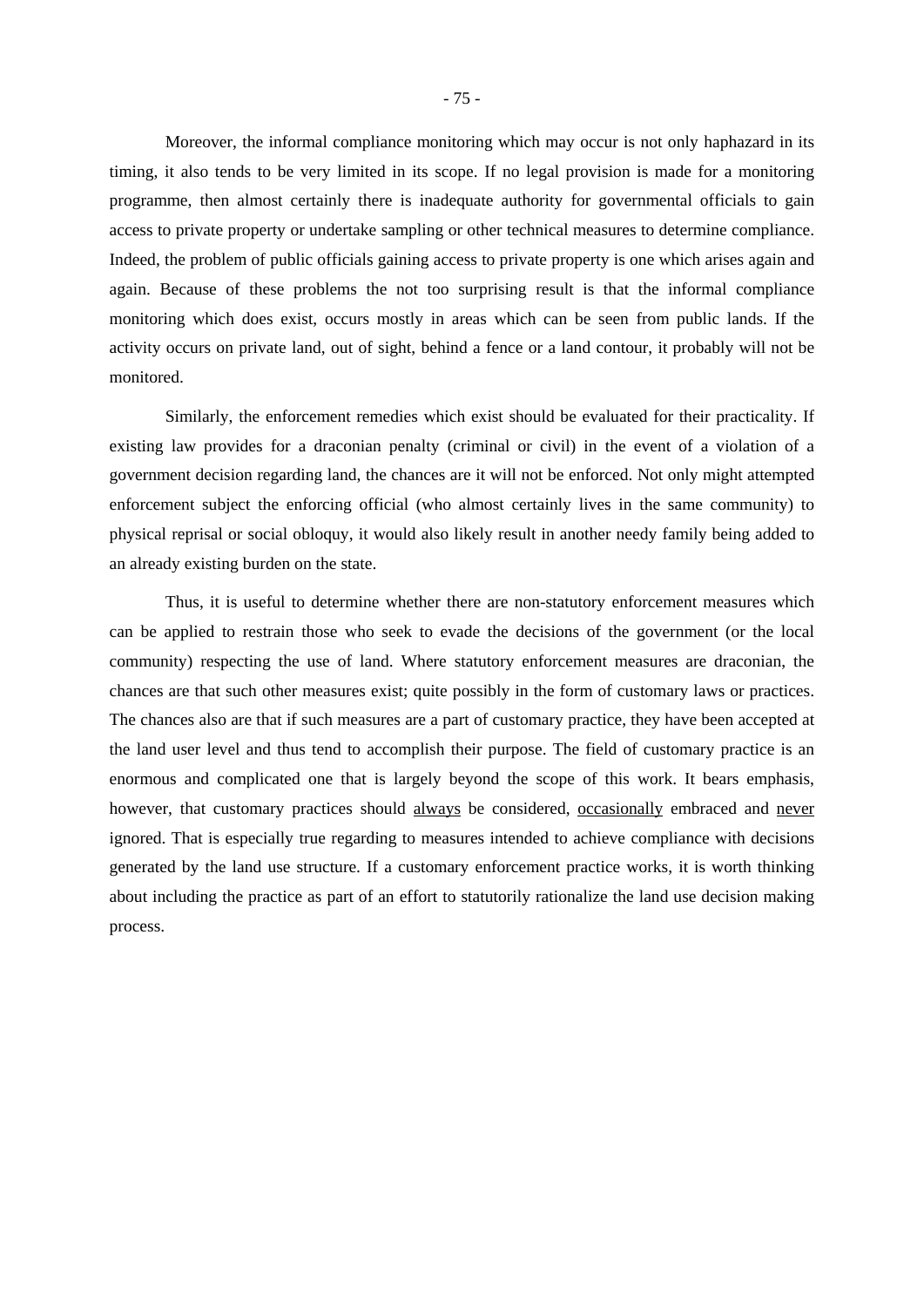# CHAPTER IV - INFLUENCE OF EXISTING LAND TENURE PATTERNS AND CUSTOMARY PRACTICES ON THE LAND USE DECISION-MAKING PROCESS

Inevitably, governmental decisions about the use of land will intersect existing patterns of land tenure. Such decisions may also encounter claims of use or possession based upon custom, if an active system of customary land law exists - as it does in many African countries. Whether these points of intersection will be benign or confrontational and whether it will be the pattern of land tenure or the governmental decision which gives way if there is a confrontation, depends upon a variety of factors. Among them are issues of who owns the land in a legal sense; who possesses or controls the land in fact, and the extent to which customary rights are respected by and integrated into the existing system of law. In this chapter, we shall briefly explore the potential influence of each of these factors upon the process of making decisions about the use of land.

## 1. Who Owns the Land in a Legal Sense ?

\_\_\_\_\_\_\_\_\_\_\_\_\_\_\_\_\_\_\_\_\_

Land use decisions which promote or restrict development on land that is government owned will likely have legal, economic and political consequences substantially different from decisions affecting privately owned land. Among other things, it is the private ownership of land in the legal sense 87/ which may give the individual a legal right to resist a government taking - or even government

<sup>87/</sup> By "ownership of land in the legal sense" we mean ownership under color of law.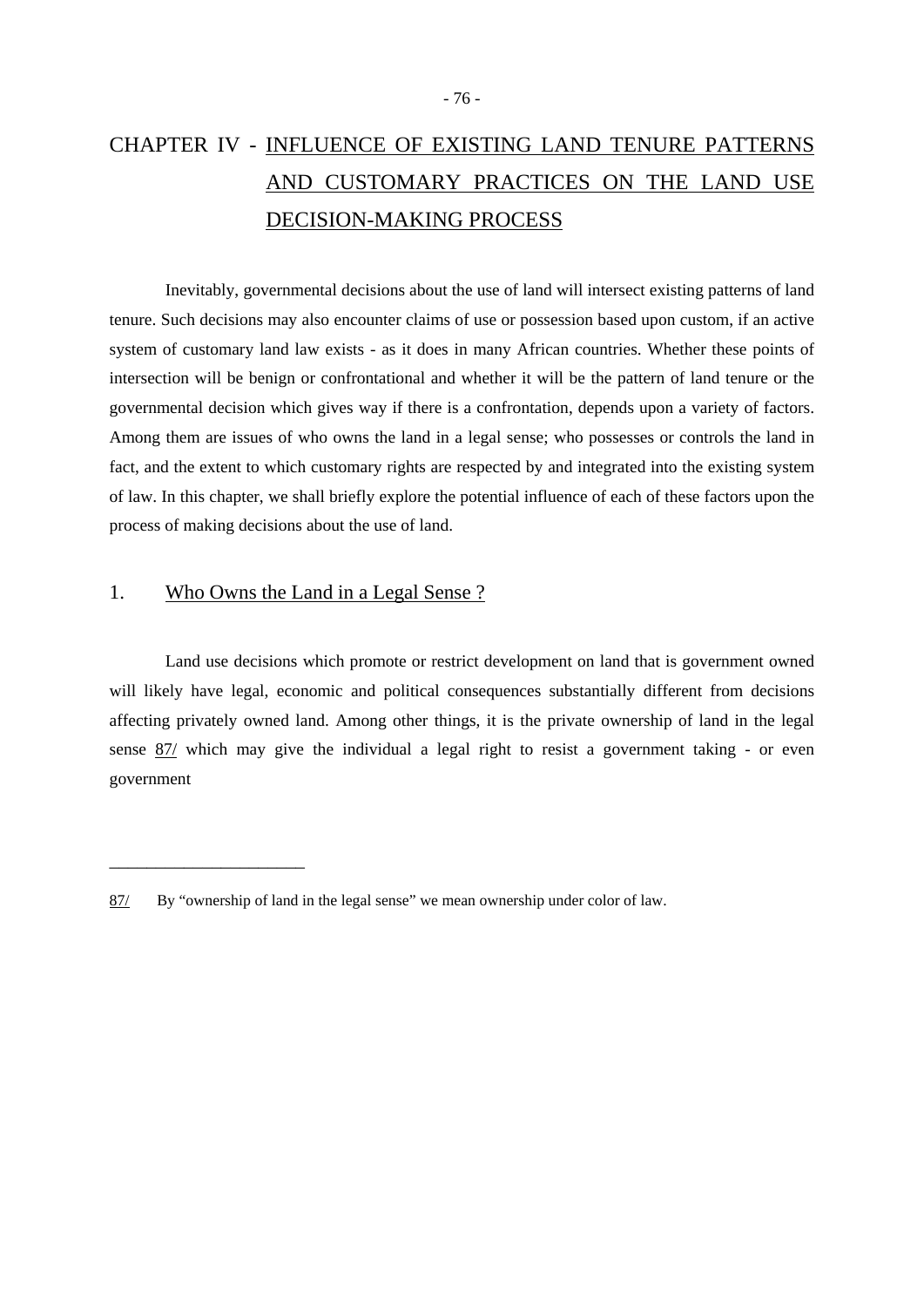regulation of the use of land 88/ unless compensation is paid by the Government for its interference with the private right of ownership. Thus, private ownership can serve as a legal impediment to government decision-making about the use of land.

For similar reasons, the private ownership of land may have economic consequences for the government decisionmaker. Quite simply, Government may not be able to afford the process of land use decision making if its decisions are challenged by private owners who demand compensation for the effects of such decisions upon their rights 89/. The result thus may be that government involvement with land use regulation becomes economically impractical, with government financially unable to implement its land use policies and objectives. On the other hand, it can also be argued that Government should not be allowed to proceed in an unrestrained fashion vis-à-vis private property and thus should have to pay when its land use decisions result in a de jure or even a de facto taking of property.

88/ The issue of when - or if - government regulation of the use of land requires compensation to the owner, is an extraordinarily complex one. In Chapter VII of this work we shall explore the issue more thoroughly. For a complete treatment of the subject, we highly recommend, Keene, "Farmland Protection: Legal and Constitutional Issues", 15 Gonzaga Law Review 621 (1980); see also: Coughlin and Keene "The Protection of Farmland: A Reference Guidebook for State and Local Governments."

\_\_\_\_\_\_\_\_\_\_\_\_\_\_\_\_\_\_\_\_\_

89/ Such a situation has in fact arisen in Samoa where government efforts to protect diminishing forests have stalled principally because any effort to establish forest reserve areas has been met with claims for compensation by persons or clans holding the pule (power) over land sought to be included within such reserves. Recent legislation drafted for the country attempts to deal with this problem by exempting government regulation (as distinguished from government taking) from the compensation provisions of the Taking of Land Act where such regulation does not entirely prohibit agriculture and related activities. See Section 55 of draft Samoa Water Resources Act, 1985.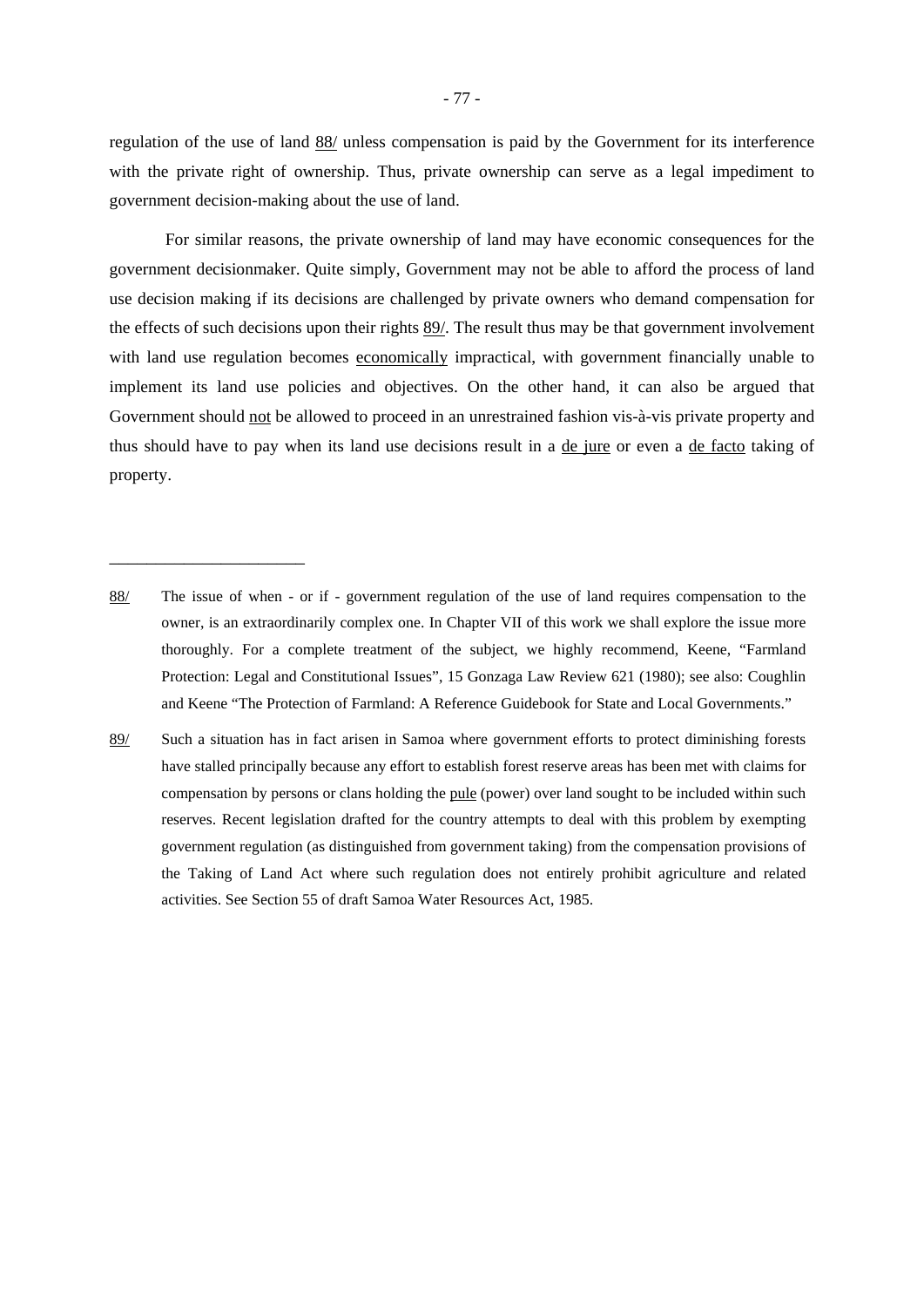In some countries, the result of these competing considerations is that a middle ground of accommodation has been reached with Government allowed (by legislation or the courts) to make land use decisions within specified limits that do not give rise to a right of compensation in private land owners 90/.

Finally, it is obvious that if extensive private landholdings are affected by Government land use decisions, there may be political consequences as well. Land is a fundamental commodity and decisions affecting its use are felt deeply by those who have an interest in it. Without detailing the variety of political consequences that could result, it is sufficient to note that strong feelings are rarely far below the surface when Government acts to exert control over land which people perceive as "theirs".

The foregoing is not to suggest, of course, that the political consequences of Government imposed changes in the use of privately held land will restrain the Government from acting. Indeed, considerable legislation attests to the fact that substantial changes may be worked in the way land is used, notwithstanding the fact that it is - or was - privately held. It may, for example, be expropriated and collectivized 91/. It may also be registered in the name of the Government and subsequently distributed for purposes the Government determines to be worthy 92/. It may be made the

<sup>90/</sup> As we shall see, such a legal balance is being approached in those jurisdictions which have had to face the issue of land use decision making which impacts privately held land. There, the courts have held, in essence, that the exercise of government regulatory power over land does not give rise to a right of compensation when such exercise merely limits - but does not destroy - the economic value of the land. See also, in 55 supra.

<sup>91/</sup> See, e.g., Section 3 (1) of Ethiopia Proclamation 31 (1975) "Providing for the Public Ownership of Rural Lands". See also Articles 3 and 7 of Togo Ordonnance 78-18, "Portant Création et Mise en Valeur des Zones d'Aménagement Agricole Planifié.

<sup>92/</sup> Section 4 of the Unregistered Land Act of Sudan (1970).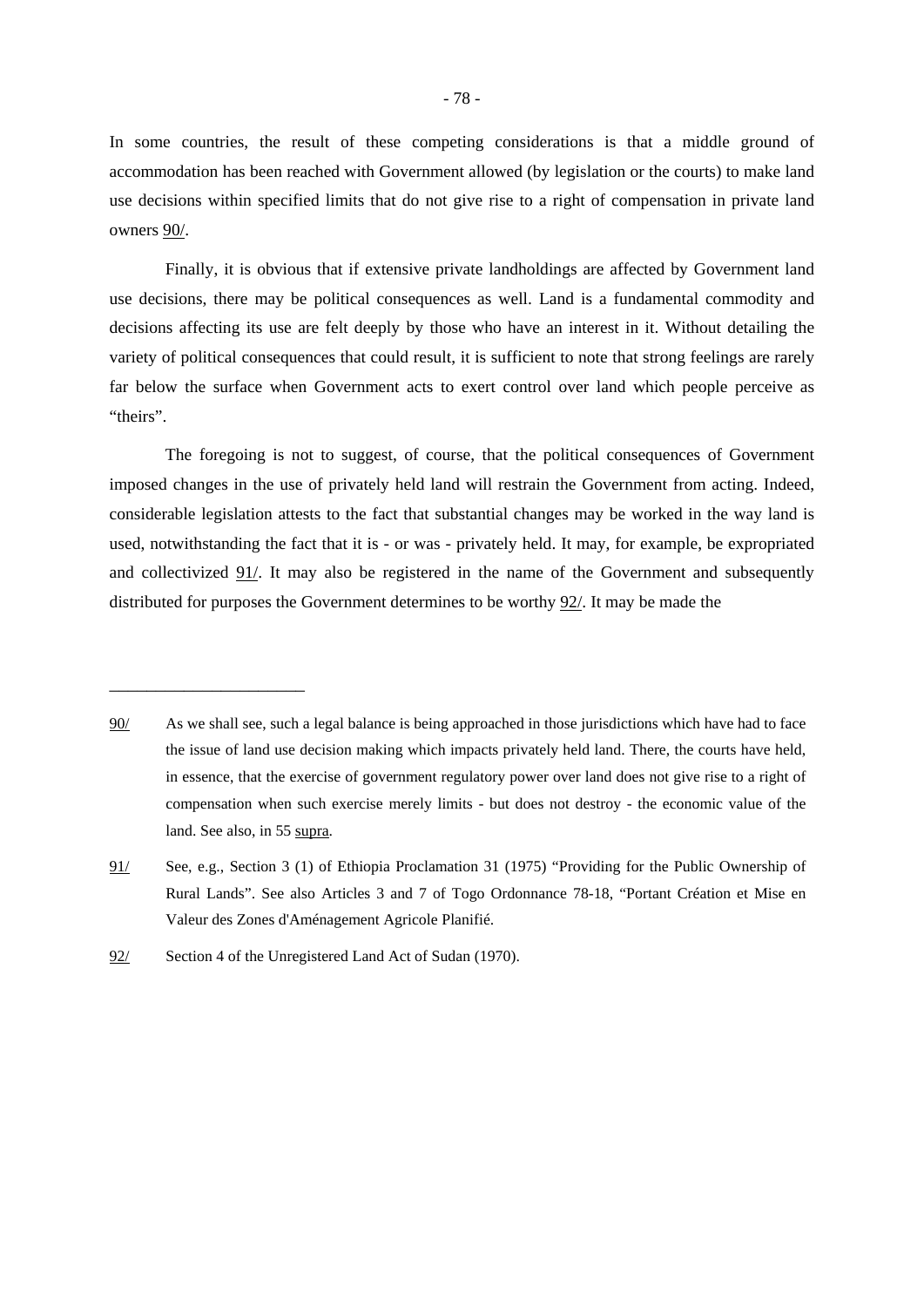subject of consolidation and redistribution 93/. It may be made the subject of a regulatory order which require specific protective measures or changes in farming procedure in order to protect the soil 94/. And, it may be made the subject of a plan intended to achieve one or more of the development policies heretofore discussed 95/. Thus, while private ownership may impose certain restraints on the land use decision-making process which would not exist if the land were government owned, even private ownership may not long-delay a government intent upon effecting changes in the way land is used.

### 2. Who Controls the Use of Land In Fact ?

\_\_\_\_\_\_\_\_\_\_\_\_\_\_\_\_\_\_\_\_\_

A question which is related to the issue of who owns the land in the legal sense is who possesses or controls the land in fact. The question is posed for the purpose of illustrating that, in connection with land use, the tenure which exists in the legal sense is not necessarily what is found in practice.

<sup>93/</sup> See Titles IV and VI of the Peruvian Land Reform Act (Act No. 17.716, 1969), Section 5 of the Cyprus Land Consolidation Law (No. 24 of 1969).

<sup>94/</sup> See Section 16 of the Botswana Agricultural Resources Conservation Act (1974).

<sup>95/</sup> The Land Development Act of Thailand, for example, authorizes:

 <sup>&</sup>quot;planning for the utilization of land, the development of land and the specifying of areas for land utilization for submission to the Council of Ministers for approval in order that the state agency concerned may carry out." Section 5 (1).

See also Section 7 (f) of the proposed National Water Resources Law of Somalia and Chapters VI and VII of the proposed Waters Enactment of Malaysia which establish statutory authority for the preparation of water resources development plans that include detailed land use controls intended to protect watercourses and watersheds.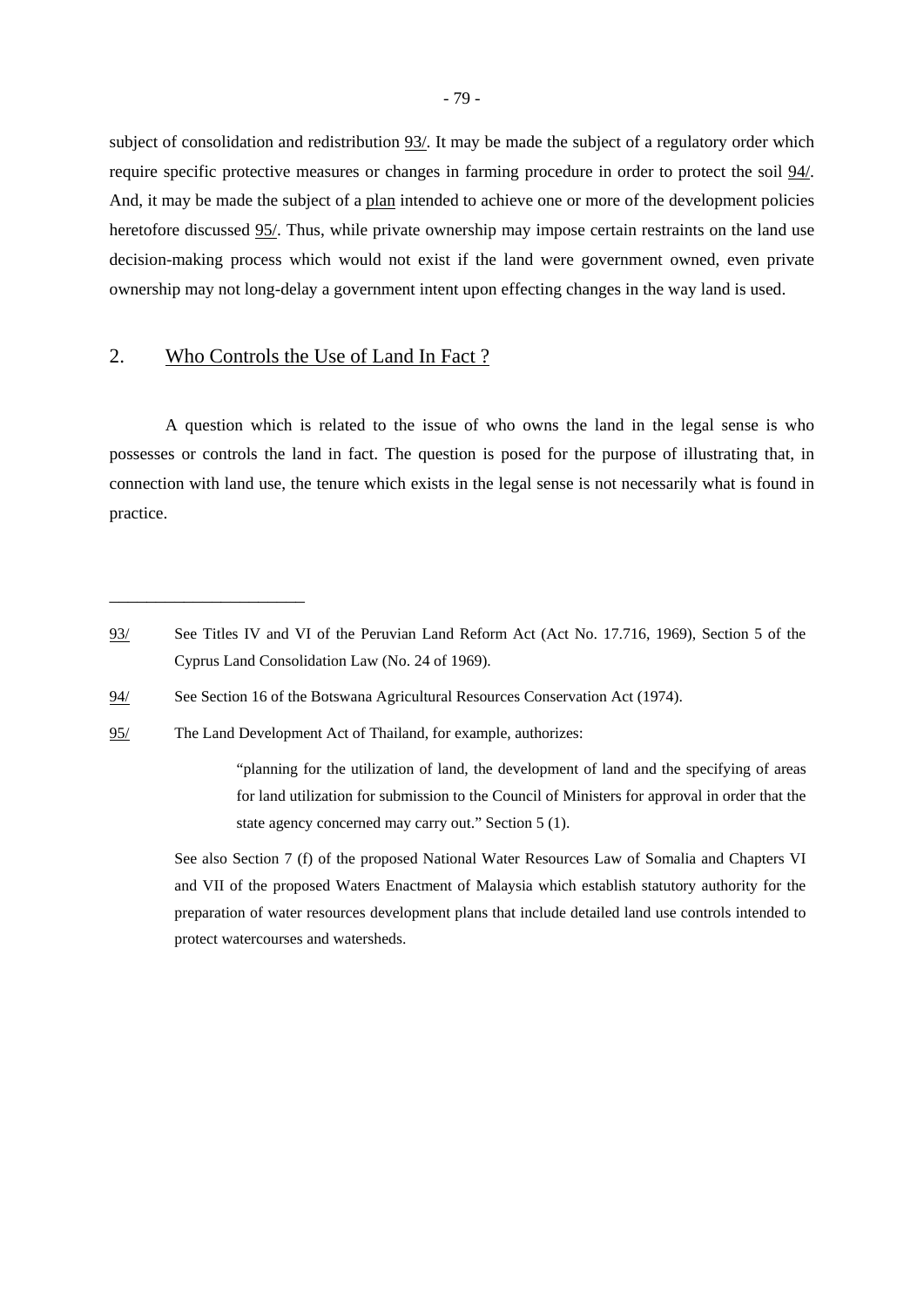For example, it may be provided by statute that the owner of land is the government. In practice, however, the land may be used according to custom by others who develop an economic - or even emotional - attachment to it. A good example is found in the Sudan. There, under the terms of the Unregistered Lands Act, the Government is the legal owner of the vast majority of the country's rural, arable land 96/. In fact, however, the Government exerts actual control over a very much smaller proportion of farmable land. The remainder is in fact used by a multitude of private persons who either exert continuous control or who are nomadic and make only seasonal use. In either case, the use is likely to be in accordance with unwritten, customary practice 97/, and not under some statutory authorization.

96/ The Unregistered Lands Act (Act No. 23 of 1970) is the successor to the Land Settlement and Registration Act of 1925. The latter had provided for the registration of land in the name of particular individuals as well as the preservation and recording of servitudes and other rights, including customary rights. In practice, however, very little land and few rights were registered under the 1925 law; partly perhaps because the registration procedure was cumbersome, partly because communications were not good and partly perhaps because many of those the law was intended to benefit were illiterate and could not understand the provisions drafted for their protection. Whatever the reasons, the 1925 law did relatively little to provide certainty of tenure. The 1970 legislation then adopted a radical solution to the problem by declaring that all unregistered land (more than 90 percent of the Sudan, in fact) would henceforth be, "the property of the Government and shall be deemed to have been registered as such, as if the provisions of the Land Settlement and Registration Act have been duly complied with". Section 4.

\_\_\_\_\_\_\_\_\_\_\_\_\_\_\_\_\_\_\_\_\_

97/ Customary practices in the Sudan range from the right of occupation and cultivation known as the right of amara to the use of newly formed lands in the Nile river (Hag Elgusad) to Hag Elseluka, the continued use of land theretofore cultivated, to the right to cultivate trees and take their produce even if they are located on land registered in the name of another (Hag Seluku). Finally, Hag Elharam prohibits the demarcation by government officers of lands immediately surrounding a village (a haram) and thus prohibits the allotment of such lands to new investors.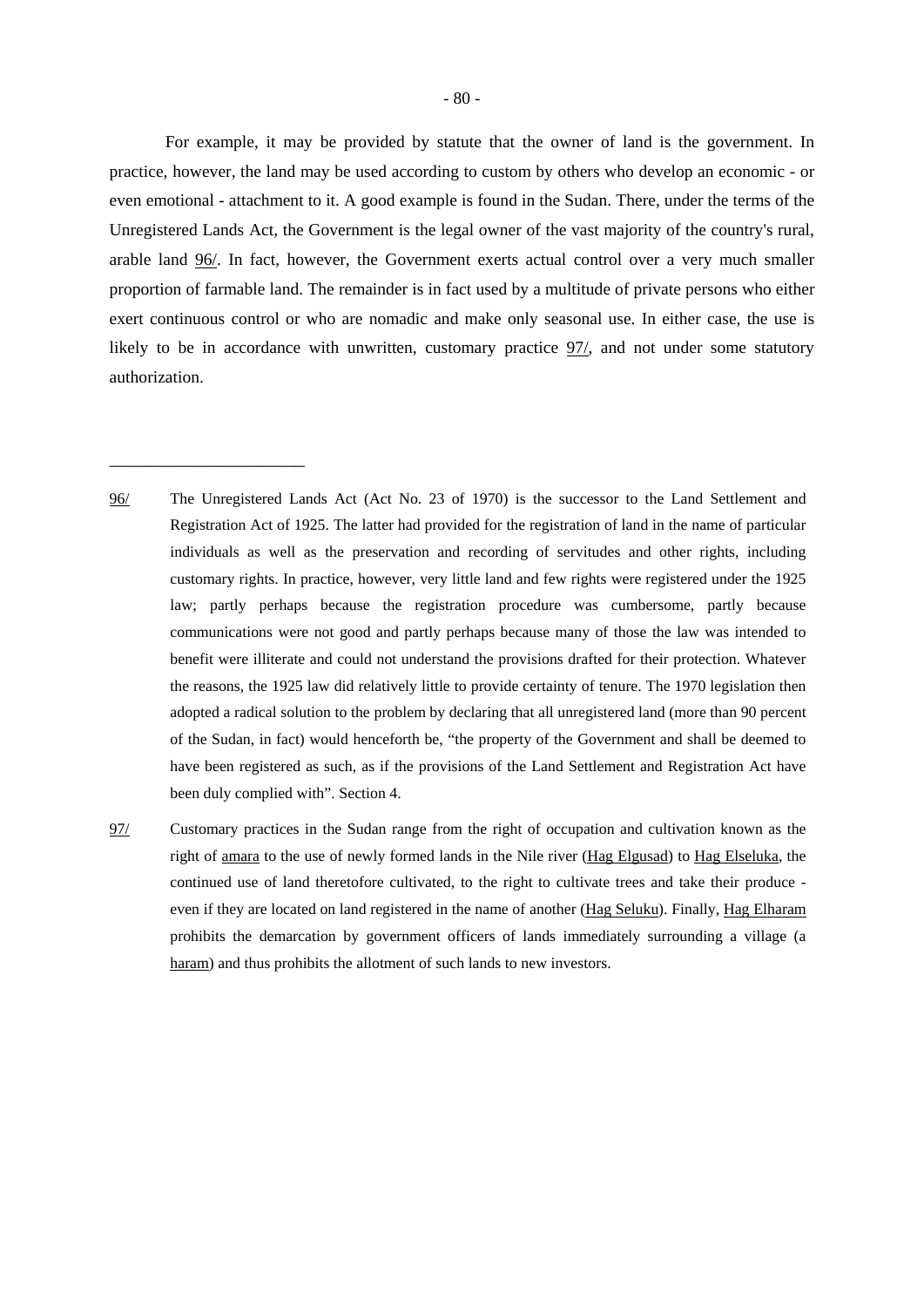Investigation may also reveal that land use among private persons is far different in practice that it is on paper. Nominally, ownership may be spread among relatively few people who are, in fact, absentee owners. In practice, the land may be occupied and farmed by numerous people who are tenants of the legal owner 98/. Thus, a land use decision intended to bring about changes in farming practices by land owners may be misdirected if, in fact, lands are farmed by tenants. Similarly, a decision which affects the terms of ownership may produce an unintended economic and social impact upon tenants. Increasing the land taxes paid by owners, for instance, might raise revenues. It might also, however, result in rent increases and eventual impoverishment or displacement of tenants, thus creating a need for government support of such people. Finally, a land use decision intended to stimulate capital investment on farms may fail if the farms are occupied in fact by tenants who have no interest in the land they cultivate or are owned by absentees to whom capital investment is merely an impediment to a maximized rate of rent.

In short, it is not enough to identify legal ownership. Indeed, by itself, evidence of statutory ownership may yield a misleading impression of the actual state of agrarian production. It may also mask the need for tenurial reforms that are essential before certain land development policies can be carried forward.

<sup>98/</sup> The abundance of "land to the tiller" legislation plainly suggests that the situation of asbtenteeism is a relatively frequent occurence. See, e.g. Sections 1 and 2 of Algerian Ordinance No. 71-73 on the Agrarian Revolution (1971); Article 1 of Peruvian Act No. 17.716: The Land Reform Act (1969); Section 10 of Indonesian Act No. 5 Concerning Basic Regulations on Agrarian Principles (1960); and Ethopian Proclamation No. 31 of 1975 to Provide for the Public Ownership of Rural Lands.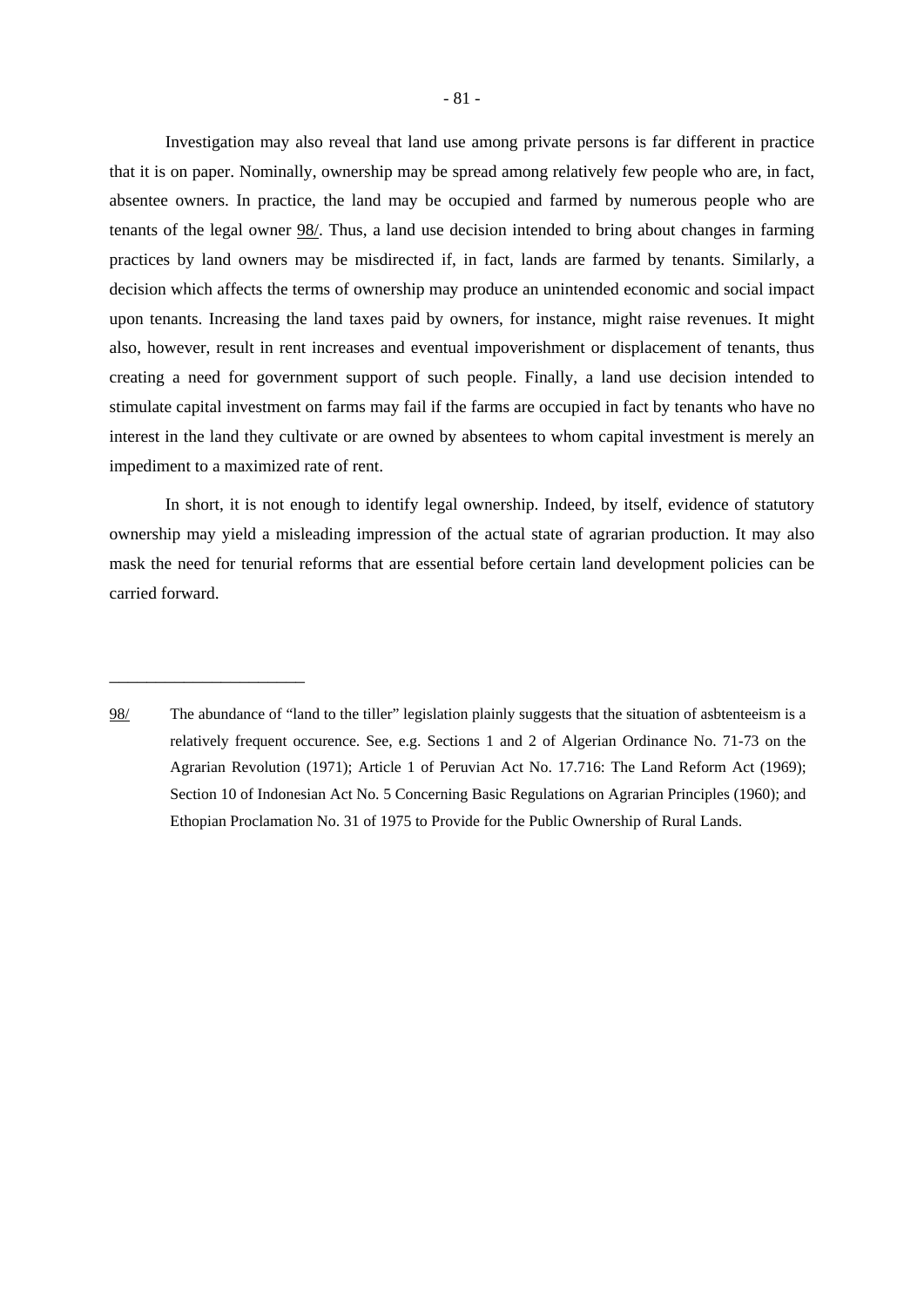#### 3. How are customary rights integrated into the existing statutory law?

A different set of restraints may be imposed upon the land use decision-making process by another type of tenure found in some developing countries. In Africa, particularly, there are many countries which have customary systems of land tenure. Among them are Cameroon, Ghana, Nigeria, Tanzania, Botswana, Zambia, Ivory Coast, Benin, Congo, Niger, Burkina Faso, the Central African Republic, Kenya, Uganda, Sudan and Lesotho 99/. Nor is the amount of land under such tenure insignificant. In Zambia, for example, the area over which customary land law has operated, is approximatly 94 percent of the total country 100/. In Cameroon, it has been as high as 99 percent 101/. Thus, it is imperative to evaluate the customary tenure system as well as the customary land laws which provide the framework for the system's operation.

While the specifics of customary tenure will of course vary from case to case, there are certain distinct features which generally tend to distinguish customary tenure from western systems of tenure. Inter alia, the customary system is founded upon the principle of the "community interest" rather than an advantage to a particular individual. The determination of where the community interest lies, moreover, is frequently a prerogative of the traditional chief who, in reaching such a determination, applies applicable customary law. That law, while well understood by members of the social group, is usually unwritten.

Because it is unwritten and sometimes informally applied (at least by western-influenced standards) customary law - and thus the framework of the customary system - could be forgotten or ignored when land use decisions are reached. It is this possibility of slighting the customary system that could produce a confrontational result when governmental land use decisions and

<sup>99/</sup> See Mifsud, "Customary Land Law in Africa", FAO, 1967, p. 9.

<sup>100/</sup> Ibid, p. 8.

<sup>101/</sup> Ibid., pp. 5, 6.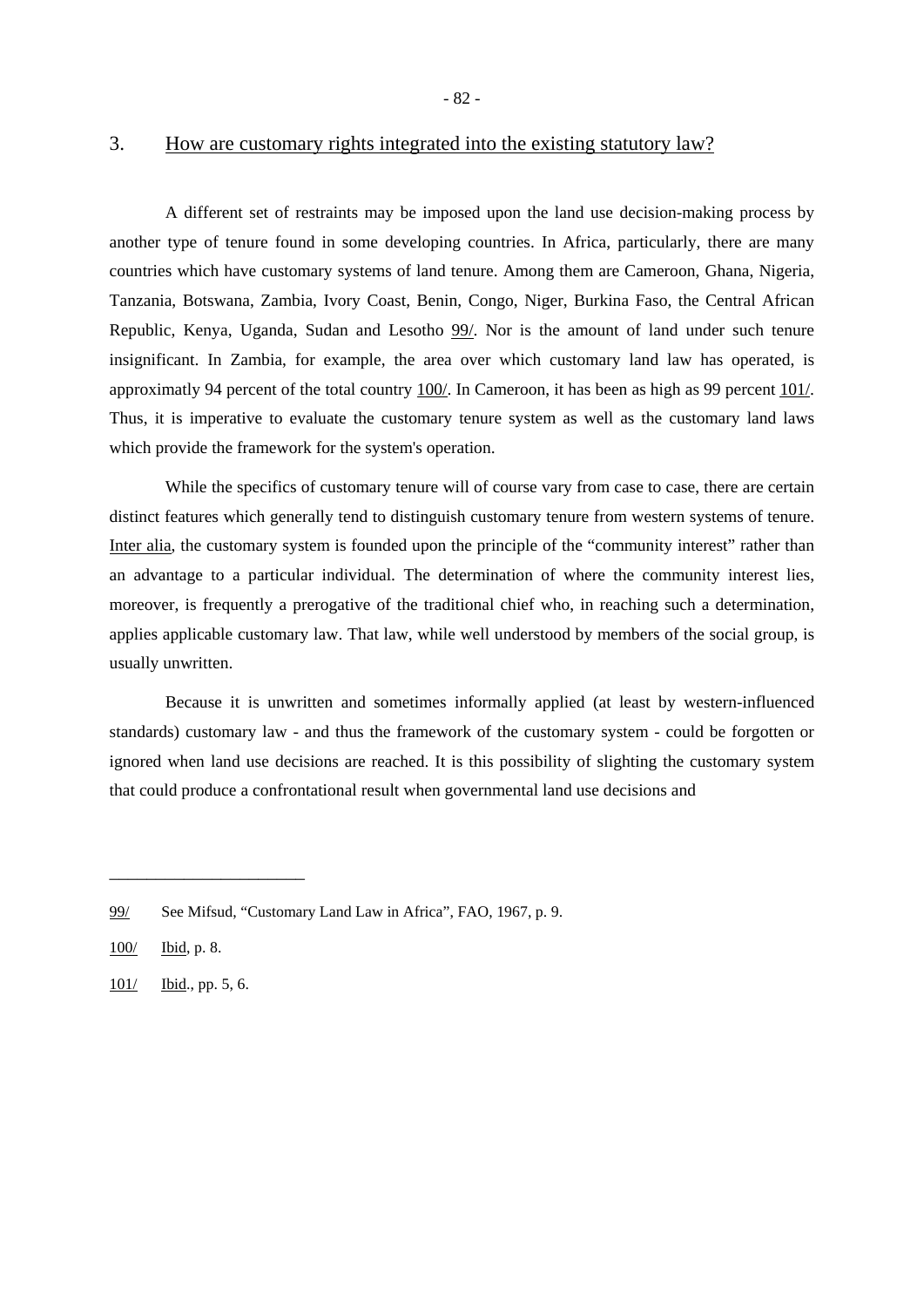customary land tenure systems intersect. For the fact is that despite its unwritten, informal and sometimes vague character, the customary land tenure system has provided one of the principal institutional frameworks for the rapid social changes that have occurred throughout Africa in the second half of this century 102/. The customary system has tended to suppress the phenomenon of absentee landlordism and land speculation and has prevented land grabbing on a large scale. It has also tended to consolidate the adhesion of the social group which - in recent times especially - has been threatened by a variety of natural and man-made forces. Thus, simply imposing a more formalized process of land use decisions-making through new legislation, without giving regard to existing systems of tenure and their customary law underpinnings, could well result in the destruction of one of the main supports of social stability in the rural sector.

One way some developing countries have sought to minimize the risk of destroying of the customary tenure system is to formalize the system through legislation. In Botswana, for example, Parliament has passed the Tribal Land Act (Cap. 32:02 of 1970) which establishes tribal land boards and gives them the powers vested in a tribal chief under customary law with regard to the granting, variation and determination of customary forms of tenure of land 103/. Those powers include granting rights to the use of tribal land, cancelling rights to use such land and the resolution of appeals from decisions by any lesser authority concerning the granting or cancellation of rights to use tribal land 104/. In addition, the Act requires each land board to determine the boundaries of the grazing lands within the tribal areas under its jurisdiction and insulates such areas from encroachment by limiting the granting of rights of use for horticultural purposes 105/. Insofar as the granting of rights of use is concerned, the land boards are also empowered

<sup>102/</sup> See Mifsud, "Customary Land Law in Africa", FAO, 1967, p. 2.

<sup>103/</sup> Tribal Land Act, Secs. 3, 12 and 13.

<sup>104/</sup> Ibid., Sec. 13.

<sup>105/</sup> Ibid., Sec. 17.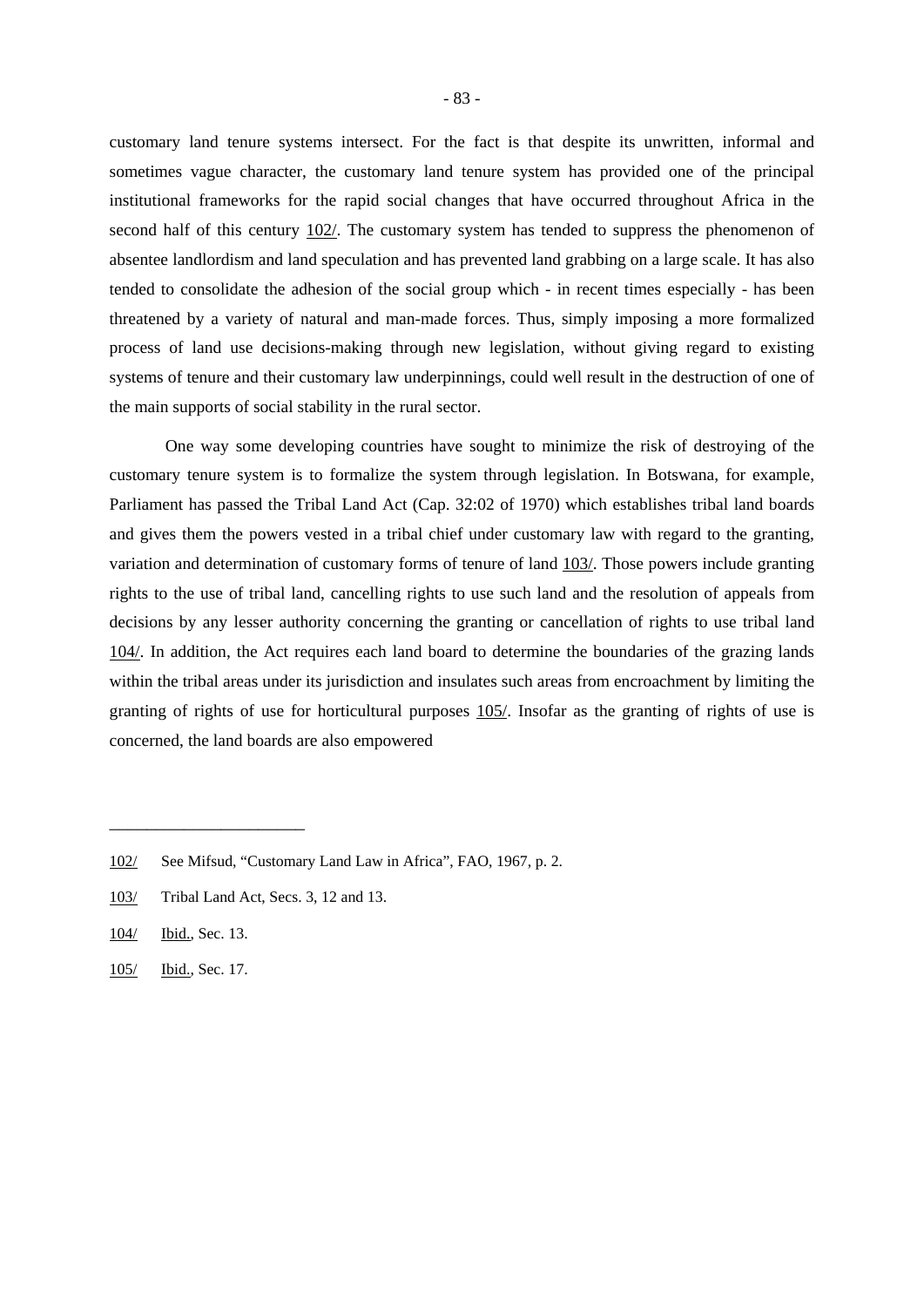to issue short-term leases of small parcels (not exceeding 5 acres in size) and may issue longer term leases only subject to approval by higher authority 106/. Further, the law makes it clear that it is tribesmen who are the intended beneficiaries by providing that no land may be granted or leased except to a tribesman without the express prior consent of the Minister 107/. Finally, the Act provides for the granting of tribal land to the State where the public interest so requires, but confirms that where such land is subject to customary rights of tenure, the occupier of such land shall be granted a right of use to other land of equivalent value 108/. Moreover, any such person must be compensated for the value of any standing crops or improvements made to the land taken over by the State 109/.

Legislation of the type exemplified by the Botswana law thus seeks to avoid a confrontation between holders of land under customary tenure and the land use development process by: 1) giving customary rights a statutory basis as substantial as that enjoyed by the proponents of non-tribal development; 2) giving tribesmen a preference in the leasing and granting of tribal lands; and 3) providing compensation in money or in kind to those whose customary rights are taken by the State.

With the Botswana example in mind, we believe it is useful to investigate the extent to which the existing legal system provides the opportunity to "legitimize" customary rights. Does the existing system, for example, provide an adjudication procedure which enables an applicant in possession of a customary right to confirm or "quiet" his right against other claimants, actual or potential? 110/. Does it provide for the registration

<sup>106/</sup> Tribal Land Act, Secs. 3, 12 and 13, Secs. 23 and 24.

<sup>107/</sup> Ibid., Sec. 31.

<sup>108/</sup> Botswana Tribal Land Act, Sec. 33.

<sup>109/</sup> Ibid.

<sup>110/</sup> See, for instance, the Kenya Lands Adjudication Ordinance, 1959; the Uganda Crown Lands Rules, 1958 and Sections 15 and 19 of the Sudan Land Settlement and Registration Ordinance, 1925, which provided for a quasi-judicial settlement process involving a "settlement officer" who established the existence of a customary right in accordance with procedures applicable to the hearing of civil suits. Such establishment in fact, involved the setting aside of certain land as "haram" (see fn. 97 supra.).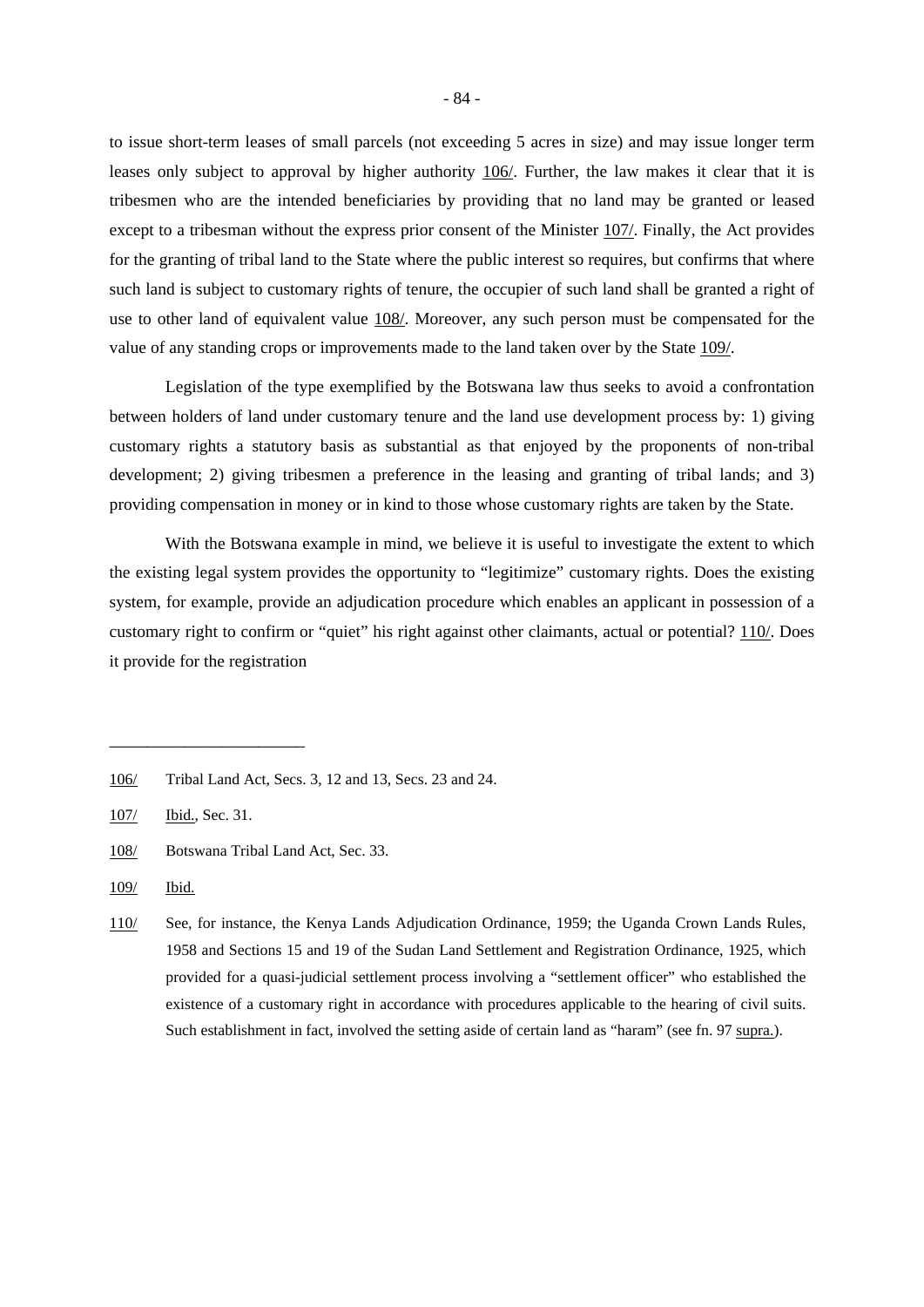(or immatriculation in the French legislation) of title? 111/. Generally speaking, registration follows an adjudication that a person may be recognized as the owner of land by native custom 112/, and is thus, in effect, the conclusion, of the process of adjudication.

Legislative efforts to avoid destruction of an existing system of customary tenure may take other forms as well. Rather than adjudicating rights, the law may make provision for the grant of a title to land which is expressly based upon the fact of actual possession 113/. This de jure recognition of de facto possession differs from registration in that registration accords few, if any, presumptive rights to the occupier who still must "prove" his right in an adjudicating proceeding.

A related form of legislation is that known colloquially as "Land to the Tiller". Essentially this type of legislation arises out of landlord-tenant relationships which are distinguished by the tenant's obligation to perform agricultural work on the landlord's fields. As Mifsud notes, such relationships were sometimes connected with a political

<sup>111/</sup> In the case of registration, the purpose is not simply to register - which is an essentially administrative act - but rather, to provide security to the holder of title and to facilitate dealings in the land. The effect, in sum, is far reaching and takes the land out of the sphere of customary law altogether, insofar as tenure is concerned. See Mifsud, "Customary Land Law in Africa", p. 31.

<sup>112/</sup> See, e.g., Sections 11 and 17 of the Crown Lands Rules, 1958; Section 11, Native Reserves and Native Trust Land (Adjudication and Titles) Ordinance of Zambia.

<sup>113/</sup> Loi No. 59-131, 10.10 (1959) of Tunisia, for example, provides that every cultivator peacefully occupying land in good faith for a period of 5 years prior to enactment of the law - but without title of ownership - could obtain a "Certificate of Possession". The Certificate is personal to the holder and may not be transferred. It does, however, enable the holder to obtain credit by pledging the property as security. See Mifsud, "Customary Land Law in Africa", p.35.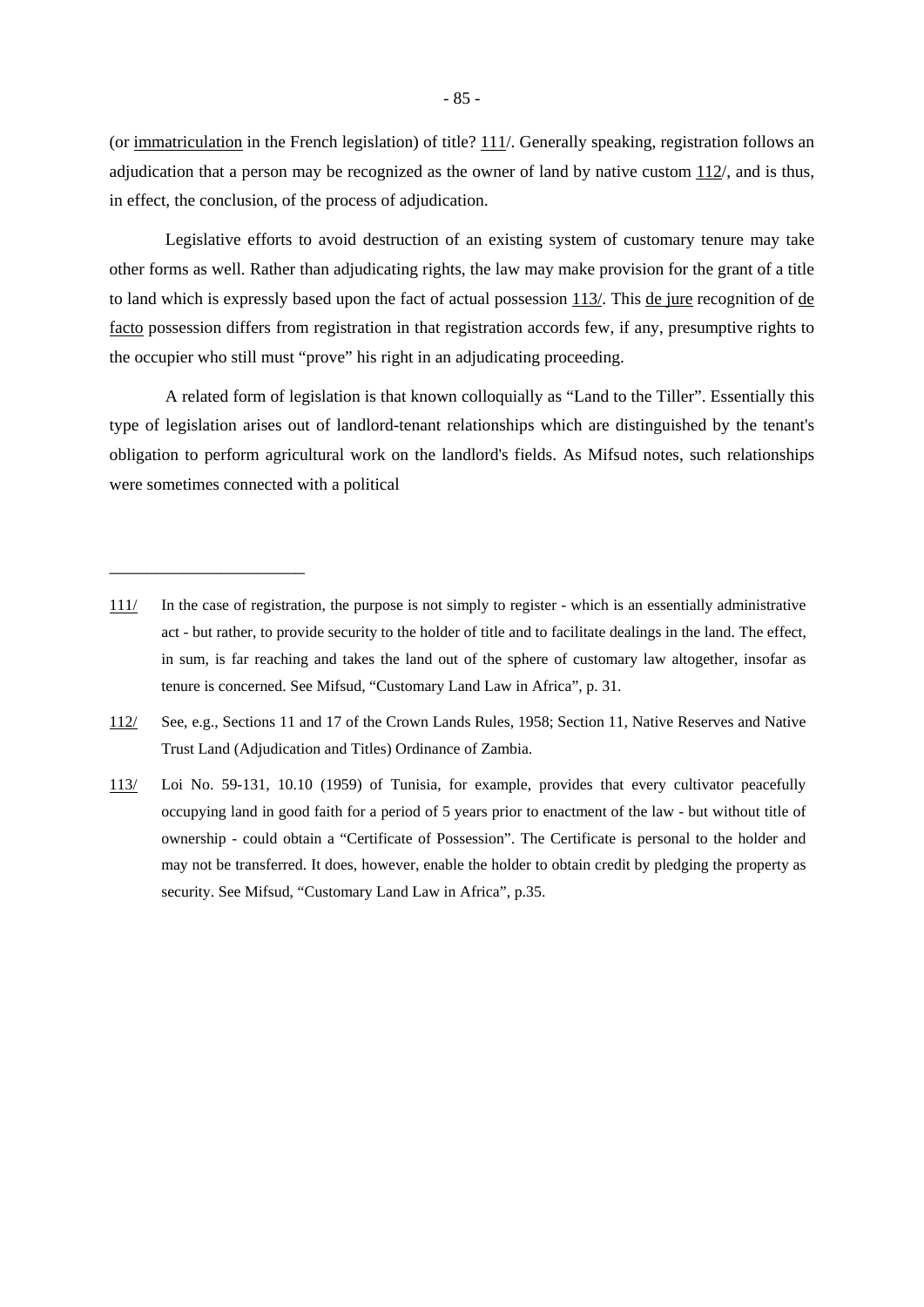organization of society based on a hierarchy of chiefs and the existence of a caste which was socially and economically ascendant 114/. Land to the Tiller laws thus do tend to respect customary practices in the sense that they grant title to those occupying land as a result of the customary system. On the other hand, they obviously are contrary to such practices in the sense that they transfer title from those who held it under the customary system to those who did not. The important consideration here, though, is that such laws frequently derive from a customary system.

This work is not intended as an exhaustive treatise on the subject of customary land laws. Others have dealt with the subject and should be consulted for a detailed comparison and analysis of customary practices inter se. The point to be made here, however - and one that we hope this brief discussion has served to emphasize - is that customary practice is an important issue to consider when evaluating the land use decision making process. Depending upon the country or region, it may be factor at least as significant as existing land development legislation. Indeed, where distances are great, infrastructure is poor and enforcement weak, customary practice may be of much greater significance than laws found in a seldom consulted code book in the capital city.

114/ Customary Land Law in Africa, p. 38.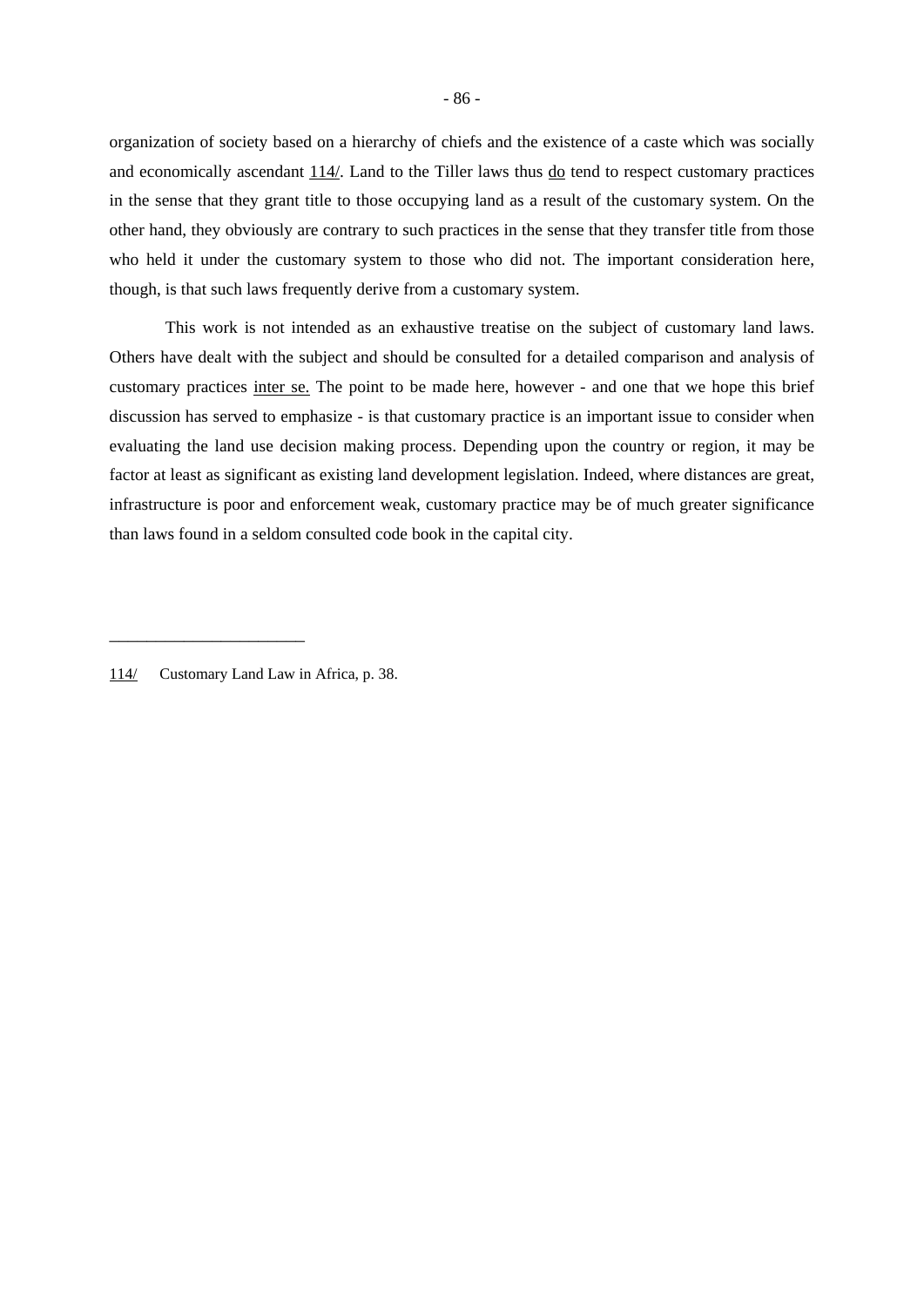## CHAPTER V - LAND USE PLANS: WHAT DO THEY DO AND HOW ARE THEY MADE?

In this chapter, we shift our focus a little. Heretofore, we have stressed the importance of acquiring an understanding of 1) government policies and priorities concerning land; 2) existing land use decision-making mechanisms; and 3) existing land tenure patterns and customary practices. Investigation of these basic subjects is necessary, we believe to provide the factual foundation which must exist befor work can begin on improvements to the procedure and substance of the land use decision-making process. Once a review of the existing land use situation has occurred, the legislative drafter should be ready to begin the job of creating a decision-making structure which alters the status quo to produce more rational determinations of how to use land. It is to that subject which we now turn, beginning with an analysis of the land use plan.

Almost inevitably, the effort to rationalize land use decision-making will become involved with the development of land use plans. Because the technical officials of many developing countries are familiar with 3 or 5 or 10 year economic development (and other) plans, counterpart personnel will have an awareness of - if not a predilection for - the concept of master planning. Moreover, a land use plan can serve as the engine which reforms and revitalizes and thus improves the process of land use decision-making process. Until recently, however, learning about land use plans was a bit like trying to understand the facts of life for the first time - a lot of people talked about it, but almost nobody told you how to do it. Fortunately, this situation has been largely rectified. In the last four years, at least three major efforts have been made to provide instruction in "how to do it". One of these, entitled Guidelines for Land Use Planning, is a 1985 FAO publication that concisely takes the reader through a step-by-step discussion of the preparation of a plan. The second work entitled An Introduction to Development Planning in the Third World 115/ is a study of the philosophy and methodology of land use planning in developing countries. While not a

<sup>115/</sup> By Diana Conyers and Peter Hills, John Wiley and Sons, 1984.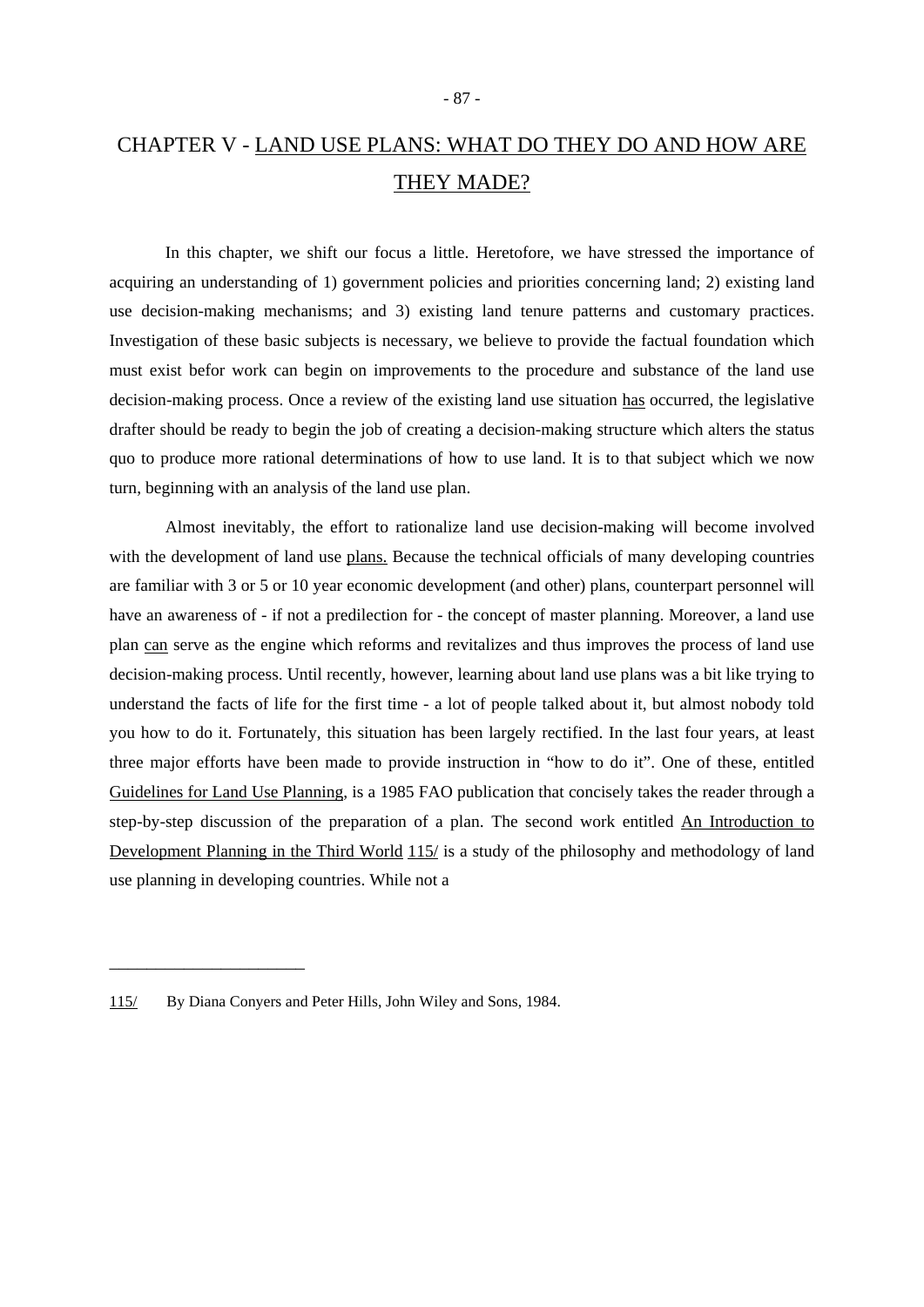step-by-step approach like the FAO work, it nonetheless makes a readable presentation of the techniques of data collection and analysis which are normally used by experienced planners in preparing a land use plan. Finally, the work On Rational Grounds (Systems Analysis in Catchment Land Use Planning) 116/ presents a more technical discussion of the development of a land use plan in practice. Less a theoretical work than the other two publications, it discusses land use planning in the context of an actual plan of development in Western Australia.

Apart from the general background knowledge which the above works can provide, we believe it also important for the person drafting land use legislation to have more specific knowledge of several factors involved in the construction of a land use plan. Such knowledge is important, we believe, because it pertains to matters which are likely to be dealt with directly by statute. While these matters are covered to some degree by the above-cited works, they tend to submerge issues which have relevance to the lawyer since they are not drafted from the legal perspective. Because a clear understanding of these subjects is important to the subject of legal drafting, we have elected to present them in some detail in the pages which follow.

#### 1. Scale of the Plan

\_\_\_\_\_\_\_\_\_\_\_\_\_\_\_\_\_\_\_\_\_

Our discussions with planners and other technical people involved in the rural land development process have continually served to emphasize one critical point about land use plans: there are many kinds of plans and the

<sup>116/</sup> By David Bennett and Jonh F. Thomas, of the CSIRO Division of Land Resources Management, Perth Western Australia, published by Elsevier Scientific Publishing Company, 1982.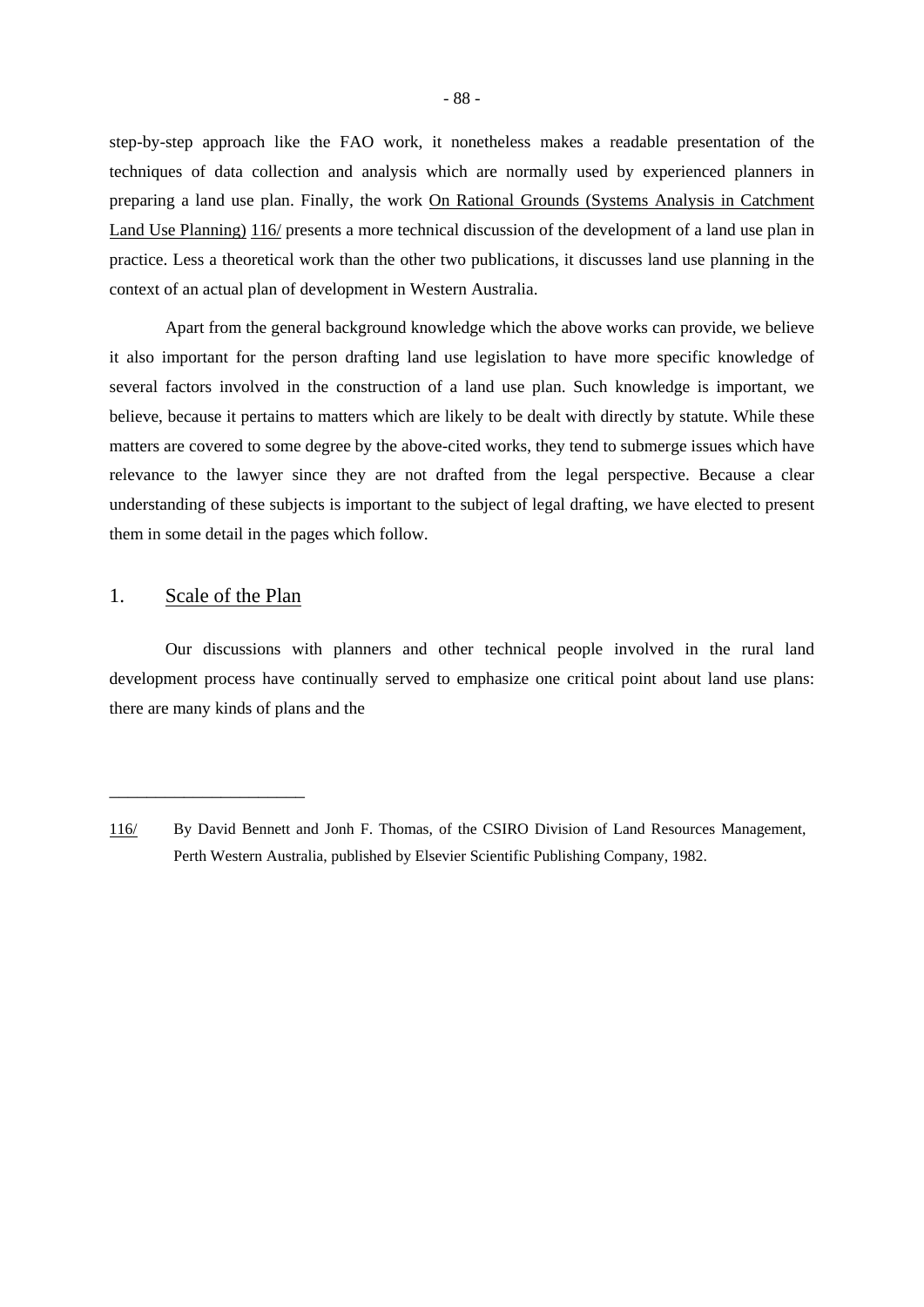purpose of any particular plan is largely determined by its scale. Thus, for example, there are regional land use development plans (sometimes called "global plans") whose purpose is usually identification: what areas are suitable for certain crops and what areas need to be protected from overgrazing or shifting cultivation. Typically such plans are prepared at a scale of 1,000,000:1 and can be developed through use of remote sensing technology (frequently LANDSAT photographs are used) with some on-the-ground verification of satellite imaging.

In the medium range are "site identification" plans developed at a scale of 50,000:1, which are typically specific to an area and specific to a form of development. Thus, such medium range plans could be used to determine what parcels of land within a larger area should be drained to permit economical cultivation or what lands are suitable for development as cattle range. Normally such medium scale plans make greater use of on-the-ground surveys than remote sensing materials, although the latter may be helpful to narrow the spectrum of land under consideration.

Third, at the smallest end of the scale are the "detailed plans" which are typically developed at a scale of 10,000:1. Such plans are usually considered to be operational plans and will indicate where construction is to take place, where ploughing should occur, where pipes should be laid and fences erected, and so forth. Such plans are normally developed by on-the-ground survey work exclusively.

The second truism of importance for the lawyer or planner on the subject of scale is that time and expense are usually inversely proportional to the scale of the plan under consideration. Thus, for example, it will take relatively longer and be more expensive to produce a medium range "site identification" plan than a global (regional) land use plan. In part this is because of the nature of the work involved: the larger scale relies more heavily upon extant data produced by machinery whose capital costs have been fronted by someone else, whereas the smaller scale plan is much more labor intensive and frequently is based upon data which must be generated for the first time as part of the planning process.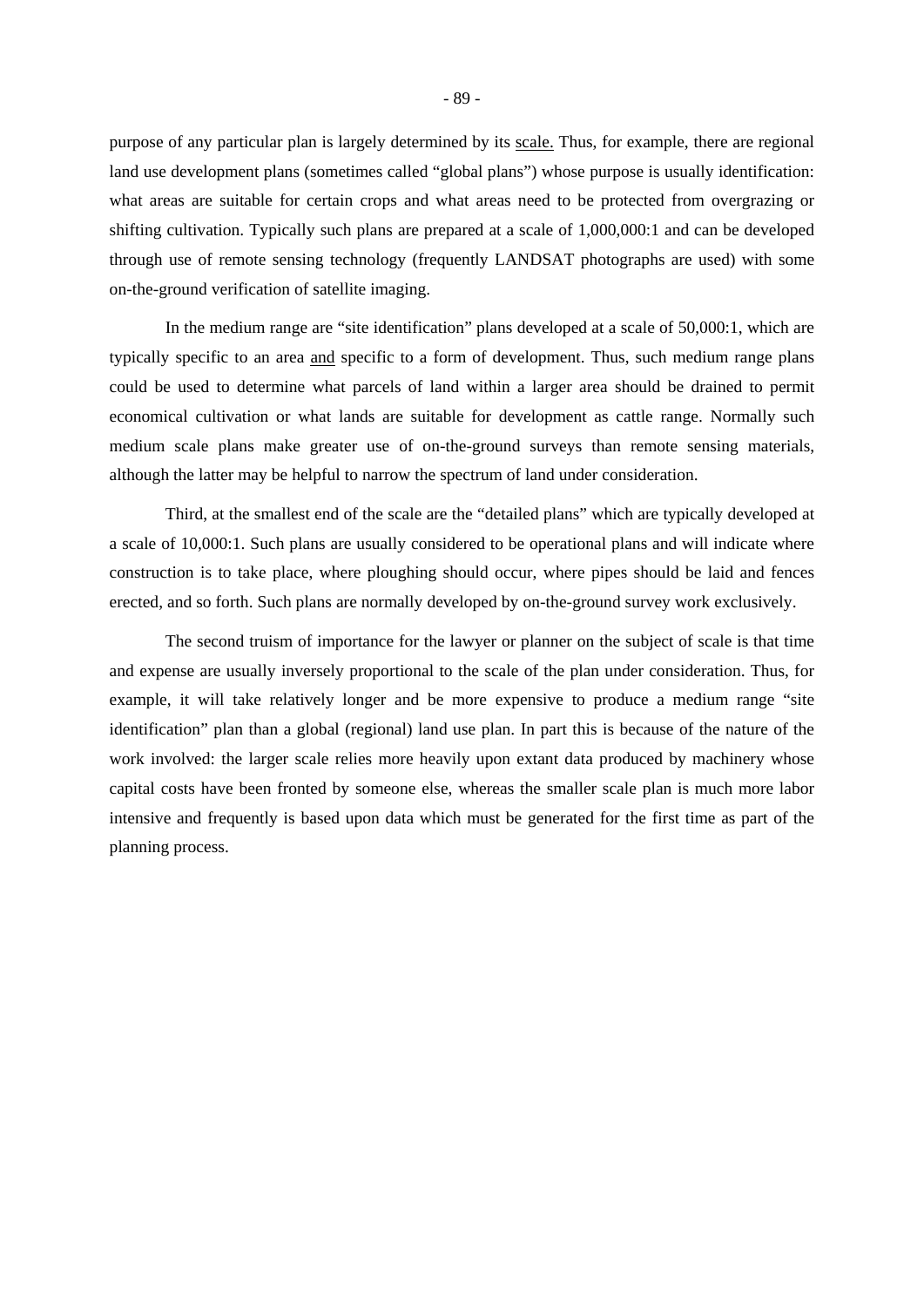An additional reality which must be confronted is that plans of different scale are usually not interchangeable. Thus, for example, neither a global plan nor a site identification plan will provide the kind of detail necessary for on-the-ground implementation of a project. Similarly, an operational plan would be of little use in identifying areas to be protected from overgrazing or suitable for certain crops. A medium-scale site identification plan might contribute to such a large scale evaluation but, practically, speaking, the cost in terms of both money and time to piece together a global plan from several smaller-scale site plans would be prohibitive.

The lack of interchangeability among plans leads to the final truism relevant to the subject of scale: the utility of the planning process will be increased if plans of different scale are linked to provide a continuum from the regional (or national) determination of objectives, through the identification of suitable sites to carry out such objectives, to the detailed planning of projects necessary for actual implementation. Thus, the development of land use plans, itself begins to resemble a process which can be represented thusly:

#### **SCALE**

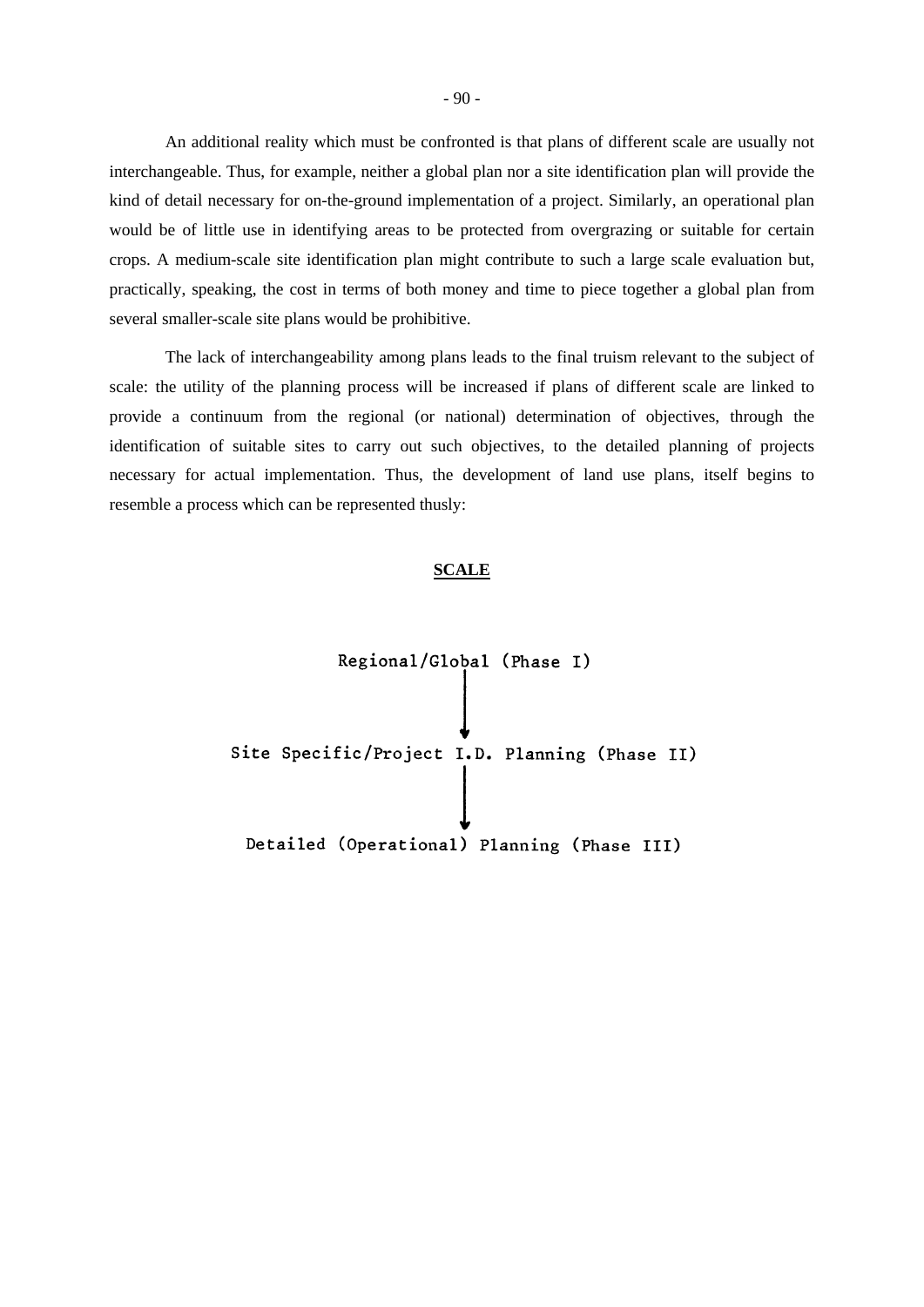Unfortunately, this picture is oversimplified since it fails to include one kink which has worked itself into the development of medium range (site specific) plans. Once regional planning has occured and areas suitable for different kinds of development (or protection) have been selected, planners have frequently found themselves facing a choice regarding the preparation medium scale plans: should those plans focus on a particular geographic area or should they instead focus on a particular sector of development such as irrigation or range or rainfed agriculture.

From a systems approach, it probably makes more sense to plan on an area-wide basis. Developments, after all, do not exist in isolation; rather, they interact. The development of rainfed agriculture, for instance, may adversely impact grazing and, at the same time, create a need for improved infrastructure to move the crop to market. The development of irrigation facilities would probably generate the same - or similar - issues. A medium scale plan utilizing an "area" approach would be more likely to use a systems approach and thus examine these related factors. So why then do planners hesitate before choosing such an approach to medium scale planning?. The answer appears to be that financing agencies - particularly the banks - prefer sectoral rather than area development. Thus, they are more likely to finance the planning (and development) of the irrigation or rainfed sectors rather than integrated development in a particular sub-regional area. Why this is so is unclear. For the lawyer and the planner, however, it is a fact of life which must be taken into account when considering the development of land use plans. When it is considered thusly, the tension between medium range areal planning on the one hand and medium range sectoral planning on the other, results in a diagram of the plan process that looks something like the following: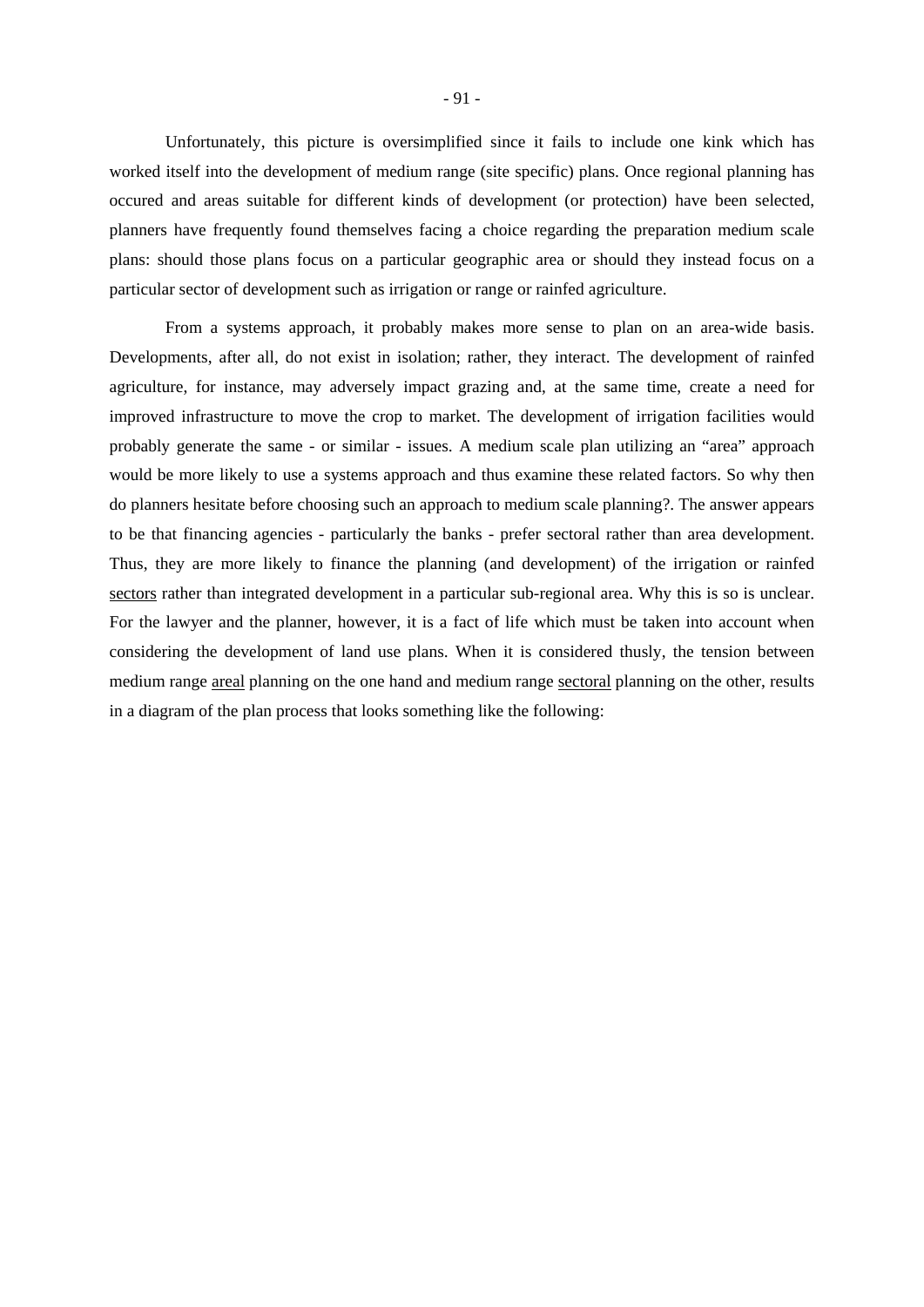#### **SCALE**



So what do all of these various truisms and choices related to scale mean to the drafting or implementation of legislation? First, they suggest that legislation should be clear in its purpose regarding the preparation of a land use plan. If the intent of the legislation is simply to guide the government in making choices generally about what lands to develop, what lands to protect and which crops to promote, a global plan may be enough. If, on the other hand the intention is to draft legislation which will authorize and direct the preparation of a plan that shows specifically what acreage should be developed and with what specific kinds of development projects (irrigated agriculture, rainfed, maize, cotton, etc.) then a global plan will probably not be enough. Instead a more detailed sitespecific plan will be required, and the legislation should so provide.

Second, the factors discussed above make it apparent that different types of plans cannot be lumped together under the same methodology and provided with the same time frame for completion. Site specific plans take longer and are produced in a far different way than global plans. Operational plans, in turn, are drastically different from medium scale plans. Moreover, the different focus of each type of plan suggests that each may logically be prepared at a different level. Global/national plans, if national in both scope and objective, would appear to be suitable for preparation at the national level. Global/regional plans or site specific plans, on the other hand, could be more profitably prepared at the sub-national level or with considerable sub-national input, if the national government insists on keeping its hand in.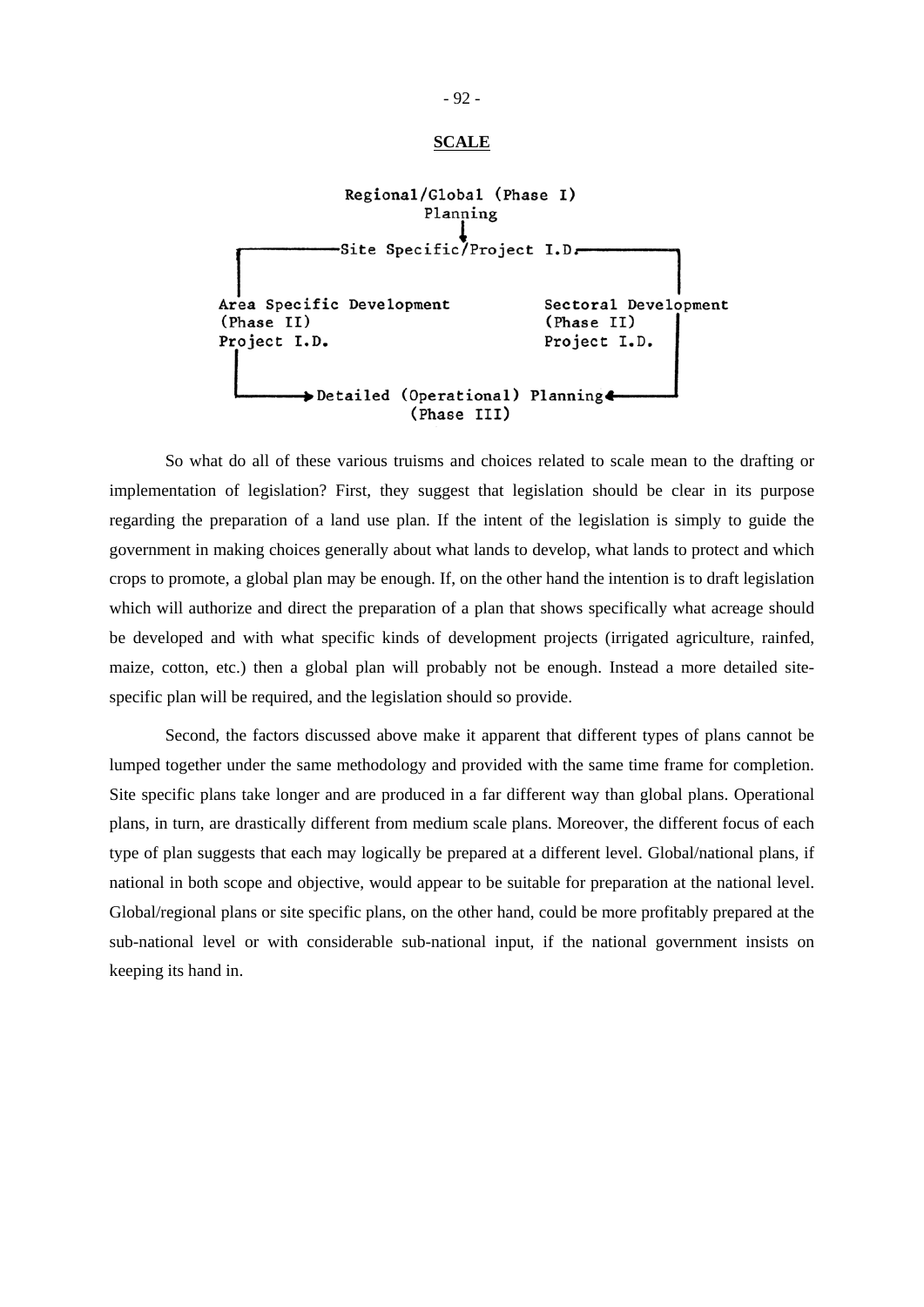The fact that plans tend not to be interchangeable - yet may be linked - also has legislative significance. If more than global planning is anticipated, then a legislative provision expressly providing for the linkage of plans, is worth considering. While it might be argued that such detail is beyond the ambit of a land use planning law, the fact is that a variety of national planning legislation already specifies, in some detail, the steps to be taken in producing required plans 117/. Further, the existence of a choice of approaches to medium scale planning (area specific, versus sectoral) reveals another use for proposed legislation. If, in fact, area specific planning is a more rational approach to choosing development projects than sectoral planning, then there is no reason why such an approach should not be included in appropriate legislation. Indeed, one result of the statutory incorporation of such a systems-based approach might be to give governments additional leverage in resisting outside forces seeking to compel adoption of a less useful approach to medium-scale planning.

In short, the concept of scale carries with it a variety of issues and concerns that are relevant to the land development process. Accordingly, we recommend that the scale of needed plans be given consideration when legislation is proposed.

### 2. Data Inputs Essential to a Rural Land Use Plan

\_\_\_\_\_\_\_\_\_\_\_\_\_\_\_\_\_\_\_\_\_

Apart from considering the matter of scale, it also is useful to view land use plans as vehicles for answering certain questions relevant to development. In the remaining portion of this chapter we suggest, and briefly discuss, two of the questions with which a land use plan should be expected to grapple. These are: 1) What land resources do you have? and 2) If the land is suitable for something, what is it?

<sup>117/</sup> See, for example, the Botswana Town and Country Planning Order (Statutory Instrument No. 97 of 1980); the Malaysia Town and Country Planning Act (Act No. 172 of 1976); draft Water Resources Act of Tonga (1985); and draft Water Resources Act of Samoa (1985).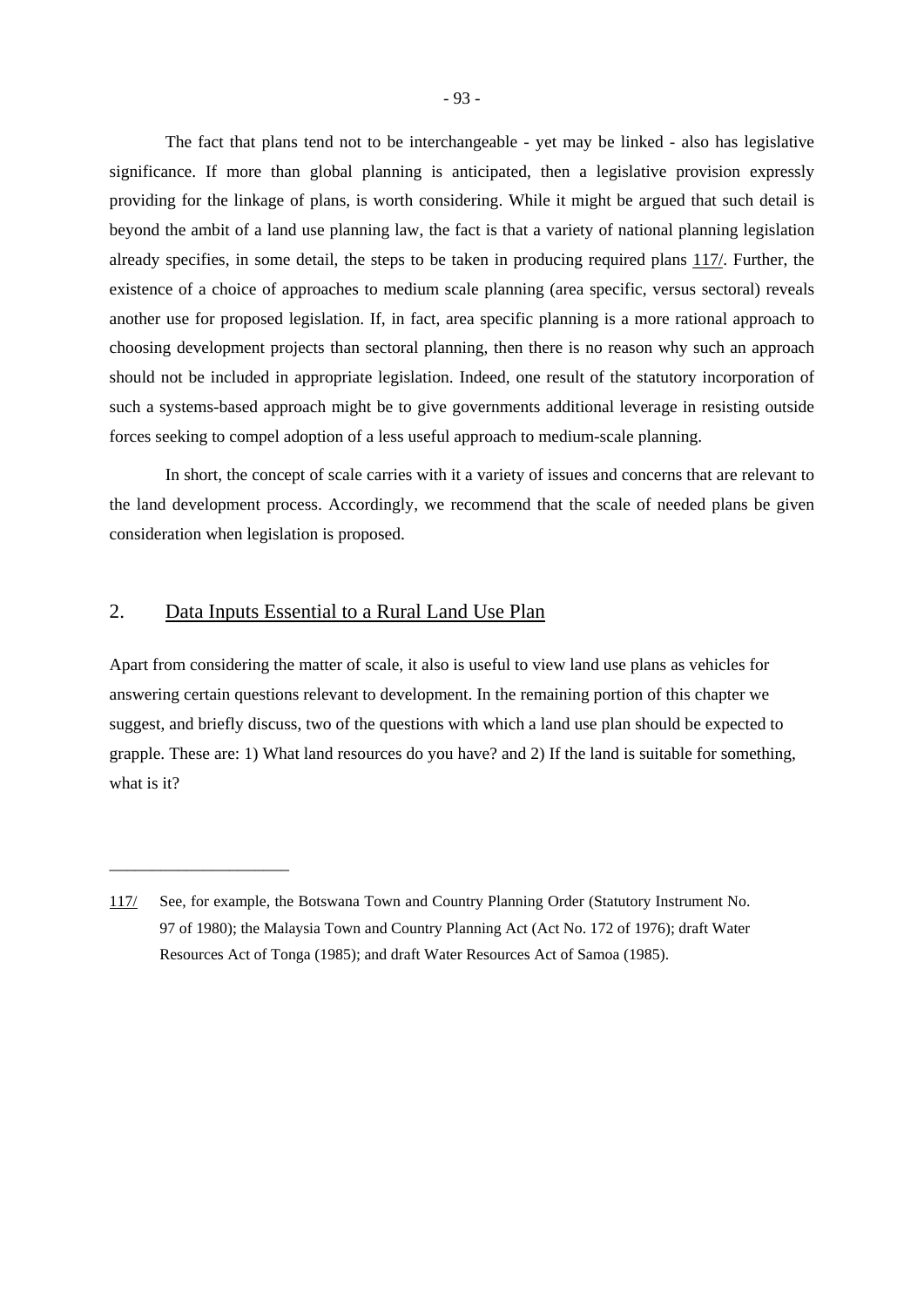The first of the above questions raises the obvious point that one cannot adequately plan the disposition of resources without knowing precisely what resources there are. In the case of land use plans, knowing what resources there are usually means obtaining data inputs of several distinct types. While the number and character of these inputs may vary according to the precise conditions of the area or region to be planned, most plans would appear to be deficient unless they included at least the following elements:

- a) A cadastral survey. For the reasons discussed above in Chapter IV, it is extremely important to have a solid understanding of the nature of existing landholdings, their boundaries, and the political boundaries of the district or area to be planned. A cadastral survey is intended to produce such information.
- b) Thematic maps. Thematic maps are intended to depict existing uses. A cropping map, for instance, will tend to show what crops are being grown, and where. An erosion map, on the other hand, will depict areas in which soil conservation is a problem. The relatively wide availability of LANDSAT data has greatly facilitated - at least on the global planning scale - the production of the maps needed to formulate national policy alternatives about where to grow certain crops and which lands (or regions) should receive priority attention regarding soil conservation. Smaller scale thematic maps intended for site specific planning, on the other hand, will likely require much more intensive ground survey work and thus, be slower and more expensive to produce.
- c) Climatic data. Unless ample irrigation water is available, the frequency, quantity and pattern of rainfall is a fundamental input to any effort to plan the use of rural land. Similarly, if higher elevations are involved in the planning effort, the frequency and severity of freezing temperatures may be an important consideration. Thus, climatic data are an important element that should be included as an input to most land use plans.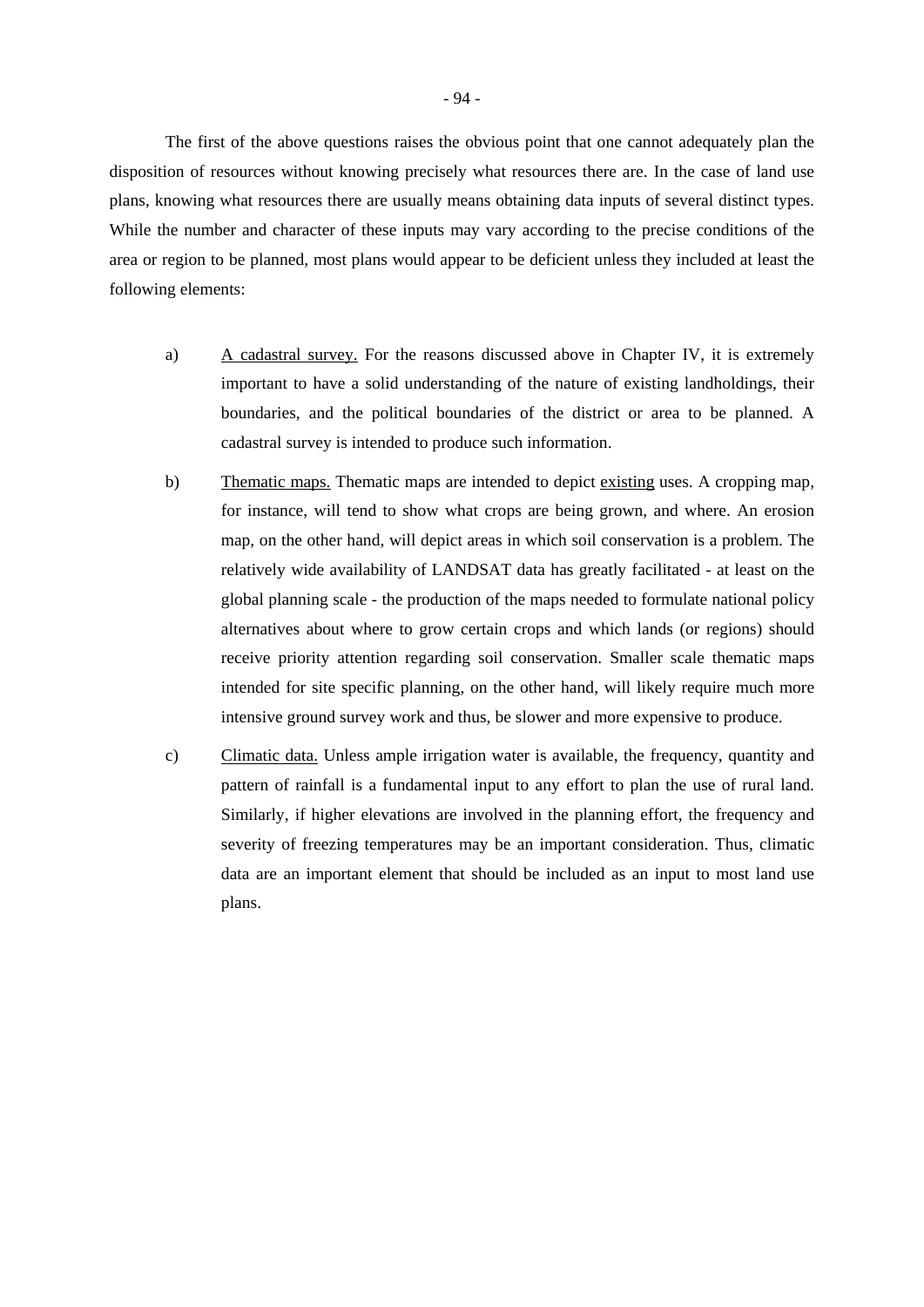- d) Soils survey data. Soils are far from uniform in their characteristics. Indeed, within a relatively small area there may be considerable variation in porosity, compaction, water table level and salinity, among other things. In each case, these variations will influence the suitability of particular land for certain crops. One means of identifying these variations is through a system of taxonomic classification which lists soils as to type, e.g., clay or sand or gravel. As the taxonomic classification becomes more sophisticated (in essence, as the scale of the classification diminishes) the evaluation of land quality becomes more precise. As a result, the ability to measure land suitability - the next major step in the planning process - will also increase. As is the case with planning scale, however, land classification becomes slower and more expensive when the desired level of detail increases.
- e) A hydrologic survey. Finally, it is important to have some understanding of the vailability of water resources to the region or areas for which a plan will be developed. In this context, "availability" means not only the physical presence of water in or near the area to be planned, but also the suitability of such water for the possible uses to which the land in issue may be part. Thus, the data input to the plan should include a hydrologic survey which covers not only the physical availability of water supplies; but also their quality. Further, if pertinent water supplies are subject to claims of prior use, whether based upon custom or statute, the supplies may not be "available" in the legal sense. Accordingly, where prior use may be an issue, the data input on water resources should include information on the relative amounts of physically available water supplies which are covered by prior rights, on the one hand, and which are surplus, on the other.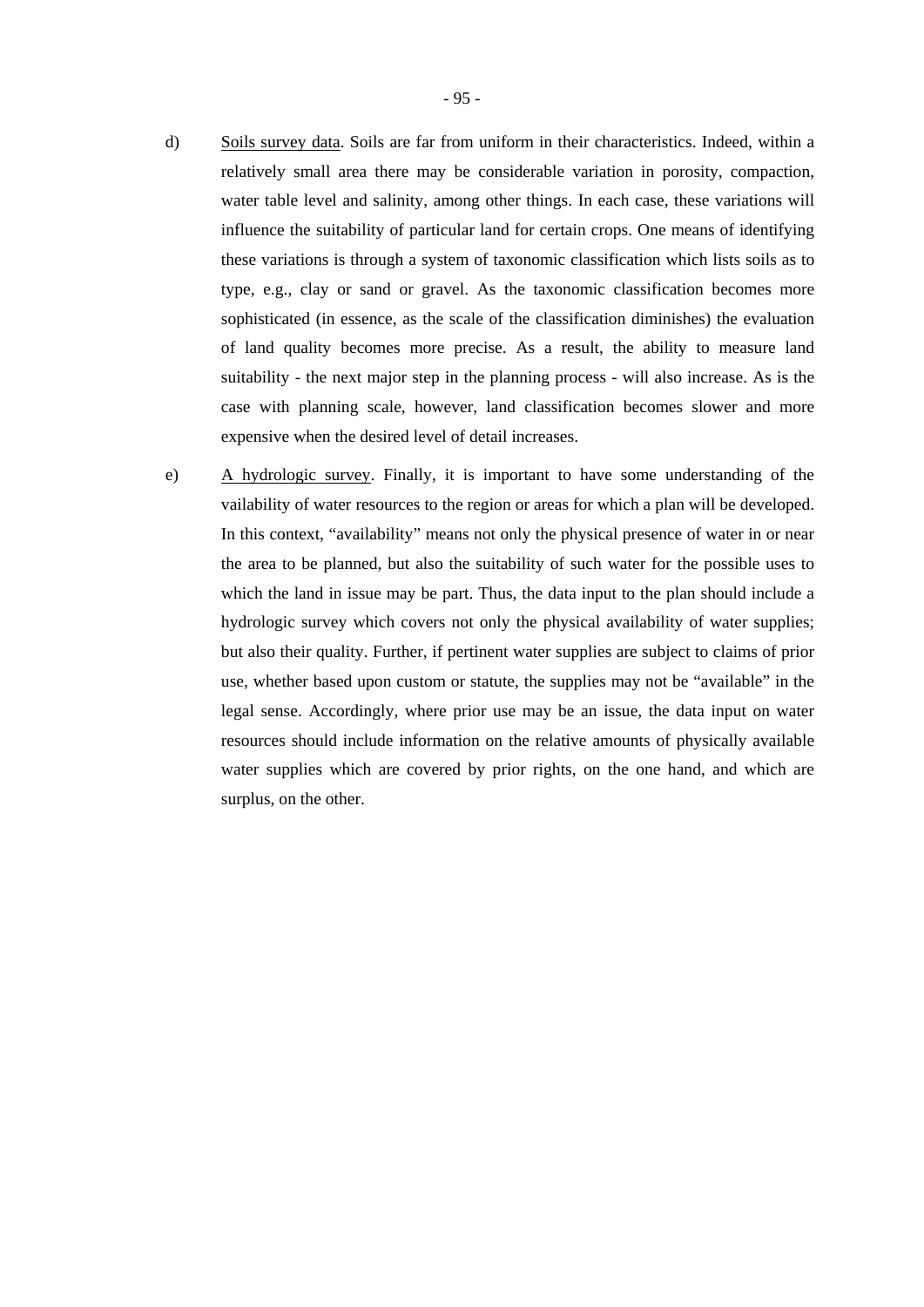## 3. The Determination of Land Suitability

The above data inputs to a plan make it possible to determine the characteristics of the land and related resources which the plan is intended to affect. From that determination, it is possible to move on to the following question: if the land in issue is suitable for some kind of rural development, what is it? In essence, the answer to the question depends upon a matching of 1) land characteristics with 2) land use requirements. Indeed, it is just such a matching exercise that planners undertake when they attempt to determine the suitability of land for certain uses. We illustrate.

Suppose the government decides to pursue a dual crop policy of growing maize for domestic consumption and irrigated cotton to generate export revenue. By so deciding, the government has made an initial choice about land use: it will pursue crop cultivation (i.e., agriculture) rather than meat production(grazing) or timber export (forestry). In addition, it has made a choice about land use types: from the realm of agricultural land use possibilities, it has decided to pursue the development of just two crops.

The science of agronomy tells us that the two desired crops will achieve optimum growth under certain conditions. From these conditions, it is possible to deduce their land use requirements. Thus, agronomists would tell us that maize is a highly salt sensitive crop with a relatively high demand for water in the early period of its growth cycle and a relatively low demand later. Cotton, on the other hand is a relatively more salt tolerant crop, but is also a crop which needs a more consistent supply of water throughout its growth cycle. From these characteristics, it is possible to conclude that maize has a land use requirement for soil which is relatively salt free in the root zone. Further, it is more likely to achieve optimum growth in an area where rain falls (or salt free irrigation water is available) in the early part of the growing season. Cotton, on the other hand can be grown in soil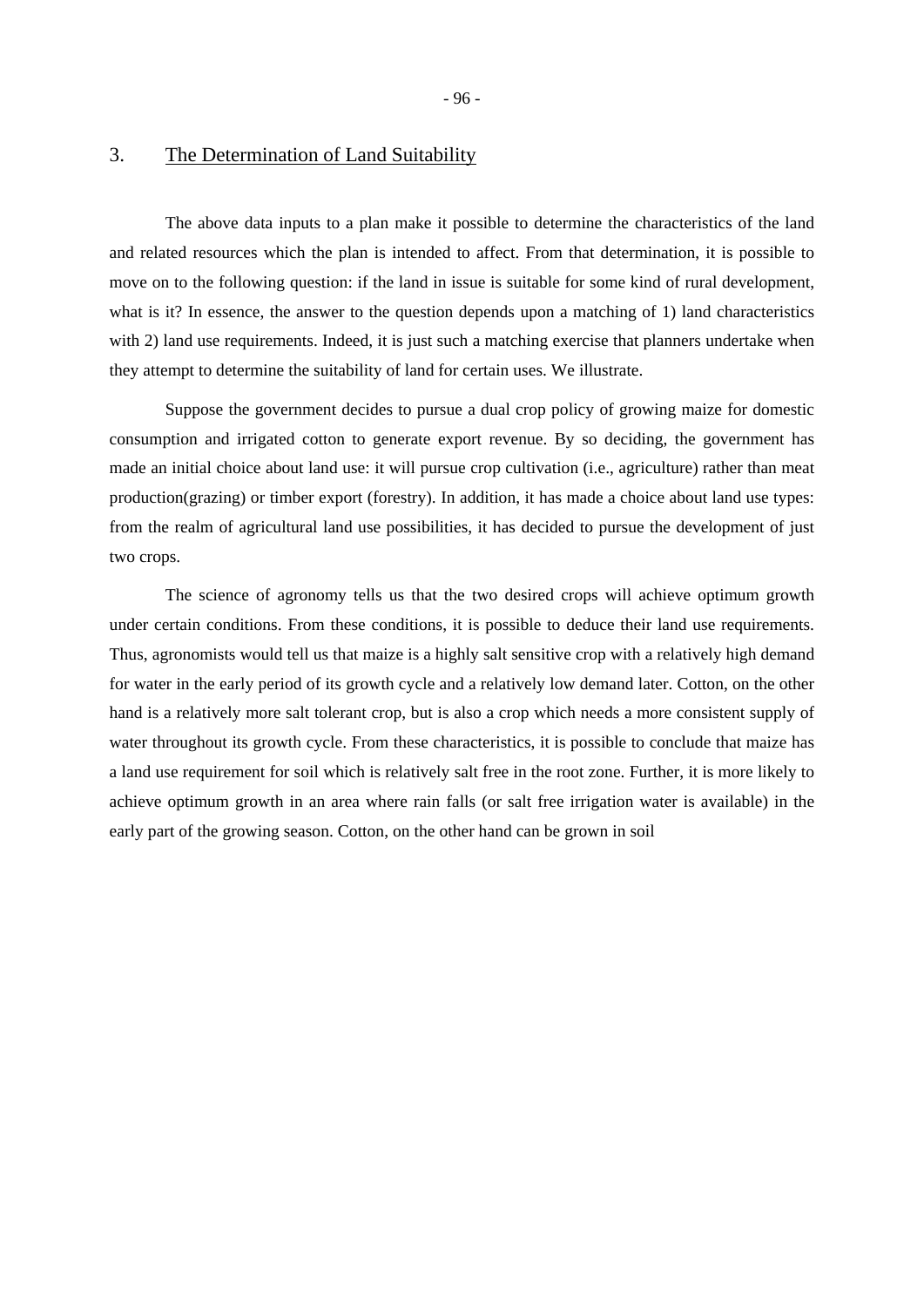which may have a higher salt content (or irrigated with water which may be relatively more salty) but the land on which it is grown must have access to water throughout the growing season 118/.

In sum and substance, the determination of desireable land use characteristics has proceeded as follows:



At the same time, provision of the data inputs described in the previous section permits a parallel determination of land characteristics. Thus, from a basic determination that the government would focus upon the development of land, global planning would enable planners to make a further determination of which lands should be the subject of the plan. Thereafter, the data inputs previously described permit a description of characteristics for the lands being studied. Thus, for instance, particular lands may be classed according to the amount of rainfall received and its timing, the availability and quality of surface and underground water supplies or the mineral content of the soil.

<sup>118/</sup> For the purposes of this example, we have simplified the land use characteristics applicable to the two crops. In reality, each crop may have many more land use characteristics associated with it.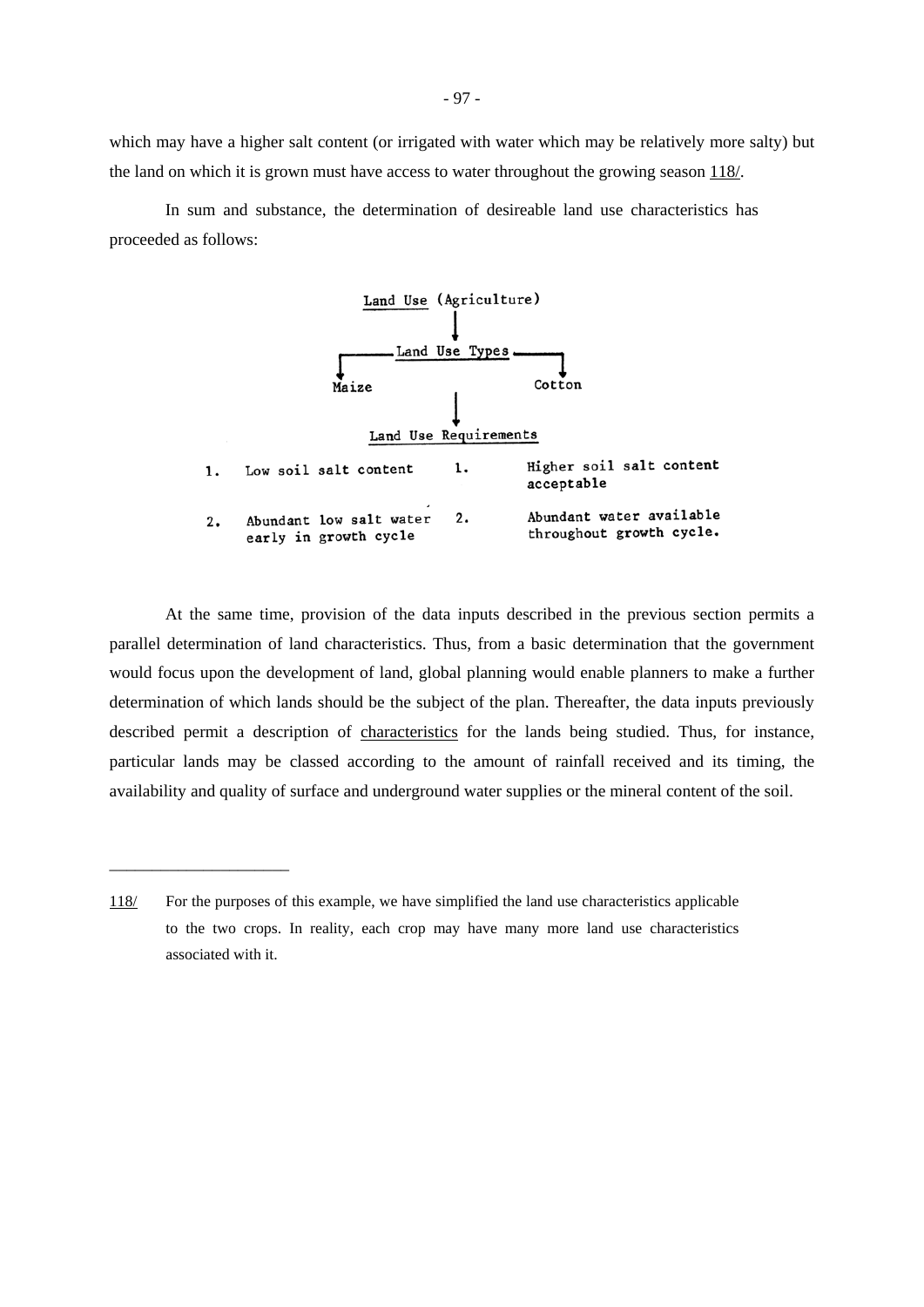This parallel determination of land characteristics can be depicted in the following way:



The planner in our example would thus be in possession of two groupings of data: 1) data which depicts the land use requirements for growing maize on the one hand and cotton on the other, and 2) data which sets forth the land characteristics for various potential growing sites. Schematically, the processes used to obtain these two groupings of data can be arranged as follows:

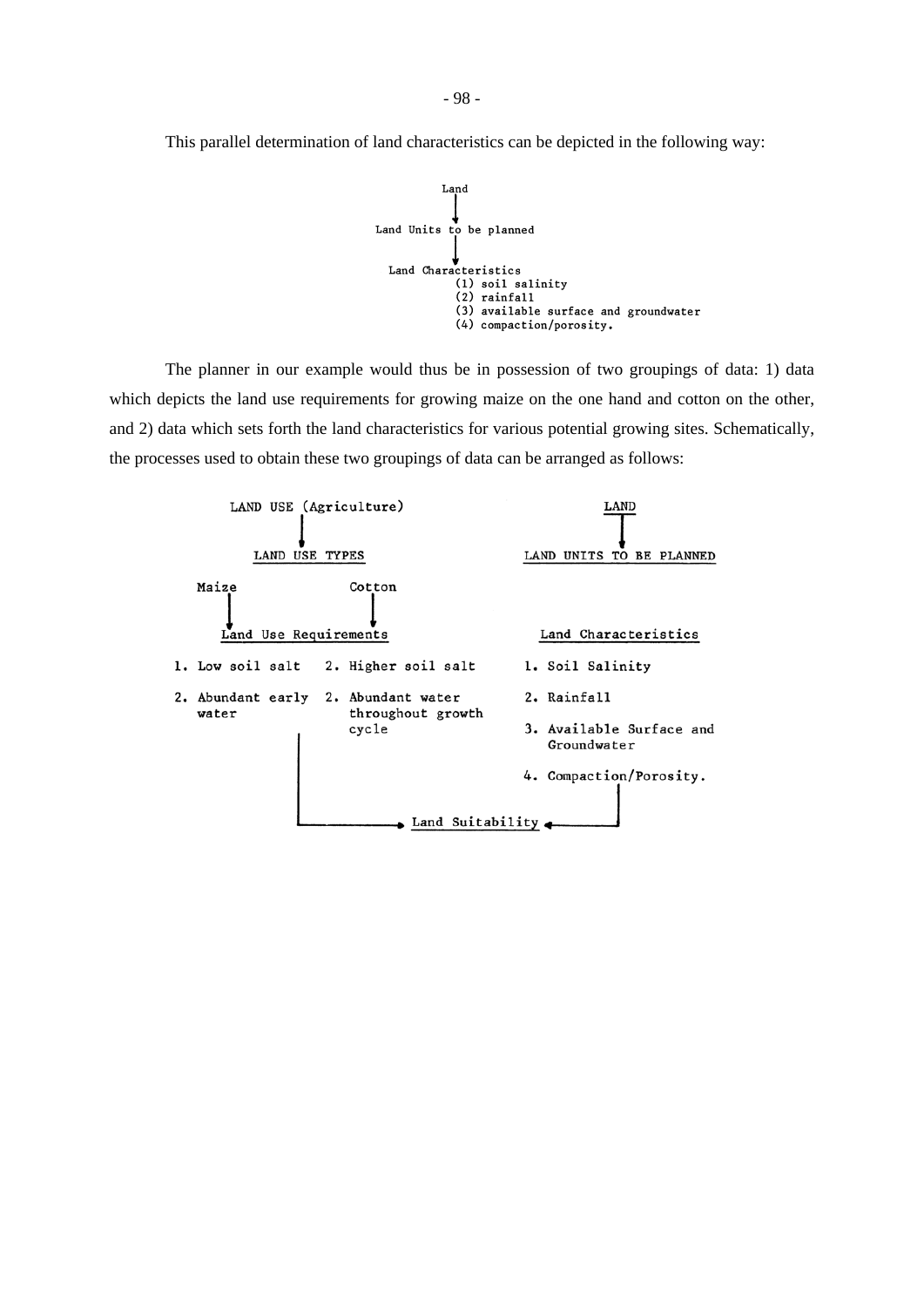As the schematic demonstrates, land suitability is the end result of the two parallel efforts to develop data about land use requirements and land characteristics. It is, in sum, a process of making cross comparisons between land use requirements and land characteristics in order to get a proper fit. From such a comparison it is possible to reach the conclusion that, for example, a particular area of land is suitable for growing a certain range of specific crops or, in the alternative, that a specific crop is suitable for growing on a variety of specific lands. From either perspective, the determination of suitability is likely to result in a range of alternatives: alternative use choices for a particular land site, or alternative land sites for a particular use.

Exactly how the land development process should now select between and among competing alternative uses or sites is the subject of the following chapter. Before we turn to that subject, however, we believe it is worthwhile to briefly explore how the data inputs and land suitability evaluations discussed above are relevant to the drafting of legislation.

One of the important functions of planning legislation is to guide the individuals who are involved in making decisions about land. Planning can be a confusing business in the best of times and, with political and social concerns thrown into the mix, it becomes even easier to lose one's way. It would seem obvious that competent land use planning could not take place in the absence of the several data inputs described in the second part of this chapter. Under the pressure to make a decision about land now, however, there may be a very strong tendency to short cut essential data inputs - or even to eliminate them altogether.

In these circumstances, writing minimum data input requirements into the law will do several things. First, it will provide guidance to the country's planners who may not be familiar with the land use planning process. More importantly, it will create a legal obligation to include such inputs whatever plans are produced. The existence of such an obligation means several things. First, it means that technical officials will be on solid legal ground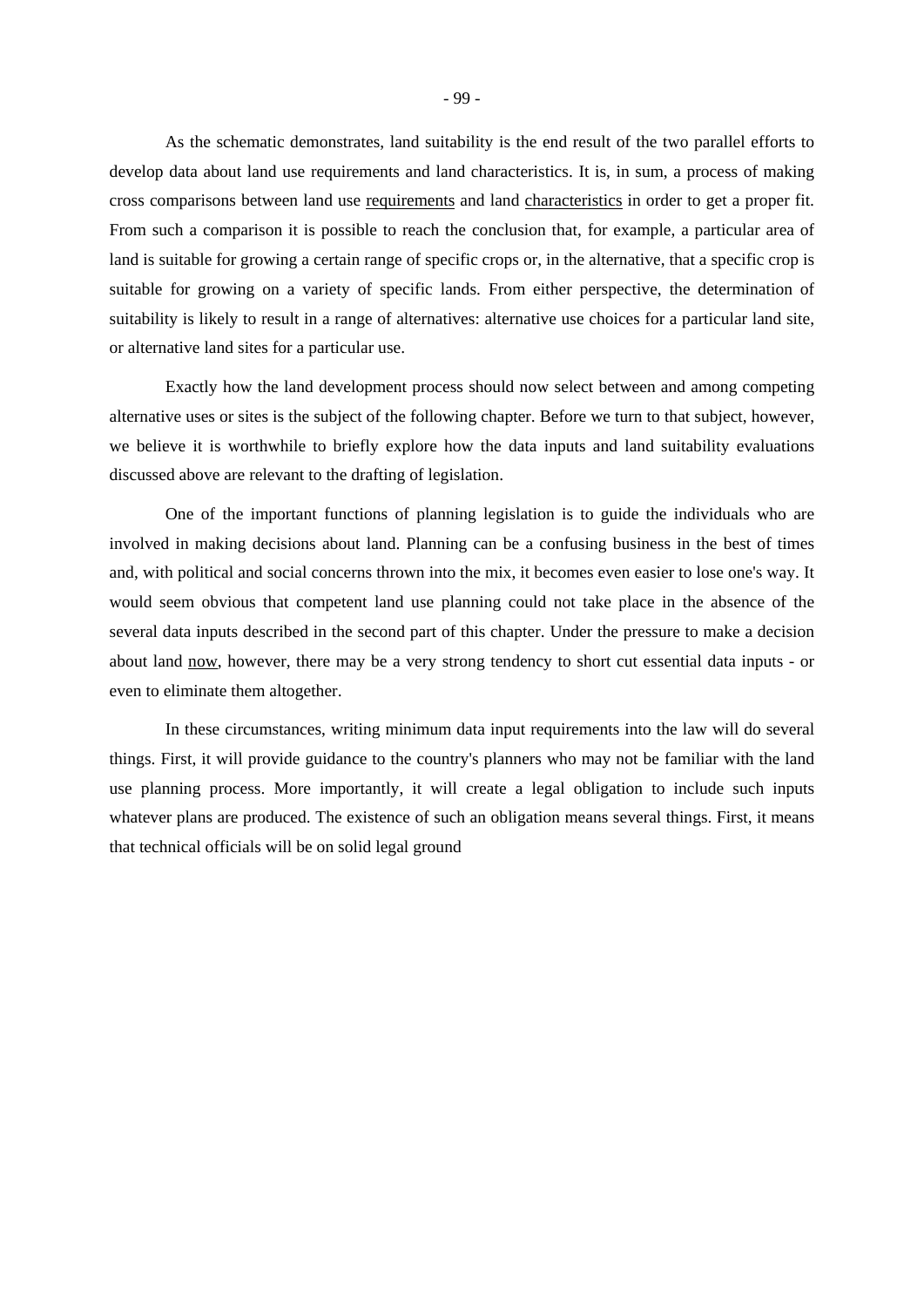if they resist political and social pressures to build a quick and dirty data base in order to produce quick - or preordained - results. Providing such inputs, inotherwords is not an option to be pursued only when circumstances permit. It is an unwaivable requirement to be pursued notwithstanding the fact that an important minister wants a plan, post haste. Further, the existence of a legal obligation to construct a competent data base for decision-making purposes may increase the leverage technical personnel can exert in seeking to obtain training or expert assistance if existing local talent is not sufficient to acquire or evaluate necessary data inputs. Such leverage may be greatly increased, too, if the legislation provides that development may not proceed except in accordance with the provisions of a land use plan which is based upon the data inputs described in the law. In effect then, the building of an adequate data base is made a prerequisite for development.

Making legislative provision for an express determination of land suitability also serves several purposes. As is the case with requiring certain data inputs, prescribing the necessity of making a determination of suitability serves the purpose of educating less than expert officials in how a land use plan is put together. Moreover, it tends to encourage the development of land use alternatives and thus works against efforts to use the planning process as a kind of post hoc rationalization of a predetermined choice. Finally, requiring a determination of suitability opens a door for considering other factors of importance to making rational choices about land. For example, "suitability" may be defined in the legislation to include social and environmental compatibility. In this way, the law can broaden the scope of a process that would otherwise be limited to a determination of technical feasability.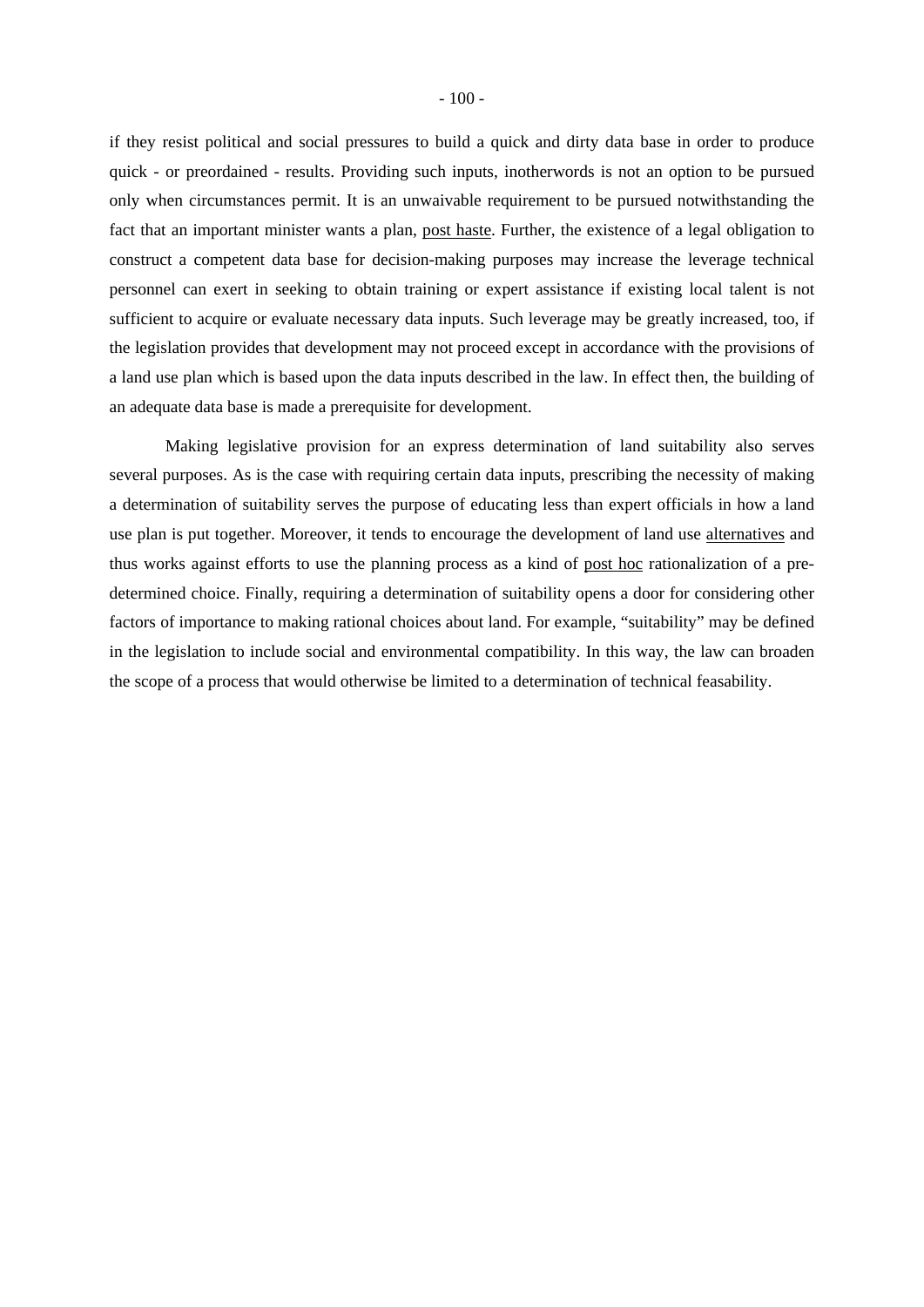# CHAPTER VI - MAKING THE CHOICE: SELECTING FROM AMONG COMPETING LAND USE **ALTERNATIVES**

In our work we occasionally observe a phenomenon which sometimes overtakes land use planning projects in developing countries. After the data inputs have occurred and land suitability evaluations have been made, progress stops. When the government begins to press for a plan which proposes specific land uses, nothing emerges. Instead, another round of data collection begins in an effort to "refine" the inputs already made. As government pressure for decisions mounts, the renewed data collection effort becomes more and more feverish. Finally, when the last of the project's dollars have been spent, there is a veritable mountain of data, terrifically refined determinations about land suitability - and still no recommendations about what land uses ought to be occuring on which lands. The planning effort, in short, has been unable to move beyond the data collection and evaluation stage.

No doubt, the reasons for this failure may be linked in-part to the particular personalities involved in the planning effort. It is our suspicion, however, that there is often a more fundamental problem which leads to this decision-making paralysis.

Data collection and evaluation is a relatively neutral, non-controversial operation. On the whole, it smacks of applied science and is not especially likely to get those who engage in it into much difficulty. Actually making choices between and among alternatives produced from matching up land characteristics and land use requirements, however, is a different matter. Choosing one alternative means rejecting another and that other may have its proponents. Moving beyond an evaluation of land suitability thus entails certain risks not present during earlier steps in the decision-making process.

Moreover, it also appears to be the case that relatively less guidance is available on the subject of choosing from among alternative land uses. Since the end of the Second World War, great strides have been made in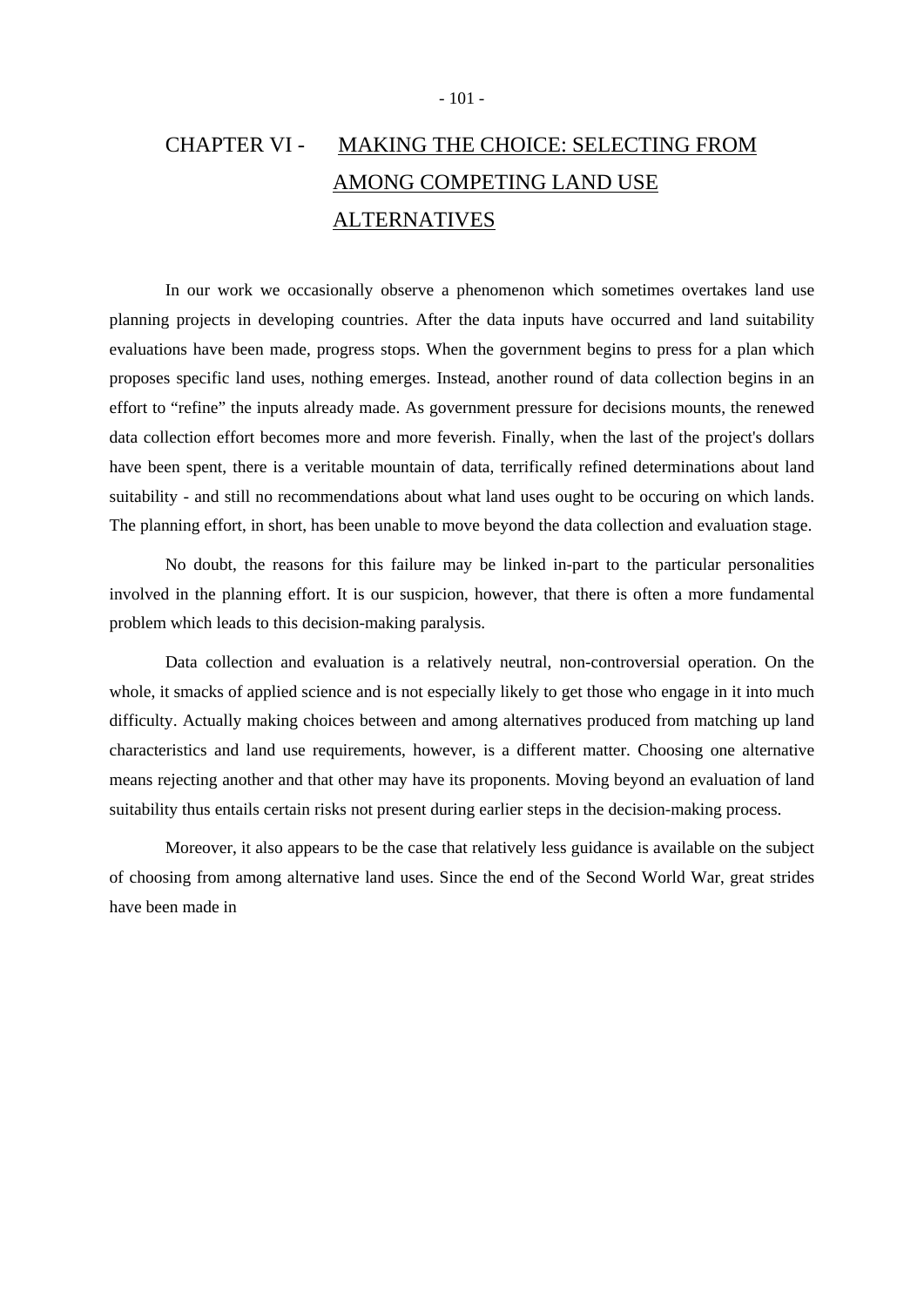the techniques of data collection and computer assisted data analysis. With time and testing, these advances have gained fairly wide acceptance and have been taught to subsequent generations of technical personnel. The result is that technical people are comfortable with these new techniques and thus tend to use them.

By way of contrast, there appears to be much uncertainty about how to actually make choices once alternative land uses have been produced through application of the aforementioned technical advances. Perhaps because making choices often involves non-technical matters that do not easily lend themselves to technological advances, progress in this part of the land development process has not kept pace with that recorded in connection with the precursors to decision-making. The result is that planners sometimes finish their data collecting and evaluating work and find themselves facing uncertain terrain without much guidance when it comes to making choices from among the alternatives their work has produced.

The problem which blunts further progress in some land use planning projects is thus two-fold. It is on the one hand a problem of the political risk inherent in selecting from among alternatives. It is, on the other hand, a problem of a lack of procedural and substantive guidance in actually making the choice. When these two elements combine, some technical personnel tend to view the process of making choices about land with considerable trepidation and thus may postpone the day of judgement as long as possible.

Perhaps not surprisingly, it is our view that appropriately drafted legislation can assist in resolving both parts of the above problem and thus get the land use planning effort moving if it has come to halt or; even better, keep it from coming to stop in the first place. This assistance, we believe, should be directed at two goals: 1) building a consensus about the use of land, thus incidentally reducing the risk to the decision-maker and 2) providing procedural and substantive principles which serve to guide the process of choosing between alternative land uses.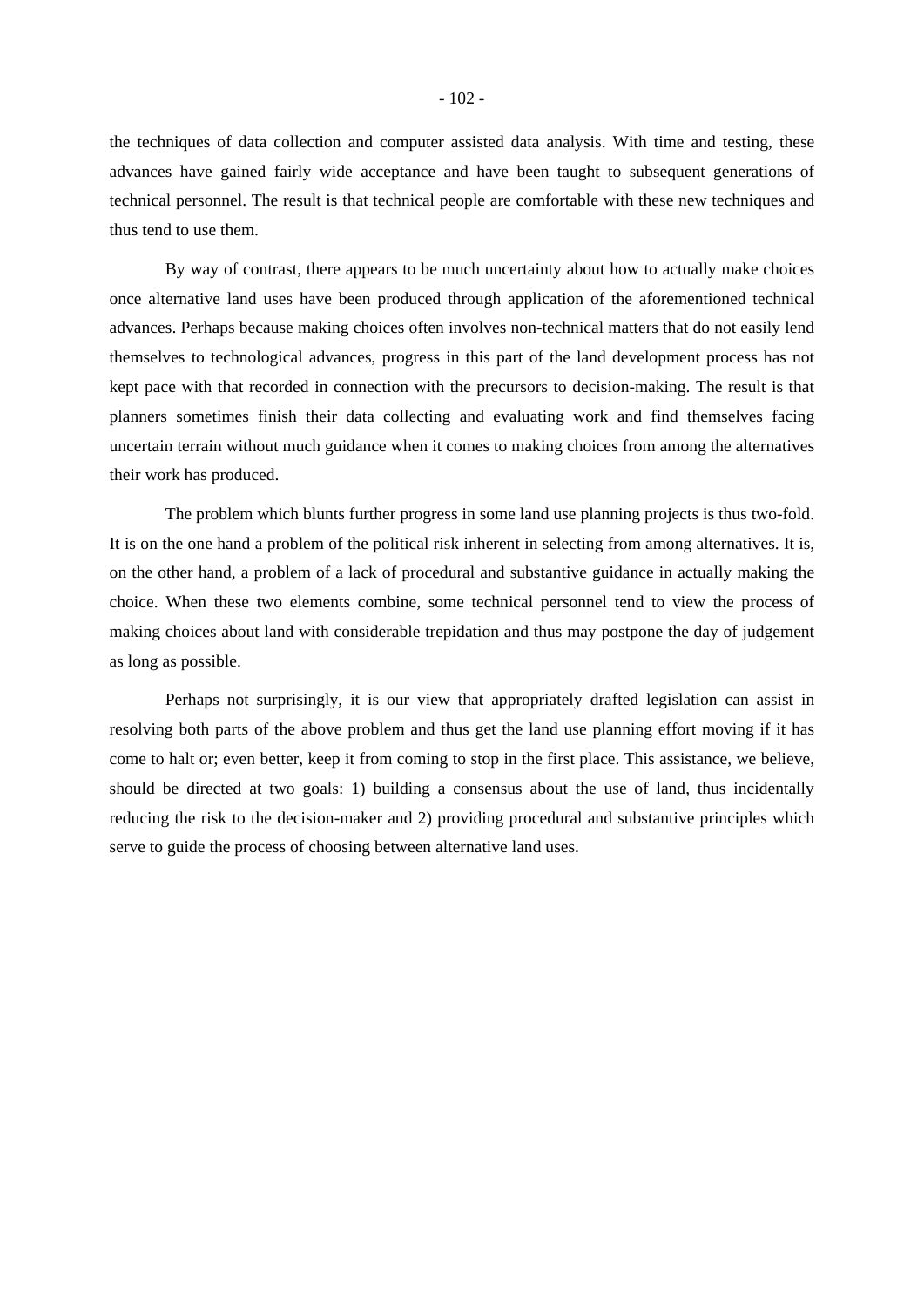- 103 -

# 1. The Building of a Consensus about How to Use Land

The issue of building a consensus about recommended land uses - particularly those which require changes in the way land is currently used - goes beyond reduction of the political risk to the decision-maker. As noted in the overview chapter which began this work, development of a consensus about land use decisions is highly important where infrastructure is poor, enforcement mechanisms are weak and hostility to government policy may limit its impact to the four walls of the government ministry from whence it was developed. In such a situation - which is often the status quo in many developing countries - building a consensus about the use of land is much more than a procedural nicety; it is a basic prerequisite to a self-enforcing programme of land use planning.

So how then is a consensus built and what is the relevancy of legislation to the effort?

In our view, building a consensus about the use of land means involving those individuals who are likely to be affected by government decisions about the use of land. It means a sharing of the decision-making power between professional planners or other technical personnel on the one hand and, on the other, those who are expected to abide by the decisions which are made i.e., the rural inhabitants whose farming, grazing, forestry and other agrarian activities may be impacted. Suggesting the inclusion of rural people in the decision-making process, however, leaves open a number of questions including, where, when and how such people should be brought into the process.

From our discussion of the concept of scale, it will be recalled that there are likely to be several "levels" of plans ranging from global or national plans at the larger end of the scale, to site specific project identification plans at the middle range, to project implementation plans - akin to building plans - at the smallest scale. No doubt there may be some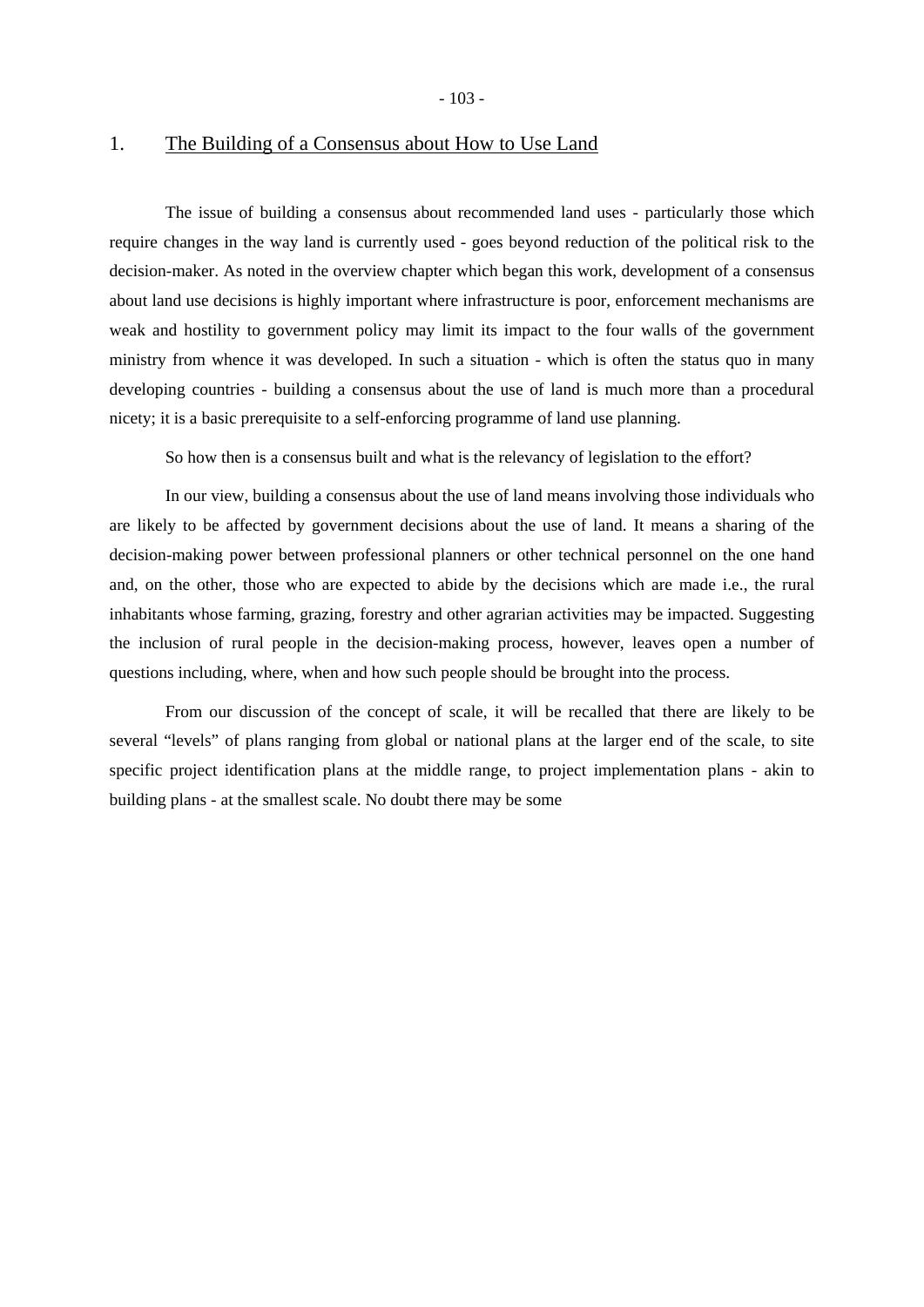value in bringing rural residents to the global planning process; they may, for instance, contribute an understanding of certain customary practices which could have bearing on government land policies even at the national level. In general, however, we believe that rural dwellers are not especially likely to be interested in the development of national agricultural policies. Moreover, it may be difficult to bring rural dwellers regularly to the place where global plans are being prepared (possibly a capital city located many kilometers from the rural dweller's village). Thus, it is probable that the marginal cost of rural participation in the development of global plans may exceed the marginal benefit of such participation.

What rural dwellers are most likely to be interested in is the plan for the development of their land - which may be "theirs" by either statute or custom. Thus, rural dwellers will without doubt have an interest in - and be extremely important to the implementation of - medium range plans that actually identify the site of proposed agrarian activities 119. Similarly, the government's interest in having public involvement is likely to be substantial at the medium range level since it is here, at the project siting stage, that local people can most readily frustrate the planning effort by, for example, ignoring government efforts to, promote a particular crop or maintain certain lands for grazing or demarcate other lands for rainfed agriculture. In sum, it is at the project site identification stage that rural people should most want to participate and that government should most desire their participation.

119/ This interest may also extend to the development of project implementation plans. In this regard we have purposely emphasized the word "may". Some interest is likely to occur in such detailed plans simply because they relate to activities on local land. Similarly, because government sponsored employment may result there may be added interest. Finally, to the extent that permanent construction (of structures, irrigation laterals, etc.) may ensure, there is likely to be a local interest in having it sited correctly. On he other hand, local citizens may not have much interest in the engineering or architectural work involved. Nor may they are much about the bidding process for contractors and equipment supplies. Thus, the interest is likely to be more particularized.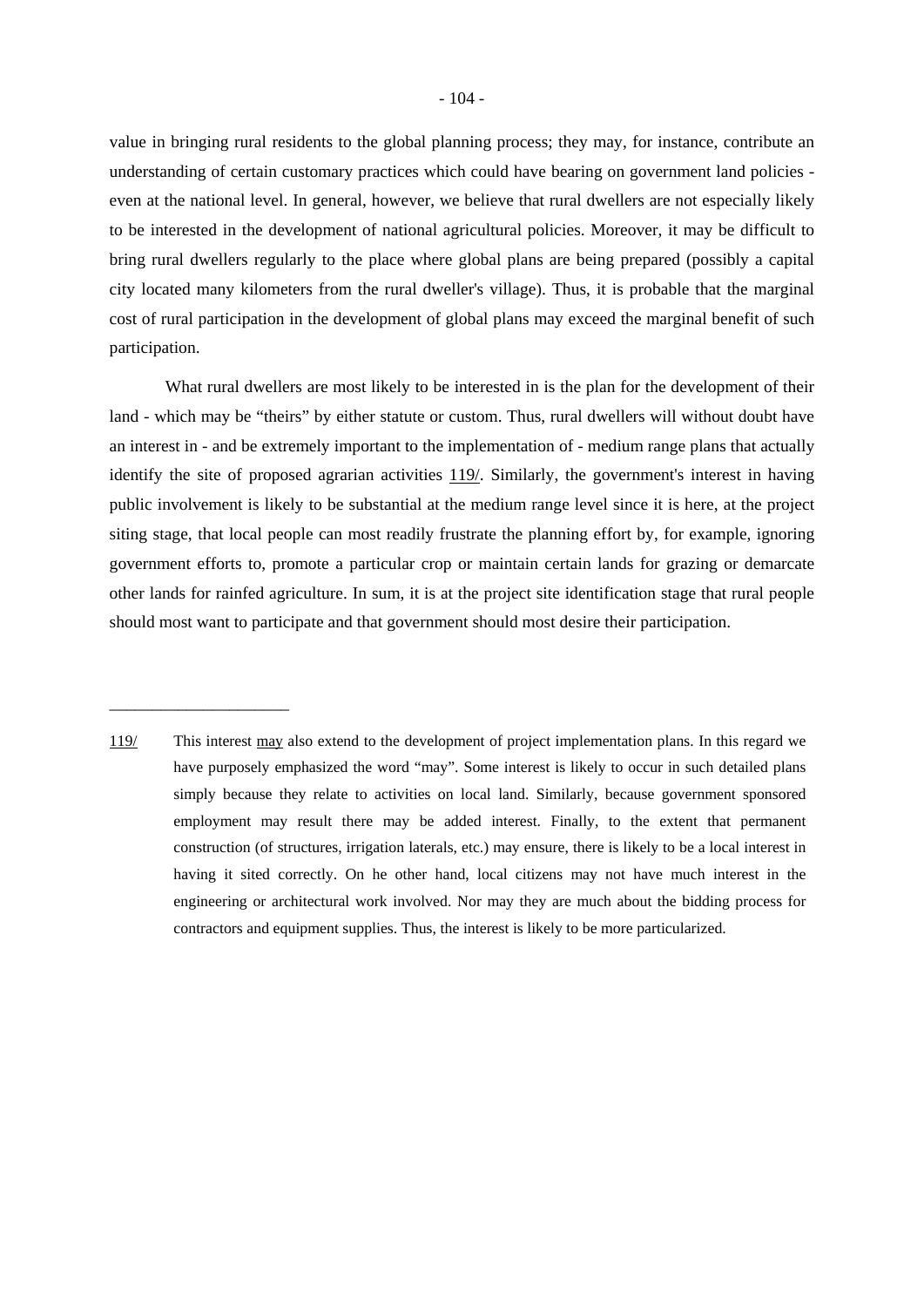Exactly when and how rural people should be brought into medium range planning is not subject to an answer that will apply to all situations. Clearly, of course, public involvement should occur before final decisions are made. If it is intended that the public simply rubber-stamp planning decisions already reached by the government, it is unlikely that much of a consensus will be built. More probably, local people will perceive how they are being used and will respond with resentment and opposition.

On the other hand, it is also probable that local people - as a group - will lack the discipline (and the time) to put together themselves a first draft medium range plan that conforms to a global plan developed at the national level. More fruitfully, a first draft should be constructed with technical personnel, but with several caveats. First, the draft should be constructed at the level of government which 1) contains competent planning personnel; and 2) is closest to the land. Our rationale for emphasizing proximity to the land is that the closer officials are physically the more likely they are to understand local problems, local customs, local needs and the local psyche. In our view, the more such factors are taken into account, the more likely it is that a locally acceptable (and thus self-enforcing) land use plan will be developed. Thus if there is a regional, provincial or state level of government, and that level includes competent technical personnel (something which the lawyer is unlikely to learn except by talking and evaluating the people at that level) then it should be that level - not the national government - which is assigned responsibility for preparing the first draft medium range plan. If there is a level of government even closer to the land e.g. a district or local council, and that level is found to contain competent technical planning personnel, then it should be that level, rather than the higher regional, provincial or state government which is given responsibility for producing the medium range plan.

Second, if a level of government other than the lowest level (i.e., the level closest to the land) is provided with medium range planning responsibility, it should include representatives from any lower level as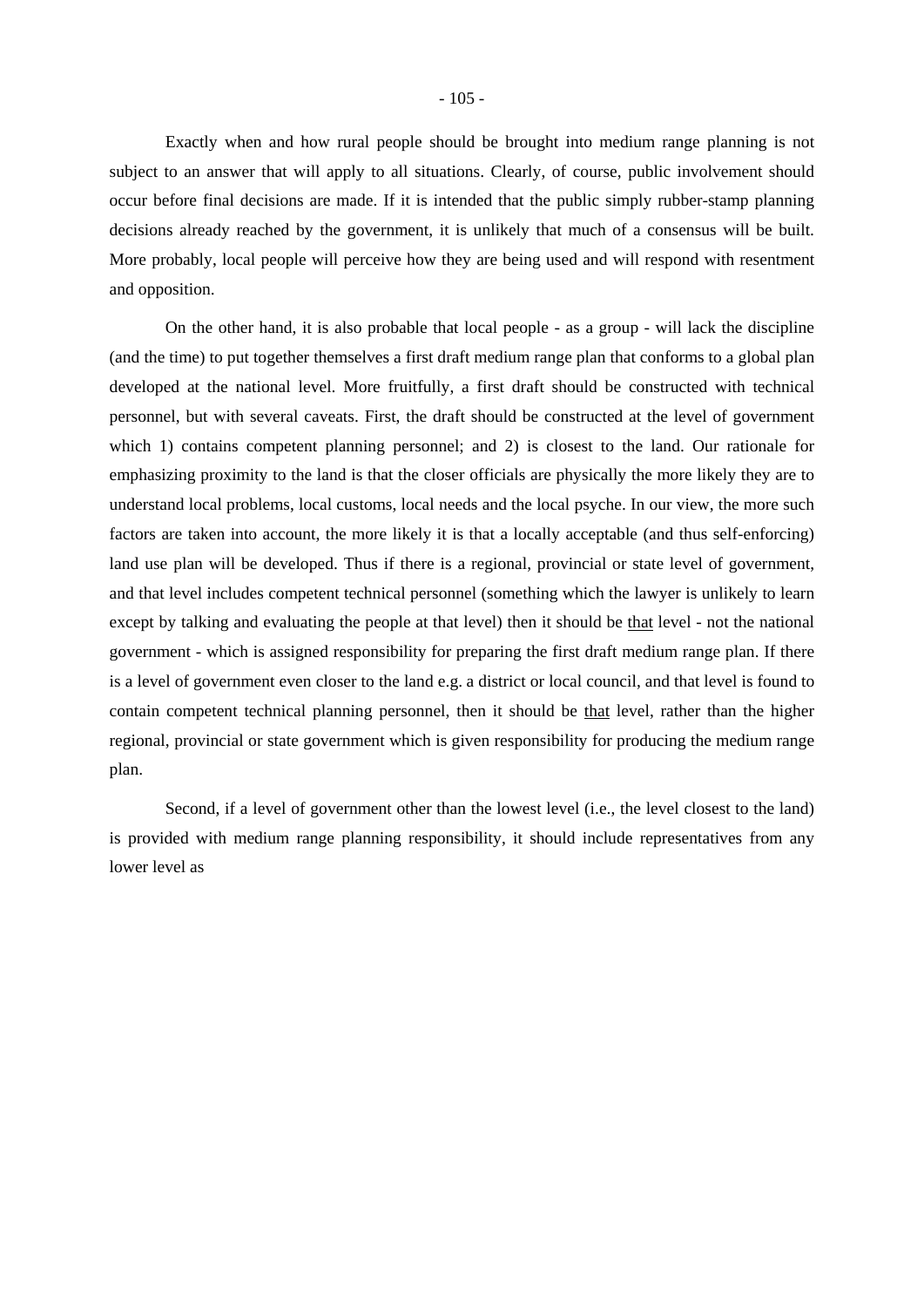part of the group which actually constructs the first draft site selection plan. The fact is that perspectives change at different levels of government. Building a consensus in part means understanding - and where possible, following - the point of view of those who work the land. That point of view is more likely to be expressed by those closest to the farmer. Thus, one way of hearing that view is to include those most likely to express it. One means of doing this is to include in the planning group lower level technical personnel who work regularly with agriculturalists. Another way of course is to include a representative of the farmers themselves. If there are farmers associations or agricultural cooperative groups, it may be appropriate to include one or more of their members in the group which produces a first draft plan. If there are no such groups, it may be appropriate to provide for their organization in order that farmers, pastoralists and other agriculturalists may participate and be heard.

Finally, while the draft plan should be produced in accordance with a number of basic principles - which we discuss below - it is essential to remember that the plan should benefit local people. Unfortunately this rather obvious principle often gets lost in the struggle to plan for an enfranchised peasantry, a stronger agricultural sector or a self-reliant nation. The simple fact is, though, that unless the plan benefits local people - and equally important, that local people can perceive the benefit of the plan to themselves - they will not support it. Worse, they may resist it. Thus, whatever, its laudable national or regional purpose, the medium range plan, to succeed, must embrace the basic principle that it will benefit those lands or rights to use land which are affected. If it fails in this, it is unlikely to succeed in other respects.

Heretofore we have described the land use plan under consideration as a "draft" plan. The term is used to distinguish a plan prepared by government planners or other technicians (whether or not assisted by representatives of local people) from a plan which has been considered, criticized and discussed by local people themselves in a forum created for that purpose. In our view a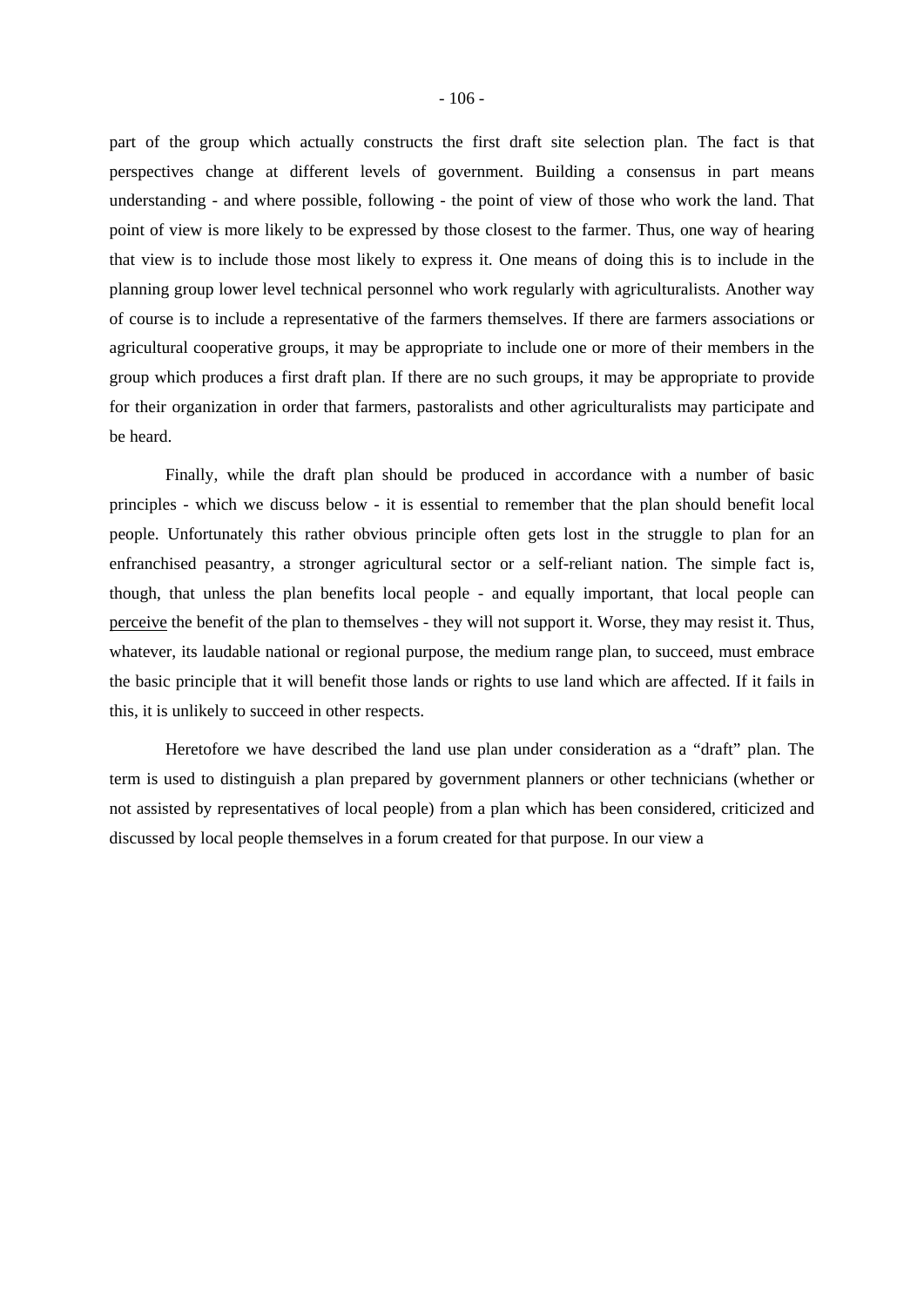"draft plan" does not mature into a "plan" until its creators have put it into the public crucible; that is, until local people, have had the opportunity to weigh-in with their comments, and until the plan's creators have had to consider those comments and evaluate possible changes based thereon.

We want to be clear on this point because the message being conveyed is not necessarily a popular one with government officials and the lawyer or planner who presents it will almost certainly be put on the defensive. Nonetheless it is our experience that a consensus about land use decisions is much more likely to develop if local people - particularly those whose lands or rights to use land are in issue - are approached and listened to before the proposed decisions of the plan are cast in concrete. Perhaps for this reason, more modern land use legislation requires that a proposed plan be presented to the public in draft and that interested members of the public or their representatives - either in writing or at hearing conducted for the purpose - be given the opportunity to voice their objections 120/.

<sup>120/</sup> See, for example, Section 54 of proposed National Water Resources Legislation for Samoa (FAO 1984) which requires government planning officials seeking to establish a watershed protection zone to seek the views of any owner of land (including village customary lands) included within the proposed zone. Following that discussion, the proponent of the plan is required to conduct a hearing and to consider any such views expressed. Id. Based upon that consideration, the proposed zone may be rejected or modified to take the said views into account. Id. See also Section 9, the Town and Country Planning Act of Malaysia which requires notice and an opportunity to be heard regarding the promulgation of structure plans for development in the rural sector; the Nepal Decentralization Act (1982) Section 14, which provides for formulation of village development plans by locally elected panchayats; the Cyprus Land Consolidation Land (1969) which provides for the participation of landowners in the consolidation of land through mutual agreement (Section 3); and the Land Reform Act of Peru (1969) which gives landowners the opportunity to raise various technical and social objections to government plans for land reform.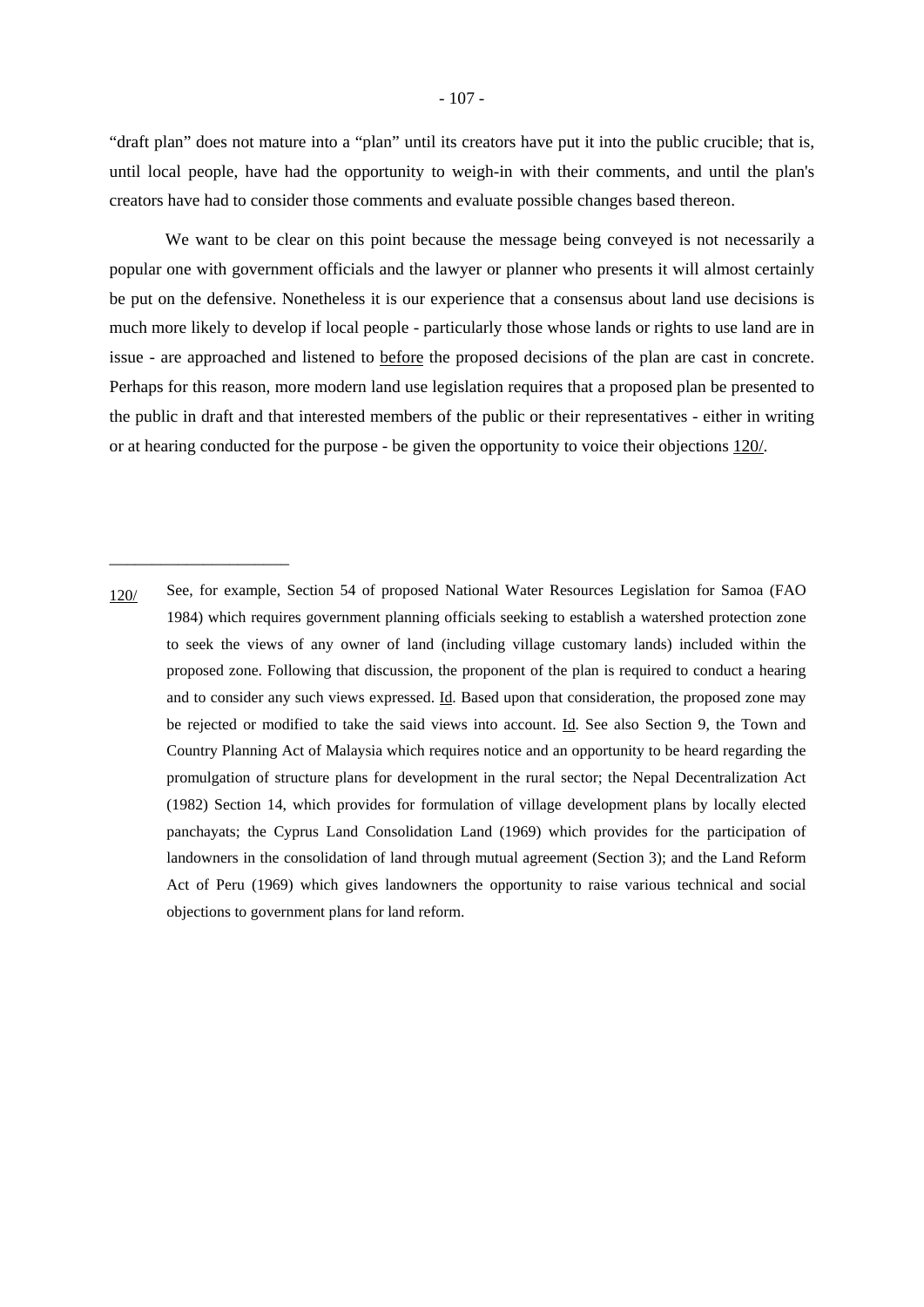Thus, for the lawyer or planner the challenge is to design and implement a law which opens up a decision-making process that is in fact easier to run when it excludes the public. Ideally the decisionmaking process will thus include statutory procedures which compel government officials to submit their plans to public scrutiny and to listen to public objections before the plan is adopted. It is not a procedure that officials will find especially comfortable; listening to criticism rarely is. It will be, however, a process much more likely to produce the two-way flow of information from which a consensus can be developed.

One note of caution should finally be expressed before we move on to the subject of planning principles to be incorporated in legislation. It must be kept in mind that the point of public involvement is to produce a better plan that will be supported by local land users when the time comes for implementation. Public participation, inotherwords, is goal oriented. Accordingly, the lawyer or planner should also be prepared to draft reasonable limitations which maintain public participation as a means to an end and thus prevent it from becoming the end itself. Inotherwords, while a public hearing is probably appropriate for the expression of dissenting views, it need not be turned into a trial-type adversarial proceeding with endless objections and cross-examination. Further, while a right of appeal from adoption of a plan may be appropriate to prevent officials from implementing discriminatory or factually baseless decisions, there is little reason to turn an appeal to a minister or a court into a full scale exercise of independent judgement on review. See Chapter III (d) supra. Because the officials designated in the law to prepare a land use plan have been designated because of their interest and expertise in matters related to land use, such expertise should be respected on appeal. Thus, it is appropriate to legislatively prescribe a limited scope of review on appeal which confines review to the administrative record and limits the reviewer to a determination of whether the decision being appealed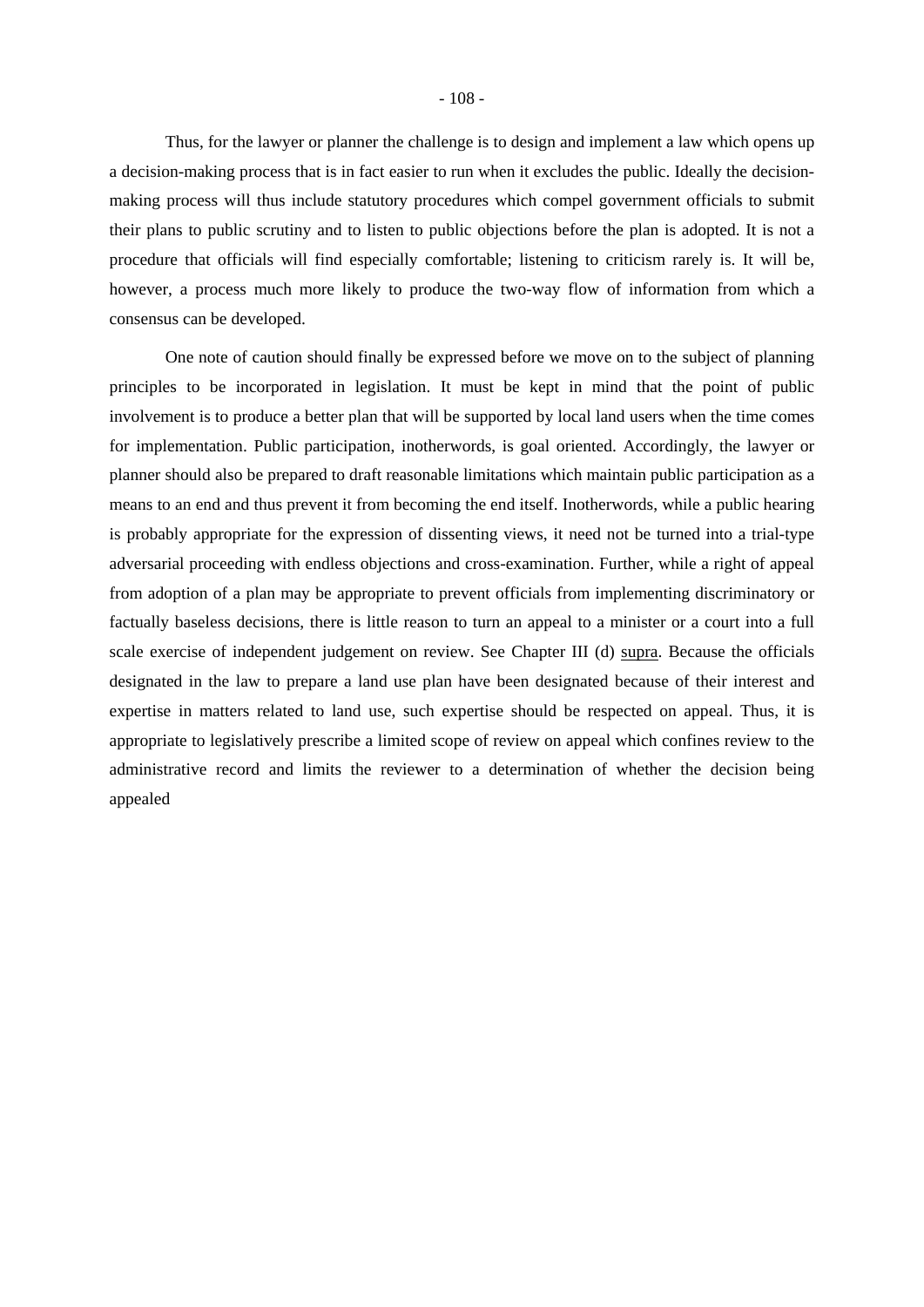is supported by any substantial evidence in the record. If it is, the law should provide for affirmance of the decision notwithstanding that the reviewer might have reached a different result had it exercised its independent judgement and thus re-weighed the evidence 121/.

## 2. Principles to Guide the Choice of a Recommended Land Use

Building a consensus about land use serves to overcome one aspect of the problem confronting planners when they are faced with the task of recommending a proposed land use. As we have noted, however, there is another aspect of the problem which legislation can help to solve; viz., the lack of substantive guidance in actually making a choice between competing alternative land uses. By establishing a set of carefully crafted, yet necessarily general guidelines, well drafted land use legislation can in fact serve two somewhat different purposes.

First, by establishing guides which actually direct the choice of a recommended land use in particular circumstances, land use planning principles will help to prevent the process of decisionmaking from bogging down. If planners and other decision-makers have a statutory matrix against which alternative land uses can be tested, then there is considerably less justification for flailing about and failing to produce a recommendation from among those alternatives. In this connection, of course, statutory planning principles become more useful as they become more specific. On the other hand,

<sup>121/</sup> See Chapter III (d) supra; see also, for example, California Public Resources Code Section 21168 which precludes the exercise of independent judgement by courts reviewing administrative determinations made under the Environmental Quality Act. In addition see proposed Waters Enactment of Malaysia, Section 33 and Section 63 of proposed Water Resources Act, Samoa which also provide for limited review on appeal of administrative decisions made thereunder.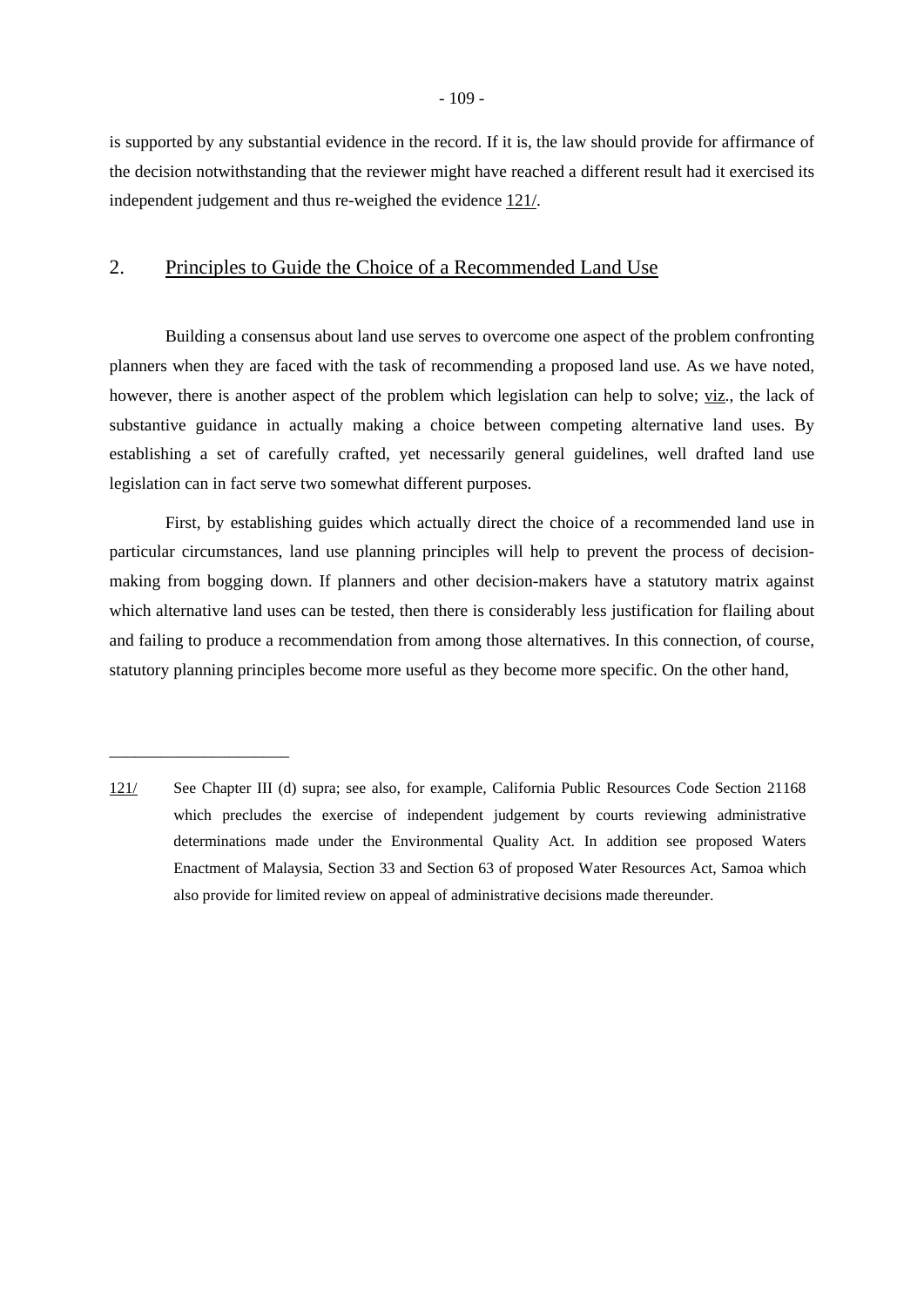as they become more specific, principles become more narrow and thus less encompassing of the real life problems which may confront decision-makers. The trick then is to design statutory planning principles which are sufficiently specific to be instructive, without being so detailed that they are irrelevant to a large measure of the problems which are faced.

The other purpose served by planning principles is that they act as a statutory standard for judging the correctness - the legality - of the land use recommendation which is made. For instance, a principle may provide that where two or more alternative land uses are possible, it shall be the less water consumptive use which is selected. If, despite this principle, the decision-maker ignores one acceptable land use in favor of another which is much more consumptive of scarce water resources, there then exists a basis for saying that the decision is wrong; that, in fact, it is illegal. Statutory land use principles thus provide a means of identifying abuses of the decision-making power and, if connected to a right of appeal and review, the substantive legal basis for imposing a check upon such abuses.

Describing the benefits of a set of statutory planning principles is, not surprisingly, easier than listing the principles themselves. In part this is due to the fact that reasonable minds may differ over what constitutes an acceptable general planning principle or, if there is agreement about the principle, about how it should be expressed. Then too, planning principles are likely to be influenced by government policies or priorities regarding the use of land and are thus almost certain to vary from country to country or even region to region. Finally, planning principles are also likely to reflect the physical circumstances of the area in question - whether for instance the climate is dry or wet, whether there is abundant prime land, and so forth - and thus are subject to this additional variable.

Nonetheless, we believe there are certain general principles which are, or should be, universal in their application. Accordingly, in the material which follows we shall raise several of these for consideration. It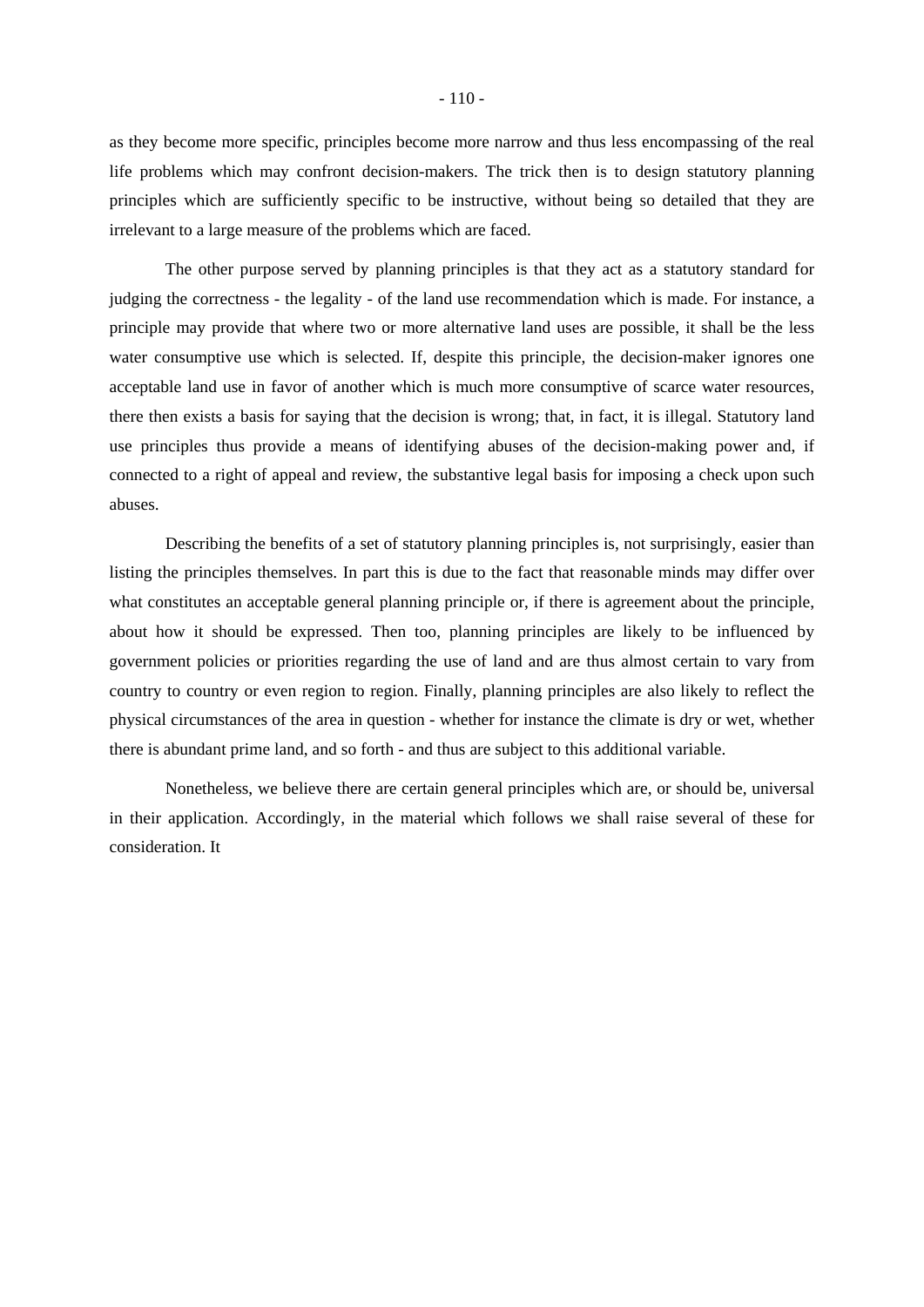should be understood of course that what is set forth is not intended to be a complete list. As noted, a variety of other principles specific to the circumstances at hand, may be appropriate. Moreover, we recognize that others may differ with us both about the inclusion of a particular principle and the way it is expressed.

a) Every Land Use Decision Should Take Into Account Not Only Benefits, But Also Direct and Secondary Costs, Including Non-Monetary Social and Environmental Costs Associated With the Decision

Anyone familiar with the development of large scale public works projects has probably encountered the term "cost-benefit analysis". The term arises from the United States where it has been enmeshed in water resources management for almost 50 years. The United States Flood Control Act of 1936 required inter alia that the benefits of any proposed flood control project must exceed costs for the project to be approved. Thus, use of the benefit-cost approach began with an effort to reduce project benefits and costs to monetary terms in order to allow their summation. A comparison of summed benefits and costs usually followed and resulted in the calculation of a cost/benefit "ratio". So long as the ratio exceeded the magical number of 1 - that is, so long as benefits exceeded costs budget allocations for the project could be approved and work could commence.

Over time, use of the cost-benefit approach to determining project feasability spread beyond the field of water resources management and beyond the United States. As it did so, and as the costbenefit ratio began to take on greater and greater importance to the determination of whether or not a proposed development project should proceed, a number of problems came to light. Among them were the fact that the process could be manipulated to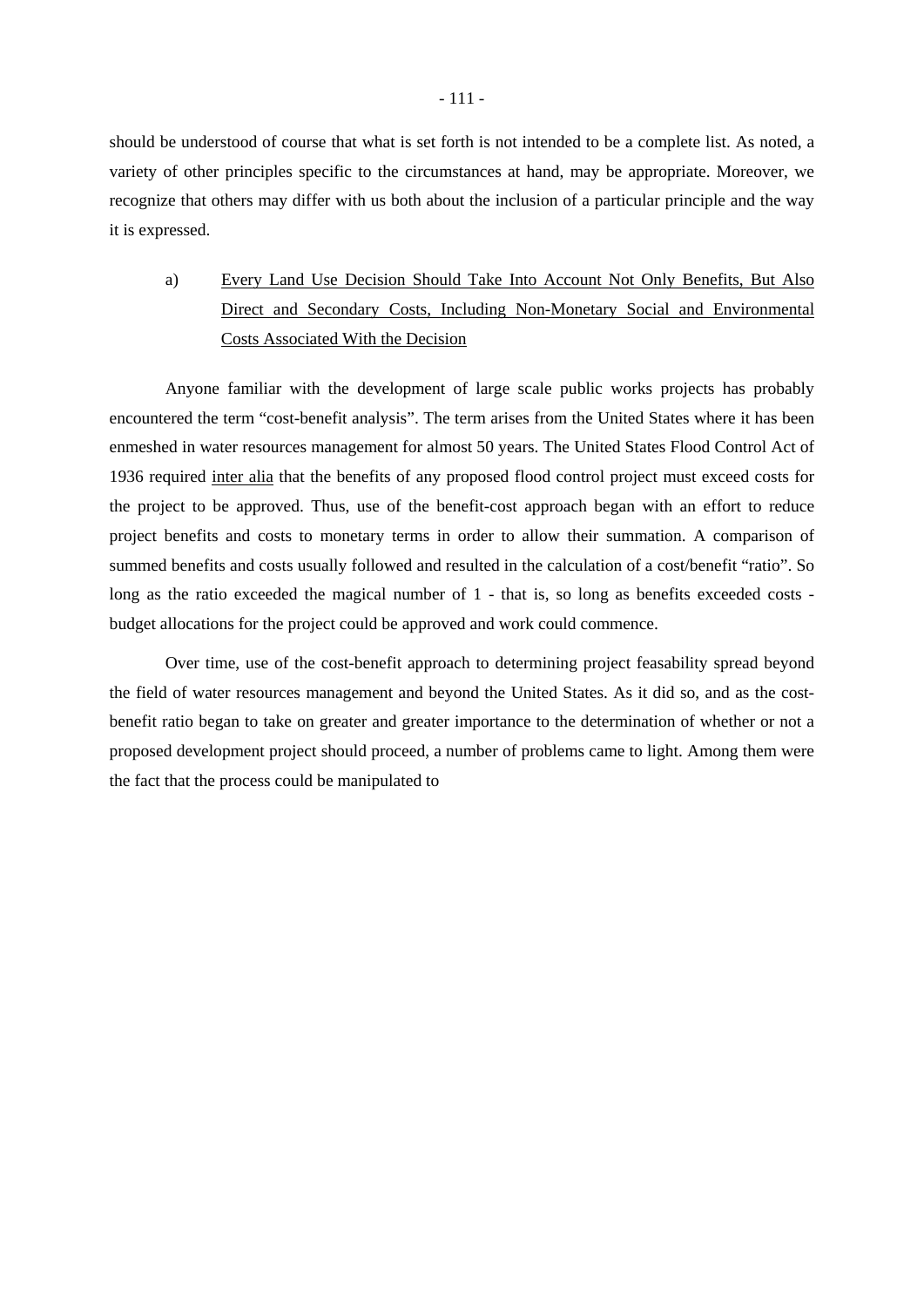produce results more or less "cooked" to order 122/; something which has been attributed, at least in part, to a lack of control of professional standards within the consulting industry 123/. In addition, for many years, the cost-benefit analysis, was seen as resting on a fairly narrow, monetary-based foundation: a reservoir would create X cubic meters of carryover storage sufficient to yield y bushels of maize having a value of Z dollars, for example. This was achieved at a cost of t hectares of land having a value of Q. If Z exceeded Q, the project was feasible. If the ratio of Z to Q exceeded similar ratios developed for alternatives to the reservoir, the reservoir was deemed to be relatively the best alternative.

Certainly, land use legislation is not a cure for all of these matters. Insofar as the problem of "cooked" results is concerned, for example, land use legislation is a rather inexact means of improving professional standards in the consulting industry, and we do not recommend that it be so used 124/. Consultant licensing, or even better, careful selection of

 "Someone once decried the fact that there were thousands of studies done for government agencies that were buried in the executive branch files, and that they should all be revealed. I once believed that too, but now I think they probably should remain buried. The private contract research industry has been referred to as the "flimflam industry". I now understand the term".

"On Rational grounds", p. 12.

123/ Ibid., Bennett and Thomas.

\_\_\_\_\_\_\_\_\_\_\_\_\_\_\_\_\_\_\_\_\_

124/ For those who wish to pursue the subject nonetheless, we would recommend the Bennett and Thomas work cited above which, in turn refers, to a wealth of recent studies of the cost-benefit analysis approach, including: Peskin and Seskin, Compendium on Water Planning Economics; Tihansky's work on salinity damage cost for the U.S. Environmental Protection Agency; and the U.S. Bureau of Reclamation's Study of Salinity Control Programmes for the Colorado River.

Bennett and Thomas, in their excellent technical work on land use planning in Western Australia ("On Rational Grounds: Systems Analysis in Catchment Land Use Planning", Elsevier, 1982) quote an earlier writer who, after reviewing a study of some 200 cost-benefit analyses, said, 122/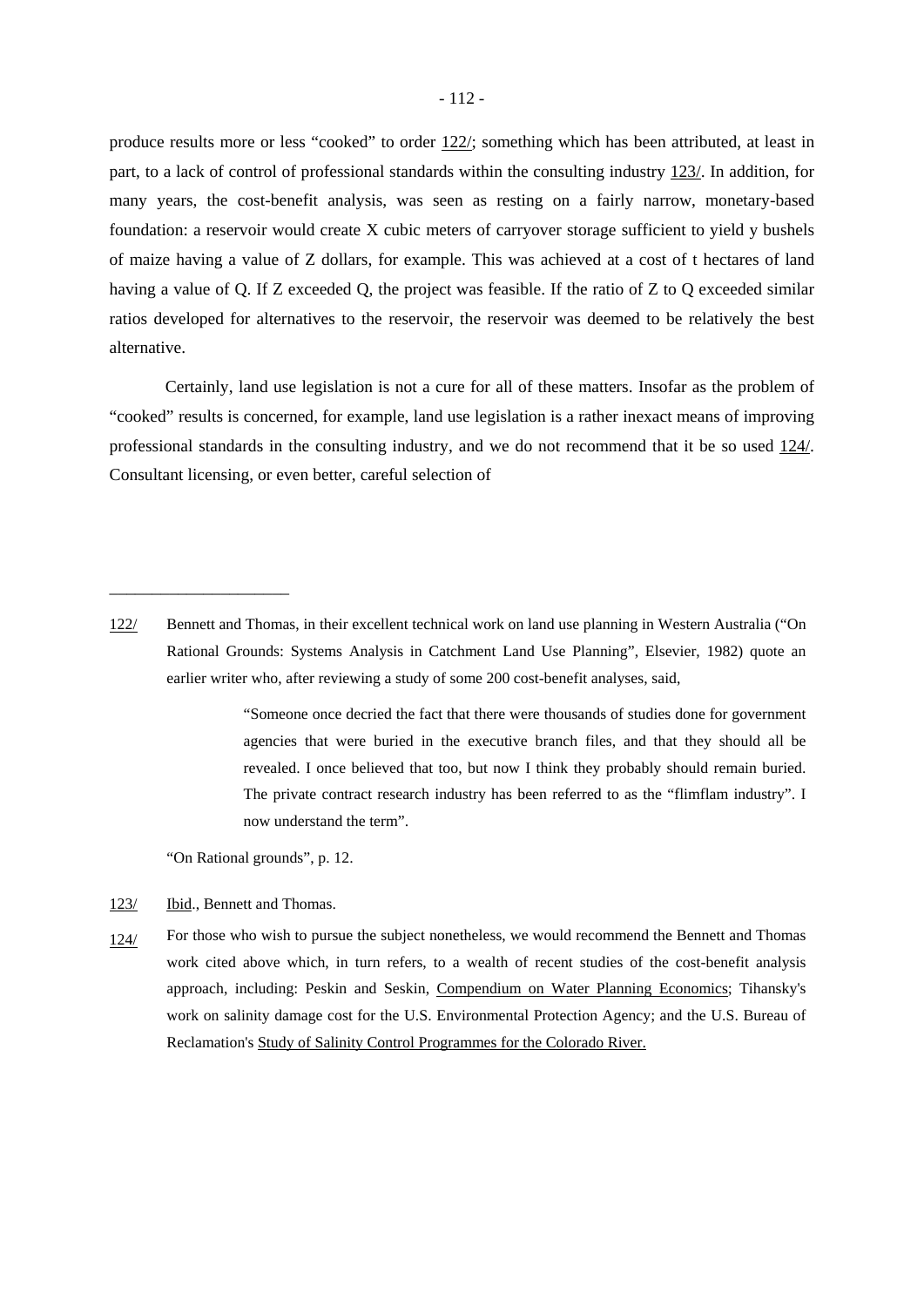consultants or training of local personnel, would appear to be of far greater utility. On the other hand, with regard to the problem of a narrow focus, it is our view that land use legislation can have value in broadening the foundation of the cost-benefit approach. Since the cost-benefit analysis - or more refined versions thereof, including calculations of internal rates of return - are likely to remain for sometime as one of the principal tools of determing relative project desireability, it is worth exploring this broadening impact a bit further.

As Bennett and Thomas  $125/$  note, the scope of the cost-benefit analysis began to enlarge in the 1960's to include systematic economic treatment of man-environmental relationships. Arising largely out of the problems of environmental pollution which had begun to receive vastly increased attention in the 1960's, one result of this enlargement was an attempt to quantify environmental effects within traditionally accepted investment criteria  $126/$ . Another approach has sought to include nonmonetary objectives as well as monetary ones in the design of projects 127/. Yet another approach attempts to classify - and thus emphasize - the differences between direct and secondary benefits and costs of proposed development alternatives. Under this approach, direct benefits or costs from a particular land use alternative are those that accrue to the user of the land in issue; revenue from crops, from the harvesting of timber, from the sale of meat or milk produced from grazing or the monetery costs of development are examples. Secondary benefits in turn are usually defined as the

<sup>125/</sup> On Rational Grounds, supra.

<sup>126/</sup> See Bennett and Thomas, p. 10 and cited studies. See also People ex.rel. Younger v. Superior Court 16 Cal.d 30 (1976) and San Francisco Civil Service Com. v. Superior Court 16 Cal.d 46 (1976) wherein the court grappled with the problem of valuing environmental costs for the purpose of awarding compensatory damages arising from pollution incidents.

<sup>127/</sup> Ibid.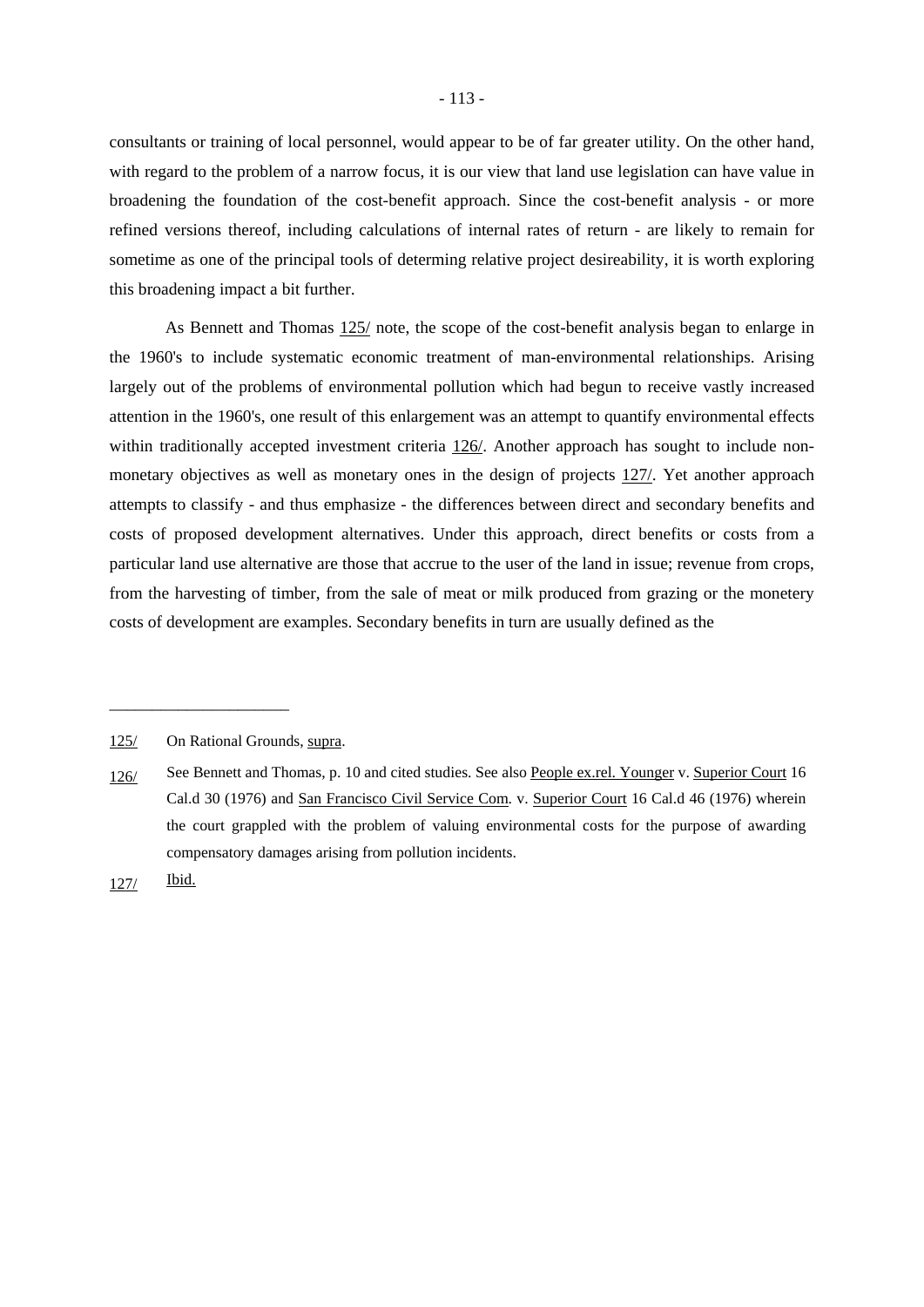net benefits accruing to factors of production or consumers engaged in activities related to a development which would not have occurred in the absence of the project. Increased foreign exchange and lower unemployment are examples. Similarly, secondary costs may include indirect changes in the environment and the destruction of social systems.

What land use legislation can do is to assure that the cost-benefit equation includes secondary as well as direct benefits and costs in its calculations. It can also assure that non-monetary benefits and costs are "internalized" and not excluded from the cost-benefit calculation and thus passed on for another part of the government or the public to deal with. In short, it can promote a wider scope for the cost-benefit analysis and thus a truer picture of what are the real costs and benefits of series of development alternatives. It can do this by incorporating into any land use decision the principle that every such decision shall take into account not only project benefits but also direct and secondary costs including non-monetary social and environmental costs.

# b) The Government Should Neither Implement, Fund the Implementation of nor Recommend the Implementation of a Particular Land Use Proposal Unless its Benefits Exceed its Direct and Secondary Costs

A corollary to the above discussed principle of considering the direct and secondary benefits and costs of each land use alternative, whether of a monetary or non-monetary character, is that no alternative should be implemented or recommended for implementation unless its projected benefits exceed its costs. In essence this is nothing more than a restatement of the basic cost-benefit rule. The nature of the restatement, however, is significant in that it incorporates the concept of the broadened cost benefit approach.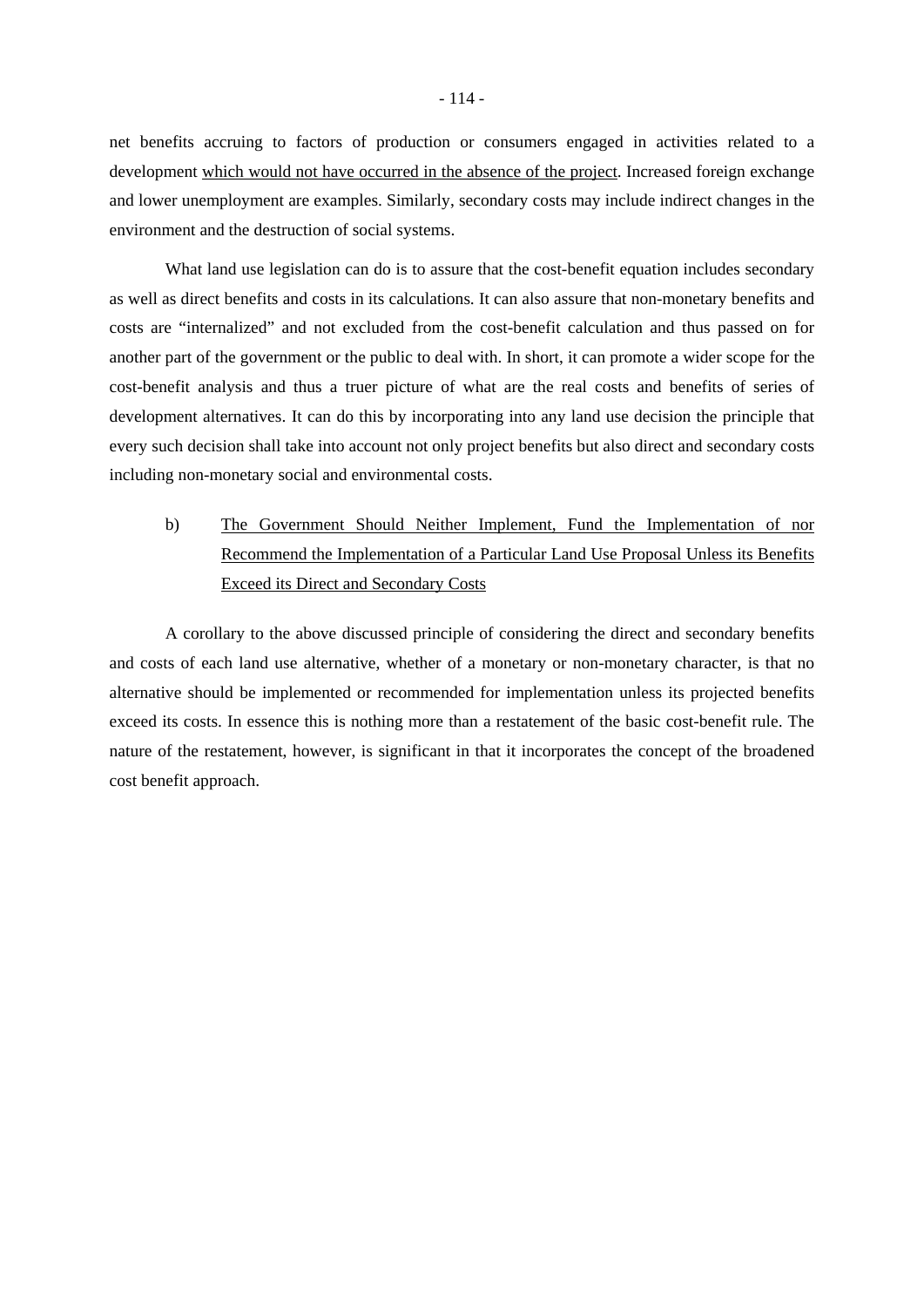# c) Where Application of the Expanded Cost Benefit Analysis Methodology Shows Two or More Alternative land Uses to Be Justified, the Use Which is Less Socially and Environmentally Costly Will Be Preferred

This principle goes to the heart of the selection process. In effect, it gives a "people" orientation to the land use decision-making process by directing decision makers toward alternatives which are less disruptive of people, their social and customary practices and their environment. Importantly, the principle applies only when there are two or more alternatives, each of which meets the cost-benefit analysis test. In otherwords, it does not promote an economically unacceptable alternative because it is more pleasing to the environmentalist or the sociologist. Nor does it provide that the more socially and environmentally costly alternative is infeasible. Instead, it simply - and quite properly - gives support to the notion that the land use planning process is more rational if it results in the selection of the least socially and environmentally harmful alternative from among several alternatives - all of which have an economically favorable cost-benefit ratio.

# d) That in Addition to Being Justified on Economic Grounds, Any Recommended Land Use Must be Reasonable in the Circumstances

In the field of water resources management, it is common to refer to the concept of reasonable and beneficial use. Indeed, many modern statutory systems preclude the use of water unless the use is both reasonable and beneficial. Under these systems, the term "beneficial use" has tended to take on a meaning similar to the cost-benefit ratio. Does the use of water produce a net benefit, whether measured in monetary or non-monetary terms? If so, the use is beneficial.

The term "reasonable use" on the other hand, has taken on a broader, more amorphous meaning. Essentially it asks whether, notwithstanding the economic or other benefit which a particular use of water may produce, is the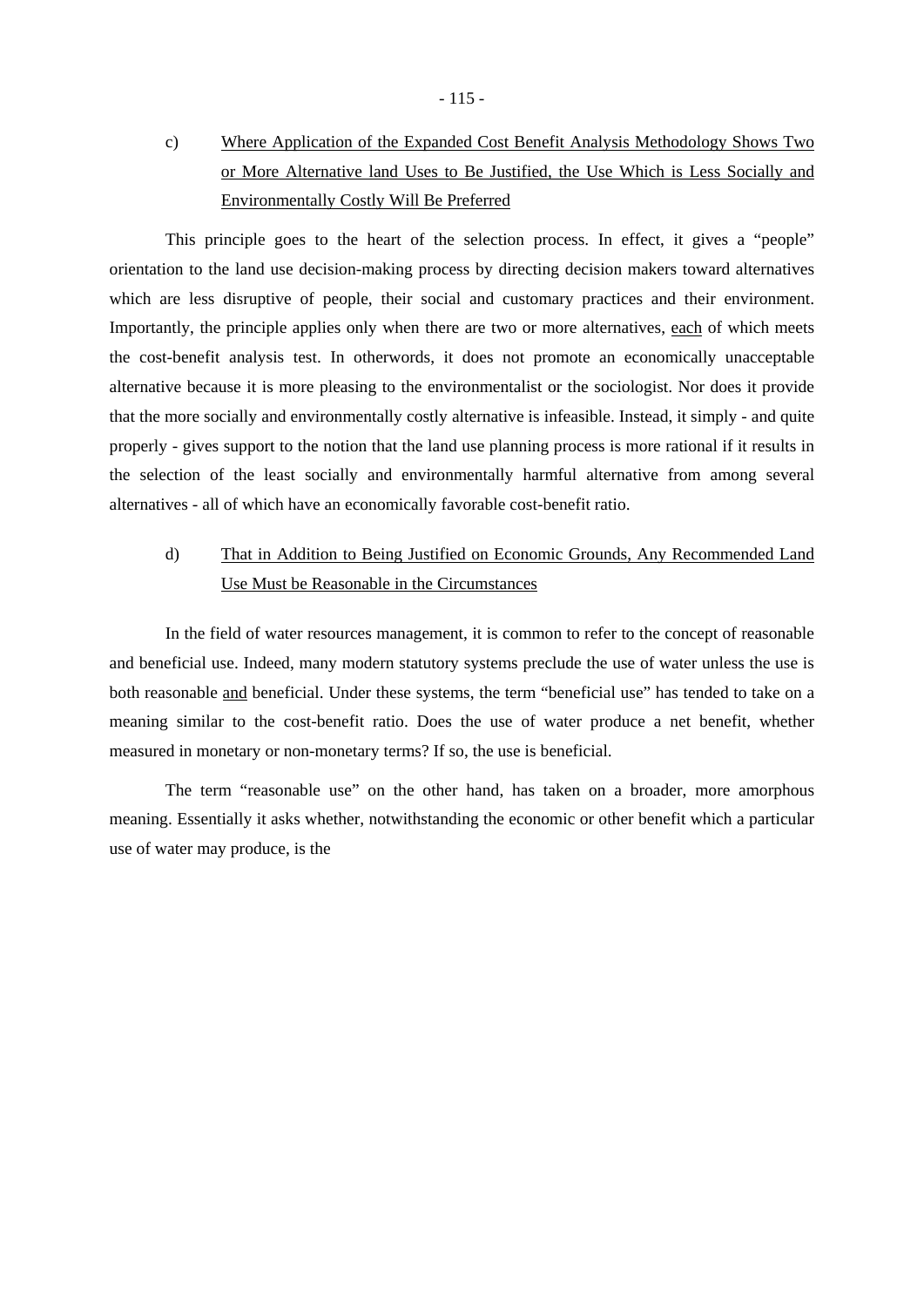use reasonable considering all of the circumstances? As construed by the courts, reasonableness is a factual question and is to be determined on a case-by-case basis. Thus, what is a reasonable use of water may vary from location to location or even season to season depending upon the geographic or seasonal availability of water. Reasonableness may vary too depending upon the alternative uses which can be made of water and it may vary depending upon the effect of the proposed use upon others. Finally, it may change as the times change. Thus, for example, the transfer of water out of a basin for use elsewhere may have been reasonable 50 years ago when the basin of origin was relatively unpopulated; it may be unreasonable today after the basin of origin has experienced an influx of people.

While we recognize that the reasonableness concept has been limited until now to the water management field, we see no reason why it cannot and should not be applied to the field of land use planning as well. At heart, "reasonableness" is a common sense concept that, in essence, says notwithstanding favorable cost-benefit ratios and notwithstanding the eagerness of the project's proponents, is this something which, in view of all of the circumstances, a reasonable person of common understanding would support? More frequently than one might expect, the answer is in the negative. Sometimes despite the fact that it is well oiled and full of fuel, the engine of development is just simply on the wrong road. The principle of "reasonableness" is intended to keep such erroneous excursions to a minimum.

e) No Person Has an Unalterable Right to a Particular Land Use and Government May Require the Alteration, Modification or Cessation of Any Particular Land Use When the Public Interest so Requires

Finally, we believe it is important to establish the primacy of the decision-maker in the land use planning process. Without a doubt it is important to involve the public in the process. Further, it is essential to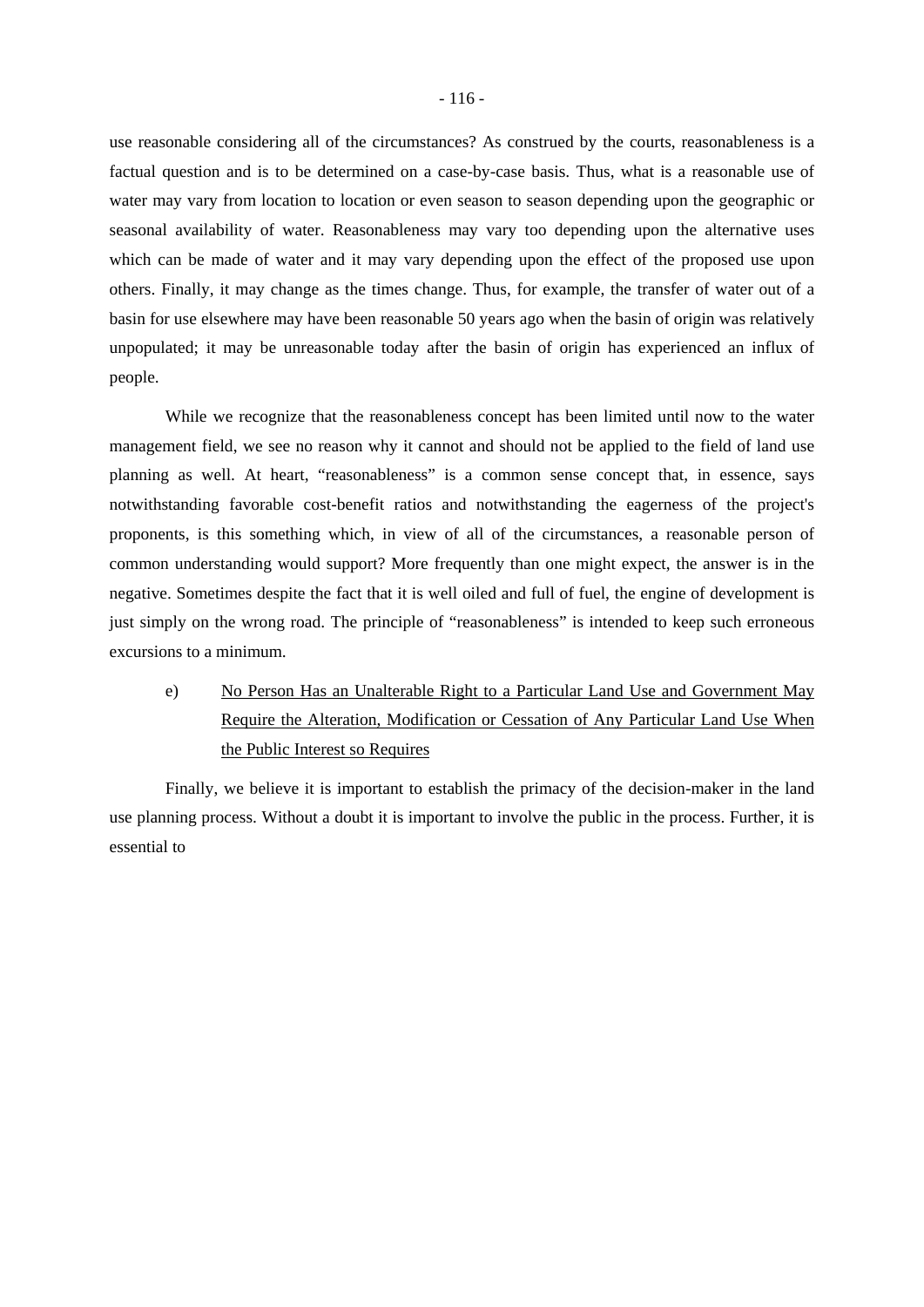consider non-monetary costs and social and environmental costs and benefits when weighing the relative desireability of different land use alternatives. Ultimately, however, the decision must be made. When the time comes, it frequently occurs that exceptional influence is brought to bear upon the decision-maker by those individuals or entities currently making use of the land. Such an occurrence is both predictable and entirely reasonable. Nor is it something to be ignored. As we have stated earlier, the building of a consensus, especially among those who use the land, is essential to the functioning of the land use planning process. Obviously the views of local users should be taken into account when making the planning decision about how "their" land should be used in the future.

There may be a time, however, when the interests of local land users and the larger public interest in the use of land irrevocably diverge. In such circumstances, it is important to make clear that it is the local interest which must give way. The statement of principle set forth above does that and, coincidentally, provides legal support for the decision-maker who faces the unpleasant task of placing the larger public interest ahead of local concerns. At the same time, the statement does not absolve Government of the responsibility to compensate local people for the subordination of their interest to the common good, if compensation is otherwise required under the law. In recent years, the issue of eminent domain has taken on considerable complexity as the use of planning tools has increased - a matter we describe in more detail in Chapter 7 under the heading of "Implementation". Because the law of eminent domain is in flux and varies considerably from jurisdiction to jurisdiction, in any event, it would be inappropriate for a general planning principle to speak to that issue. Accordingly, the principle set forth above is silent in this respect.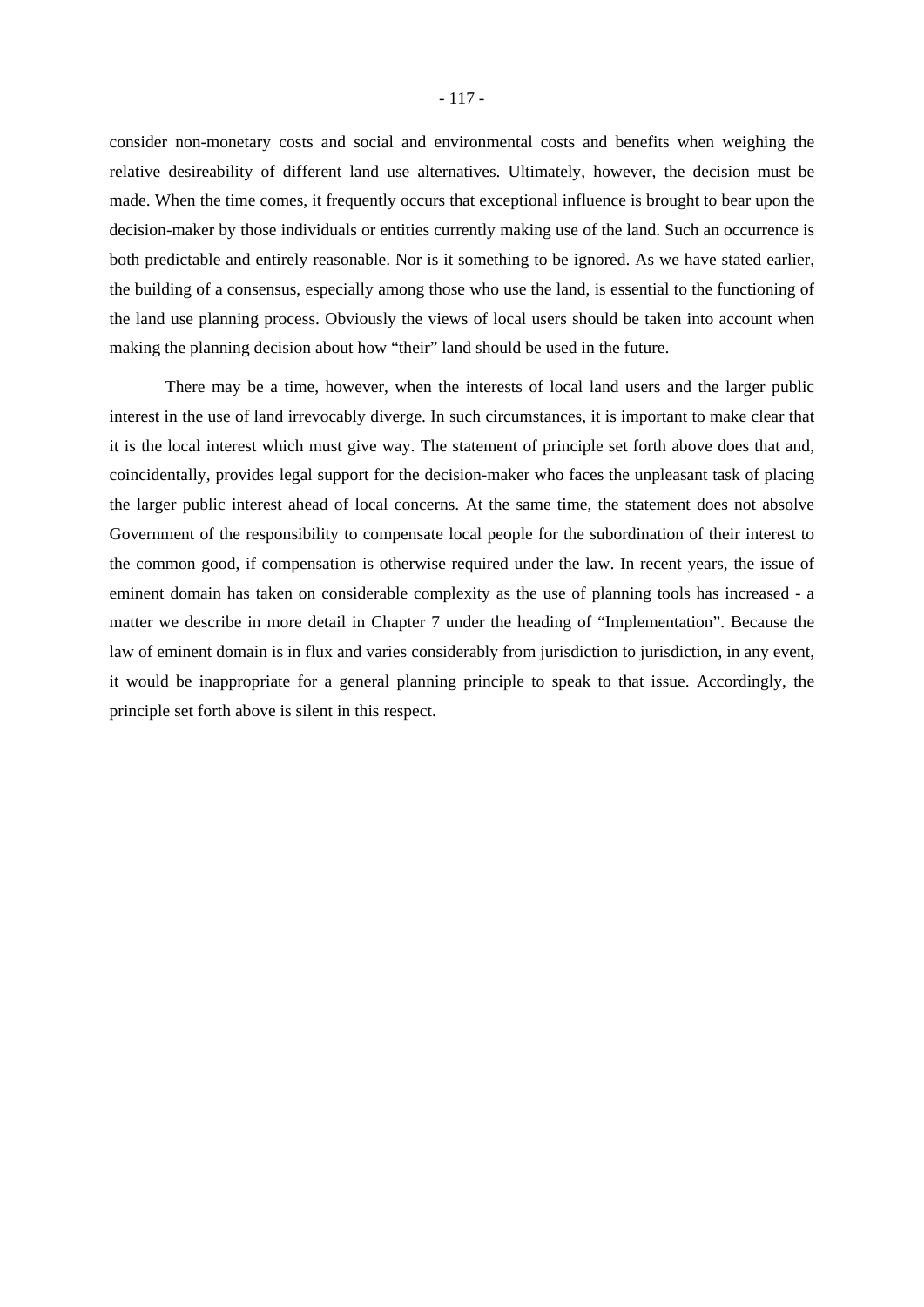To summarize briefly, it is our view that guiding principles are useful in helping the decisionmaker to select a recommended land use once the matching of land suitability determinations with land use requirements has produced a set of possible alternatives. To a significant degree, the principles which we have offered for this purpose are intended to keep the process from bogging down and, at the same time, to broaden the focus of the cost benefit methodology which will be applied to derive the alternative with the highest benefit to cost ratio. As we have attempted to describe, the selection of a most suitable land use alternative is not just a matter of numbers; it is a matter involving people and requiring a good measure of common sense. The principles set forth above, we hope, will tend to inject both into the decision-making process.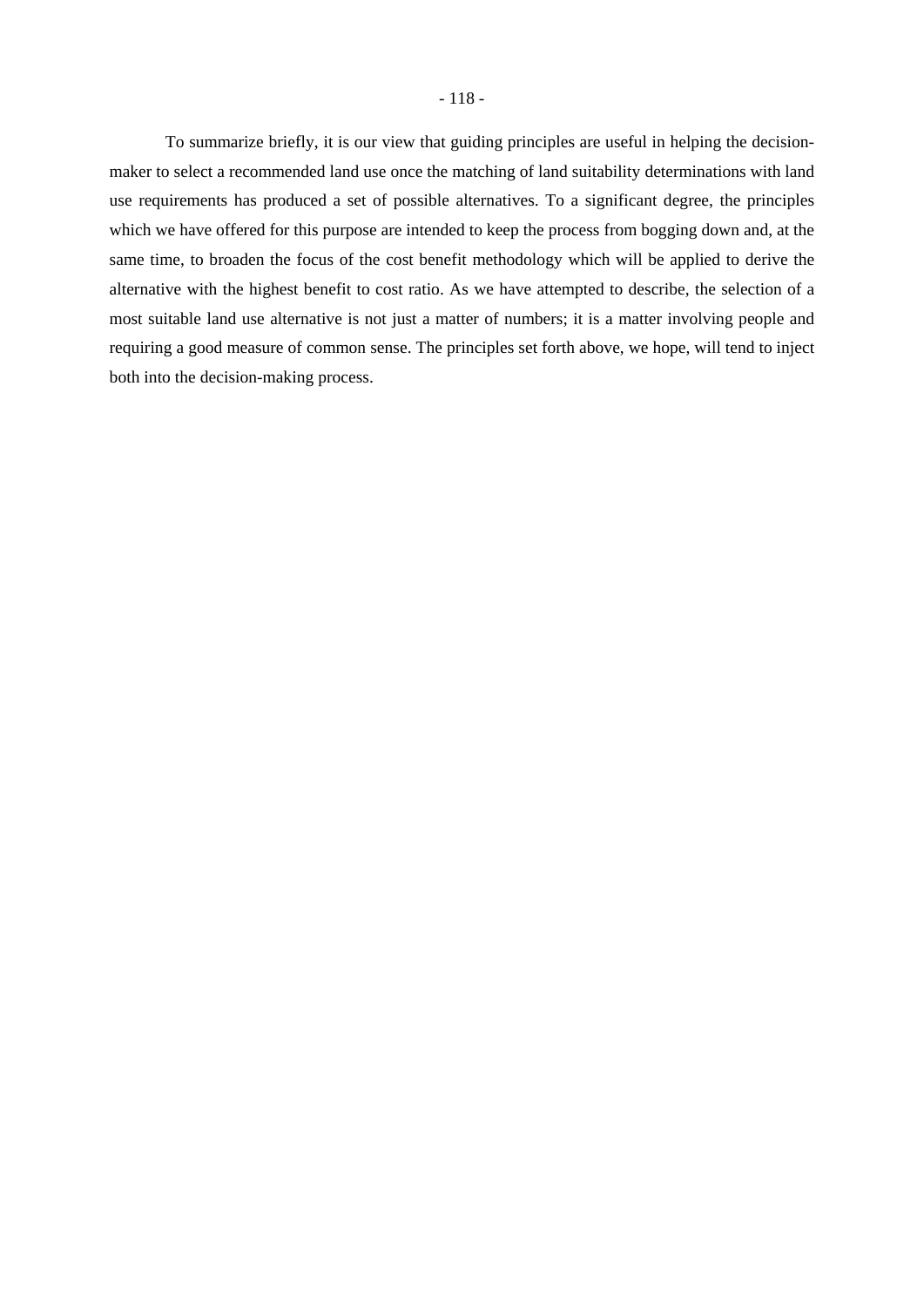# CHAPTER VII - THE EFFECTUATION OF LAND USE PLANS

An equitable, participatory and smoothly functioning land use planning mechanism is a major milestone on the road to more rational land use. By itself, however, even a process which fully meets the criteria discussed in preceding chapters will produce only a plan of proposed land uses. To actually achieve the policies and priorities that are represented in the plan, there must also exist a means of effectuation. In this chapter we shall discuss a variety of implementation measures which hypothetically could be used to achieve the intended results of a plan. As the conscientious reader might expect, the mix of these measures will vary considerably from case to case.

### 1. Legal Measures

To better convey the character of the measures which might be used to achieve the intended result of a land use plan, we have elected to use a classification scheme which divides those measures into two categories: legal and extra-legal. To briefly review the distinction drawn in the introductory chapter, legal measures are those exercised in accordance with statutory provisions that outline the extent of the measure and describe the manner of its exercise. They also frequently provide review procedures to forestal abuse. The exercise of regulatory power through the issuance or denial of development permits, development orders and zoning classifications as well as the exercise of eminent domain authority are examples of such legal measures.

Extra-legal measures, on the other hand, are land-use oriented programmes which - while usually possessing a basis in law - are not defined in such statutory detail nor so strictly controlled. Agricultural extension services, rural oriented training programmes and crop price supports are pertinent examples of such extra-legal measures.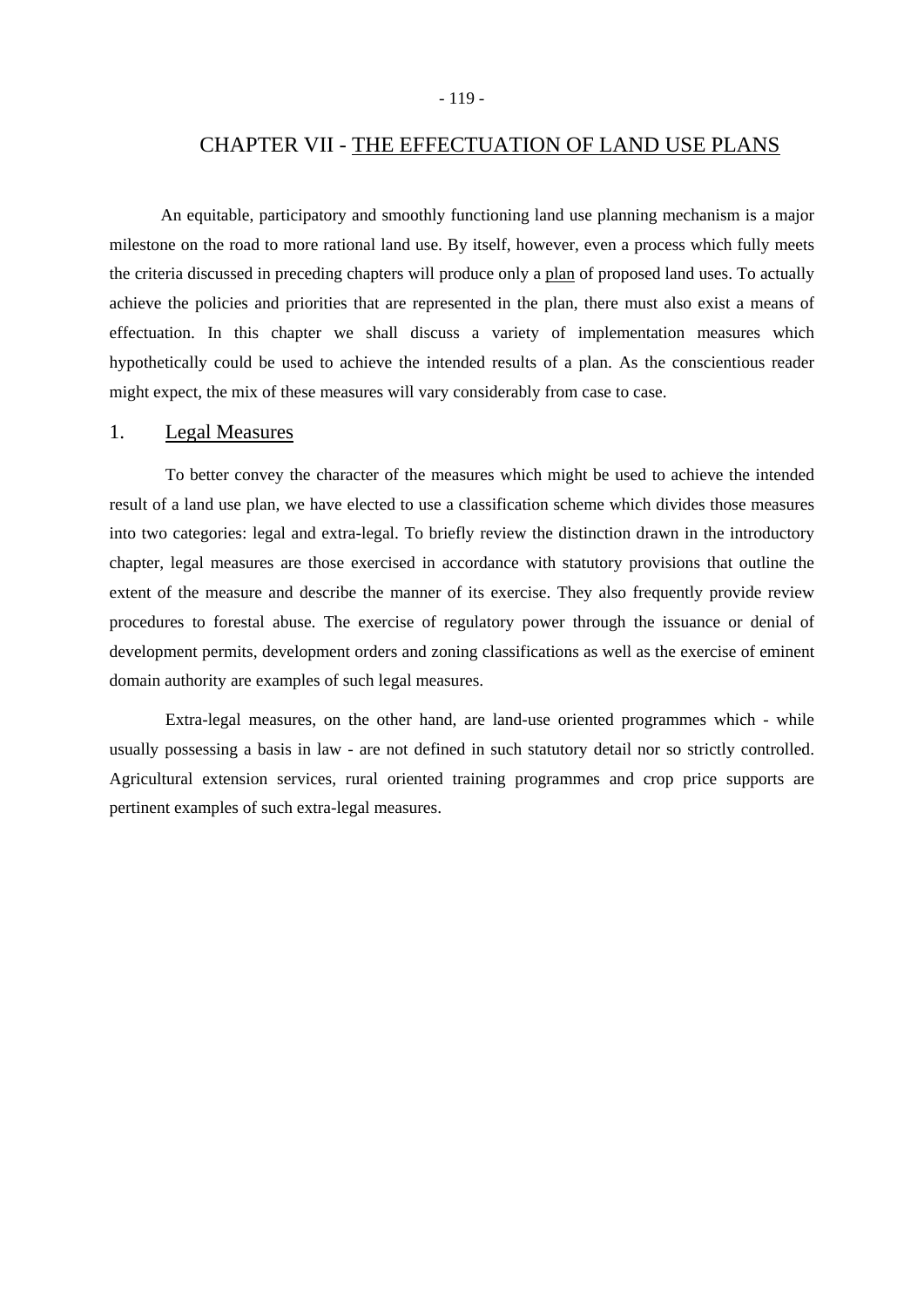In the material which follows, we shall examine a little more closely certain legal and extralegal effectuation measures in order to explore their strengths and weaknesses. As we will see, while each may be intended to further the achievement of more rational land use, some measures may hold more promise for a developing country than others. Moreover, logic suggests, exclusive reliance upon one type of enforcement measure (legal, for example) may have less utility than an approach to implementation which employs both legal and extra-legal measures in combination. We turn to an examination of these issues.

### a) The Link Between Land Use Plans and the Exercise of Regulatory Power

The exercise of legal regulatory measures in connection with the development of land serves little purpose if it is done in a random, ad hoc fashion. Rather, to attain the government's policy goals, there should exist a linkage between government's regulatory activities concerning land and an overall, comprehensive land use plan which inculcates those goals. If no such link exists not only will achievement of the government's policies be less likely; there may also be a corresponding increase in the risk of hapazard, arbitrary and -ultimately- abusive use of regulatory authority.

As early as 1914 when the first zoning enabling act was passed in the United States, it was realized that a comprehensive plan is an essential link between general regulatory oblectives and regulations applicable to specific properties within each zoning district 128/. Nor has time eroded the "essential" character of the connection. To the contrary, it has reinforced the bond between a general plan and specific regulatory action to the point that, in an increasing number of jurisdictions, the existence of the connection is a determinant of the legality of the exercise of regulatory power. The view expressed by the Oregon Supreme Court in this regard is typical:

<sup>128/</sup> See Keene, "Farmland Protection" supra 15 Gonzaga Law Review 621 (1980).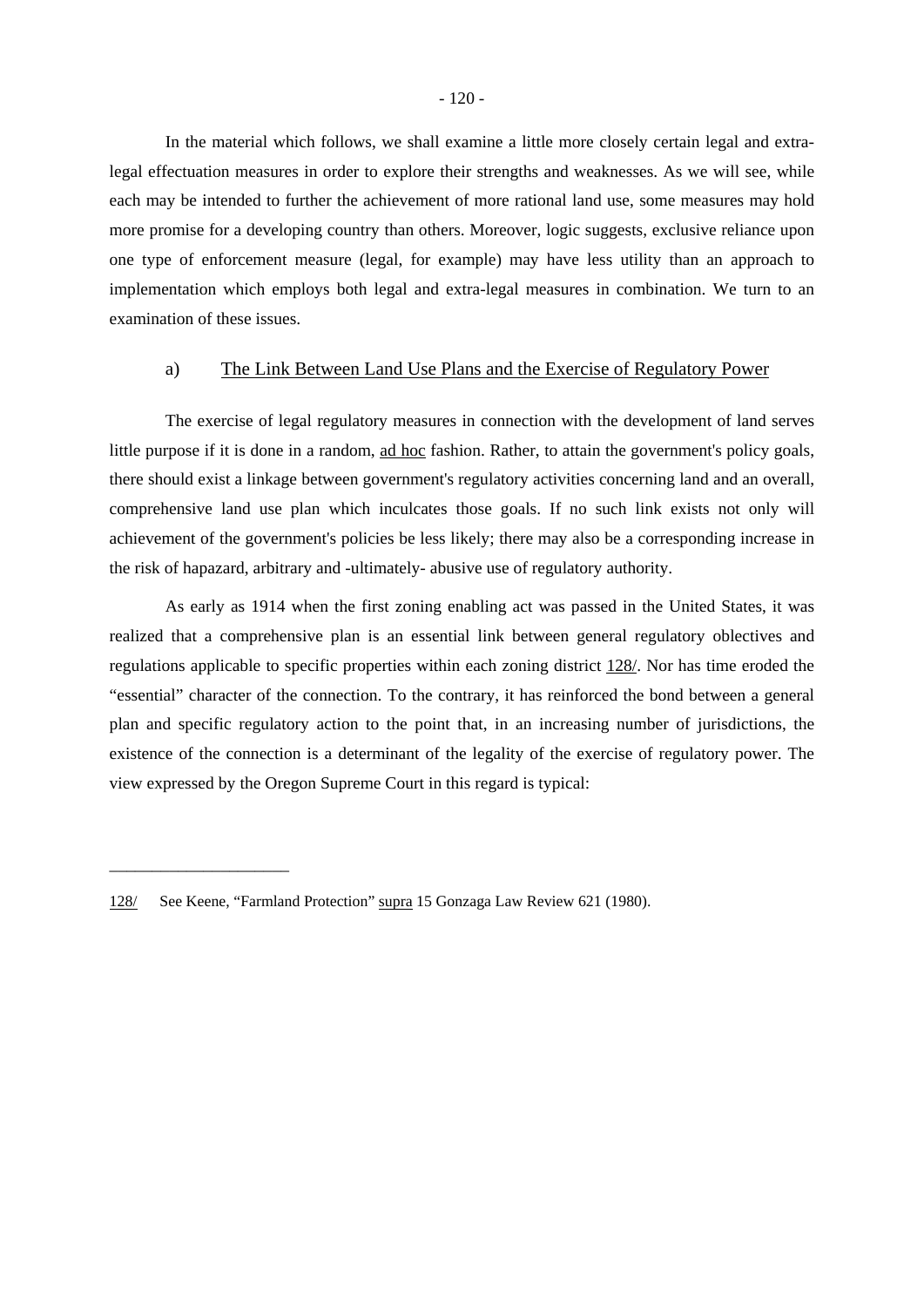"In summary, we conclude that a comprehensive plan is the controlling land-use planning instrument for a city (or county). Upon passage of a comprehensive plan, a city (or county) assumes a responsibility to effectuate that plan and conform prior conflicting zoning ordinances to it. We further hold that the zoning decisions of a city (or county) must be in accord with that plan and a zoning ordinance which allows a more intensive use than that prescribed in the plan must fail." 129/

The reason such government regulatory activity must fail is that, legally speaking, it lacks a "rational basis". It achieves this dubious distinction by failing to conform to the provisions of a factually based plan of proposed land use, and thus is viewed as being without factual foundation. Without the proper factual underpinnings - and conformity to a general land use plan is increasingly viewed as an essential requisite for the proper underpinnings - government regulatory activity will be found to be without rational basis and thus, invalid. In sum, maintenance of a close linkage between the land use plan and government regulatory measures is important not only in the practical sense of encouraging land uses which will achieve the development policies woven into the land use planning document. It is also important in a legal context, since regulatory activity which is unconnected and non-conforming may well be held to be arbitrary and thus beyond government's power to maintain.

## b) Development Permits and Development Orders

Given the legal and practical importance of a close connection between the land use plan and the exercise of government regulatory power over land, the question of how to create and maintain a relationship between the plan and the exercise of such power, naturally arises. One way is to channel

<sup>129/</sup> Baker v. City of Milwaukie 533 P<sub>2</sub>d 772, 779 (1975).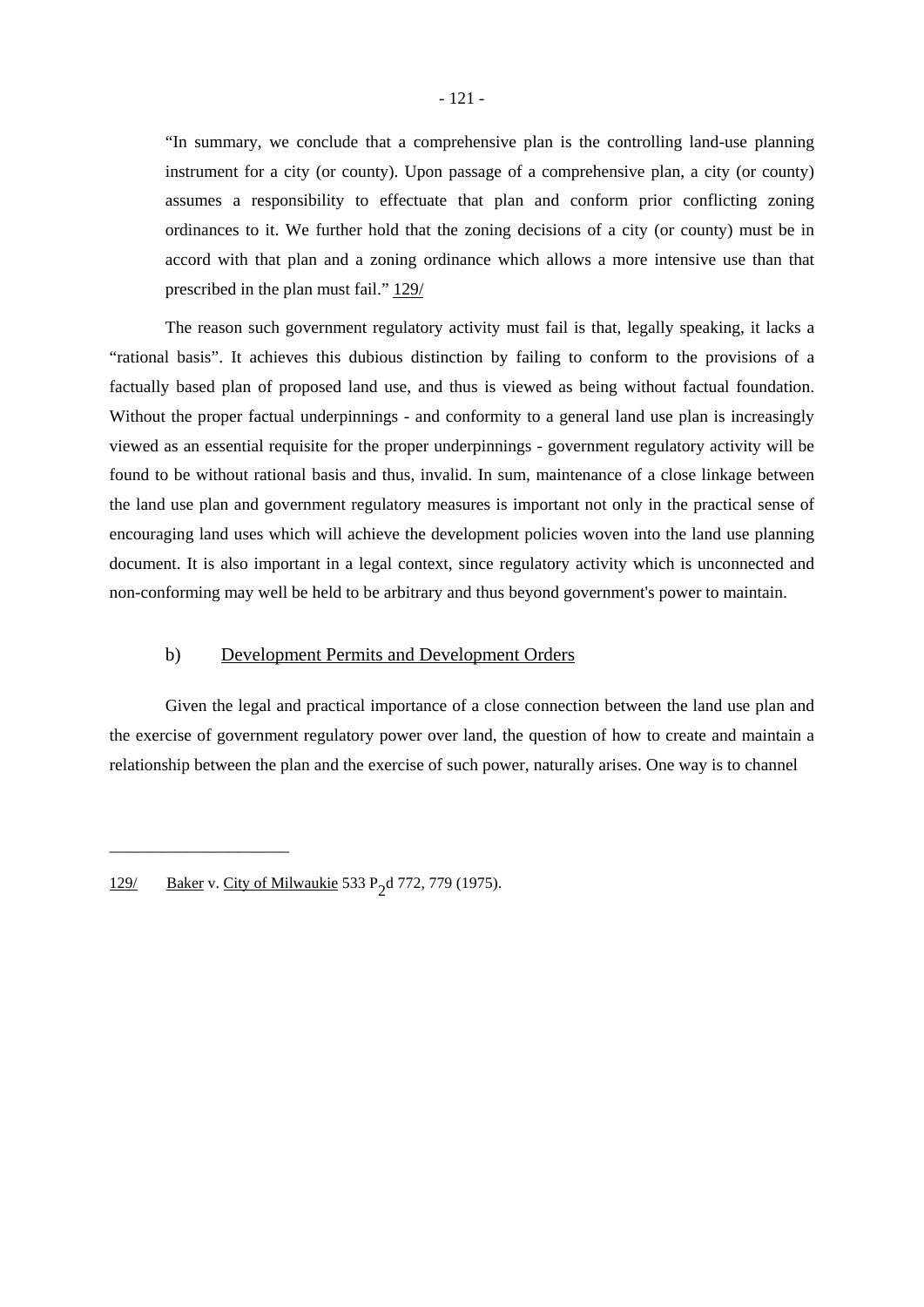the exercise of regulatory power through a system of development permits which are themselves linked to the specific proposals contained in a relevant land use plan.

Such an approach to implementation has been followed in Malaysia through adoption of the Town and Country Planning Act, 1976. There, a State Planning Committee is established for each of the country's 13 states and is given the task of promoting the conservation, use and development of all lands in the State, within the framework of the national policy 130/. In fact, however, the law makes the State Authority responsible mainly for generally directing and coordinating various local planning authorities which are given the bulk of the responsibility for actual on-the-ground planning work 131/. Within its area, each local planning authority is responsible for data collection and for regulating, controlling and planning the development and use of all lands and buildings within its area 132/. Under the provisions of the Act, it is expected to exert such control through a process encompassing several sequential steps.

First, each local authority is expected to undertake a survey of its area, including physical, social, economic and environmental characteristics; the size, composition and distribution of population; and the communications and transport systems and traffic of the area, among others 133/. Second,

<sup>130/</sup> Malaysia, Town and Country Planning Act, Sec. 4. The Act does not set forth the National Policy except to declare that the State Authority "shall be responsible for the general policy in respect of the planning of the development and use of all lands and buildings within the area of every local authority in the State." Ibid., Sec. 3.

<sup>131/</sup> The multi-layered planning responsibility set forth in the Malaysia law is a good indicator of the practical impact of the necessity of changing scale from global to local in order to produce useful plans. it indicates as well the importance of derising a statutory mechamism which provides for a smooth transition between levels (and scale of plans).

<sup>132/</sup> Malaysia Town and Country Planning Act, Sec. 6.

<sup>133/ &</sup>lt;u>ibid.,</u> Sec. 7.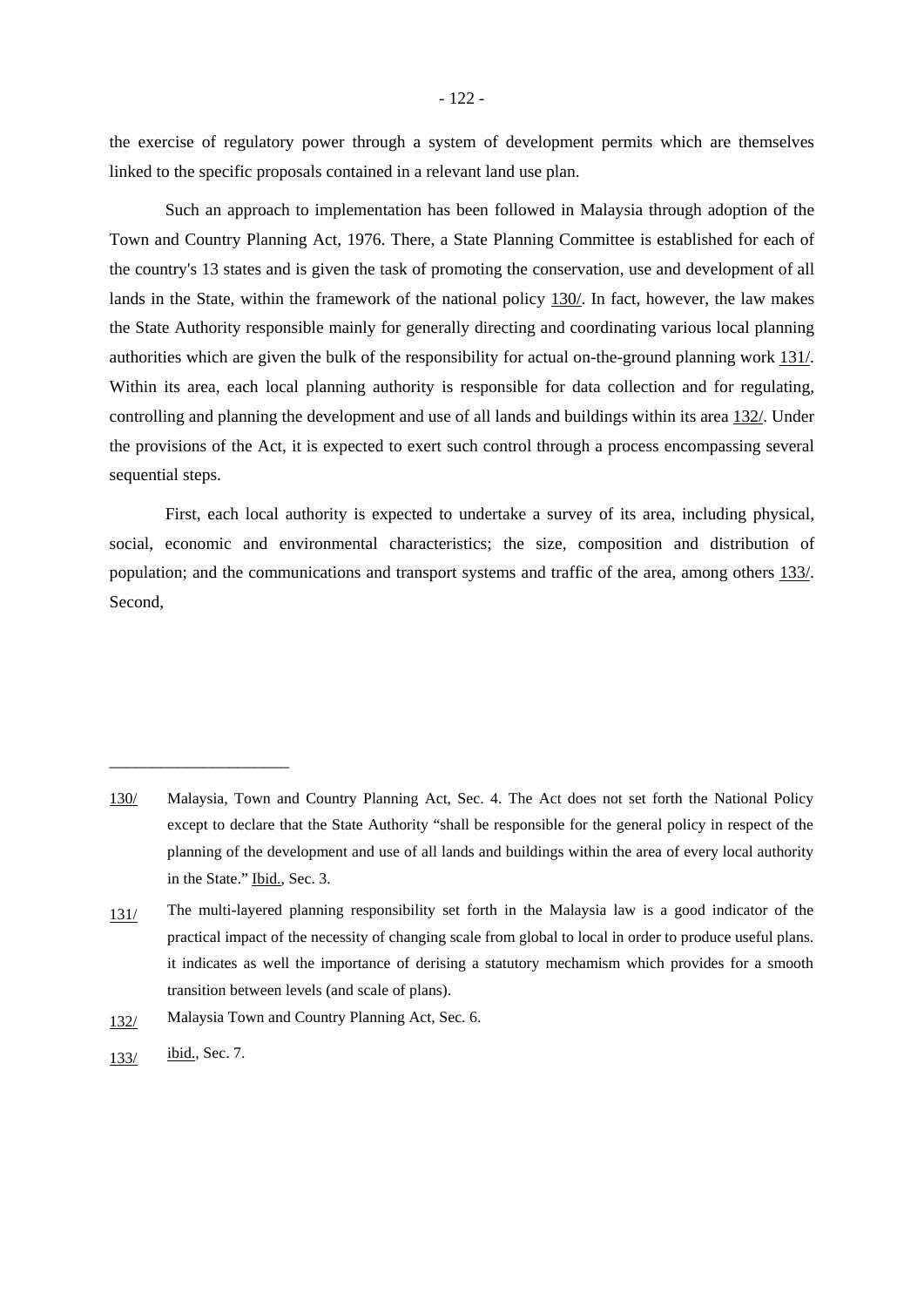each authority is expected to prepare and submit to the State Planning Authority for review, a draft structure plan which, inter alia, formulates the general proposals of the local planning authority regarding the developmentand use of land within its area 134/. Once the local plan has been submitted to the State Planning Committee and been approved 135/, it takes effect.

It is the law's directive that the local plan shall "come into effect" 136/ which brings the Malaysia legislation within the ambit of this chapter on implementation. What exactly does the phrase "come into effect" mean? Under the Malaysia legislation it means quite simply that once the local plan is approved,

"No person shall use or permit to be used any land or building otherwise than in conformity with the local plan". 137/.

In sum, the plan becomes binding upon those who use, or propose to use, land covered by the plan. Regulatory control to implement this binding character of the plan is then provided through the granting of a "planning permission" - in substance, a development permit. Section 19 of the law provides that, except for certain activities having minor impact 138/.

- 135/ The Malaysia law provides a variety of safeguards for insuring that approval will not be given until any objections to the contents of the draft structure plan have been heard and considered.
- 136/ Malaysia Town and Country Planning Act, Sec. 10.
- 137/ **Ibid.**, Sec. 18.

<sup>134/</sup> Malaysia Town and Country Planning Act, Sec. 8. The law also provides for ample public participation while such structure plans are being prepared at the local level.

<sup>138/</sup> Such activities include: 1) minor alterations to existing buildings, 2) excavations, including wells made in the ordinary course of agricultural operations in areas zoned for agriculture and 3) the use of any land or building for a period not in excess of one month. Sec. 19 (2).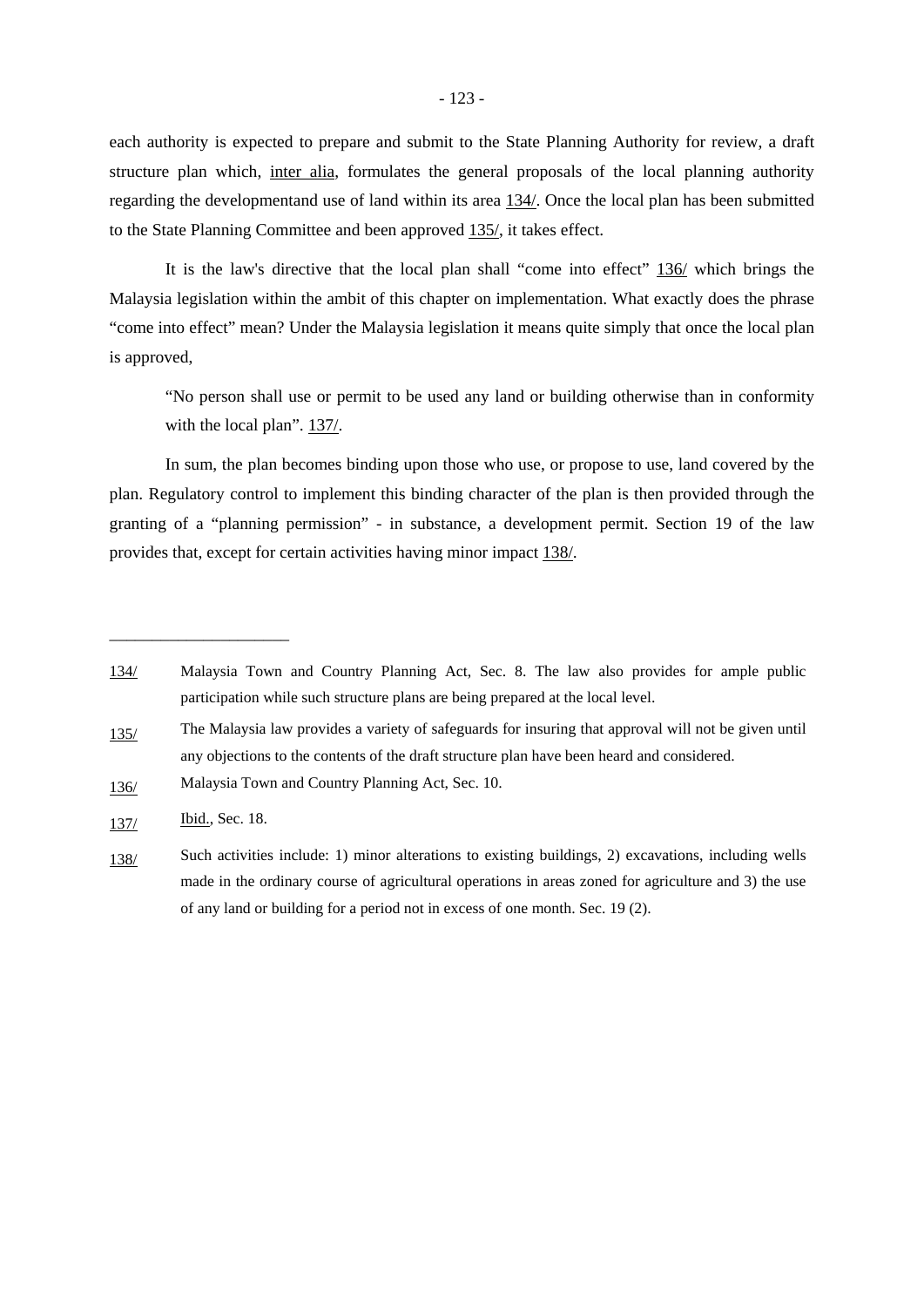"No person, other than a local authority shall commence, undertake or carry out any development unless planning permission in respect to the development has been given to him."

Further, no person may undertake or carry out any proposed development except in conformity with the planning permission that is granted 139/. Under the Malaysia law, "planning permission" must be applied for by formal application made to the local planning authority 140/. In dealing with the application, the local planning authority is, in turn, required to "take into consideration" the provisions of the development plan it has prepared or is in the process of preparing 141/. If such consideration reveals that the proposed development will contravene any provision of the development plan, then the law requires that the local authority deny planning permission 142/.

The "planning permission" thus provided for by the Malaysia Town and Country Planning Act - like most development permit schemes - is a precondition to the right to engage in the use or development of land. Moreover, the permission is also the measure of the right. A planning permission does not authorize unrestricted use; to the contrary, it authorizes development only as prescribed in the permission itself and usually provides for revocation of the right if the terms of the permission are exceeded. Finally, as seen, the planning permission is grounded upon a development plan. That plan must be taken into consideration when a development application is reviewed and no permission may be granted if the development contravenes the local plan. In sum, the Malaysia law provides for vertically integrated plan development and also for the recommended close connection or linkage between the planning process and plan implementation.

\_\_\_\_\_\_\_\_\_\_\_\_\_\_\_\_\_\_\_\_\_

142/ Ibid.

<sup>139/</sup> Malaysia Town and Country Planning Act, Sec. 21.

<sup>140/</sup> Ibid., Sec. 21.

<sup>141/</sup> Ibid., Sec. 22.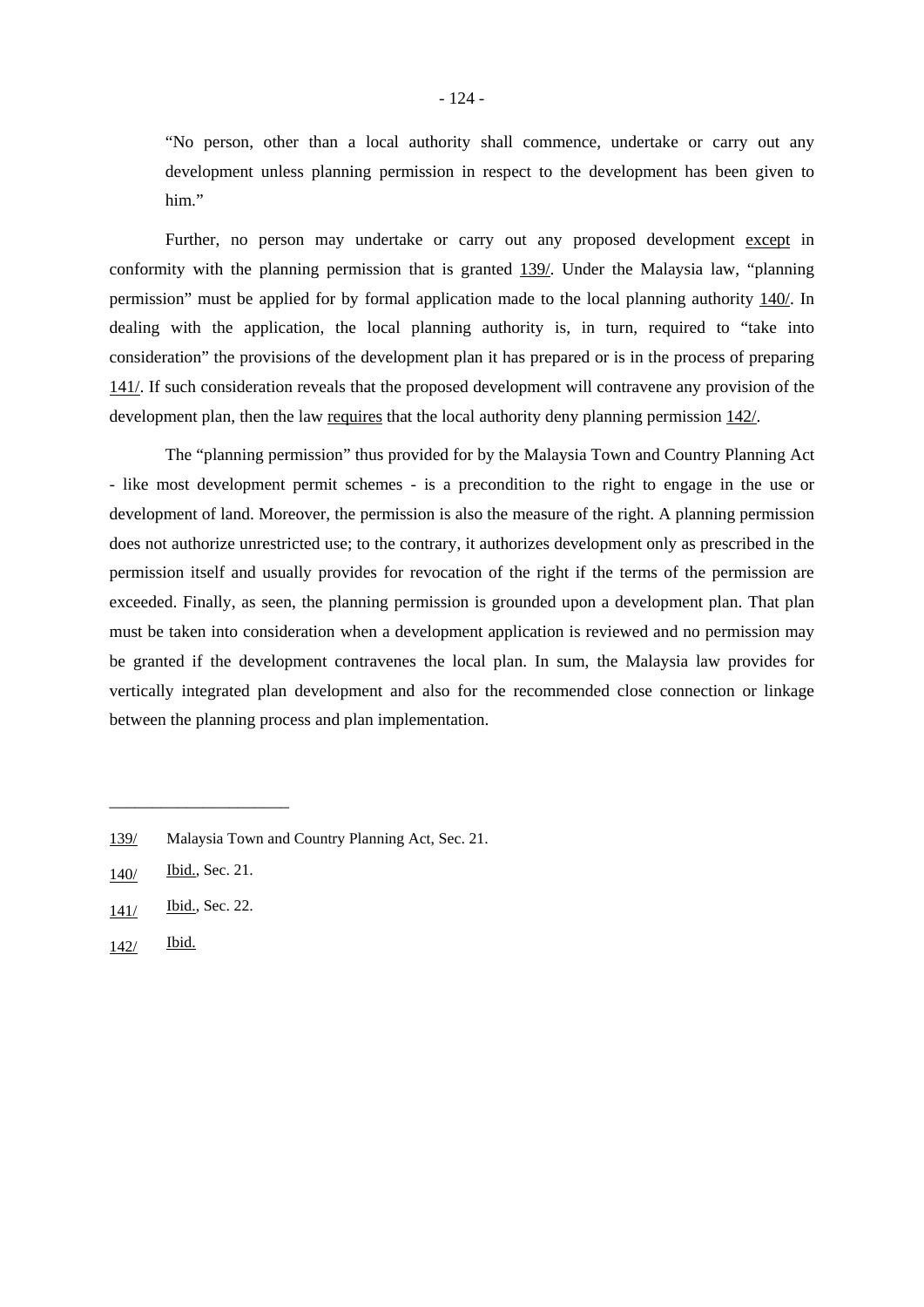A different approach to implementation is contained in the Agriculture Act of Kenya 143/ Rather than exerting regulatory control over applications to develop land as does the Malaysia law, Kenya's legislation authorizes government ordered implementation of a "land development programme". Whenever a local (district) agricultural committee concludes that the proper development of land for agricultural purposes or the interests of good land management require, it may recommend to the country's Central Agricultural Board that a land development order be issued with respect to particular lands 144/. If the Central Board accepts the recommendation, it serves a notice upon the owner or occupier of the land in question, which notice requires the submission of a "development programme" in respect of such lands. Failing the submission of such a programme, the Central Board is directed to prepare a programme itself. And to what does such a "programme" refer? According to the law, it means,

"the adoption of such a system of management or farming practices or other system in relation to the land in question (including the execution of such work and the placing of such things in, on or over the land, from time to time) as the Central Agricultural Board may consider necessary for the proper development of the land for agricultural purposes 145/."

Thus, while not a formal land use "plan", the "development programme" is nonetheless intended as a coherent centrally authorized approach to rural agrarian land development.

<sup>143/</sup> Kenya Agriculture Act (1980).

<sup>144/</sup> Agriculture Act of Kenya, Sec. 65.

<sup>145/</sup> **Ibid.**, Sec. 64 (3).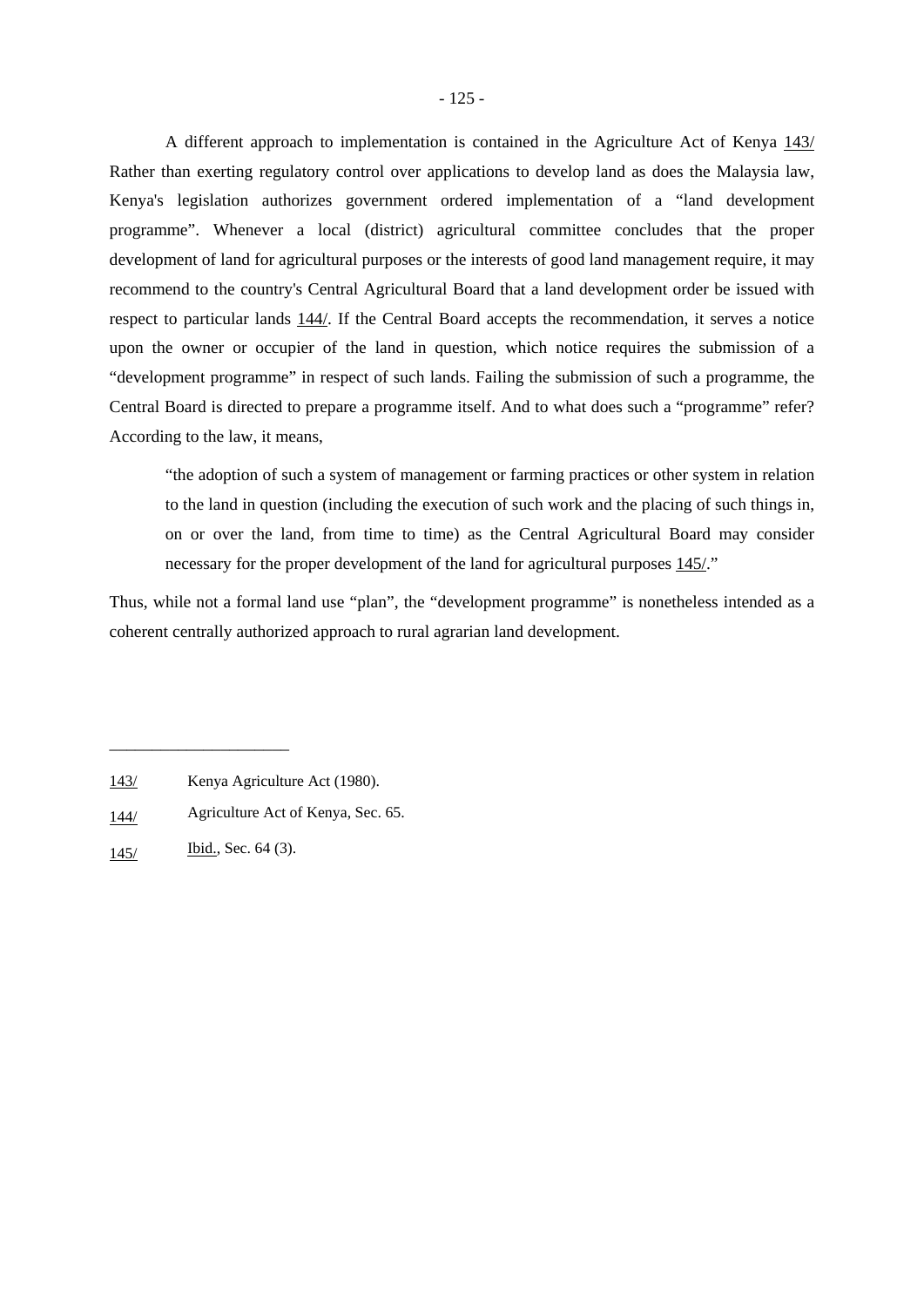Where a proposed land development programme is received and approved by the Central Board or where the Board itself devises the programme, it then makes a land development order against the owner or occupier of the land in issue 146/. Subject to certain procedural safeguards, such an order is binding upon the owner or occupier who is obliged to complete the development programme approved by the Central Board 147/. Over time, through the making an enforcing of a series of such orders, a government-directed pattern of land use emerges.

The Malaysia and Kenyan laws thus represent approaches to implementation which proceed in the opposite direction but reach the same result - a pattern of planned land uses implemented through regulatory control. By analogue, they can be compared with the mechanics of deduction and induction. In the case of the former, reasoning proceeds from a stated premise (for example, a plan) to draw various conclusions (specific applications). The Malaysia Town and Country Planning Act follows such an approach. In the latter case, reasoning proceeds from a series of applications (in our case, individual development orders) to yield a general conclusion (in our case, an overall plan of development). The Agriculture Act of Kenya is such an example. Inasmuch as both approaches yield a similar result; *i.e.*, the implementation of planned development, each would appear to be valid.

## c) Zoning Classifications

Earlier we noted that, in some jurisdictions, a close connection between a comprehensive land use plan and zoning classifications is an enforceable legal requirement. Failure to observe that requirement, we noted, could invalidate a government's regulatory action regarding land. In other jurisdictions the connection, while perhaps not so rigorously enforced by the judiciary, nonetheless is evident in efforts to control land development through the establishment of zones.

<sup>146/</sup> Agriculture Act of Kenya, Sec. 48.

<sup>147/</sup> **Ibid.**, Sec. 73.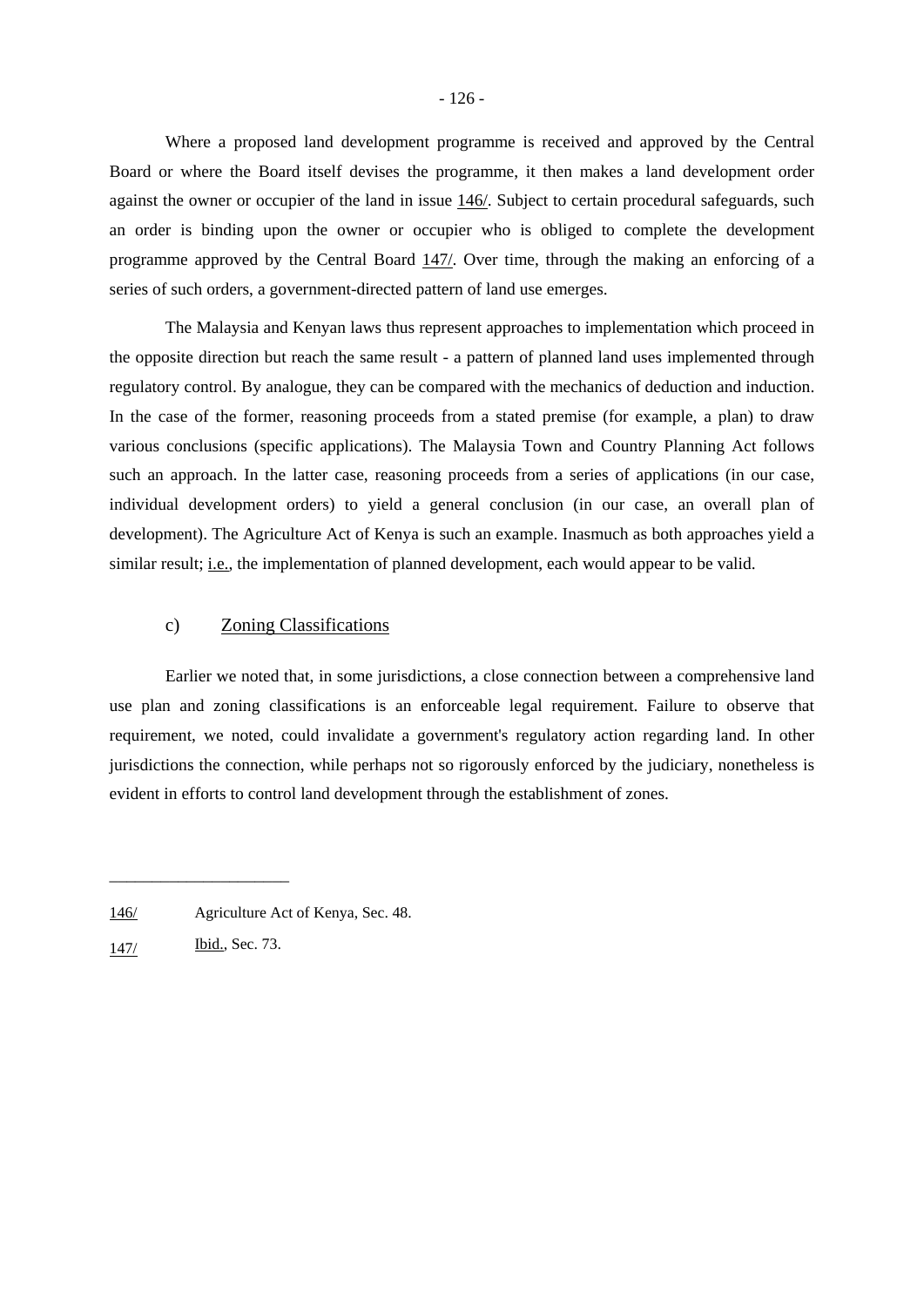In Uruguay, for example, Act No. 13.667 (1968) concerning soil and water conservation provides for the establishment of soil conservation "regions" throughout the country 148/. Each such region is intended to be,

"a geographical area with boundaries defined by the Ministry of Agriculture in such a way that an integrated approach is taken to soil conservation in areas where soils are used in such a manner that damage is likely to result or has already occurred from erosion or improper soil use and thus calls for immediate action."  $149/$ .

Within such regions, the Act then provides for the initiation of soil conservation programmes which, it appears, are to be carried forward in accordance with a Soil and Water Conservation Plan established by resolution. Each such Plan is required to identify the property or area affected by soil problems, the proposed works to be carried out and, the practices to be followed by farmers participating in the programme 150/. In short, the designation of the zone (region) serves to focus the conservation effort on a particular geographic area. Within such area, specific activities (the programme) are linked to a plan which more generally describes the works and practices to be undertaken throughout the zone.

Apart from its illustration of the linkage which exists between plans and specific land use activities, the Uruguay law is also helpful in demonstrating how zoning controls work. Frequently, zoning is the end product of the planning process. As a means of expressing their intention to carry forward government land use policies, planners may identify certain areas (zones) where activities such as agriculture will be encouraged, in part through the suppression of competing activities such as residential

150/ Ibid., Sec. 9.

<sup>148/</sup> Uruguay Act No. 13.667, Sec. 7.

<sup>149/</sup> Ibid.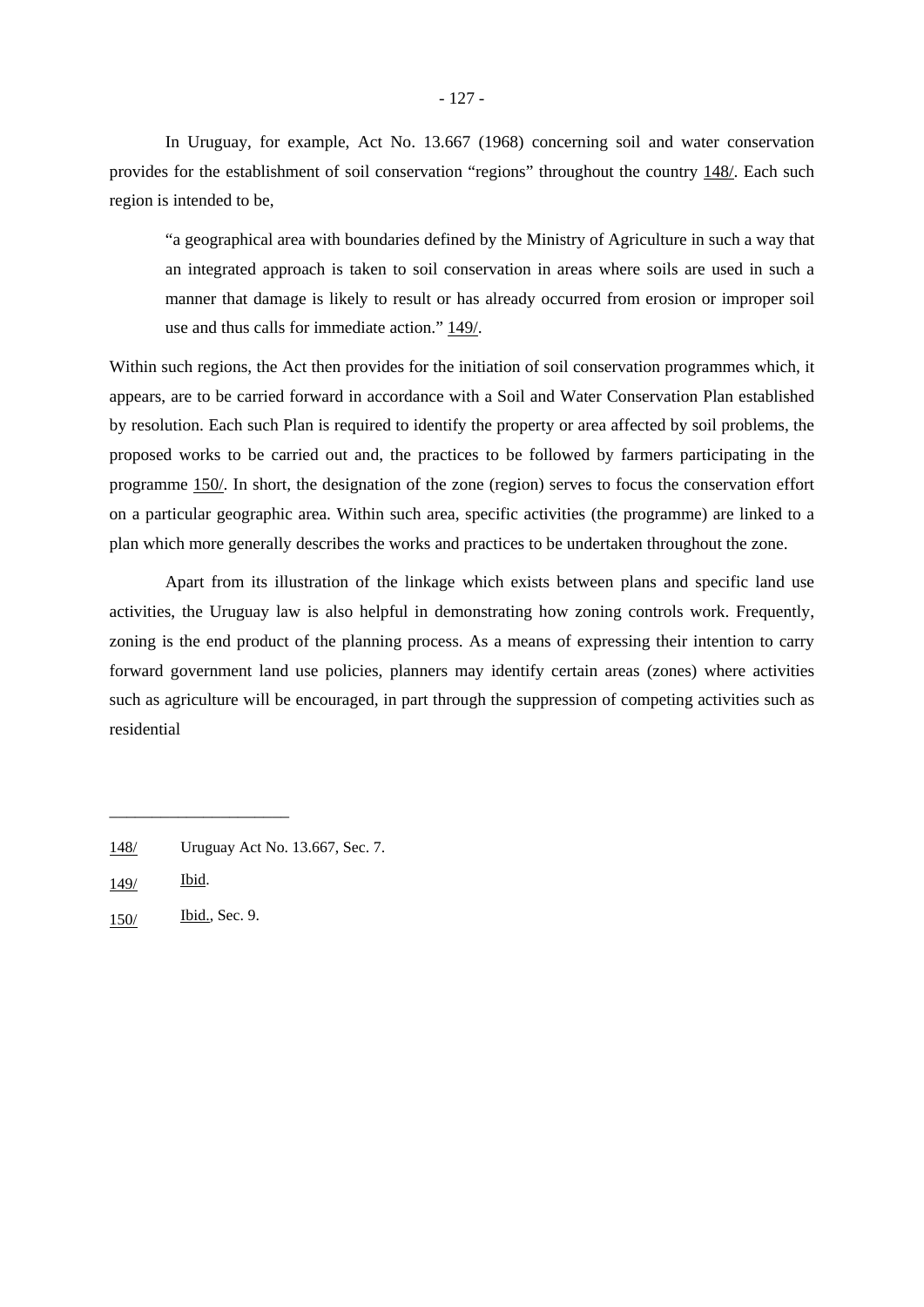development. As the Uruguay example indicates, the zone is normally not created until government has already done its basic planning work - in the case of Uruguay, the planning is needed to identify soil erosion as a national problem.

As the example also indicates, the creation of a zone is not per se enough to bring about the desired land use result. Simply creating a soil conservation zone (or an agricultural zone, or a commercial or industrial zone) means little unless the law also fleshes out such a designation by detailing the characteristics of each classification. In Uruguay, for example, the designation of a soil conservation region legislatively carries with it the legal determination that the region is an area where land is used in a manner which has created or will create erosion problems, that farming practices within the region can be controlled and, that corrective measures can and will be carried out. Similarly, a zoning classification of land as "agricultural" means little unless the law goes on to provide that any land so classified may not, for example, be the site of residential or commercial structures or that such structures, if built, may not exceed a certain density per hectare or that lands so designated may be used to grow only certain crops, and so on.

The presence of such limitations, while necessary for the functioning of a zoning law, also gives rise to another important issue that may confront regulators when they use zoning controls to implement their land use plans. The issue is whether the application of such controls results in a taking of property that requires compensation.

Not infrequently, zoning restrictions result in a substantial diminution in the value of the property to which they are applied 151/. Land which could be used for commercial or residential purposes as well as agricultural purposes, will simply not have as high a market value if a zoning measure is imposed which limits use exclusively to agriculture or which

<sup>151/</sup> See Keene, Farmland Protection: Legal and Constitutional Issues, 15 Gonzague Law Review, 621 (1980).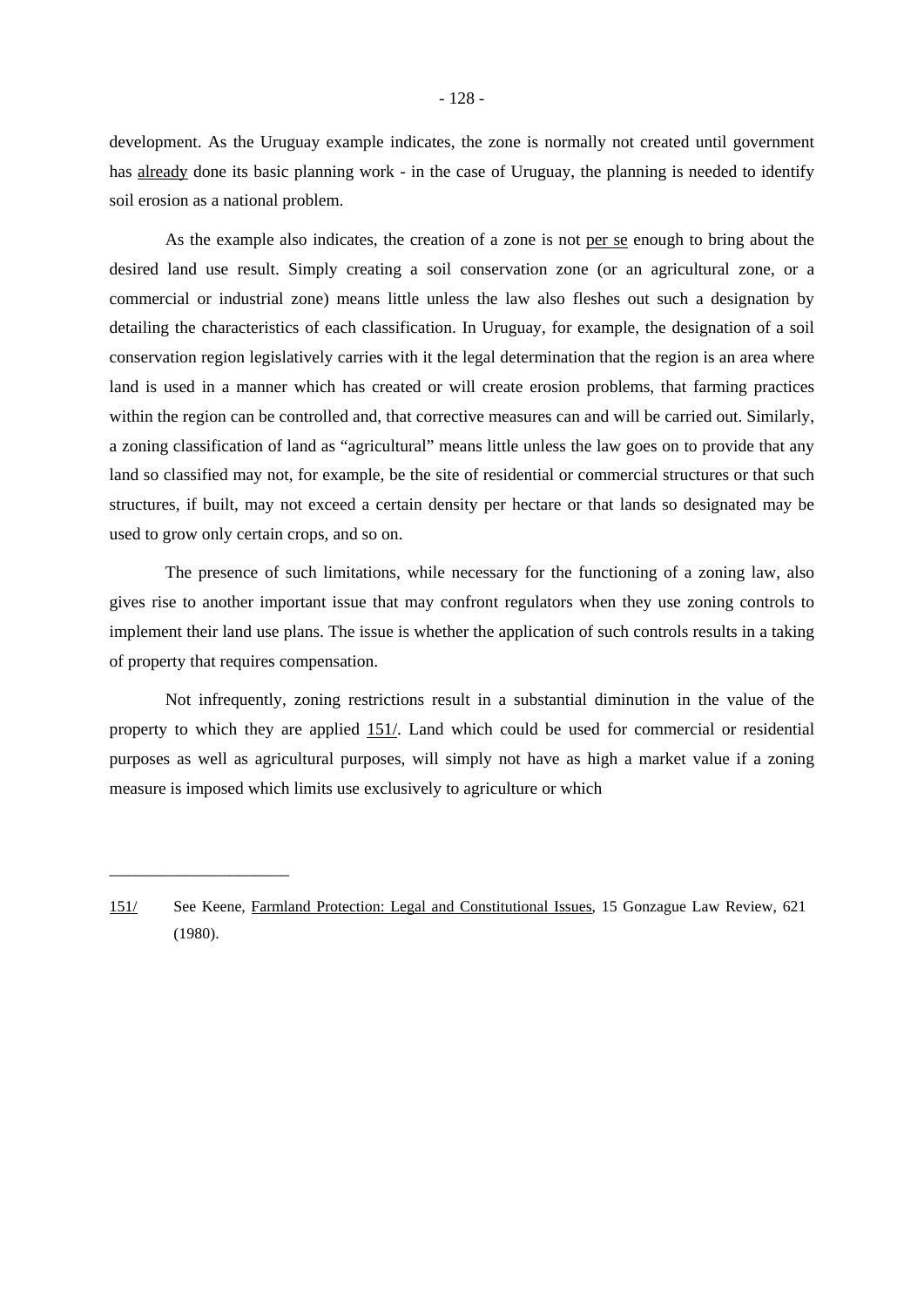requires large minimum lot sizes. If government has to provide compensation to land owners for the reduction in market value brought about by such measures it could, in effect, be compelled to "buy" the right to regulate land use. The result may be a failure by cash-poor governments to regulate land use practices even when such regulation is essential to prevent long-term damage to the land 152/.

Unfortunately, the existing legislation of many developing countries provides little help in resolving the question of whether government is obliged to compensate land owners whose lands are subjected to zoning limitations. Much existing legislation provides for the payment of compensation to landowners 153/. Rarely, if ever however, does it speak to the question of the obligation to provide compensation as a result of the imposition of zoning restrictions. As a result, it has often been left to the courts to determine the existence and scope of such an obligation. Generally speaking it is the courts of the more developed countries which have confronted such questions in connection with invese condemnation litigation brought to recover the decrease in market value caused by government regulation of the use of land. As noted earlier in this work, the trend of decisions in such cases is away from requiring compensation where government

<sup>152/</sup> Such a situation has in fact arisen in Western Samoa. There, customary practices regarding land ownership have led to an increase in the clearing of natural vegetation in order to plant taro - a crop which depletes the soil. So extensive has this practice become that a number of important watersheds have been threatened with destruction. Although Government pocesses the legal authority to zone watershed reserve areas (Forests Act, Sees. 59-62) any effort to do so has been met with numerous claims for compensation. The result is that in the nearly 20 years such authority has existed, it has only been exercised to create one such reserve.

<sup>153/</sup> See, e.g., the Lesotho Land Act (1979), Sees. 54-56; Kenya Agriculture Act, Sec. 61; Samoa Taking of Lands Act (1964), Sec. 25; Botswana National Water Resources Act; Congo Land Code (1983), Sees. 22-25.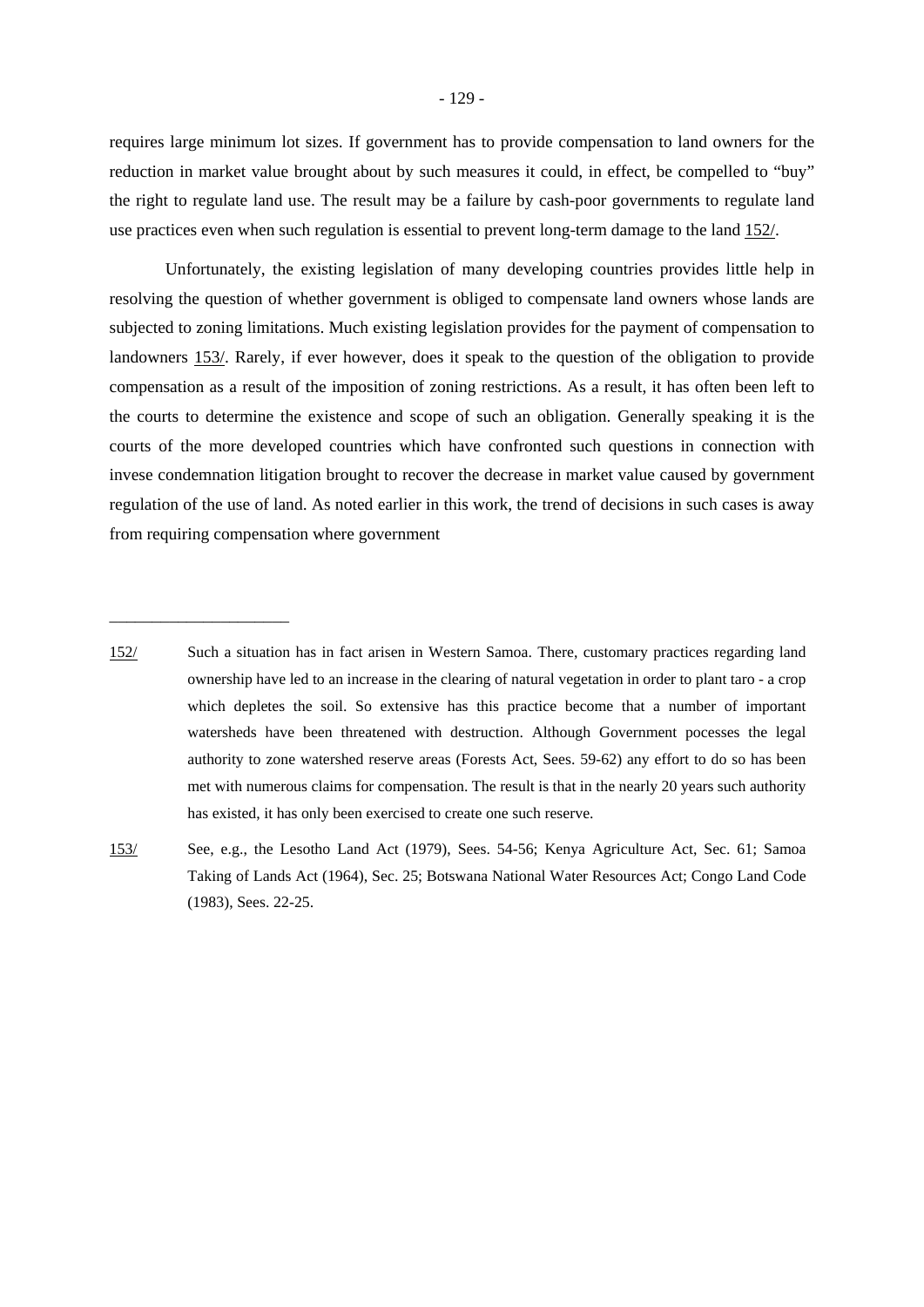regulation simply reduces the value of land, instead, in an effort to balance property rights with the need for government to regulate land use in appropriate circumstances, courts in the leading jurisdictions have held that the obligation of government to provide compensation exists only when regulatory action eliminates all possible use. A mere reduction in value resulting from a change in zoning from commercial to agricultural or a reduction in value caused by a zoning change increasing minimum lot sizes thus does not require compensation if some productive use can still be made.

Litigation thus provides an answer to the question of compensation. Litigation is also, however, expensive, time consuming and uncertain. Thus, it is immeasurably better to protect government's efforts to implement its land use plans through zoning, by anticipating potential compensation claims and providing guidance as to when such claims may be maintained and when they may not. A statutory provision which incorporates the gist of the court decisions described above would, in our view, do much to give government the confidence to utilize land-use controls to implement its plans while at the same time protecting the public from overreaching government regulation.

## d) The Assertion of Public Trust Authority

\_\_\_\_\_\_\_\_\_\_\_\_\_\_\_\_\_\_\_\_\_

A still-emerging concept that holds promise for the implementation of land-use plans is the assertion of public trust authority to prevent the destruction of land and water sources necessary to satisfy public needs. The core of the doctrine is the state's authority as sovereign to exercise continuous supervision and control over the navigable waters of the state and the lands underlying those waters 154/. The doctrine may extend as well to the protection of watershed lands necessary to ensure a plentiful supply of water for agricultural and other broad public purposes.

<sup>154/</sup> National Audubon Society v. Superior Court Supreme Court of California No. S.F. 24368 (1983).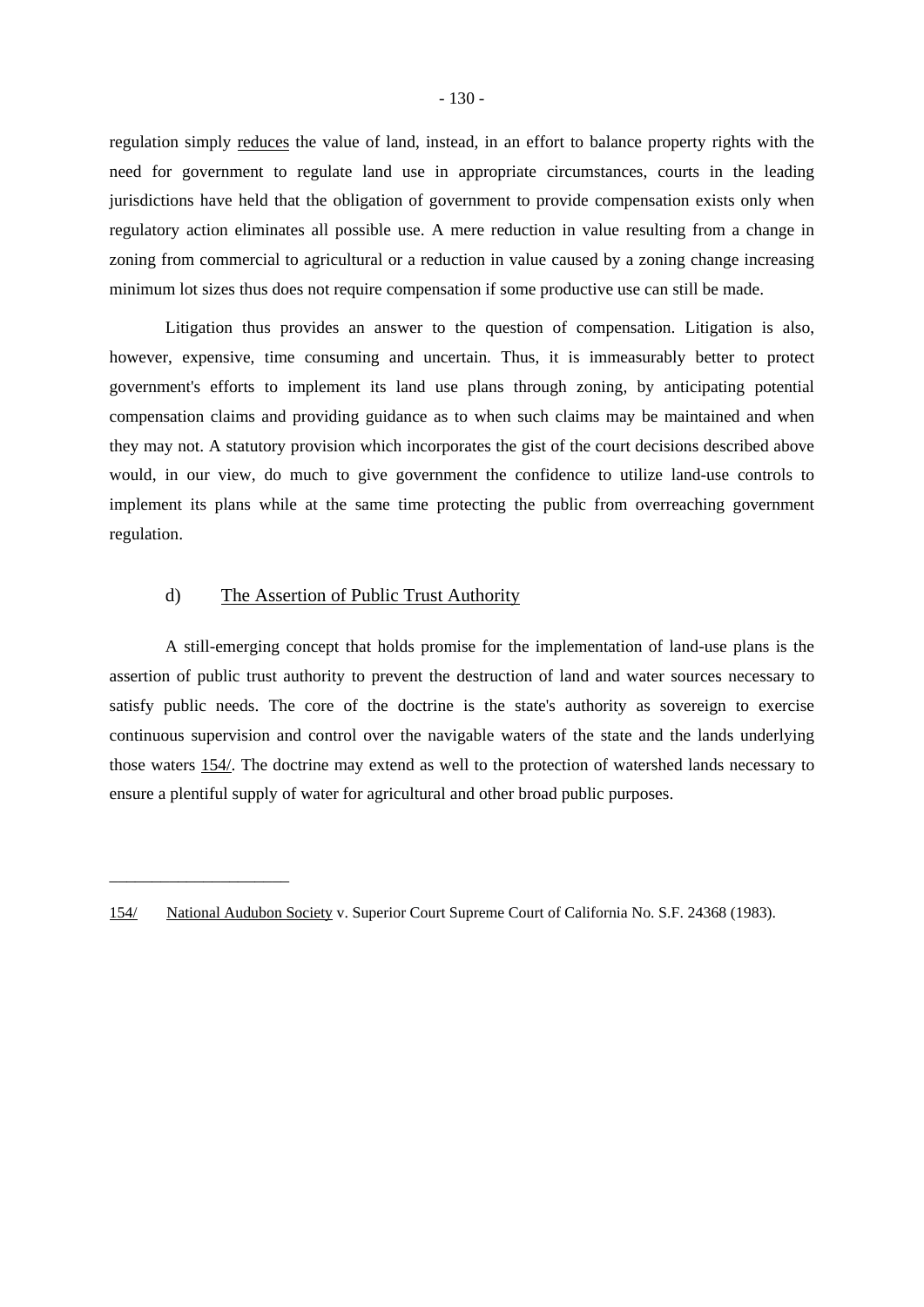In essence the doctrine is this: as the sovereign power, government holds in trust for all of the people those lands which are essential to the well being of all of the people. Even if those lands are conveyed to private persons for use, they are conveyed subject to the public trust. Thus, if the lands underlie an important river or harbor, they cannot be filled and built upon if doing so would deprive the people of a public asset important to their common well being. Similarly, if certain lands serve as part of a watershed that is an essential source of freshwater for the public, then the public trust authority may be exercised - even if the lands are privately held - to prevent development which will jeopardize the public trust values of those lands.

The roots of the doctrine arise from Roman law. According to Justinian,

"By the law of nature these things are common to mankind - the air, running water, the sea and consequently the shores of the sea." 154/

From this origin, the English common law evolved the concept of the public trust, under which the sovereign owns "all of its navigable waterways and the lands lying beneath them 156/.

Originally directed at the protection of navigation, commerce and fisheries, the objectives of the public trust have evolved in tandem with the changing public perception of the use of waterways. As a result, those jurisdictions which have directly considered the doctrine have found it sufficiently flexible to encompass changing public needs. Thus, for instance, the doctrine has been used to preserve tidal lands in their natural state

<sup>155/</sup> Institutes of Justinian 2.1.1.

<sup>156/</sup> Spanish law and, subsequently, Mexican law have also recognized the public trust doctrine.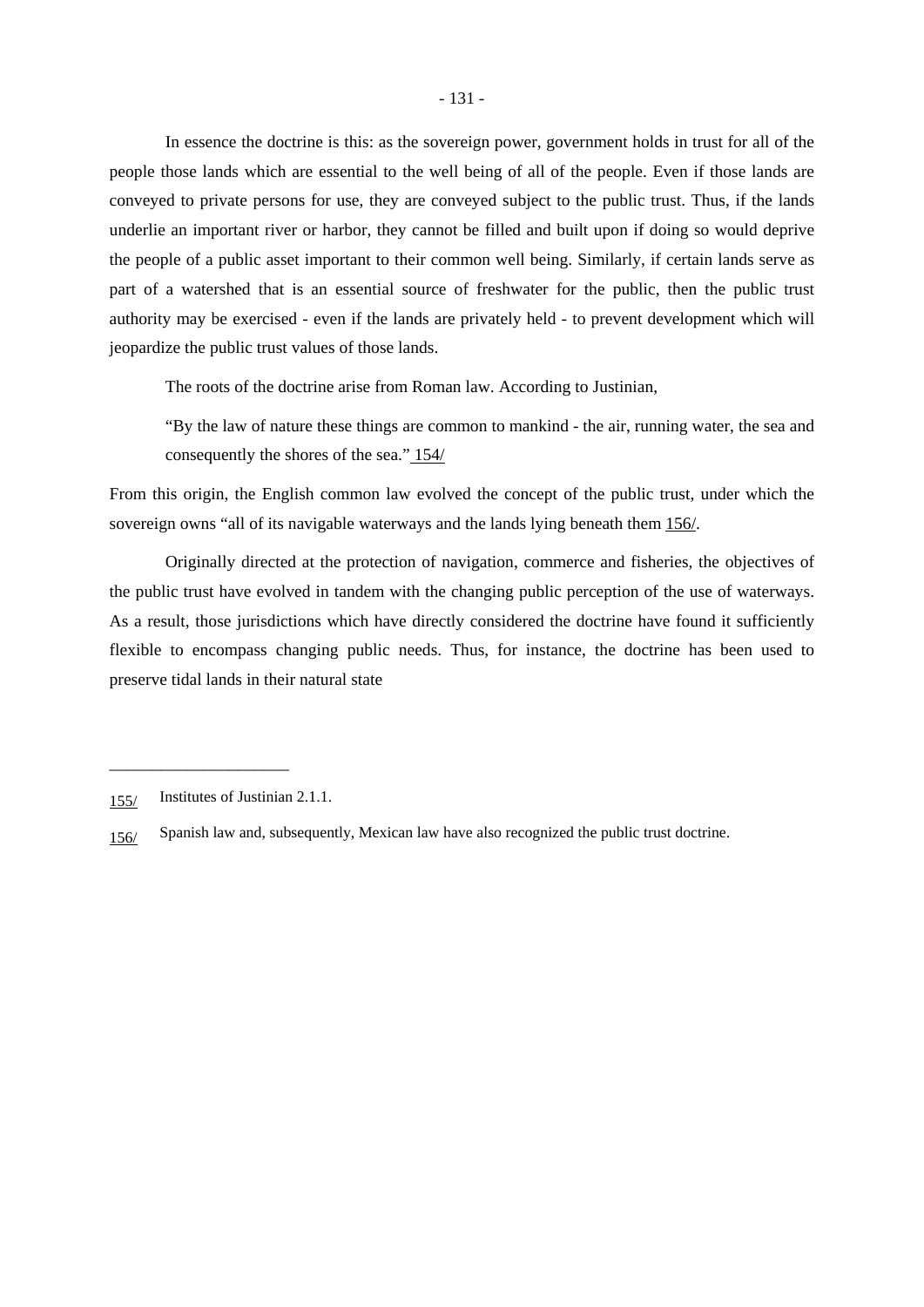so that they may serve as ecological units for scientific study, as open space and as environments which provide food and habitat for birds and marine life 157/. Since watershed lands also serve the public need of providing a source of supply for agriculture and domestic needs, it would logically seem that the doctrine could - and should - be sufficiently flexible to provide for the protection of such lands so that they may continue to serve these functions. Accordingly, the public trust doctrine emerges - especially in jurisdictions where the rule of law is based upon the English system - as an alternative means of regulating land use so as to achieve planning purposes.

But why consider the public trust when other more direct mechanisms are available? The answer relates in part to the subject of compensation just discussed. The public trust doctrine is an attribute of sovereignty. It exists from the very fact that there is a sovereign and need not be created by statute. Thus, the public trust pre-dates the distribution of land to private owners, and such distribution is consequently made subject to the public trust. For this reason, it is more difficult for private owners to claim a vested right to develop land contrary to public trust values. Accordingly, even if the trust has remained dormant for years or decades, Government can assert it if needed to stop development which will interfere with trust purposes. Moreover, it can assert the trust without having to compensate land owners against whom the trust is asserted. This is so, since land is held subject to the public trust, thus precluding the acquisition of a compensable vested right that can be asserted against trust values.

In sum, providing in land use legislation that government may continue to assert the public trust in order to protect the public value of water sources and water related lands, is another potentially useful way of giving government the means of implementing the policies contained in a land use plan.

<sup>157/</sup> Audubon Society v. Superior Court, supra, p. 24.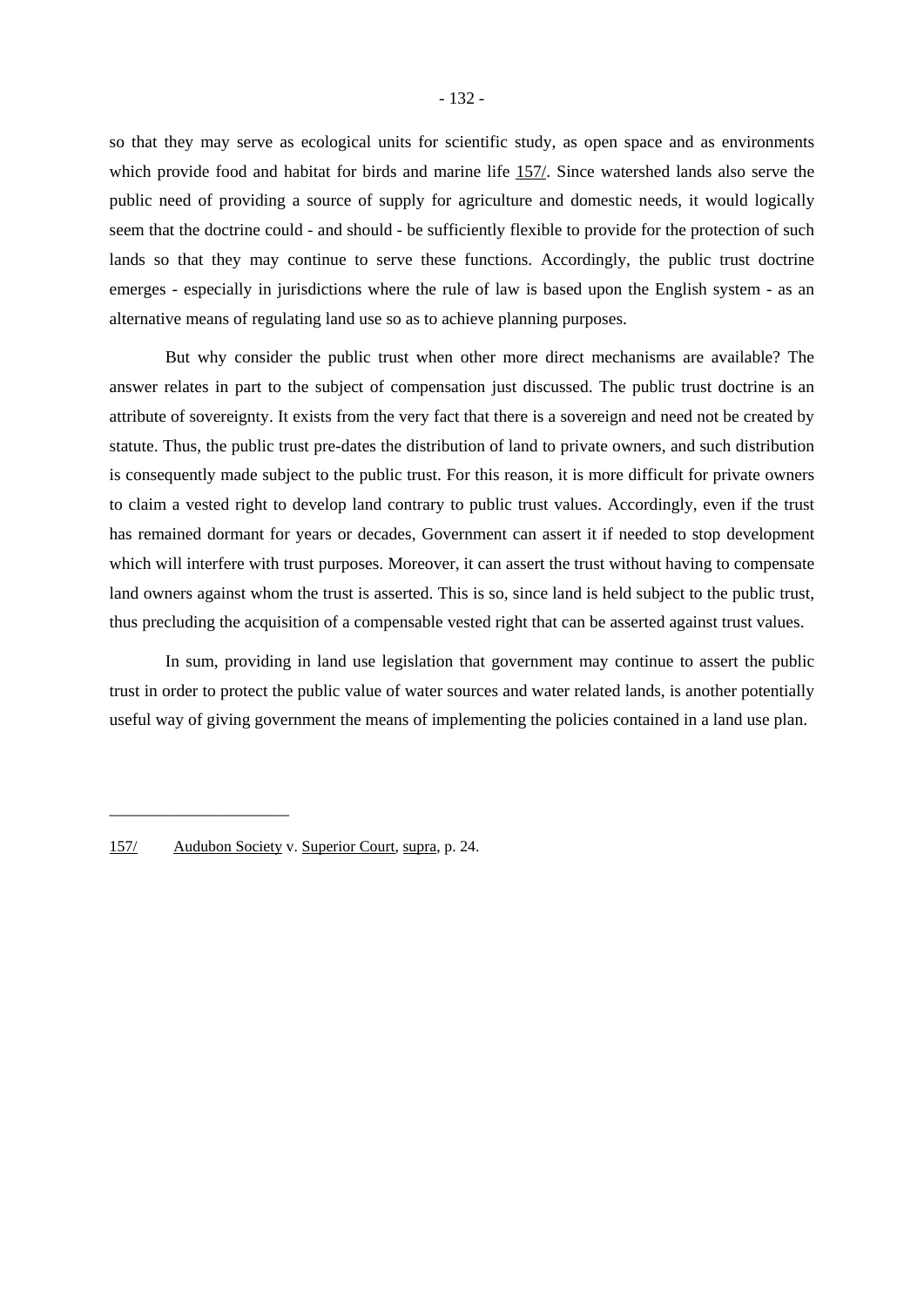- 133 -

### e) Acquisition of Ownership Interests

Perhaps the most direct way to control land use is through expropriation. Frequently efforts to reform land tenure will focus uon a particular geographic region and centre around the acquisition of land from one group of owners with subsequent redistribution to another group.

In Peru, for instance, the purpose of the Land Reform Act (1969) is to replace a scheme of very large landholdings (latifundios) and very small holdings (minifundios) by a more equitable system of land ownership and tenancy that will increase output and productivity as well as raise farm incomes 158/. To accomplish this goal, the Act first declares the expropriation of privately owned rural holdings to be in the public interest.It then makes all idle or inefficiently worked land and all land which is excessively large or small and is worked by tenants 159 subject to its provisions. Following preparation of a plan for bringing land under the Act 160/, every owner of land within each land reform zone is notified of adoption of the Plan and is informed of the valuation made of the area subjected to the Act, the form of payment and the amount of compensation to be paid (Article 52), The government may then obtain an order of immediate possession. Following resolution of any argument about compensation, a deed is made over and the government enters into formal ownership of the land in question. According to the law, no legal action may "obstruct, postpone or paralyze" the expropriation procedure 161/. Thereafter, once its title

<sup>158/</sup> Peru, Land Reform Act (Act No. 17.716).

<sup>159/</sup> What is excessively large or small is based upon the concept of a "family agricultural unit" which is to be determined for each agrarian eform zone.

<sup>160/</sup> The plan for bringing land under the Act is first prepared in draft, then revised in light of a field inspection, then noticed to the public, then made subject to the observations of the land owners (Art. 50). An administrative body known as a Zonal Directorate rules on any observations, obligations or requests which are made (Ibid.). Following the resolution of any appeals from such rulings, a final plan for bringing land under the Act is approved and published (Ibid.).

<sup>161/</sup> Ibid., Art. 59.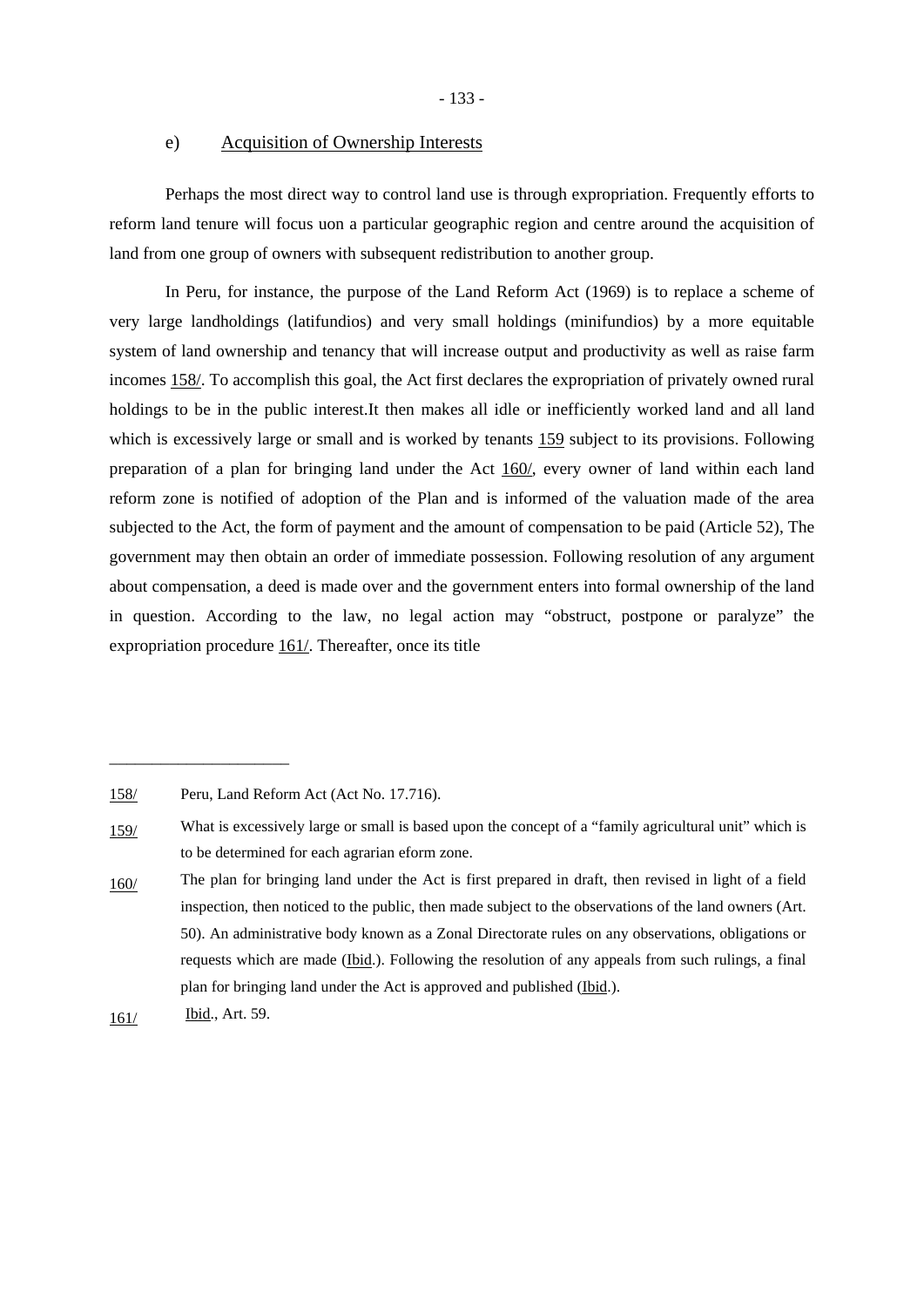to the expropriated land is secure, the Government's Department of Land Reform and Land Settlement undertakes to allocate the land to rural inhabitants who have no land or who own an insufficient amount of land for farming 162/. Peasant Communities and cooperatives also enjoy a preference to the land to be allocated.

Nor is land reform the sole rationale for government's utilization of the spending power to acquire land. In Uruguay, for example, the Government, upon request of the Ministry of Agriculture, may acquire any land situated within a soil and water conservation region which has been seriously damaged by continuously worsening erosion and which cannot be reclaimed by private individuals by reason of the magnitude of the works involved 163/.

Further, it is increasingly clear that government need not purchase the entire fee simple interest in land in order to direct development. Rather, it may purchase the owner's "development rights". In essence this means determining the difference in the market value of the land if it is used for agricultural purposes and the higher market value which would obtain if the land was used for residential, commercial or industrial development. If government pays this difference, it buys (and thus controls) the non-agricultural development rights while the owner remains in physical possession of the right to work the land for agricultural purposes. As of 1984, six states of the United States had enacted such legislation authorizing state agencies or local government to acquire less than fee interest in land for the purpose of preserving prime agricultural property 164/.

<sup>162/</sup> Ibid., Art. 66.

<sup>163/</sup> Uruguay, Act No. 13.667 declaring soil and water conservation to be in the national interest. Sec. 12.

<sup>164/</sup> New Jersey, Maryland, Massachusetts, Connecticut, Rhode Island and New Hampshire. See Keene, Farmland Protection: Legal and Constitutional Issues, 15 Gonzaga Law Review 621; See also, Netherton, Environmental Conservation and Historic Preservation through Recorded Land-Use Agreements. 14 Real Ppty Prob and Tru. J. 540580 (1979).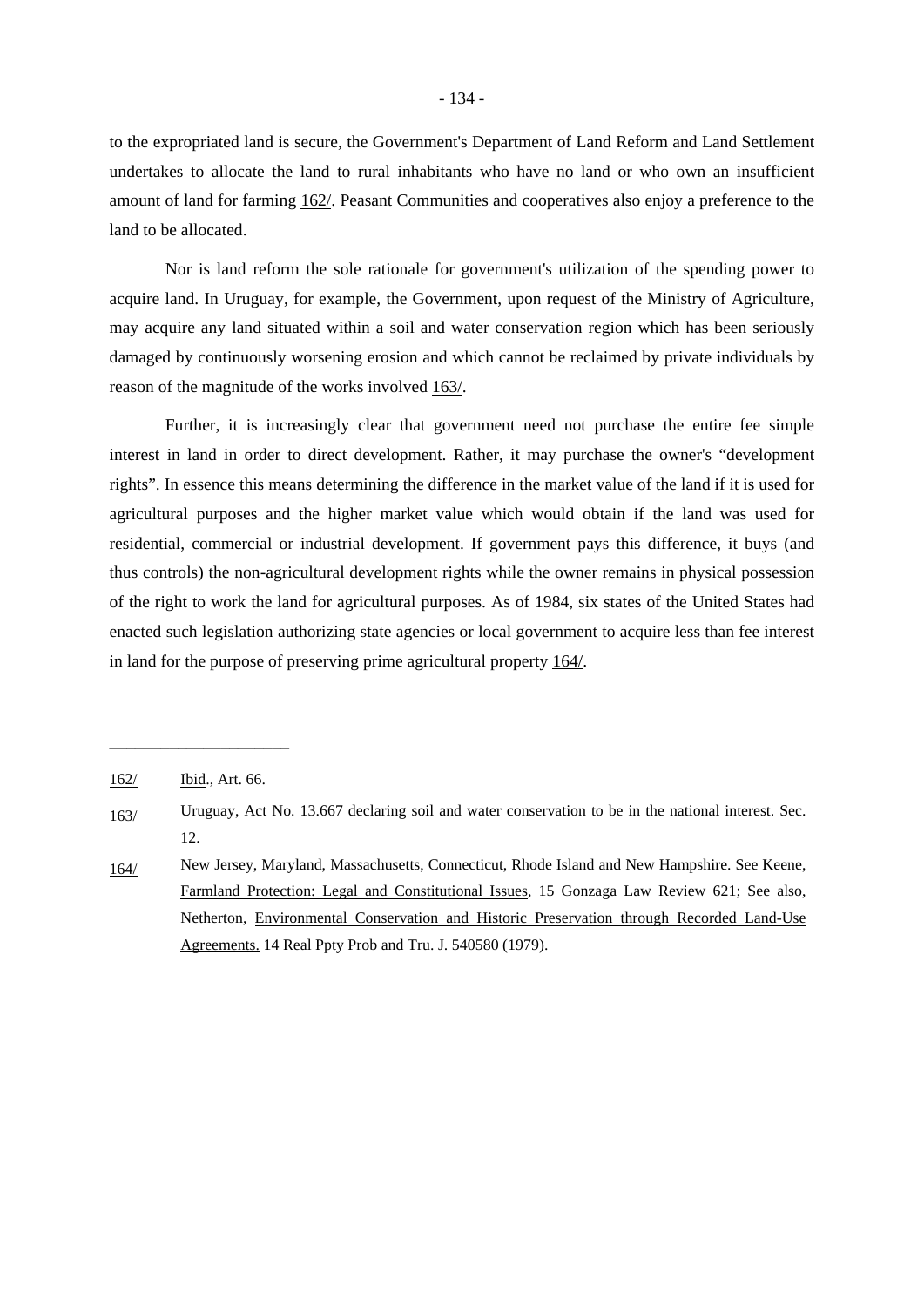Finally, in a manner akin to the purchase of an interest in land, some governments have received statutory authorization to contract with landowners regarding the use of land for a specific period of time. Typically, these contracts concern agricultural land which is located on the periphery of urban development and is thus subject to market value escalation as development moves closer. In essence the agreements provide that government will agree to tax the land as agricultural land, rather than at a value which reflects its "highest and best" use, which may be for residential, commercial or industrial purposes. In return, the owner agrees to keep his land in agricultural use for a specified period of time - typically 10 to 15 years 165/.By agreeing to a lower tax take from the land, government, in effect, "buys" the contractual right to keep the land in agricultural production for a limited period of time. Coincidentally, it achieves the benefit of increased food production and a barrier to uncontrolled urban expansion 166/.

## 2. Extra-legal Measures

\_\_\_\_\_\_\_\_\_\_\_\_\_\_\_\_\_\_\_\_\_

Considerable variety also exists in the extra-legal measures available to effectuate land use decisions. If these measures are given a statutory basis through incorporation into land use planning legislation their use may be encouraged.

### a) Extension Services

The stepchild of agrarian development in many countries is the government's extension programme. Frequently understaffed and almost always underfunded, the extension divisions of many departments of agriculture are

<sup>165/</sup> See, e.g., the Williamson Act, California Public Resources Code.

<sup>166/</sup> Unfortunately, such legislation has not been entirely free from problems. Often, it includes a provision which relieves the landowner of his obligations if he can produce evidence that keeping his land in continued agricultural production for the remainder of the agreed-upon time period will produce unanticipated hardship. See e.g. California Public Resources Code. Occasionally this provision has been invoked by landowners who have reaped the benefit of a lower tax rate and wish to sell when the right buyer comes along. The result, predictably, has been litigation.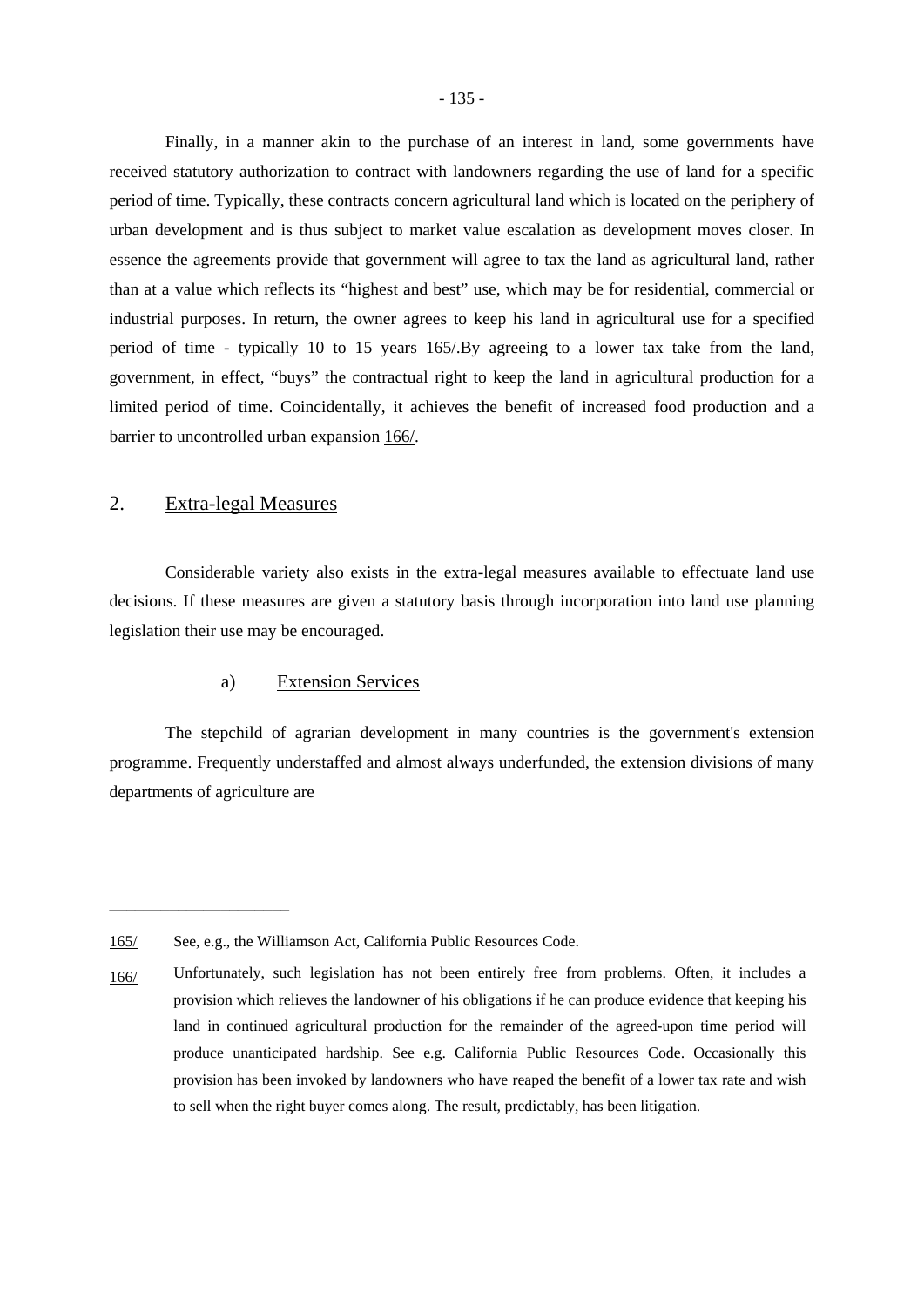often operated as an after thought to other agrarian programmes. As such they present, in our view, one of the underutilized opportunities to implement the government's agrarian development plans.

Throughout this work we have stressed the importance of building a consensus about the use of land. The provision of extension services is one of the surest ways of building such a consensus. First, extension activities are one of the few ways government has to reach the lowest level of land use decision making, viz. the land user. Moreover, extension services represent an example of government giving, rather than government taking. They provide knowledge, tools, seeds and fertilizers rather than taxes, expropriations, orders and controls. Finally, they are delivered in terms that the land user can understand. Farmers, particularly, are among the most practical of people; indeed, nature dictates that they must be if they are to survive the onslaughts of weather, pests and government. By the same token, extension activities work because they provide practical advice. They educate the farmer on the ground, in the field, about better techniques of ploughing, planting and cultivating. Moreover, if done properly, they can demonstrate through pilot plots exactly how yields (and thus income) will increase if certain techniques are followed.

Why then, given these tangible benefits, extension programmes tend to be treated badly is unclear. Whatever the cause, the drafting of land use legislation provides an opportunity to rectify this situation by directing that the talents of extension personnel be put to work to implement the government's land use policies. Legislation recently drafted for Western Samoa suggests one way in which this can be done 167/. At the present time, Samoa's water resources are under attack, chiefly from development in the country's important watersheds. Natural vegetation is being cleared and replaced with taro - a crop notorious for its propensity to deplete the soil. After two or three years of planting, the soil is depleted and agriculture moves on. What remains is land relatively incapable of holding a vegetation cover. The end result then, is a watershed with reduced water retention (and thus water production) capability.

<sup>167/</sup> FAO, Assistance in Water Legislation (1984) RAS/79/123.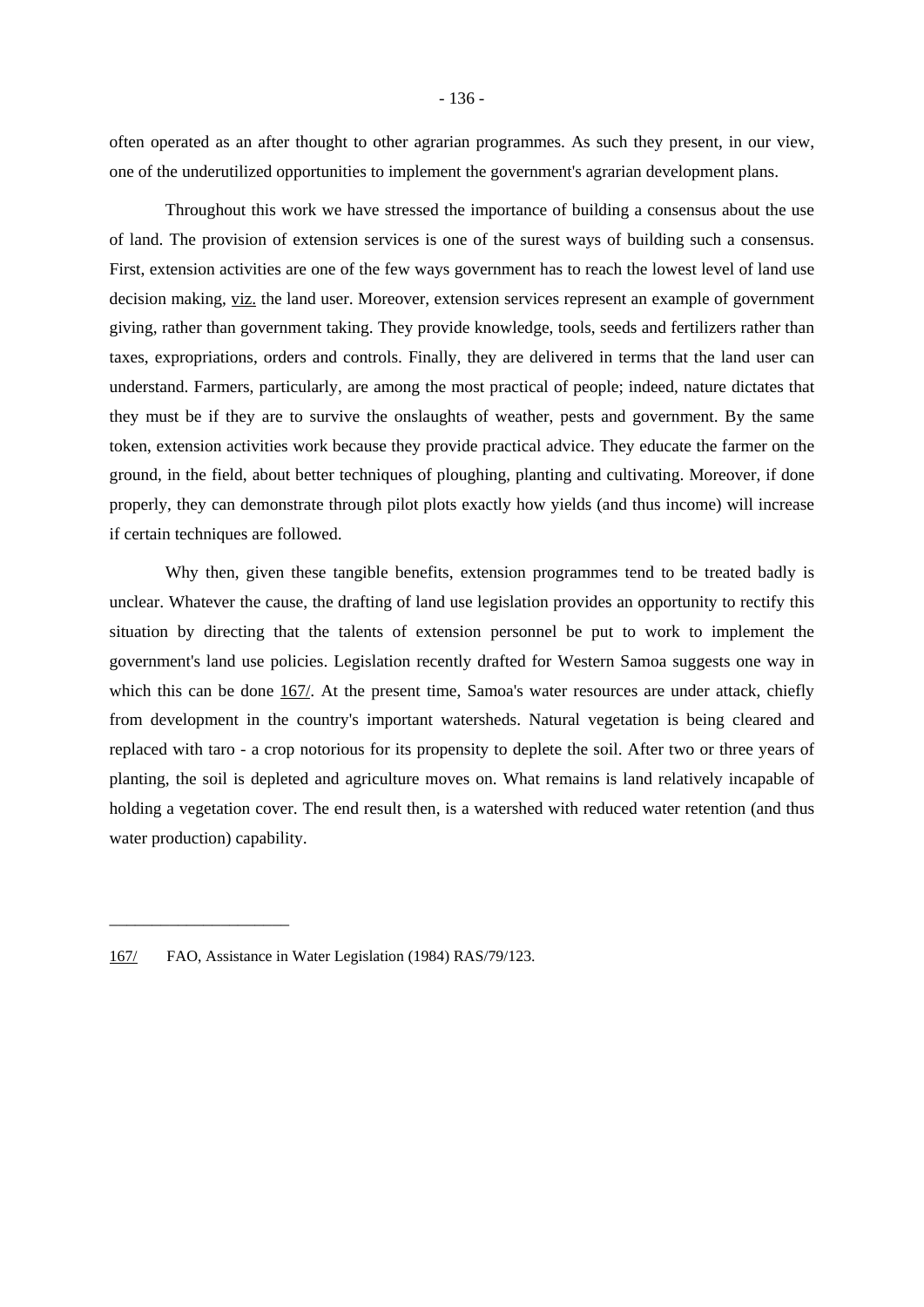In these circumstances, FAO has drafted legislation, at government request, which largely relies in part upon extension personnel to produce a favorable resolution of the situation 168/. That legislation first creates a National Water Resources Board and directs it to prepare a water resources master plan which includes designated watershed protection "zones" and related regulatory controls on development within such zones. It then goes on to provide:

"When the National Water Resources Board has created a watershed protection zone, through the National Water Resources Plan or otherwise, any landowner or village affected thereby, shall be entitled to assistance from the Extension Division of the Department of Agriculture, Forestry and Fisheries on a priority basis. Upon a request from an affected village or landowner... the Extension Division shall meet with and advise the landowner or village fono [council] concerning crops and farming practices, including the construction of access roads and the application of chemicals which are compatible with the purposes of the watershed protection zone." 169/.

In sum, the legislation obliges government to make use of its extension division to provide on the ground assistance which will convince, rather than compel, farmers to change their practices. By so doing, it is hoped that the extension division will contribute to the consensus that is essential for any land use plan to work.

### b) The Training of Personnel

The training of personnel and the conduct of crop research and other programmes are other important extra-legal contributors to rural development. Personnel training, in particular, may be essential to the long term

<sup>168/</sup> see Wilkinson, Report and Proposal for National Water Resources Legislation for Samoa, FAO Project RTAS/79/123 (1984).

<sup>169/</sup> Draft National Water Resources Act for Samoa, Sec. 56.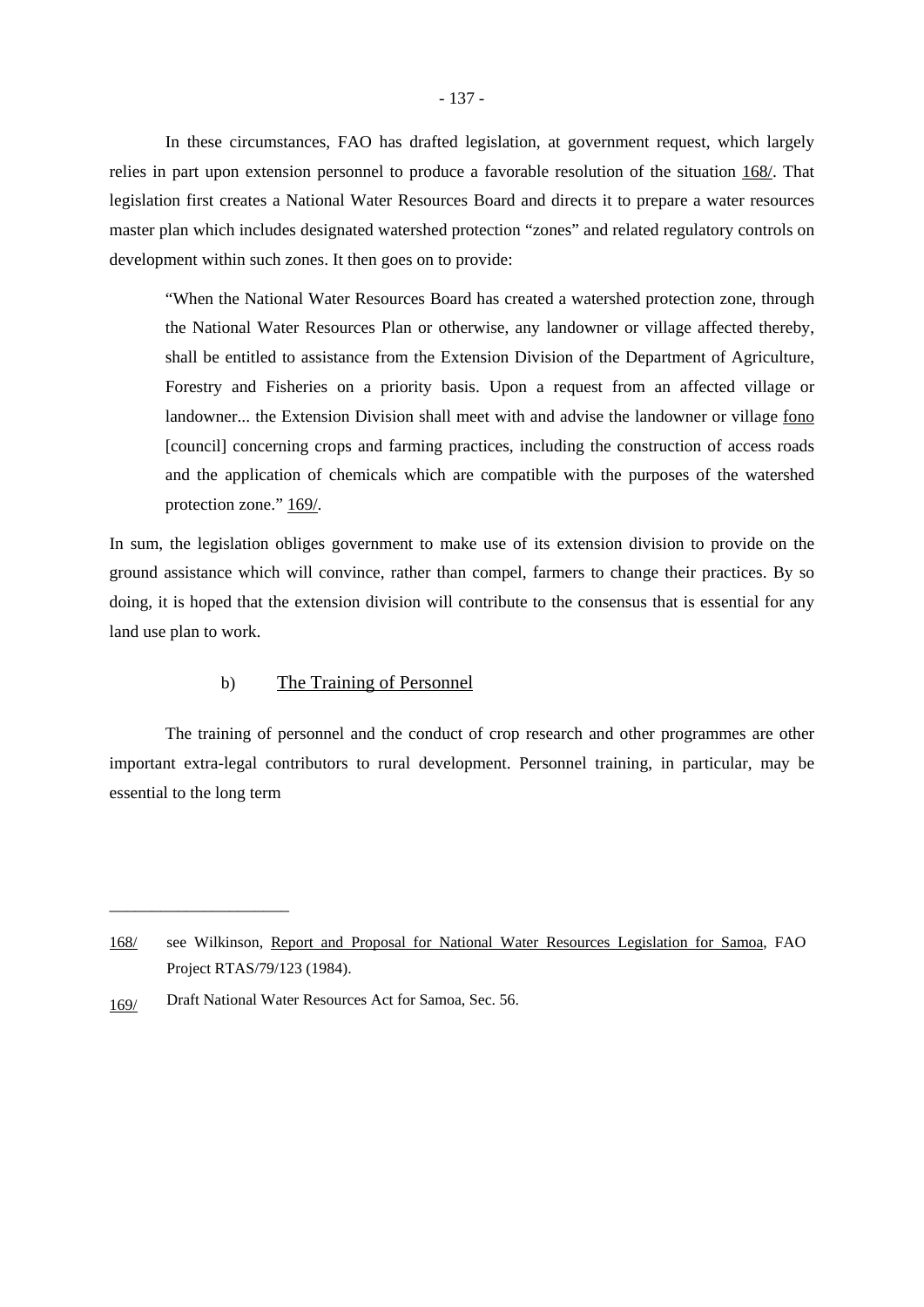implementation of the government's policy goals. Knowledge about how to collect and properly massage natural resource data-inputs is critical to the preparation of a land use plan. If a country's officials lack such knowledge, then it must be obtained either through training or the provision of expert consultants who already possess the necessary skills. We do not, however, believe that the use of consultants over the long term is desireable; inter alia it creates a perpetual dependancy upon their services and stunts development of the country's own capabilities. To avoid such a dependency it may be provided, by law, that the employment of experts in land use planning techniques shall be upon the condition that each such expert works with a local counterpart. Further it may be provided that as part of the bargained-for expertise, the counterpart shall be trained in the expert's particular skill.

### c) Government Pricing of Agricultural Products

Often government pursues a particular pricing policy with regard to agricultural products. It may, for instance, desire the production of crops capable of being exported and earning foreign exchange. Accordingly, where government is capable of influencing the market price paid for agricultural products it will do so to further its goals. Occasionally, however, government's desire to achieve a certain end result may cause it to use means which ultimately threaten attainment of the objective. One example is when government marketing boards suppress the price paid to farmers for a particular crop in order to maximize government revenue from sales of the crop on world markets. At some price level farmers will refuse to produce the crop simply because their revenues fail to meet expenses.

To prevent government overreaching in this regard, it is worthwhile to consider the inclusion in land use legislation of a provision that government marketing boards who purchase agricultural products grown in accordance with the directives of any land use plan, shall set a price sufficiently high to encourage continued production in accordance with the plan. Such a provision would change the criteria used to measure the marketing boards' performance and might thereby increase their collective horizons so as to encompass more than short-term profit.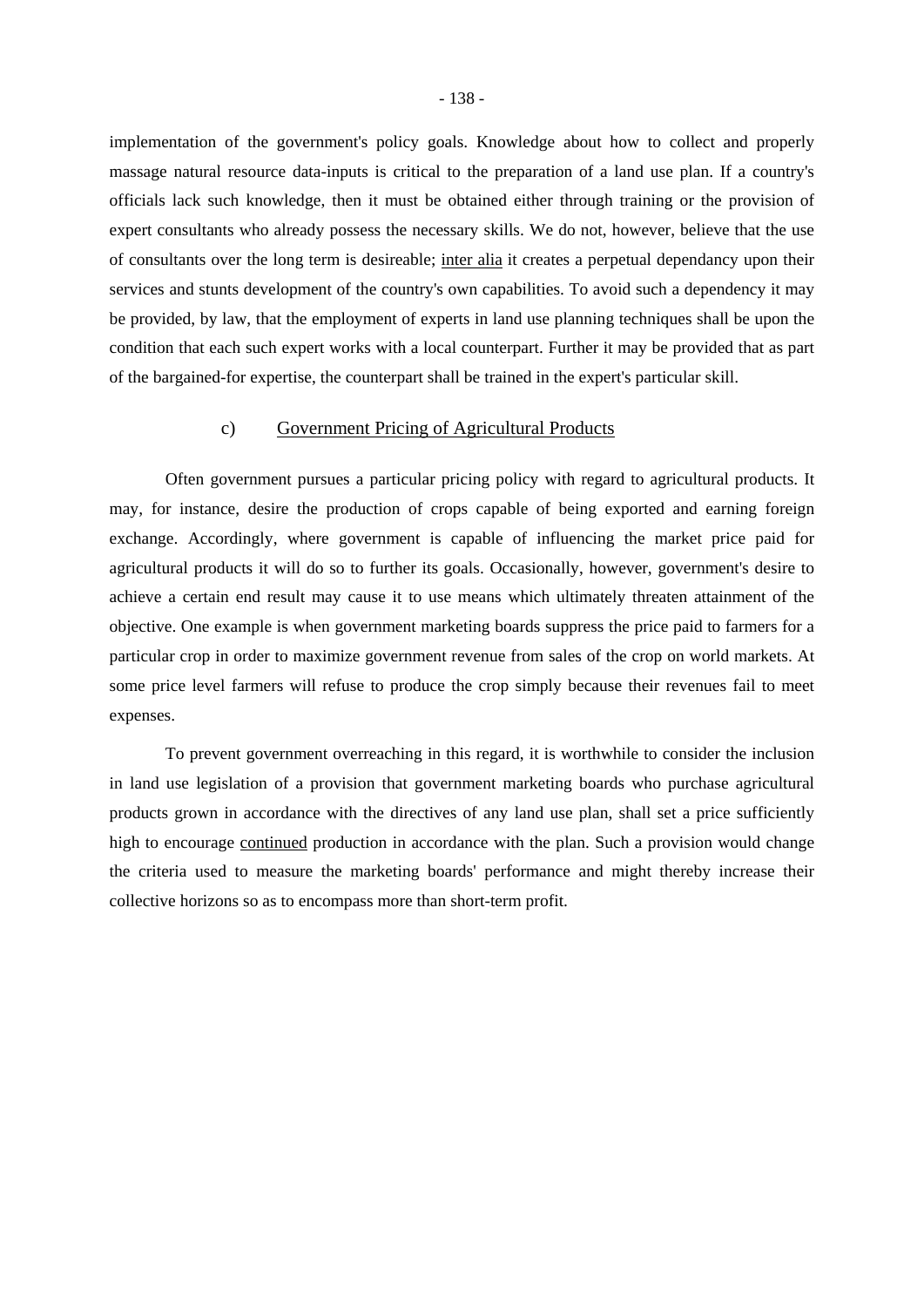#### - 139 -

# CHAPTER VIII - THE MONITORING AND ENFORCEMENT OF LAND USE PLANS

Once land use plan implementation has begun, the issue of compliance comes to the fore. Even if the plannning process produces one or more land-use plans that are thoughtfully prepared, and even if government seeks to implement those plans through appropriate legal or extra-legal means, only a reliable monitoring mechanism well disclose whether the planning effort works, is defective in some respect or is being ignored. If it is the latter, then the question of appropriate enforcement must also be considered.

## 1) Monitoring

Feedback is important to the functioning of any regulatory process, including land use planning. Without it, mistakes in planning or implementation are more likely to remain undetected and thus uncorrected. Similarly, efforts to circumvent a plan or related implementation measures will be more difficult to uncover and to stop if feedback about compliance is unavailable.

In these circumstances, it is odd that the subject of compliance monitoring is rarely dealt with in land development or other natural resources legislation. Instead, such legislation typically leaps from a statement of authorized implementation measures, to a declaration of civil and criminal penalties in the event such measures are violated, without benefit of the bridge provided by a programme of monitoring. Perhaps the lack of legislation is why monitoring is frequently the weakest link in the chain of natural resources management.

Because compliance monitoring is normally not found in land development legislation and because those monitoring mechanisms which do exist are usually weak in any event, the subject of monitoring presents the lawyer or planner with another opportunity to improve the development process. To take full advantage of this opportunity, however, it is important that attention be paid to several elements usually found in those monitoring programmes which work. In our view these elements are the following: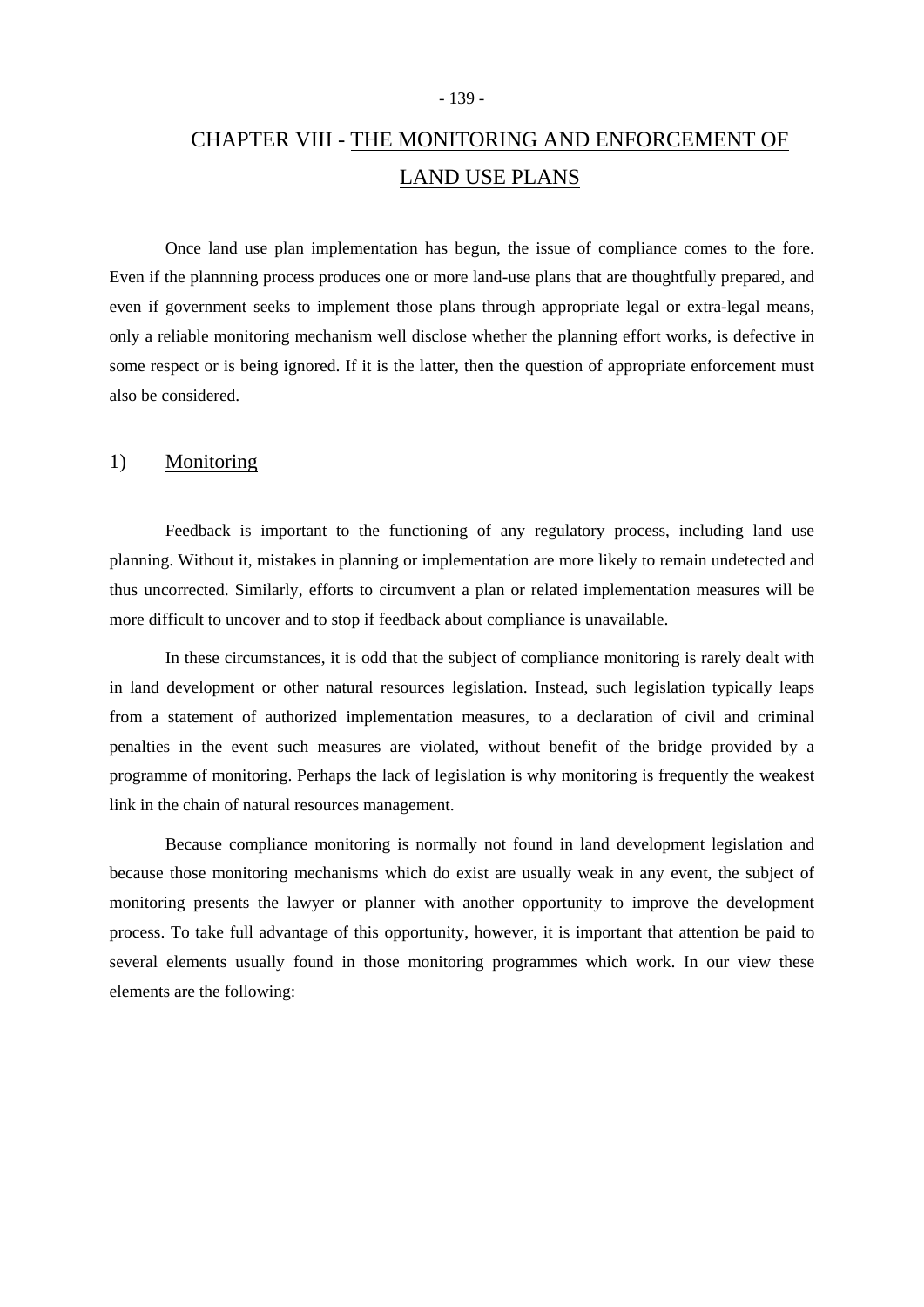- a clearly stated reason for monitoring;
- a monitoring mechanism which is practical;
- a monitoring process which is consistent; and
- a right of access for monitoring purposes which is unequivocal.

In the material which follows, we shall briefly discuss these elements in order to show how each contributes to the provision of reliable feedback.

## a) A Clearly Stated Reason for Monitoring

Monitoring compliance with natural resources legislation is boring. It involves a lot of looking, testing, walking and form filling. It is at the opposite pole from policy making and it is work performed under conditions that are frequently unpleasant and sometimes hazardous. It thus is not surprising that the people who do monitoring work sometimes lose a sense of direction and ask what the purpose is and whether that purpose is worth the effort.

Certainly legislation is not a panacea for all of the problems endemic in such repetitive and sometimes tedious work. It can, however, serve to provide a sense of direction which may act as a reference point when monitoring personnel begin to question the value of their work. It can do this through a statutory statement that explains as clearly as possible why compliance monitoring is important and how monitoring fits as an integral part of the entire land use development process. In this connection, the words "why" and "how" are especially important - and thus have been emphasized in the preceding sentence. In our view, it is neither sufficient, nor desireable, to simply draft a statement which exhorts monitoring personnel to do their best for the betterment of the common good. Such a statement explains nothing and is likely to be perceived as a propaganda pronouncement. It is far better, in our view, to take more time and care in drafting a statement of purpose which explains rather than remonstrates. Not only are monitoring personnel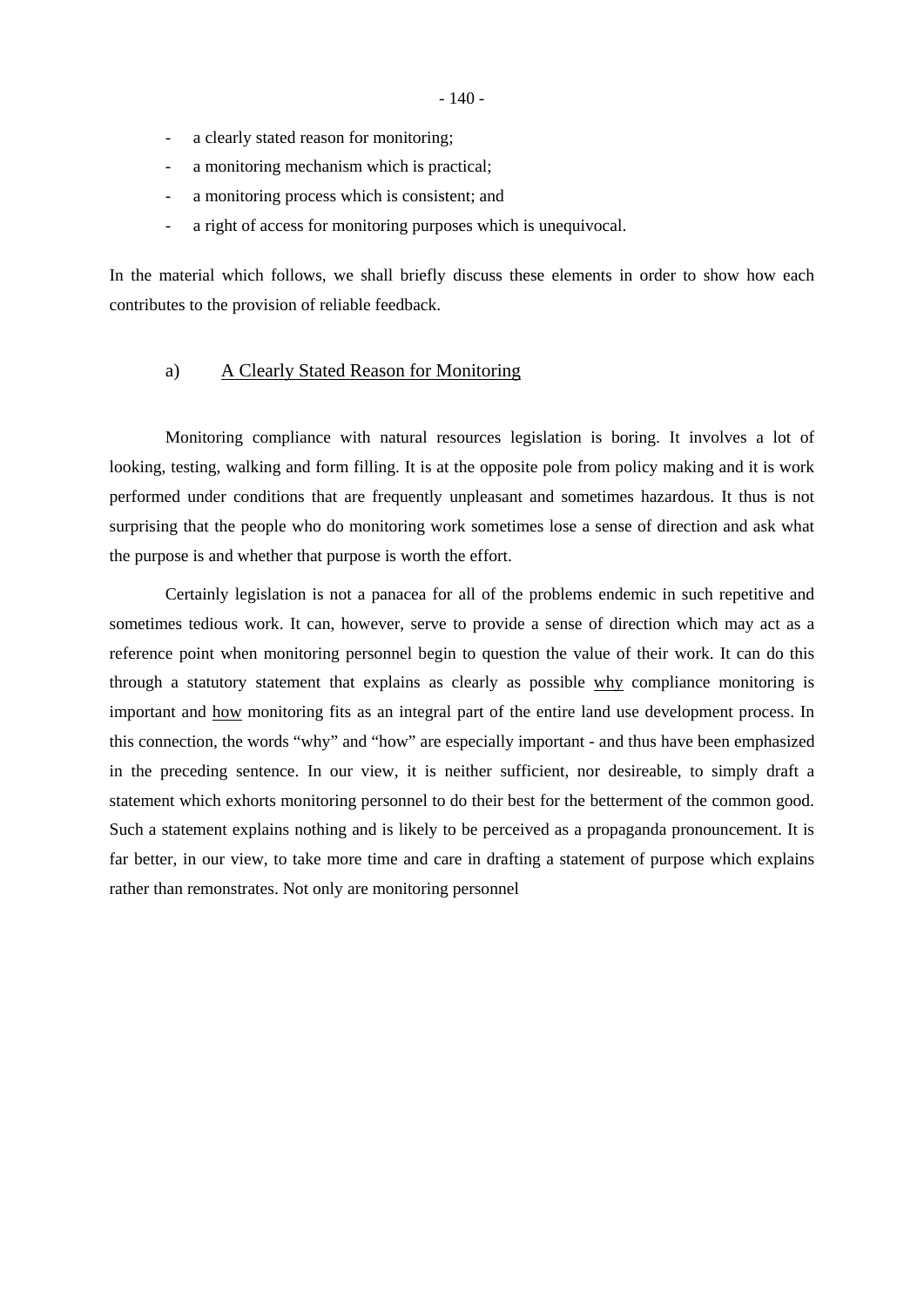likely to respond more positively to statutory language which deals thoughtfully with their concerns; the lawyer is also likely to find the drafting of a monitoring programme easier when it proceeds from a clear statement of purpose.

## b) A Monitoring Mechanism Which Is Practical

It cannot be overemphasized that in order for it to succeed at its purpose, a compliance monitoring mechanism must be practical. Developing countries do not usually have barrels of cash sitting around waiting to be spent on personnel (including vehicles and petrol) designated in legislation as some kind of monitoring team. Rather, the reality is that such countries are short of personnel, short of vehicles and usually desperately short of petrol and the cash with which to buy it. What this means in practice is that a monitoring mechanism must, to the maxium extent feasible, rely upon people who can assist in monitoring compliance as part of the other duties for which they are responsible. But what does that mean?

It means to a considerable extent reaping the fruits of a planning process which incorporates the principle of consensus; one of the reasons we have emphasized the concept so much. If a planning decision is reached by consensus (or if the consensus is otherwise taken into account) there will be people with a stake in the decision. Quite naturally these people will have an interest in seeing that the decision is carried out and is not ignored or violated. Not infrequently such people will be represented on the interdisciplinary planning body which makes the planning decision that is to be monitored. Sometimes they will be the land users at whom the decision is directed. The point is that there is - or should be if the planning process is working properly - a constituency for every planning decision which is made. If there is not, the decision itself should be investigated to determine why it was reached.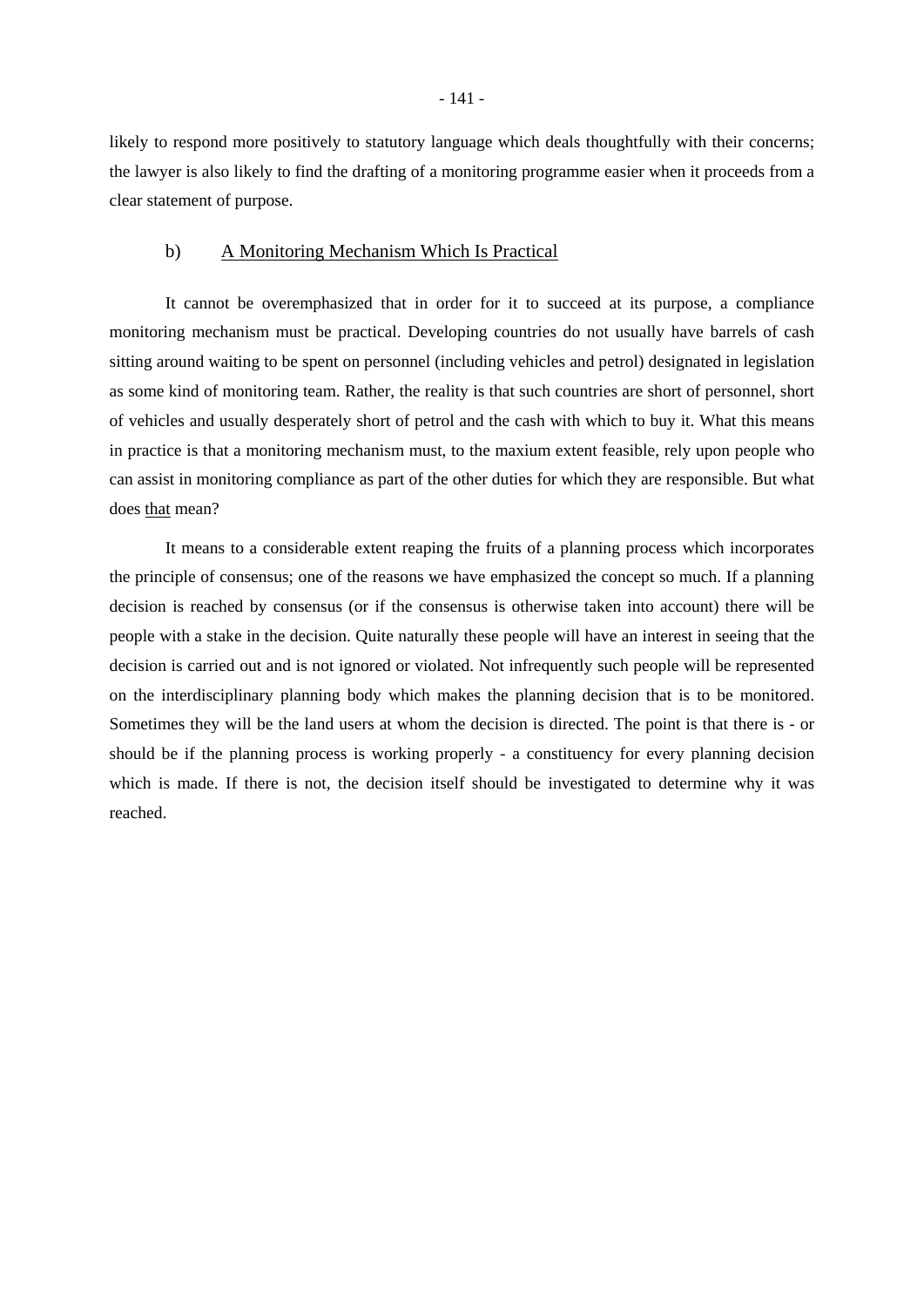In these circumstances, it is not unreasonable to direct that monitoring of compliance with a particular planning decision shall be the responsibility of the people intended to benefit from it. They, after all, will have the incentive to monitor compliance; indeed, compared with the benefits to be provided by a particular decision, the cost to such persons of monitoring may be relatively small. It is fair to ask, nonetheless, how legislation can achieve such a result.

One way a competent monitoring programme can be mounted is to provide that, under the coordination of one person responsible to an interdisciplinary planning body, each government department or other entity represented on the body shall be responsible for monitoring any land related activity which may affect their own area of responsibility. At least in a vague way, government departments are generally aware of activities which may cause them difficulty. Thus, if the relevant planning body is broadly interdisciplinary - as it should be - a statutory provision which makes each member of the board responsible for monitoring (with central coordination of course) may well generate a fairly broad monitoring effort. This is especially so if the central coordinator, or his superiors, are authorized to take action to protect from infringement the interests of those entitites represented on the planning body.

Where the concept of consensus in planning extends to the local level - as it also should - it may be feasible to include local land users within the monitoring efforts. This is especially so where customary ways are strong and land use development legislation respects rather than obliterates such ways. Generally, we have found, where customary practices are strong, people tend to be vigilant and protective of their rights. If such rights can be combined with an interest in the benefits of a land use plan, a workable, local system of monitoring may be possible to develop - if it is tied to customary means of enforcement 170/.

<sup>170/</sup> If local monitoring means turning one's neighbor over to the authorities for punishment under a western system of law, a locally based monitoring system may not function as well.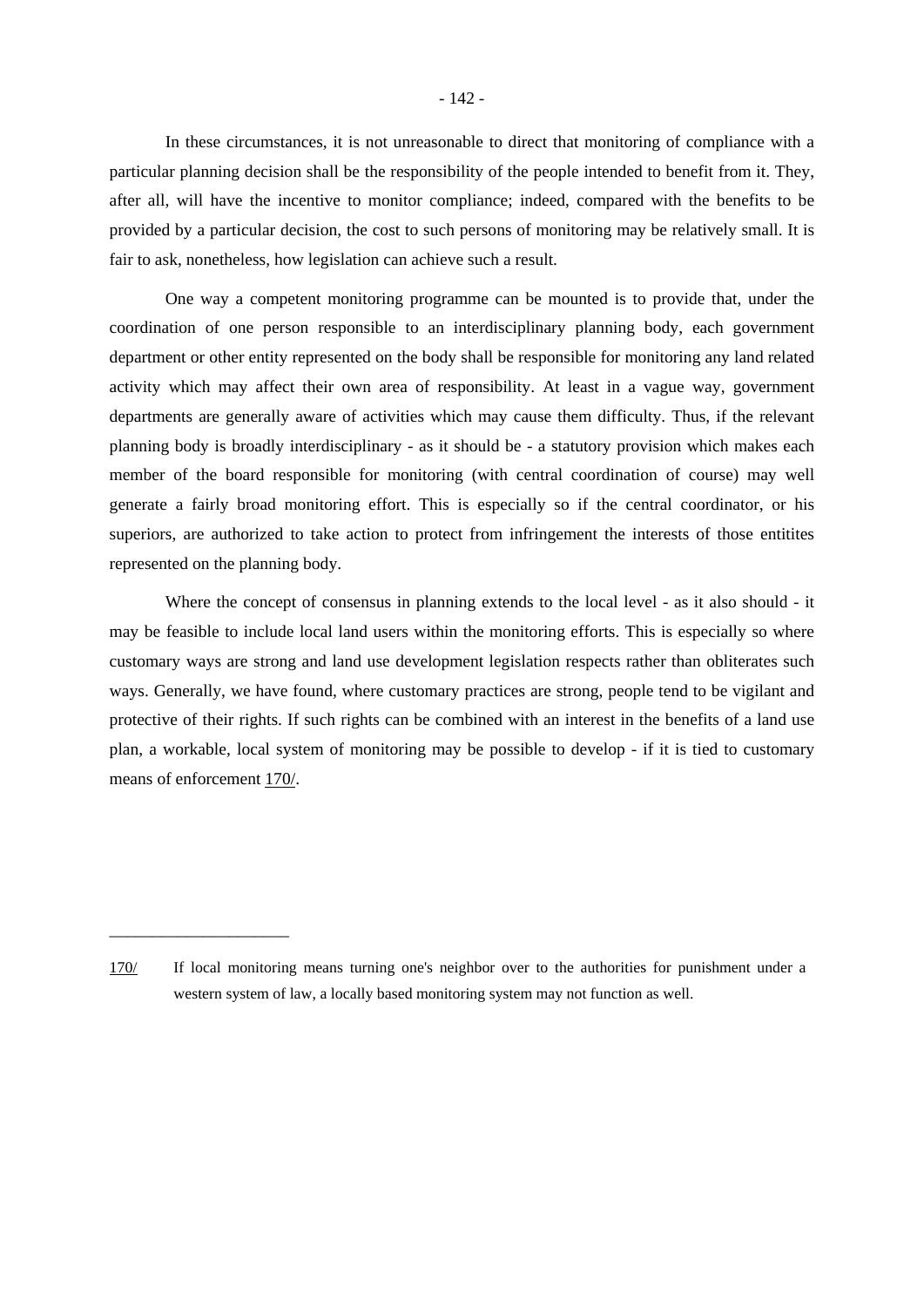- 143 -

# c) A Monitoring Process Which Is Consistent

For it to work effectively, compliance monitoring should also be consistent, especially where scientific testing is involved (as in the evaluation of wastewater effluent, for example). In essence, monitoring involves repeated comparisons of observed phenomena with a known standard. The regularity of such observations tends to ensure their objectivity. Thus, monthly observations of rainfed agricultural properties made throughout the year would tend to disclose springtime incursions by nomadic herders. Observations made only in the summer would show nothing. Similarly, weekly testing of surface water sources - done whether it rains or shines - might disclose high levels of fecal coliform or phosphate pollution carried by rainwater runoff from particular properties. The same testing carried out only when it was warm and dry would reveal very little.

Accordingly, where legislation is directed at the subject of compliance monitoring, we believe it is useful to specify that any observations or testing undertaken as a part of such monitoring should be conducted at regular intervals. The sole exception to such a provision might be where there is an express determination that irregular observations or testing are sufficient in the circumstances and that regular observations or testing will provide no additional benefits.

# d) An Unequivocal Right of Access for Monitoring Purposes

One of the major problems facing compliance monitoring programmes throughout the world, is that of gaining access to the property to be monitored. People do not like intrusions upon their property - especially by government officials. This natural dislike tends to be heightened if the owner or occupier of land believes the official will find something he shouldn't. The result is that officials engaged in monitoring may meet locked gates, angry animals or even armed citiznes all of whom may serve to increase the excitement of the monitoring job - and probably act to keep it from being accomplished.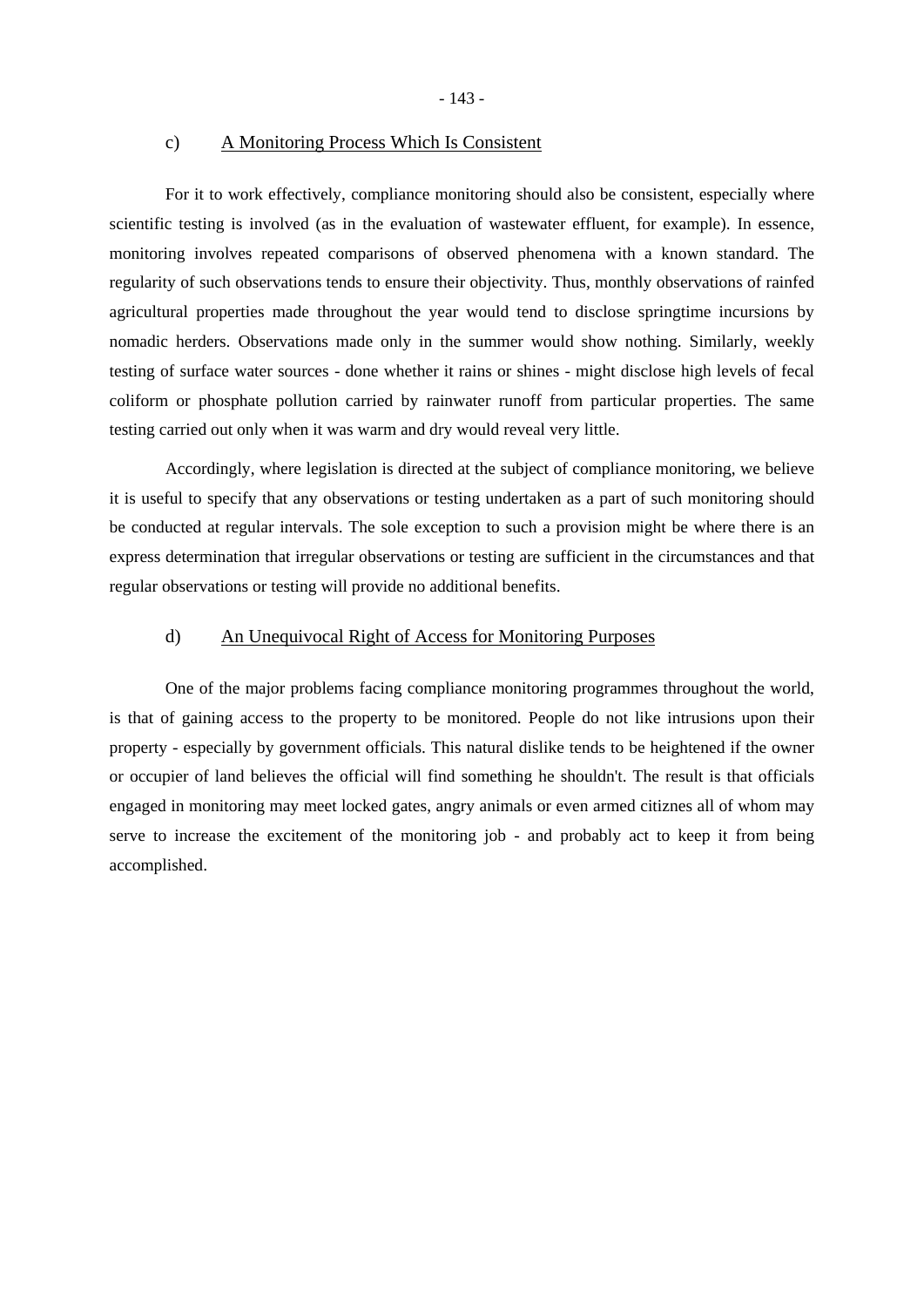In these circumstances, government is often hesitant to proceed with the monitoring, not because it lacks the physical means to overcome such obstacles, but because is unsure of its legal ground for doing so. Increasingly, governments have become liability-conscious and the possibility of liability for a decision to act - whether the liability is fiscal or political - may cause a government to falter on the question of access for monitoring purposes. Thus the problem of access can bring to a standstill a compliance monitoring programme which is otherwise well conceived.

Land use legislation which deals with the subject of compliance monitoring can quickly firm up the legal ground for access by clearly according to any official engaged in monitoring, the right of access to private property for the purpose of ascertaining compliance with the provisions of any land use development plan or related permit. If prevailing religious or customary practices or common sense requires that such access be limited to certain hours, that also can be provided. Finally, the legislation could require as well that any official engaged in monitoring shall be provided with official written authorization to that effect. Not only would such a provision curtail abuse of the access priviledge, it might also persuade otherwise reluctant owners or occupiers to grant entry.

To sum up, the above suggestions will not of themselves, of course, eliminate confrontations between owners and occupiers of land and officials seeking to ascertain compliance with relevant land use requirements. They will, however, provide government with a legal basis that minimizes exposure to liability and thus encourages performance of the monitoring obligation.

## 2. Enforcement

In contrast to compliance monitoring language, enforcement provisions - particularly civil f\?\s and criminal penalties - are almost always present in the law of most developing countries. The question we usually ask about these sometimes draconian measures, however, is how often are they used. The answer typically received is almost never.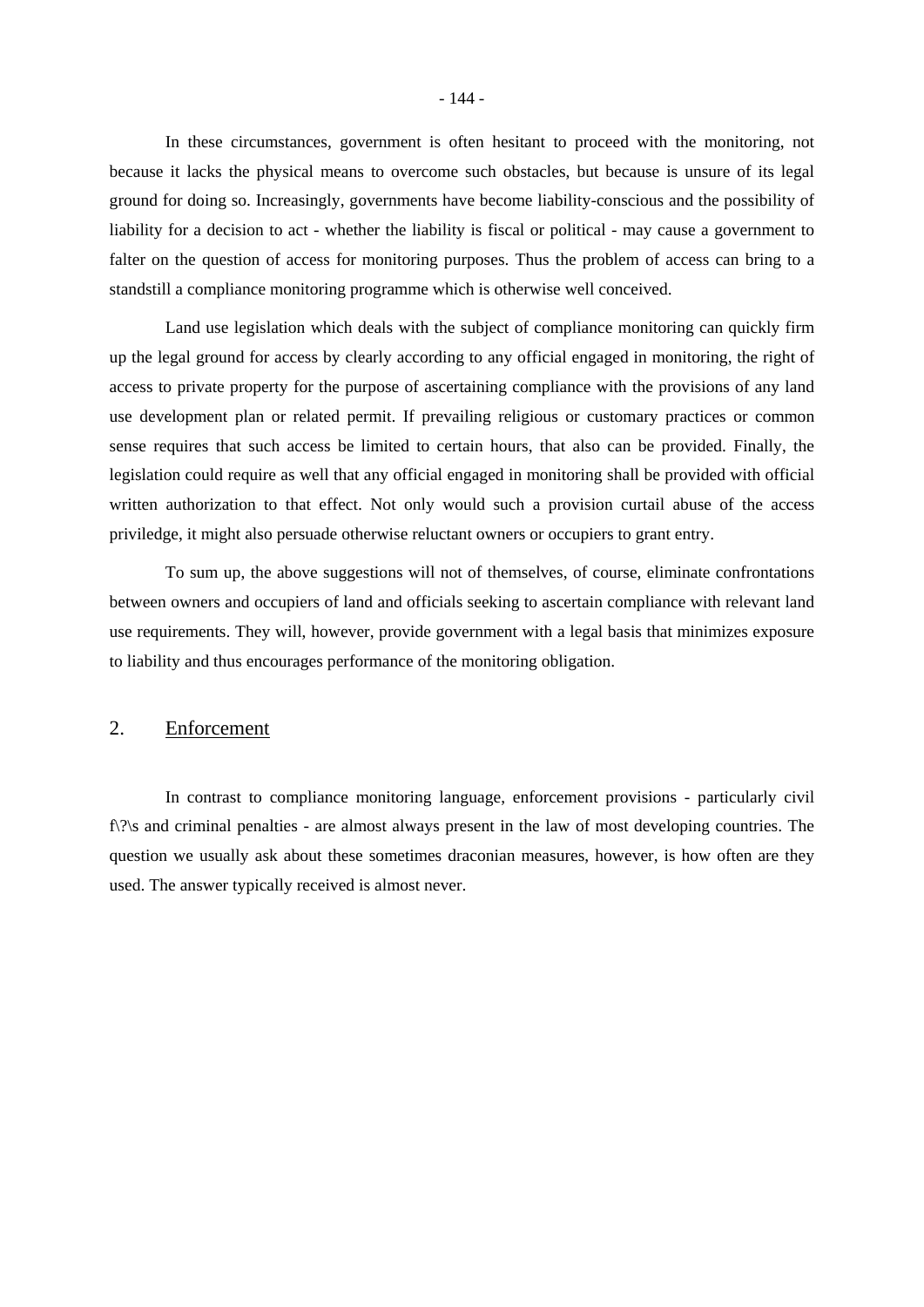While civil and criminal penalties for non-compliance have their place, we are increasingly inclined to view them as measures to be used as a last resort when other techniques of dispute resolution have failed. In part this view stems from the origin of the typical civil or cirminal provision. Generally speaking such measures have their source in the statutory language of a western law and have been grafted onto the legislation of the developing country. Frequently, in fact, these enforcement remedies are part of old, colonial legislation or can be traced to such legislation.

Western law, however, rests on a socio/juridical base that is often far different from the legal and social traditions encountered in a society which functions according to custom. A prison sentence, for example, tends to be a western idea. Arbitration, discussion among local rulers, payment of compensation in kind and retribution ("pay back", if you will) are more prevalent forms of dispute resolution and punishment in many developing countries.

Because of the paucity of use of westernized civil and criminal penalties as well as the availability of traditional remedies we are increasingly inclined to draft legislation which utilizes traditional enforcement mechanisms - at least in those situations where customary practices can give adequate relief. Where customary practices are not adequate - for instance where the violator of a plan, permit or license is a commercial or industrial enterprise - the westernized enforcement mechanism may still be appropriate. Thus, for example, in Samoa where a well developed system of customary law still exhibits great strength, FAO has proposed natural resources legislation which attempts to use customary practices to resolve disputes and violations of the law occuring on customary lands171/. Only if the use of such customary procedures fails to resolve the controversy are such western concepts as injunctive relief, monetary fines and jail terms, to be used.

<sup>171/</sup> FAO draft Water Resources Act for Samoa (1985). Secs. 58 and 62.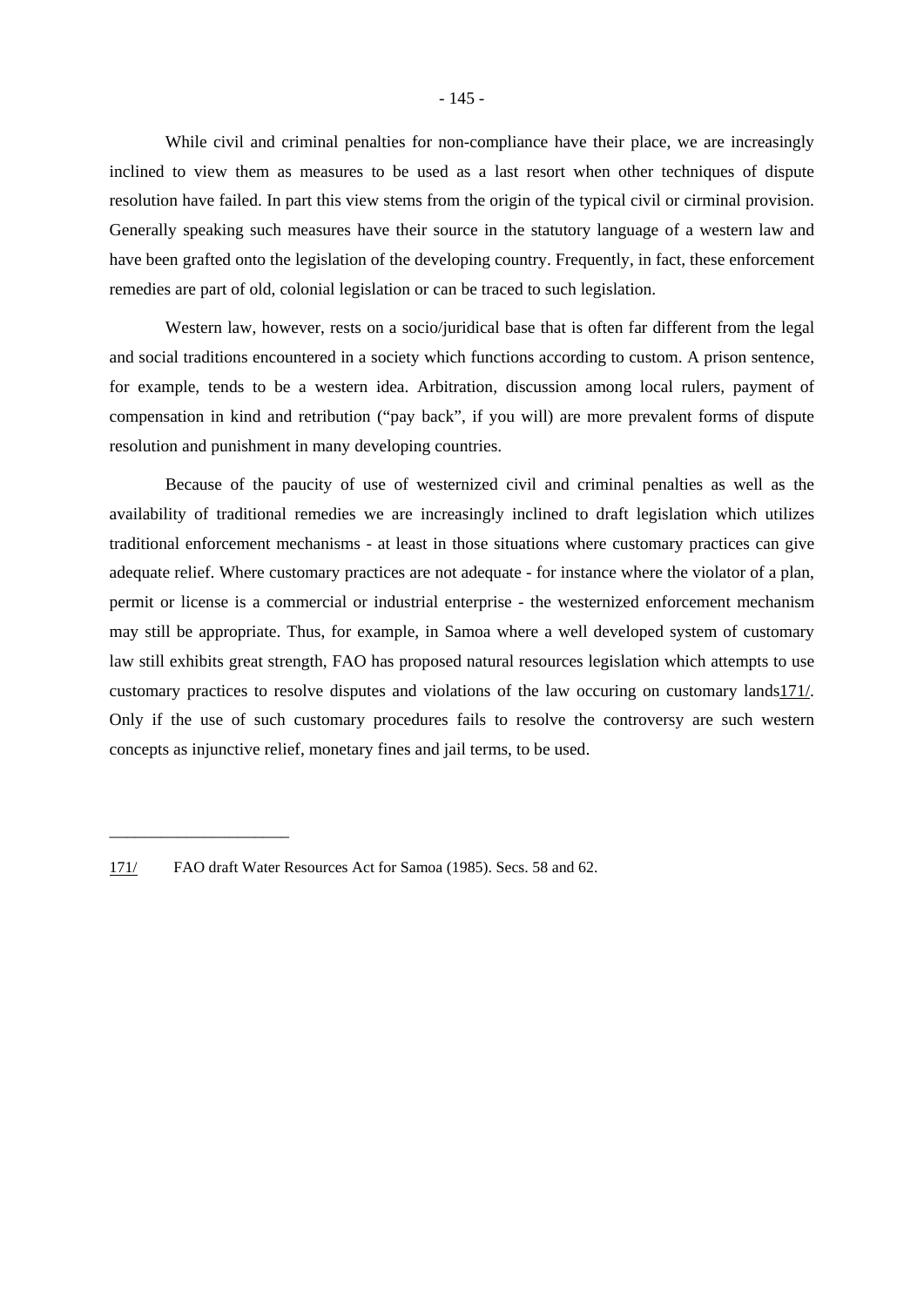In short, the key word concerning enforcement is the word "appropriate". If the enforcement tool is appropriate, it will be used. If it is not, it will be ignored. Thus, if customary procedures are commonly used as a means of resolving disputes or punishing those who transgress, it is entirely reasonable (and appropriate), in our view to use such measures to enforce the provisions of a modern land development law. Indeed, the use of such measures may render such a law more "modern" than one which imports westernized enforcement tools that are simply inappropriate to the circumstances at hand.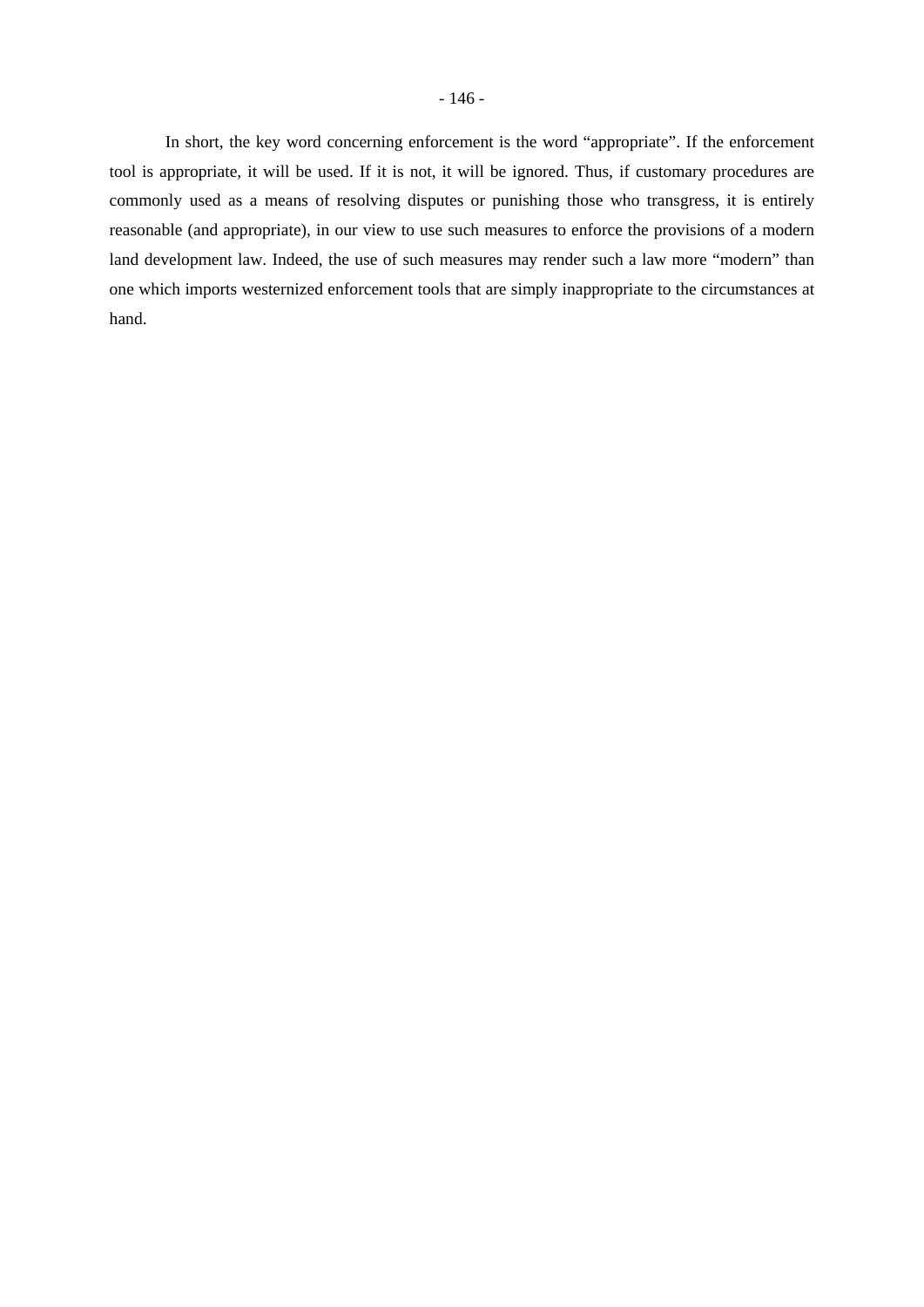# CHAPTER IX - REVENUE POLICY AND LAND USE PLANNING

The issue of revenue is relevant to the land development process in at least two respects. On the one hand, money is an essential ingredient in realizing the development activities which are proposed by a development plan. Obviously, irrigation laterals are not built, seeds are not sown and forests are not maintained unless someone foots the bill. Similarly it is revenue which drives the development process itself. Personnel, data collection and processing, vehicles, offices and office equipment all cost money and, in a developing country, money is frequently a scarce commodity.

Somewhat paradoxically, however, while revenue is critical to the land use planning process, legislation which establishes and guides the working of that process rarely refers to the revenue expenditures necessary for the process to operate. Indeed, apart from scattered references to the collection of permit and license fees or the imposition of criminal or civil fines, none of the legislation cited in this work commits government to a particular level of funding.

The reasons for this reluctance to make direct reference to funding are several, we think, and are not necessarily limited to the circumstances found in developing countries. First, of course, is the difficulty of determining the level of expenditure to be specified. Administrative duties change, the rate of inflation increases or declines and, as a result, it becomes pointless to specify funding at a level which begs for amendment after only a few months. Second, it is usual in many countries for revenue matters to be dealt with collectively in revenue legislation - for instance a budget bill - which permits legislators, ministers and others to compare expenditures and make trade-offs between and among competing government programmes. Creating government revenue obligations and specifying revenue sources in a variety of substantive laws would tend to fragment this process and could well leave government scratching its collective head in wonder about how public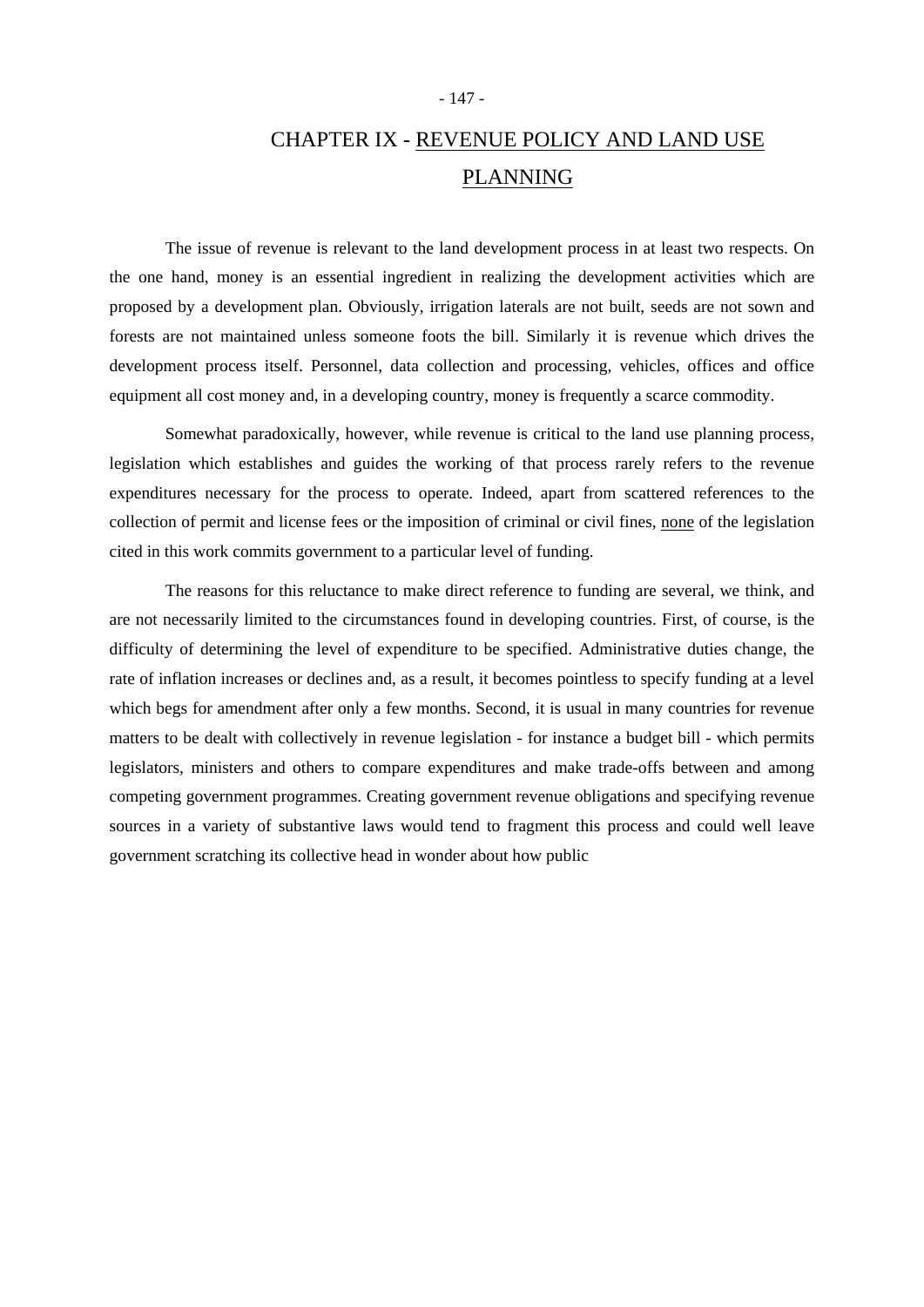revenues are being spent. Moreover, piecing together the budget is often a task alloted to a minister of finance who probably would oppose legislative efforts to specify revenue levels and sources and thus dilute his own authority over such matters.

Finally, there also seems to be a less definable reluctance on the part of political officials to statutorily guarantee the funding of government programmes. Perhaps this reluctance is connected with political control; an agency or programme with a legal guarantee of revenue may, after all, be less flexible when it is asked to bend to the wishes of high level elected or appointed officials. Perhaps too, there is a fear that a financially independent agency or programme may be less accountable to its own statutory mandate. Whatever the cause, this more amorphous opposition to a revenue guarantee will likely contribute to a rejection of any effort to orient land use legislation toward revenue provisions.

Does this mean then that the lawyer or planner should be unconcerned with revenue matters? Clearly not. Even if proposed land development legislation does not deal directly with the subject of funding for the operation of a land use planning mechanism, it is highly important to study the government's revenue policy as it relates to land use. It is important because such policy has considerable bearing upon the question of who, in fact, will control the land use development process. More specifically, the revenue policy issue may significantly influence the participation or exclusion of different levels of government in the land use planning process. Two examples serve to illustrate: Nepal, where tax revenues are raised and spent at the local level for development, and the Sudan, where the policy has been to restrict local revenue sources.

In Nepal, the Decentralization act of 1982 provides for formulation of development financing at the local level. Each village Panchayat (people's council) for example, is directed to request the appropriate higher level District Panchayat to levy a "Panchayat Development and Land Tax" in the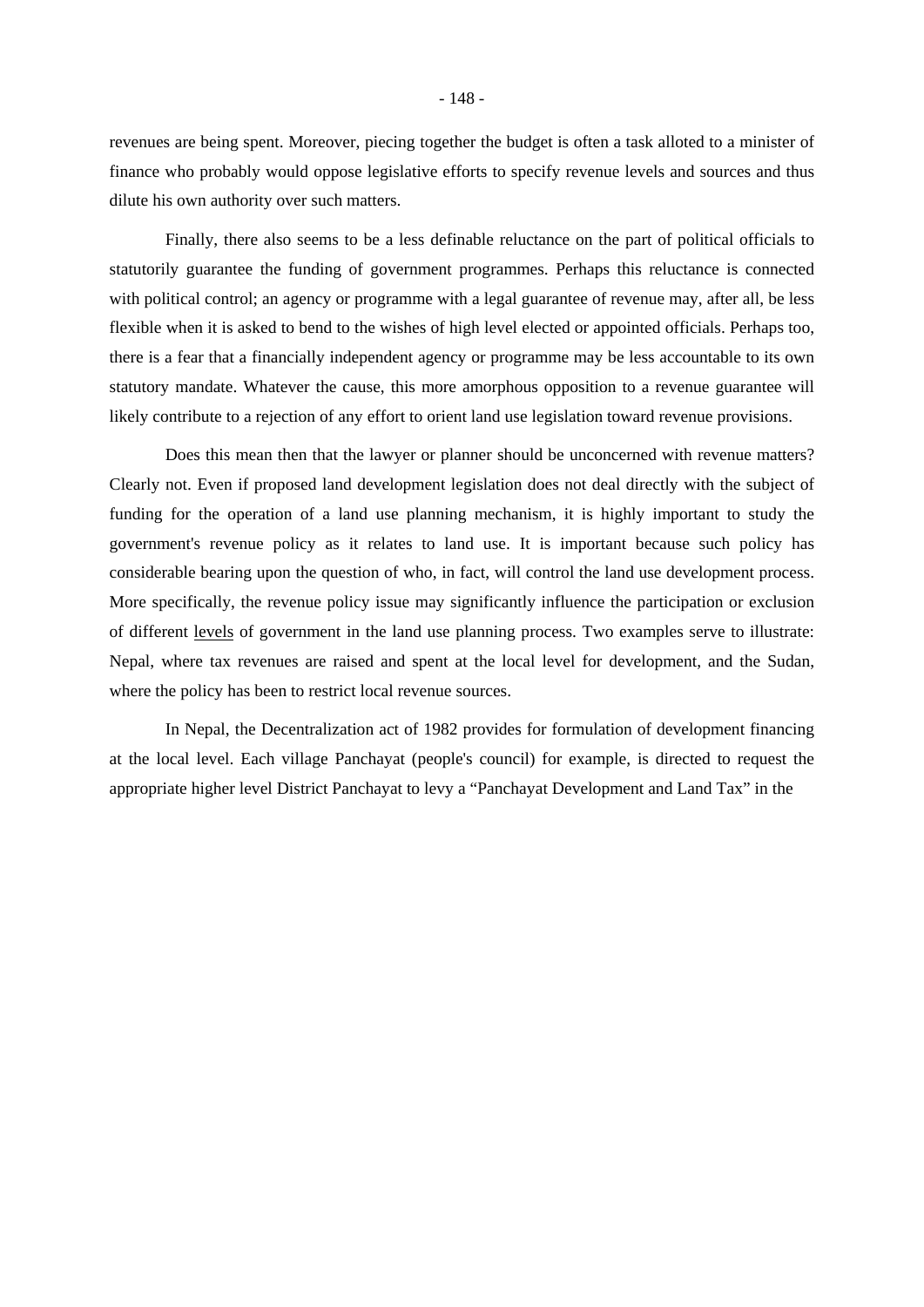village area 172/. Prior to making such a request, the village Panchayat or Council is required to have prepared: 1) a plan indicating where the tax income will be spent; 2) a "rough estimate" of the cost of its proposed development programme; and 3) how the total plan of development is to be financed and how much of that financing comes from the Panchayat Development and Land Tax 173/.

Upon receiving such a request, and after its own investigation, the District Panchayat requests the central government to levy a development and land tax whose revenue yield is then split between the local Panchayat, the District Panchayat and the national government in the proportion of 85-10-5 174/. In addition, the law provides that in the event of a default in payment of the tax (by local landowners) the District level government shall "realize" the amount of the tax as "Government dues" 175/. Although the law does not define the term "realize", it suggests, nonetheless, that the government supports the local revenue raising effort.

By way of contrast, the policy of the Sudan appears to be one of retaining revenue control exclusively at the central level of government. The Regional Government Act of 1981, for example, restricts regional government revenues to monies obtained from regional projects and certain limited direct and indirect taxes, and then expressly prohibits regional levies on a laundry-list of sources, including: imports and exports; capital profits; commercial dealings

<sup>172/</sup> Nepal Decentralization Act (1982), Sec. 20.

<sup>173/</sup> ibid.

<sup>174/</sup> Ibid., Secs. 20(2), 20(4).

<sup>175/</sup> Ibid., Sec. 22.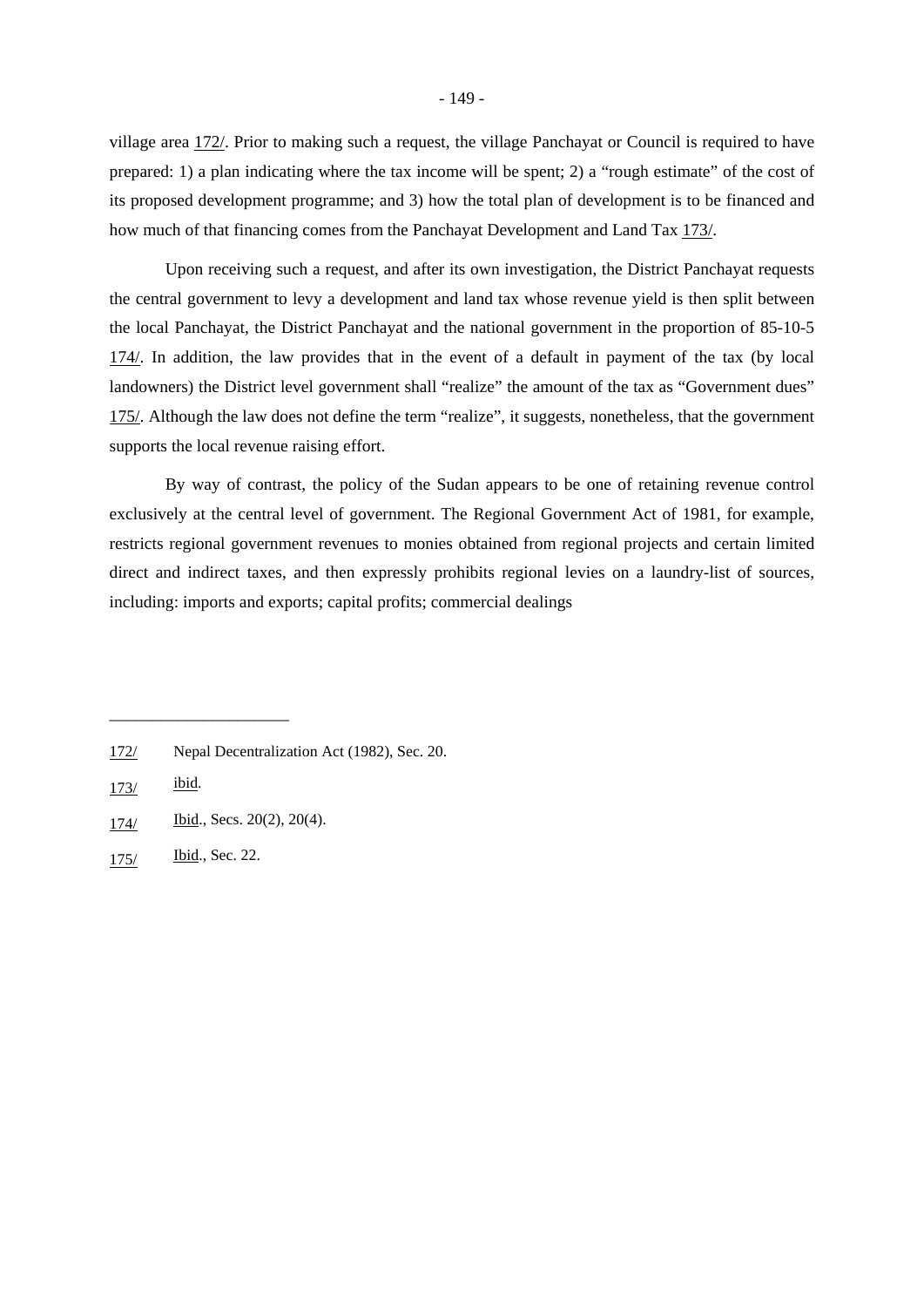or investments; and inter-regional goods and services 176/. Revenues for local government in the Sudan are even more restricted and are limited by the People's Local Government Act of 1971 to fees and duties imposed on the limited range of services which are performed by Local District Councils 177/.

As exemplified by Nepal and the Sudan, the differences in government revenue policy can have an enormous impact upon the process of land-use planning, A government whose revenue policy favors the national government will likely be more inclined to favor a centralized land use planning infrastructure. Indeed, in the absence of special local revenue collection measures, a decentralized planning process might well atrophy for lack of operating revenue. On the other hand, a government which favors decentralized decision-making and backs up its preference with a revenue policy that involves revenue sharing at all levels is more likely to be receptive to land use legislation which provides for a planning and implementation infrastructure whose focus is local. Such a localized infrastructure is, in turn, more likely to work, because there may be more local revenue available.

This is not to say, of course, that a government whose revenue policy favors centralization will necessarily be opposed to land-use planning legislation which emphasizes decision-making at the local level; nor that a government whose revenue policy favors local government will necessarily oppose centralized land use planning. It is to suggest, however, that such legislative proposals do cut against prevailing revenue policy and that the lawyer or planner who understands this fact will be better able to devise a functioning planning structure than one who proceeds ahead in ignorance of these sometimes subtle government preferences.

177/ Ibid.

<sup>176/</sup> See Wilkinson and Christy, review of Agricultural Legislation in Sudan, TCP/SUD/2210, FAO, 1983.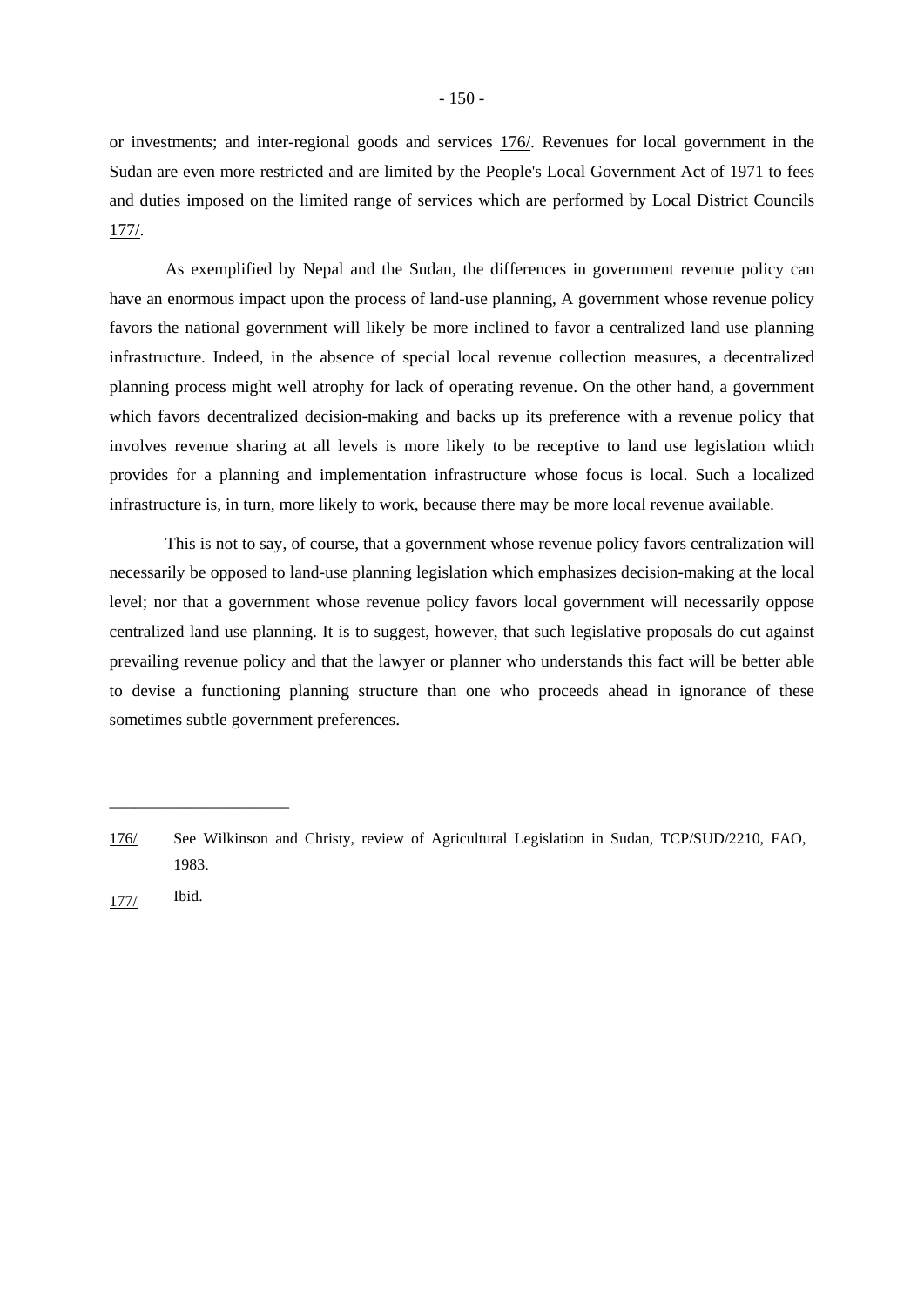Nor is the importance of revenue control limited only to monies which are generated inside the country; for many developing countries, the ability to influence the expenditures of international aid funds translates to substantial influence over the country's economic development. Thus, for example the Minister of Finance may have a limited role to play in connection with the development of land use plans or the formulation of development projects. If, however, it is the Minister of Finance who has the authority to deal with aid donors and if it is the Minister of Finance through whom international development funds are channeled, then it is a safe bet that the Minister of Finance, in fact, will have a major role to play in the land development process. Accordingly, in such circumstances, it would be appropriate to consider bringing the Ministry of Finance into the development process at an early stage, perhaps even as a member of the group which develops the country's global land use plan or approves plans developed at the sub-national level. Not only would this serve to acquaint the Ministry with the technical, social and environmental issues that pertain to land use development in general and to specific projects in particular, it would also give the Ministry a stake in seeing that the plans which it has helped to prepare are, in fact, implemented as proposed.

Finally, and apart from the matter of using revenue control to influence the development process, we believe it is important to give thought to the matter of development incentives. Liberal allowances for the repatriation of profits as well as tax holidays are frequently used by countries seeking development as a means to attract outside investment. They may conceivably form part of a development plan which seeks to channel investment into a particular region by making investment there comparatively more attractive to investors than investment elsewhere within the country.

In general terms, we have no criticism to voice with respect to the use of such concessions or incentives. As with all such concessions, the potential for abuse exists and it would be time well spent if a brief investigation were made of the situation in the country at hand. Conceivably,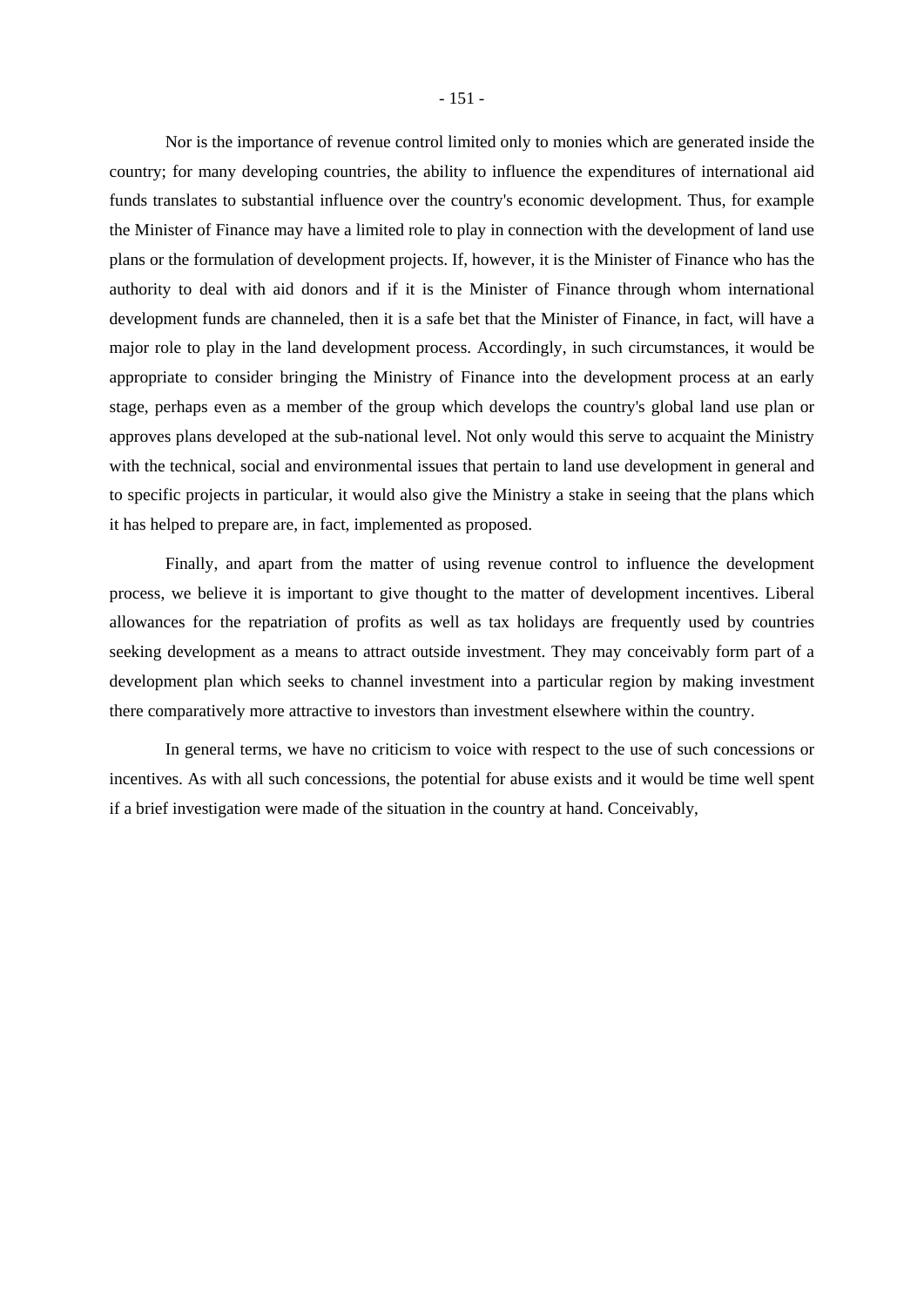of course, there may already be an investment code or other legislation which deals with such matters in detail. On the other hand, there may be no extant legislation which imposes limits on the kind or extent of concessions which can be made. In these circumstances there would appear to be considerable utility in investigating whether concession abuses have occurred in connection with land development, whether government officials have any thoughts about how to stop such abuses in the future and whether the mandate to develop land use legislation extends to the incorporation of controls on the extension of tax and profits concessions. If such an investigation produces affirmative answers to these questions, then we believe it would be worthwhile consulting some of the relatively extensive literature which has been developed in connection with proposed codes of conduct concerning the behavior of multi-national corporations178/.

178/ See, for example, the "Declaration of OECD Member Government on International Investment and Multi-National Enterprises" OECD, Paris 21 June 1976, which inter alia proposes disallowance of some undesirable activities of firms, including unfair transfer pricing and improper payments (i.e., bribes); the "Code of Conduct for Transnational Enterprises", Sistema Econónomico Latinoamerican (SELA), 5 January 1977, which provides, inter alia, that multi-nationals "shall conduct their operations in a manner that results in net receipt of financial resources for the host country" (Point 8); U.N. Conference on Trade and Development (UNCTAD), "An International Code of Conduct on the Transfer of Technology", 12 May 1981, Annex I, pages 1014 which, among other things, sets forth a Set of Principles and Rules dealing with abusive intra-corporate practices. See also Brasick, "U.N. Control of Restrictive Business Practices", 17 Journal of World Trade Law, No. 4, p. 337 and Crosse, "Codes of Conduct for Multi-National Enterprises", 16 Journal of World Trade Law, No. 5, p. 414.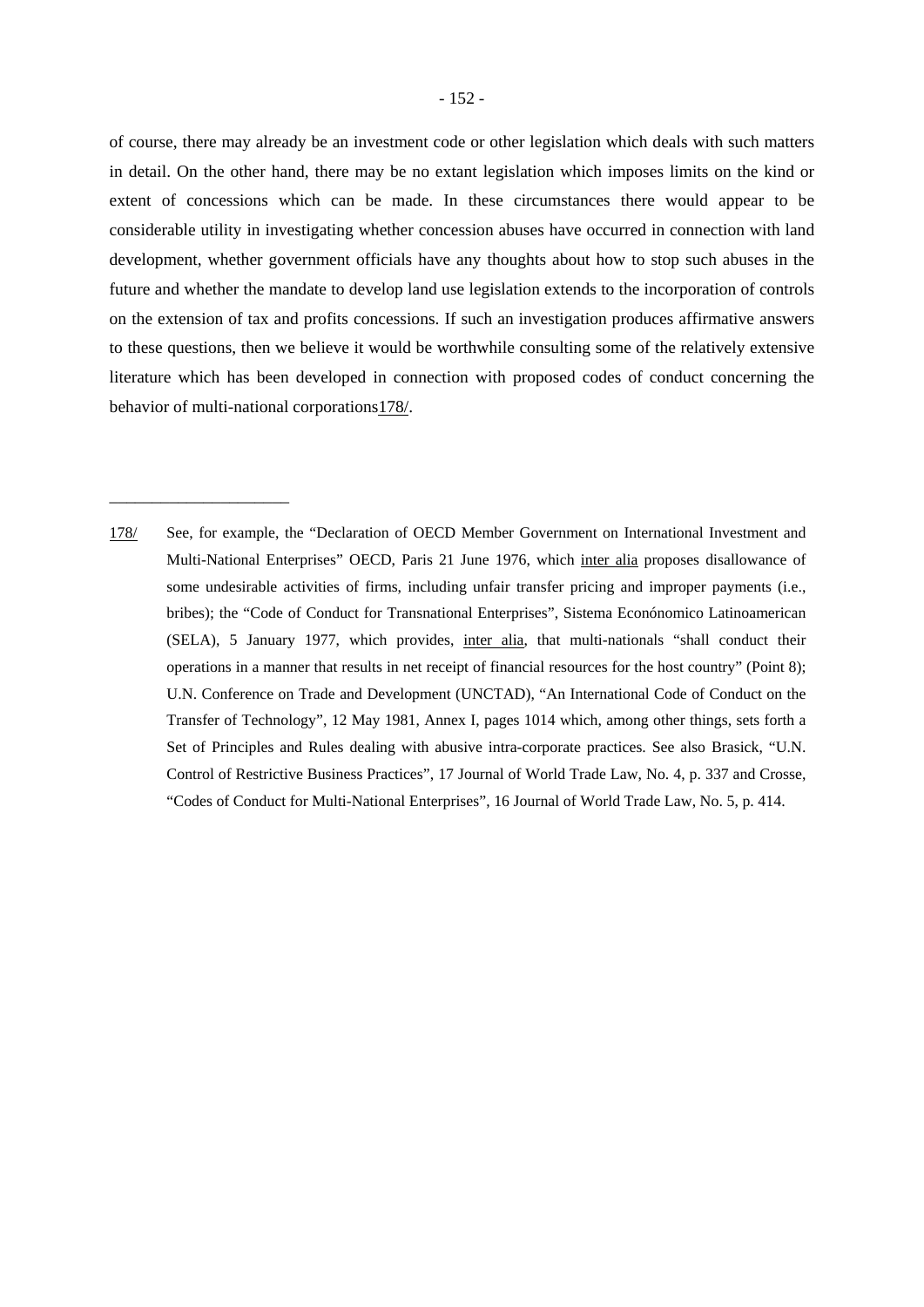### - 153 -

# CHAPTER X - A LEGAL STRUCTURE FOR MAKING LAND USE DECISIONS

In this final chapter we discuss one proposed legislative approach to the problems of land-use decision making in developing countries 179/. Not surpringly perhaps, our proposal follows the recommendations set forth in the preceding chapters of this work.

We would begin our drafting with the basics. After determining (or even formulating) the government's policies, priorities and objectives regarding the use of rural land, we would state them clearly in language that leaves as little room as possible for disagreement about the purposes which the law is intended to serve. In essence this means a statement of purposes which is more, rather than less, detailed. Because specifics are generally harder to draft than platitudes - and also are likely to provoke more controversy - this likely means a longer and more combative drafting effort. It is, however, an effort that is worthwhile in our view since a more specific statement of purposes will: 1) provide clearer direction to the individuals who implement the law, 2) allow less room for manoeuvre by those seeking to protect or advance an interest by means that conflict with the law's intent and 3) serve as a clearer standard against which the capability of the decision makers and the legality of their decisions can be measured. In short, the extra effort required to draft a more detailed statement of purposes will be repaid in a more certain - and thus effective - law.

After drafting the purposes which the proposed law is intended to serve, we would examine the ways in which government and land users currently make decisions about the use of land. In essence this means examining existing government decision making structures - both formal and informal - as well as prevailing customary practices. Moreover, because people seem to adapt better

<sup>179/</sup> There are, of course, a variety of legislative approaches which may improve the way in which decisions about the use of land are made. In presenting the approach set forth herein, we should not be viewed as attempting to pre-empt any other legislative proposals.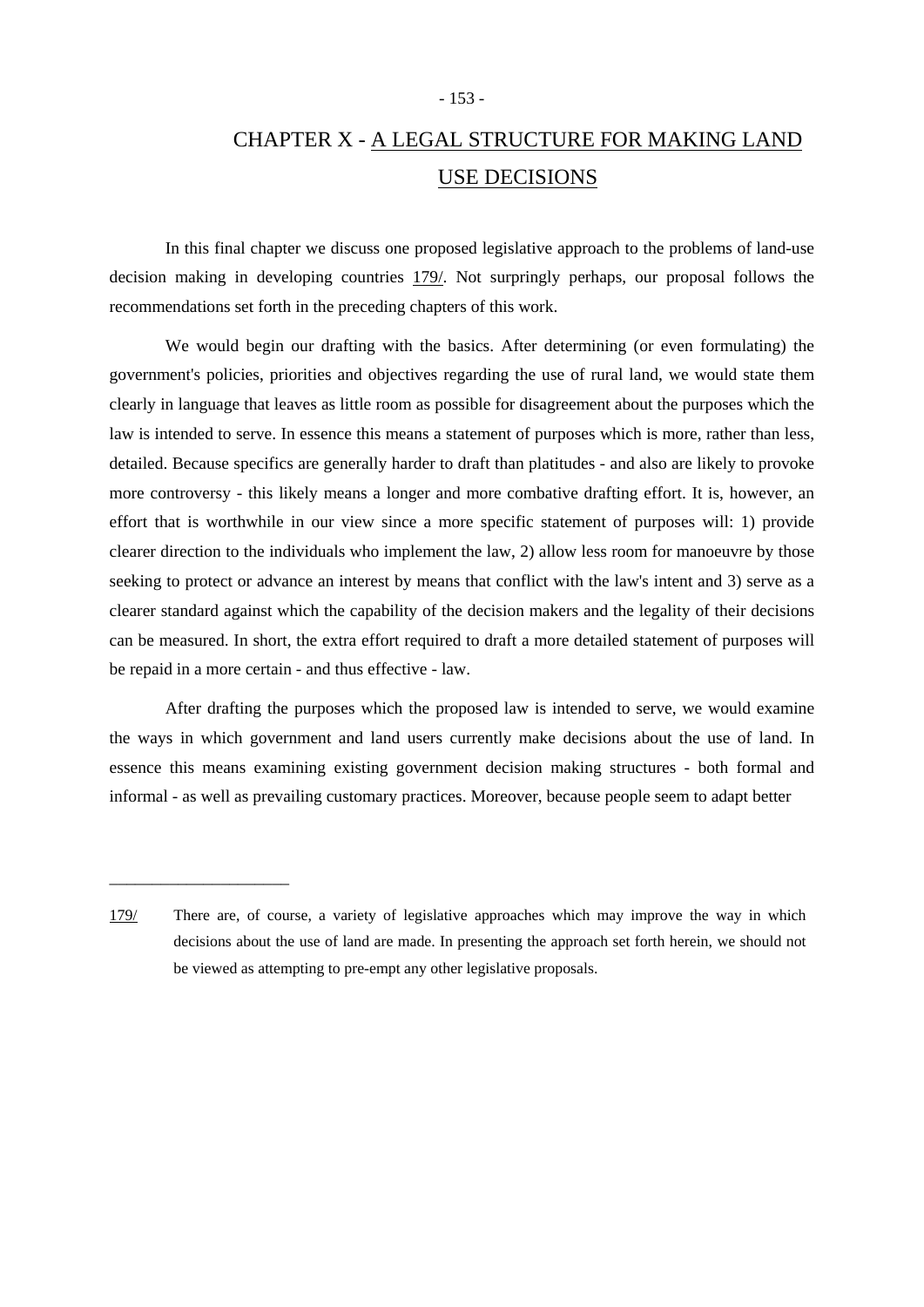to systems which are familiar and comfortable, we would orient this examination of existing decisionmaking structures in a way that asks first whether an existing system works - in whole or in part - and whether it is possible to formalize the working parts through legislation. Only if it is found that existing systems (including customary practices) do not work to produce national land use decisions or cannot be made to work through legislative attention, would we resort to the creation of an entirely new decision-making structure.

In attempting to determine whether an existing system "works" to produce "rational" land use decisions, there are several factors to which we would pay especially close attention. First, we would examine whether land use decisions are grounded upon some kind of data base and, if so, of what sort. In pursuing this point, we would assess whether decisions are made in light of the kinds of data elements described above in Chapter V. As noted previously, those elements represent a kind of minimum data level without which it would be difficult to make technically sound land use decisions.

Second, in determining whether an existing system "works" to produce rational land use decisions, we would attempt to determine how the system functions in building a consensus about land use. More particularly we would look to see how the system horizontally and vertically integrates the views of those interested in decisions about land. On the one hand this means investigating the extent to which the system achieves a multi-disciplinary approach to decision making that includes not just development interests, but also social, health and environmental concerns in the decision-making process (horizontal integration). On the other hand, this means examining how successfully the system incorporates the views of persons from different levels (local, district or regional, for example) into the decision-making process. If, for example, it is found that decisions are made by fiat from a central government bureau located a great distance from the land in question., our suspicion would be that the system doesn't work - unless of course there is an exceedingly strong enforcement mechanism. If, instead, there is public involvement in the existing system - particularly at the land user level - the chance that the existing system will actually achieve the land uses which are decided upon at the policy level, substantially improves.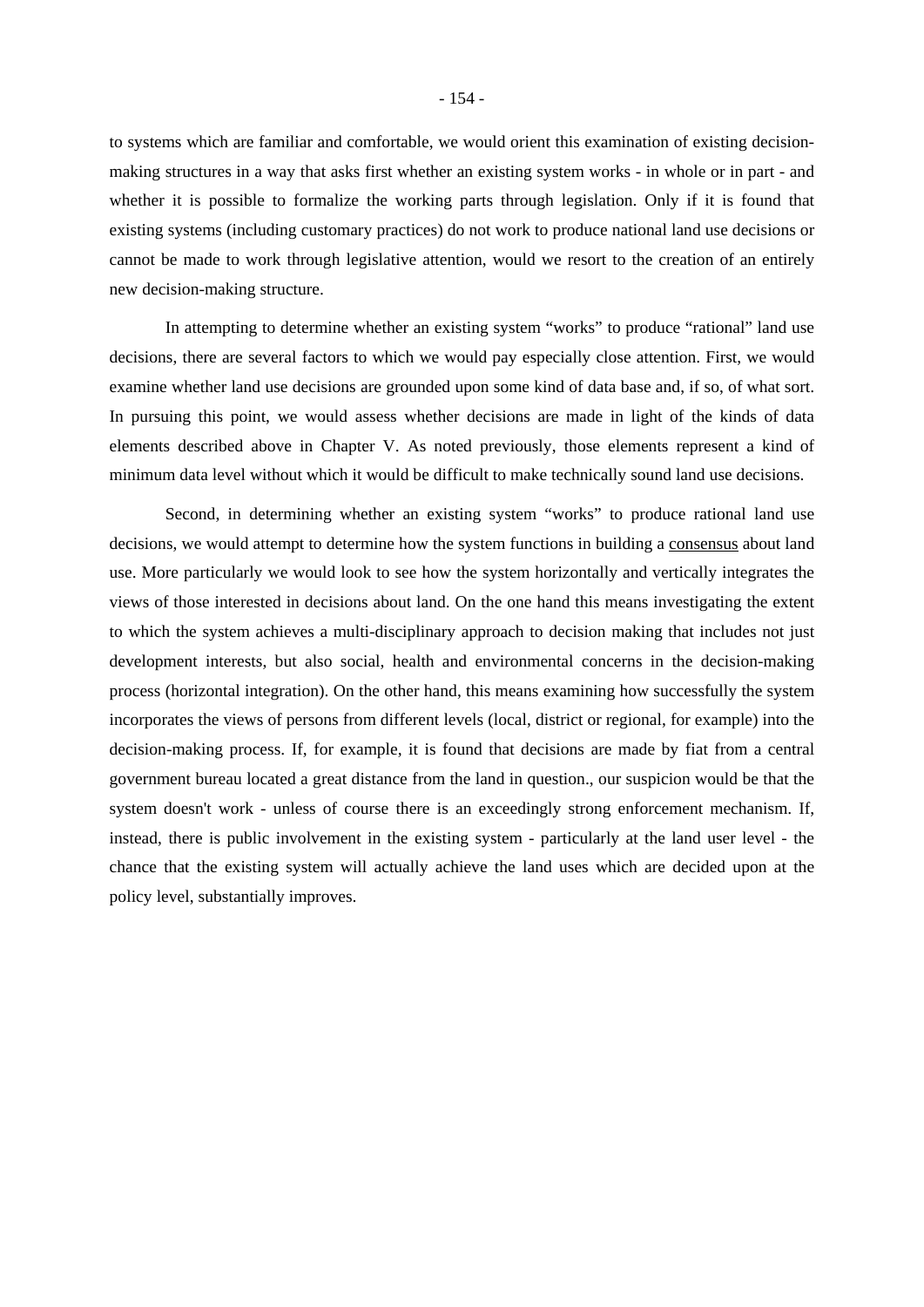The mention of different levels of decision-making suggests another element which, in our view, should be part of any examination of the functioning of any existing land use decision-making structure; viz, the matter of scale. If the existing structure produces only global plans for land use (for instance a general 5 year plan of economic development) or only locally made land use decisions (for instance, by the landowner who decides what crop he will plant without reference to any plan) our guess is that nor much real land use "planning" takes place. If on the other hand, an existing system produces both global and local decisions and - importantly - links those decisions, then it is more likely that the system produces rational, planned results.

Finally, in the course of examining an existing system of land decision making, we would look at the means by which decisions are implemented. In pursuing this investigation, we would use the description of implementation measures laid out in Chapter VII above, as a guide in asking, for example, does the system provide for the zoning of land in accordance with a land use plan? Or does it provide for the issuance of development permits or the acquisition of land to fulfill development objectives?

The foregoing checklist of consideration to be examined when evaluating an existing system of land use decision-making also serves as a framework for legislative drafting if it is found that there is no existing system or that the system which exists fails to produce "rational" results. For instance, the issue of scale suggests that provision should be made first for the development of a global or national plan which gives government the opportunity to determine overall national objectives and, through development of a very large scale map, make rough determinations (probably region-byregion, and perhaps district-by-district if a smaller scale is used) of the uses to which rural land should be devoted in order to achieve national objectives.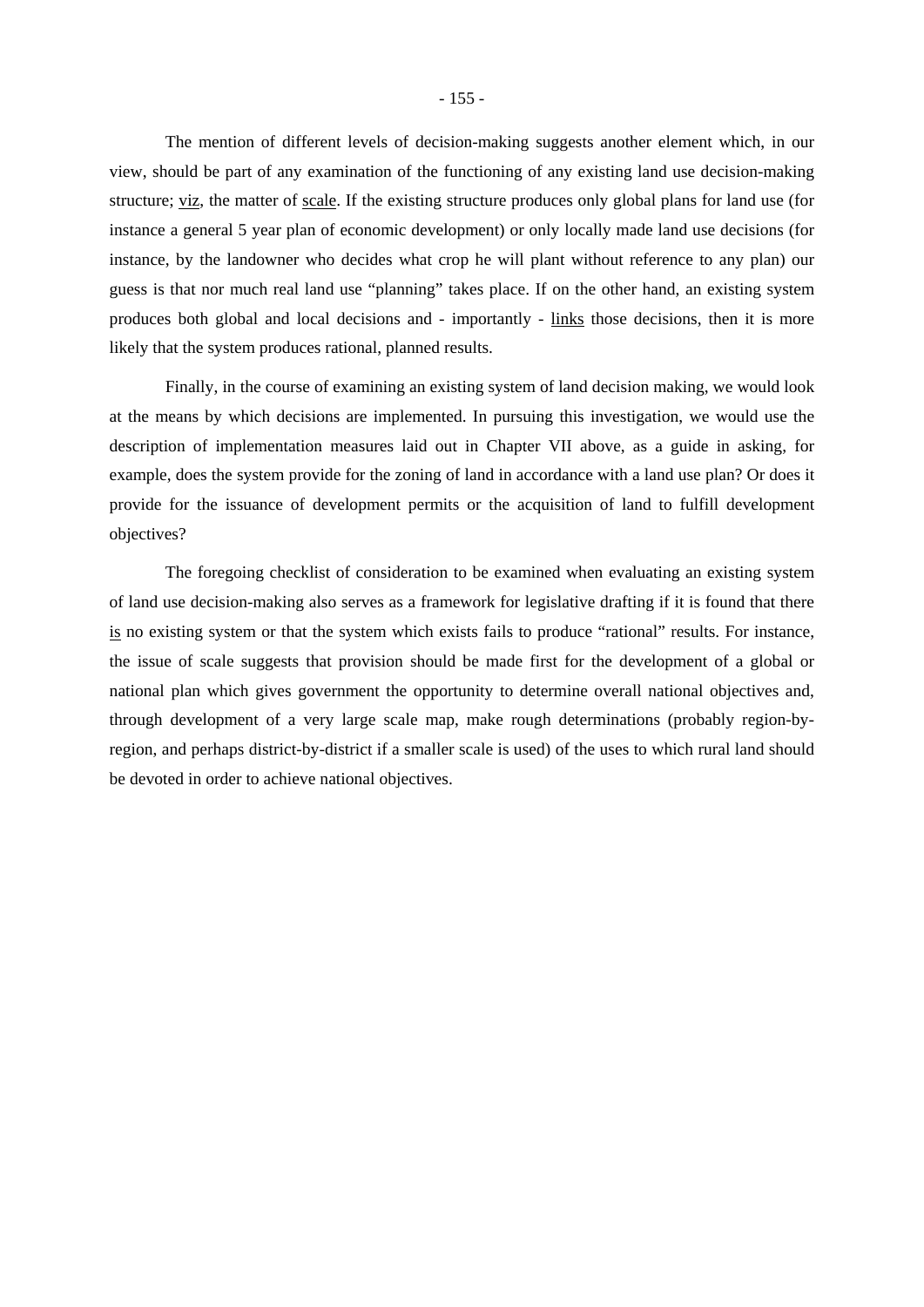Because a global plan is unlikely to be on a small enough scale to allow the detailed planning necessary for implementation of the government's goals, the law should also prescribe the development of site specific plans (see Chapter V) at the regional or district level. To ensure consistency with national objectives the law should provide as well for review of such regional or district plans by a higher level authority closer to national objectives.

The issue of consensus also bears upon the drafting of legislation. The development of a consensus through the horizontal integration of different land use perspectives suggests that global and regional plans should each be developed by a multi-disciplinary group reflecting a spectrum of interests. In practice this may mean including persons who represent not only governement agricultural development interests, but also health, environment, financial, and social interests. Among agricultural interests it may mean the inclusion not only of irrigaton or mechanised farming interests, but also of officials who represent forestry and fishery concerns as well as those who represent pastoralists and shifting cultivators. Finally, it may mean including land users themselves through representatives from farmer organizations or cooperatives 180/.

The issue of vertical integration is also of import to the legislative drafter. In order to link regional or district plans to the larger scale global planning effort it is useful, we believe, to provide for vertical cross-pollinization by including one or more regional or district

<sup>180/</sup> The exact composition of the planning body at each level will, of course, vary from case to case thus making it impossible to specify a standard membership list here. Fair warning should be made, however, that the membership of any high level policy making body is a politically charged question. From experience, it is our guess that the legislative drafter will be forced by circumstances to spend more time on the legal provisions relating to such membership than on any other part of the proposed legislation. Nor unfortunately, can this task reasonably be avoided. It is important, in our view, to nail down membership as precisely as possible. Leaving the matter open may tend to result in a membership unduly biased in favor of or against a particular interest group.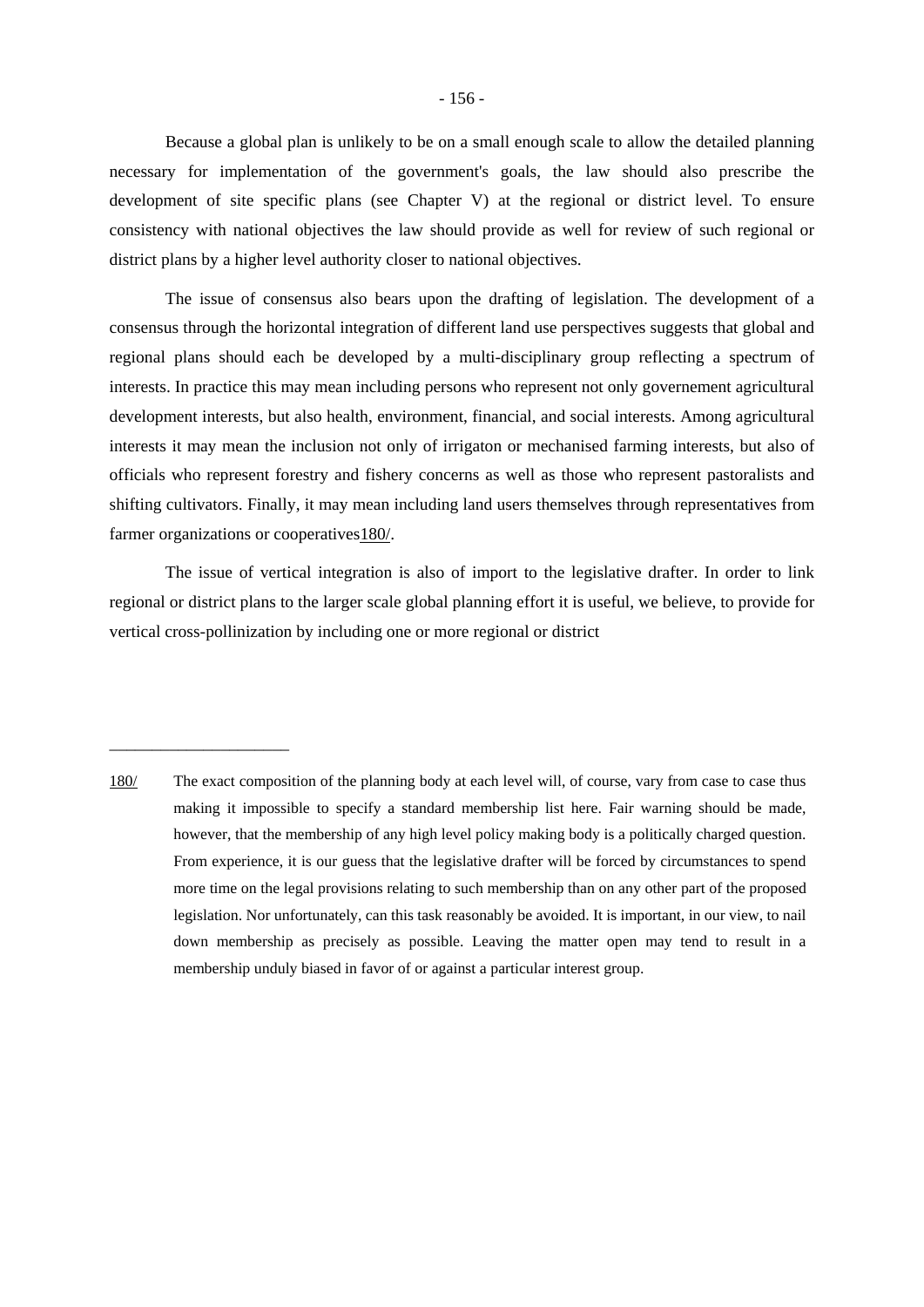representatives within the global planning group authorized by the land use statute being drafted. The linkage between a global land use plan and smaller scale regional or district plans would also be strengthened by providing for review and, if necessary, for modification of the smaller scale plans by the global planners to ensure that the more local plan conforms to national policies.

It is also extremely important, in our view, for land use legislation to prescribe at least the minimum data elements necessary for competent land use planning. If those data elements are already being collected and used, such a legislative requirement should impose no additional practical burden upon the country's land use officials. If, on the other hand, the minimum necessary data elements are not being collected and used, such legislation will provide the legal impetus for doing so.

The review of existing implementation measures should reveal the deficiencies which exist in any current land use decision system and thus provide the basis for drafting implementation measures in a new law. Insofar as implementing provisions are concerned, our preference is to keep things simple. It doesn't do much good, for example, to legislatively erect an elaborate permit system with applications, hearings and review procedures in a country where many people cannot read, have no conception of a formal appeal and have limited means of attending a hearing in any event. In such circumstances, successful implementation may depend upon the building of a consensus at local levels, with implementation left in the hands of village or tribal leaders. On the other hand, where there exists a higher level of education and a better infrastructure, somewhat more sophisticated implementation measures may succeed. The description of implementation measures set forth in Chapter VII above, serves to indicate the kinds of proposals which could be written into a land use law in such circumstances.

Apart from setting forth basic purposes, creating basic infrastructure, tackling the issue of scale and prescribing measures of implementation, there are several additional useful functions which competently drafted land use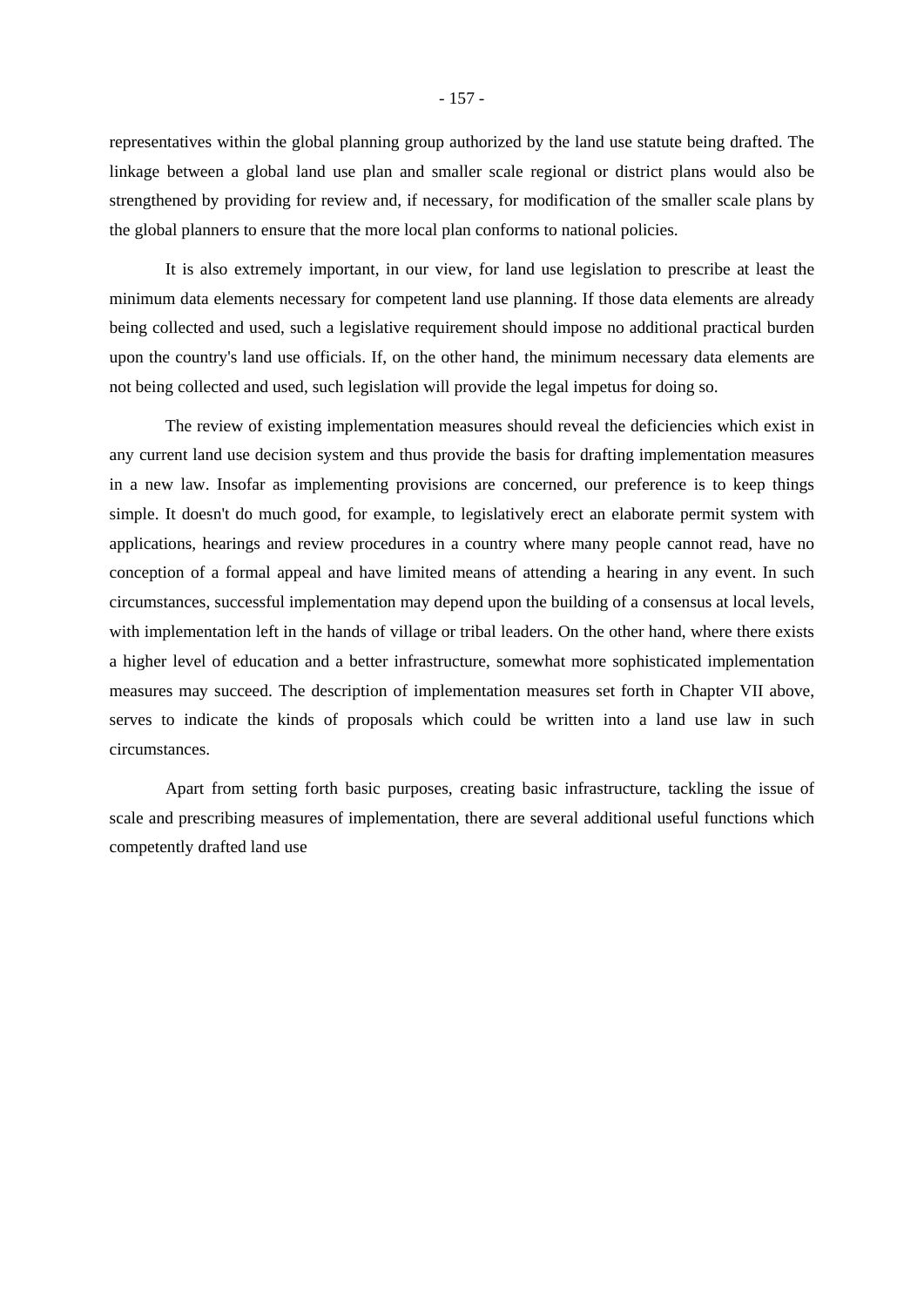legislation can serve. Of great importance, in our view, is the possibility of guiding land use decisionmakers in actually making choices from among competing land use alternatives. Initially, the legislation can lead decision-makers at any level through the steps necessary to reach a determination of land use requirements and land characteristics (see Chapter V). Once a series of land use alternatives has been derived through the matching of requirements with characteristics, the legislation can then assist planners in making the choice by laying out the principles which must be observed in choosing a reccommended use. One group of suggested land use principles has already been described above in Chapter VI. Undoubtedly the drafter faced with the real-life problems encountered in every developing country will make significant amendments and additions to this list. The point, however, is that considerable utility will be derived from including some grouping of decision-making principles in the proposed land use law.

Additional benefit will aso be provided, we believe, through the inclusion of legal provisions relating to the monitoring and enforcement of land use decisions. As we have noted heretofore in Chapter VIII, the legal drafter is unlikely to find much local legislation dealing with either subject in any depth. Well considered monitoring and enforcement provisions, however, are of considerable importance to the successful functioning of any system of land use decision-making - as we have explained above. Thus, we would conclude our proposed law with monitoring and enforcement language tailored as closely as possible to the practical circumstances which exist in the country involved.

For those who find schematic outlines helpful, our drafting effort would be depicted roughly as follows: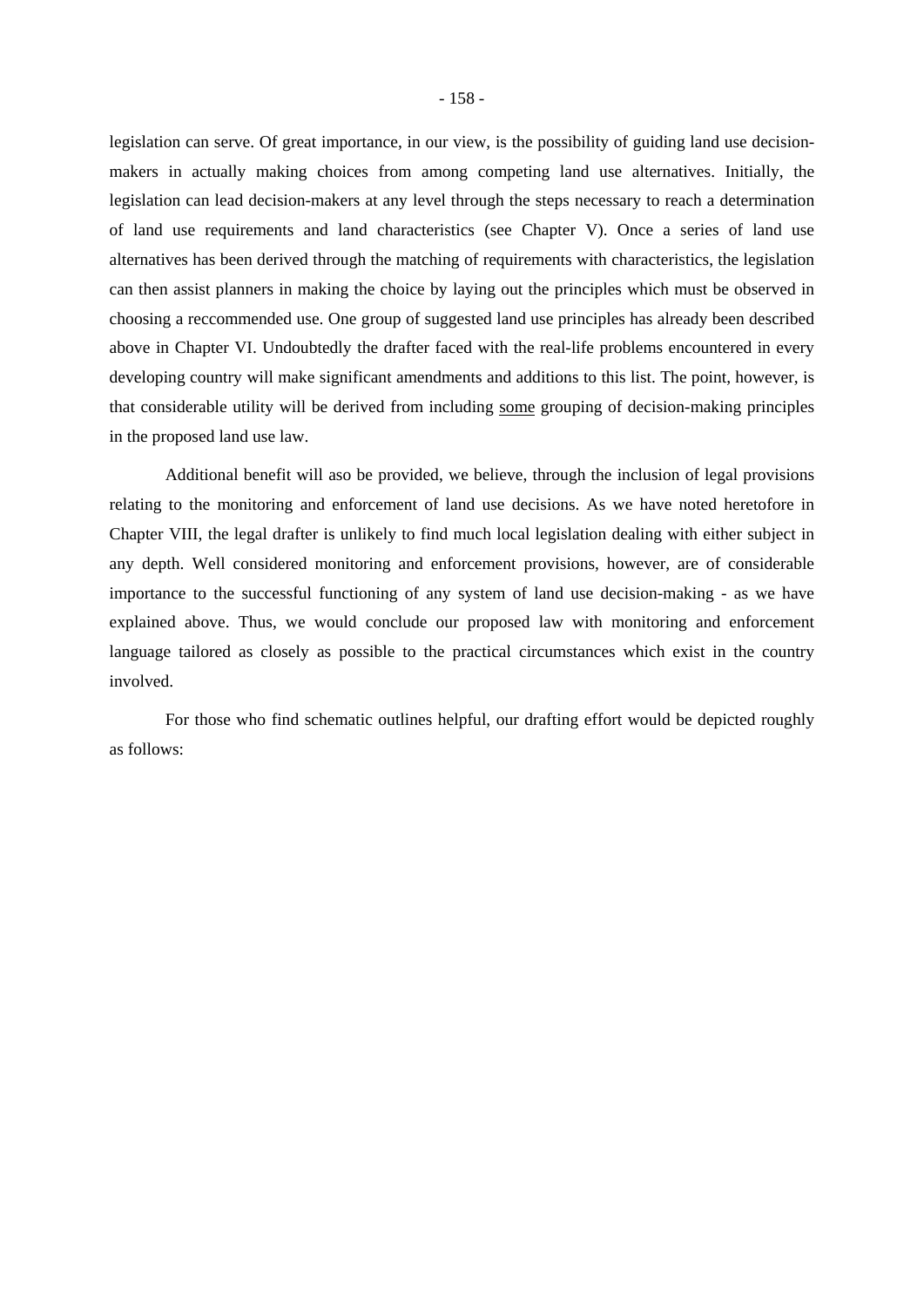## - 159 -

## STATEMENT OF PURPOSE (S)

## INFRASTRUCTURE

- 1. Membership: multi-disciplinary (horizontal or vertical)
- - a) collect and evaluate date relevant to global planning
		- (1) cadastral survey
		- (2) thematic maps
		- (3) climatic data
		- (4) soils survey data
		- (5) hydrologic survey data
	- b) use data to generate:
		- (1) land use requirements
		- (2) land characteristics to yield:
		- (3) resultant global land use alternatives
	- c) prepare global plan by selecting from among global land use alternatives in accordance with land use principles
	- d) guide and review district and regional plans

National District or Regional

Membership:multi-displinary (horizontal or vertical)

- Function 2. Function 2.
	- a) collect and evaluate data relevant to district or regional plans :
		- (1) district or regional cadastral survey
		- (2) thematic maps
		- (3) district or reional climatic data
		- (4) district or regional soils data
	- b) use data to generate:
		- (1) district or regional land use requirements
		- (2) district or regional land characteristics to yield:
		- (3) resultantsit specific land use alternatives
	- c) prepare site specific district or regional plan by selecting from district or regional site specific alternatives in accordance with land use principles
	- d) monitor and enforce district and regional site specific plans

# Planning Principles

- 1. Benefits and direct and secondary costs to be considered
- 2. No implementation unless benefits of an alternative exceed its direct and secondary costs
- 3. Where two or more alternatives justified, the alternative which has lower social and environmental costs to be preferred
- 4. Any proposed land use to be reasonable in the circumstances
- 5. No person poses an unalterable right to a particular land use and government may alter or modify any use when the public interest requires
- 6. Other land use planning principles
	- Implementation Measures
- 1. Legal Implementation Measures
	- a) Development Permits and Orders
	- b) Zoning Classifications
	- c) Public Trust Authority
	- d) Acquisition of Ownership Interest
- 2. Extra-Legal Implementation Measures
	- a) Exteanion Services
	- b) Training
	- c) Government Pricing Policy
		- Monitoring and Enforcement
- 1 Monitoring
	- a) a clearly stated reason for monitoring
	- b) a practical monitoring mechanism
	- c) a monitoring process which is consistent
	- d) unequivocal right of access for monitoring purposes
- 2. Enforcement.

2.